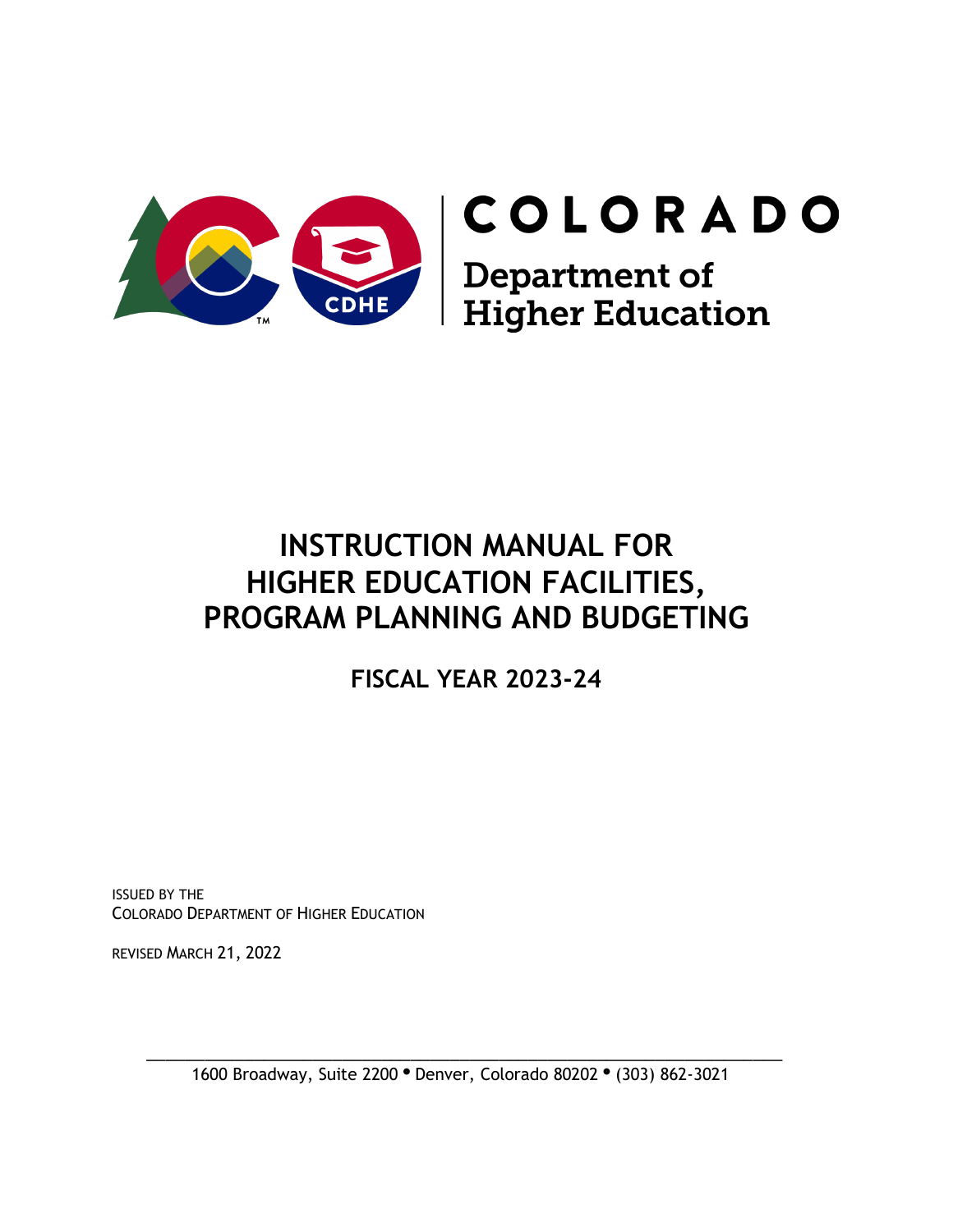

Dr. Angie Paccione Executive Director

| TO:      | <b>Higher Education Capital Advisors</b><br><b>Higher Education CFOs</b>                             |
|----------|------------------------------------------------------------------------------------------------------|
| FROM:    | Ashlee Pate, Lead Finance Analyst                                                                    |
| DATE:    | March 21, 2022                                                                                       |
| SUBJECT: | Instruction Manual for Higher Education Facilities, Program Planning and<br>Budgeting for FY 2023-24 |

Attached is the Colorado Department of Higher Education (CDHE) "Instruction Manual for Higher Education Facilities, Program Planning and Budgeting for FY 2023-24." Please review the manual for instructions on submissions and adhere to the deadlines set forth in the schedule. The manual, deadlines and forms align with the Office of the State Architect (OSA) instructions and are compliant with State statute. Budget requests are due to CDHE on **May 25, 2022.** If necessary due to governing board meeting schedules, governing board priority may be sent separately by June 15, 2022. CDHE will provide OSPB with preliminary prioritization by July 15th with final lists sent on September 2nd. These instructions also detail requirements for 100% cash-funded projects.

A detailed breakdown of the Colorado Commission on Higher Education (CCHE) prioritization criteria, scoring and weights can be found in Appendix C for capital construction and renewal requests and Appendix D for capital information technology (IT) requests. A description of the process is included on page 22. **Please include all information related to the prioritization criteria to be considered by staff about a project in the Capital Construction/Capital Renewal narrative form (CC\_CR-N) or Capital IT narrative form (CC\_IT-N).** 

CDHE will score all approved projects and coordinate prioritization with CCHE pursuant to the attached prioritization criteria. CCHE's priority lists will be submitted directly to the Capital Development Committee, Joint Technology Committee, and Joint Budget Committee for consideration along with the Governor's Statewide priority list. CCHE's submission to the Office of State Planning and Budgeting (OSPB) will include all CCHE prioritized projects.

CDHE will continue to review and approve planning documents and capital construction, capital renewal, and capital IT project requests for all institutions of higher education. Governing boards and institutional staff should continue to use their best judgment in determining when to update obsolete program plans. Institutions should continue to submit a three-year program plan waiver if the program plan is over three years old.

If you have any questions on the content of this manual, please contact Ashlee Pate at (817) 319-9412 or ashlee.pate@dhe.state.co.us.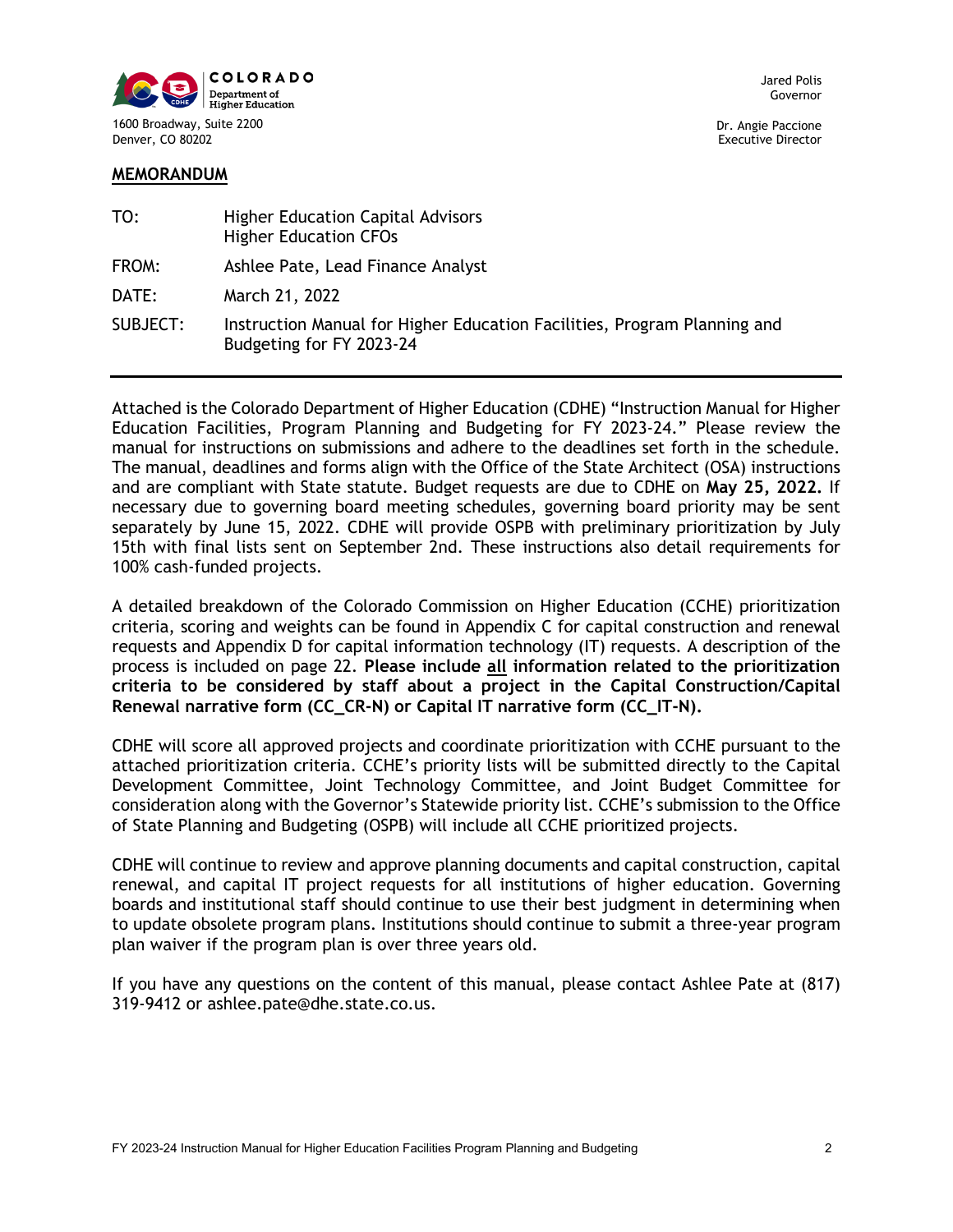

# **ANNUAL SUBMISSION INSTRUCTIONS FOR FY 2023-24**

## **TABLE OF CONTENTS**

| <b>SECTION 1</b>                                                   | <b>GENERAL INFORMATION (CC/CR/CM)</b>                                                                        | <b>FORM ID</b> | <b>PAGE</b> |
|--------------------------------------------------------------------|--------------------------------------------------------------------------------------------------------------|----------------|-------------|
|                                                                    | 1.1 Purpose                                                                                                  |                | 5           |
| 1.2 Statutory Authority                                            |                                                                                                              |                | 5           |
|                                                                    | 1.3 Project Types and Definitions                                                                            |                | 5           |
|                                                                    | 1.4 Budget Request Submission Process                                                                        |                | 10          |
|                                                                    | 1.5 Submittal Forms                                                                                          |                | 12          |
|                                                                    | 1.6 Inflation Factor                                                                                         |                | 13          |
|                                                                    | 1.7 Apprenticeship and Prevailing Wage                                                                       |                | 14          |
|                                                                    | 1.8 Depreciation of Capital Assets                                                                           |                | 14          |
|                                                                    | 1.9 Budget Request Submission Transmittal                                                                    |                | 15          |
|                                                                    | 1.10 Budget Request Submission Schedule                                                                      |                | 15          |
|                                                                    | 1.11 Appropriated Project Fiscal Timeline                                                                    |                | 16          |
| <b>SECTION 2</b>                                                   | CAPITAL CONSTRUCTION/CAPITAL RENEWAL (CC_CR)                                                                 |                |             |
|                                                                    | 2.1 Facility Planning Documentation                                                                          |                | 18          |
|                                                                    | 2.2 Evaluation Criteria for Capital Construction/Capital Renewal<br><b>Project Requests</b>                  |                | 20          |
|                                                                    | 2.3 Prioritization Process                                                                                   |                | 22          |
|                                                                    | 2.4 Instructions for the Capital Construction/Capital Renewal Project<br>Request - Five-Year Plan            | CC_CR-5P       | 23          |
|                                                                    | 2.5 Instructions for the Capital Construction/Capital Renewal Project<br>Request - Narrative                 | CC_CR-N        | 25          |
|                                                                    | 2.6 Instructions for the Capital Construction/Capital Renewal Project<br>Request - Cost Summary              | CC_CR-C        | 31          |
|                                                                    | 2.7 Instructions for the Supplemental Capital Construction/Capital<br>Renewal Project Request - Narrative    | S CC_CR-N      | 38          |
|                                                                    | 2.8 Instructions for the Supplemental Capital Construction/Capital<br>Renewal Project Request - Cost Summary | S CC_CR-C      | 41          |
| <b>SECTION 3</b>                                                   | CAPITAL CONSTRUCTION INFORMATION TECHNOLOGY (CC_IT)                                                          |                |             |
|                                                                    | 3.1 Evaluation Criteria for Capital IT Project Requests                                                      |                | 49          |
|                                                                    | 3.2 Prioritization Process                                                                                   |                | 50          |
|                                                                    | 3.3 Instructions for the Capital IT Project Request - Five-Year Plan                                         | CC_IT-5P       | 50          |
|                                                                    | 3.4 Instructions for the Capital IT Project Request - Narrative                                              | CC_IT-N        | 53          |
| 3.5 Instructions for the Capital IT Project Request - Cost Summary |                                                                                                              | $CC$ _IT- $C$  | 55          |
|                                                                    | 3.6 Instructions for the Supplemental Capital IT Project Request -<br>Narrative                              | S CC_IT-N      | 60          |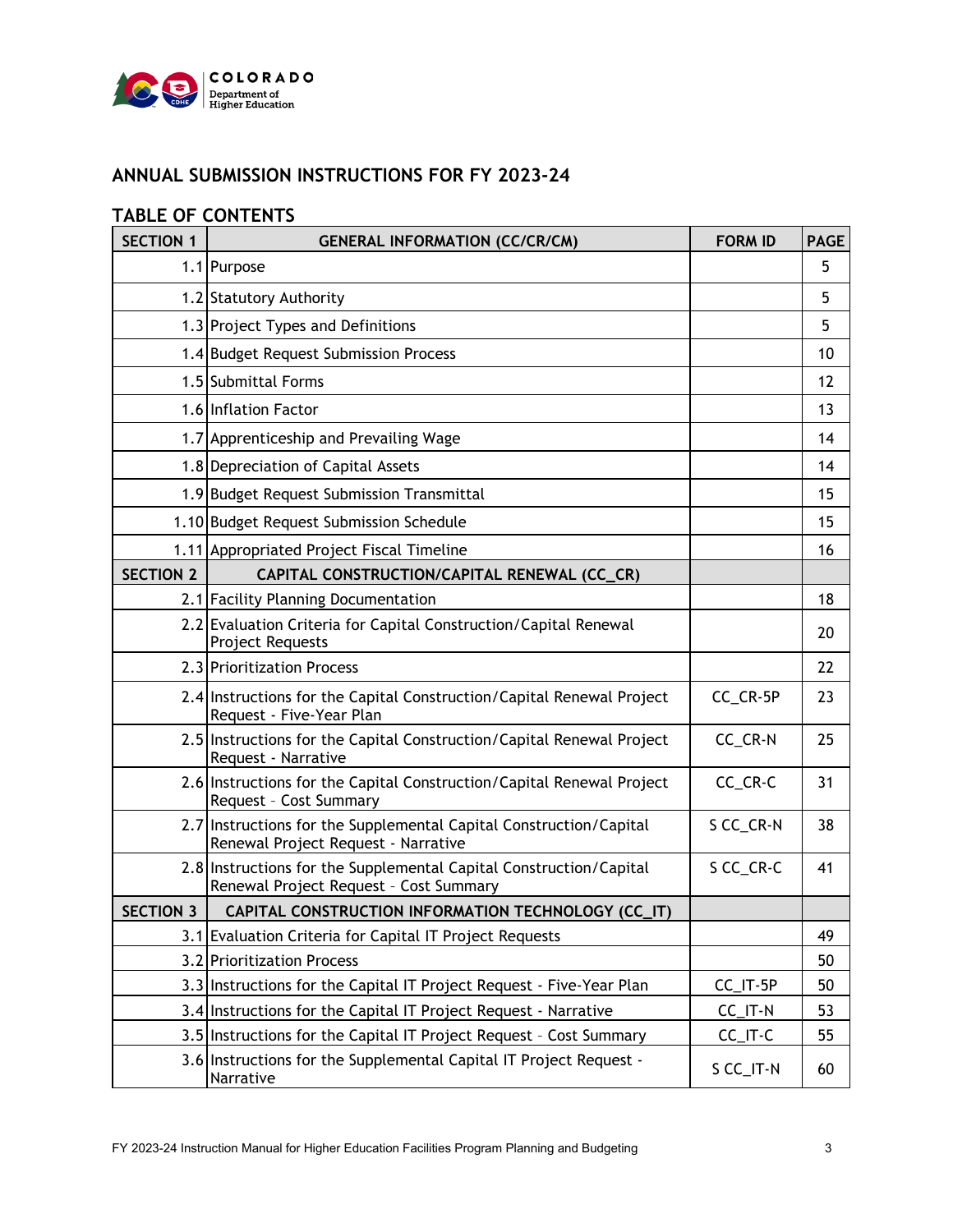

|                                                                               | 3.7 Instructions for the Supplemental Capital IT Project Request - Cost<br>Summary                            | S CC_IT-C     | 63 |
|-------------------------------------------------------------------------------|---------------------------------------------------------------------------------------------------------------|---------------|----|
| <b>SECTION 4</b>                                                              | CAPITAL CONSTRUCTION CASH-FUNDED PROJECTS                                                                     |               |    |
|                                                                               | <b>Cash-Funded Projects</b>                                                                                   | CC-C2; CC-LCF | 71 |
|                                                                               | APPENDIX A CCHE Statutory Authority for Capital Construction/Capital Renewal<br><b>Budget Request Process</b> |               |    |
| <b>APPENDIX B Capital Construction and Controlled Maintenance Definitions</b> |                                                                                                               |               |    |
|                                                                               | <b>APPENDIX C CCHE Capital Construction / Renewal Scoring Criteria</b>                                        |               |    |
| <b>APPENDIX D CCHE Capital IT Scoring Criteria</b>                            |                                                                                                               |               |    |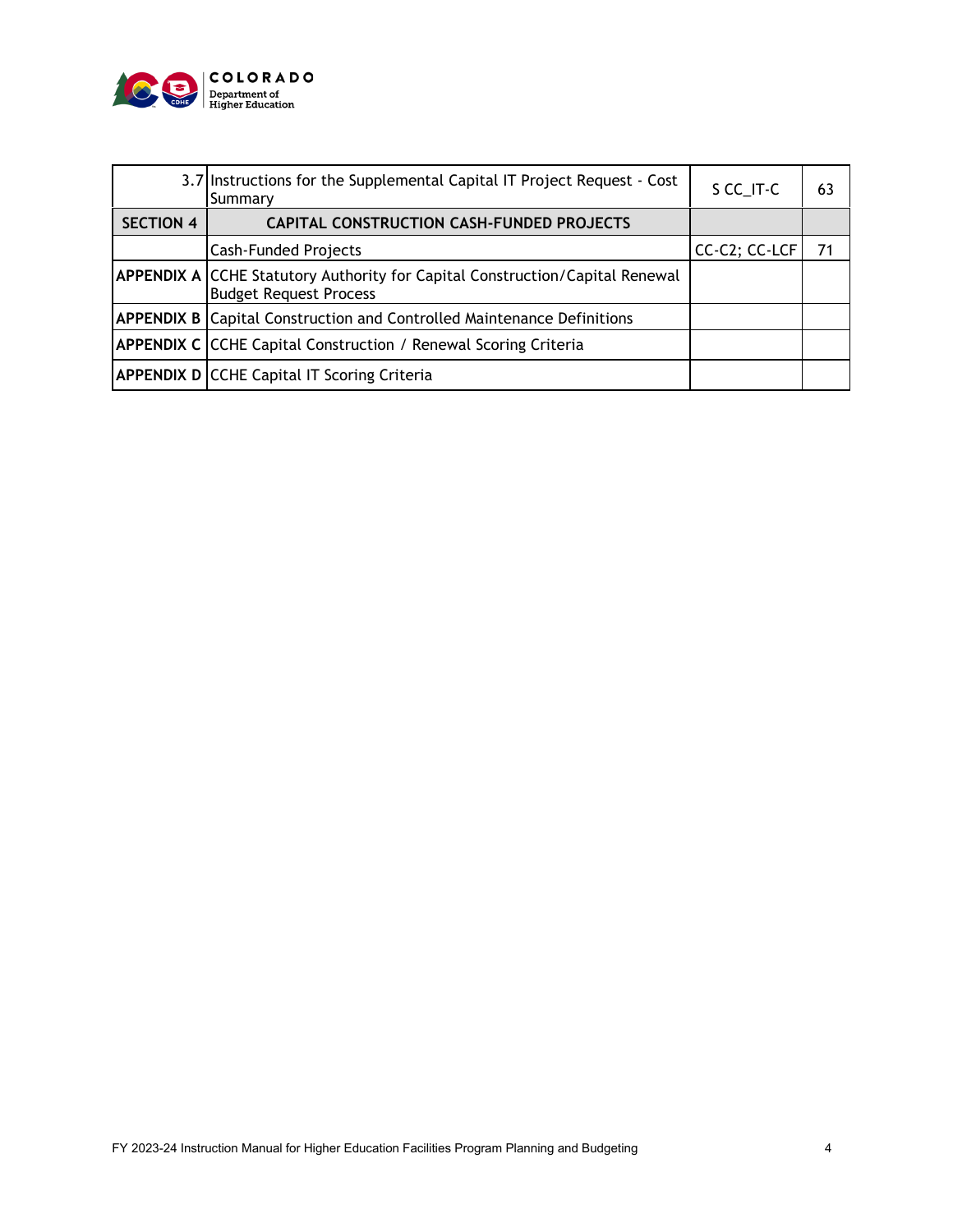

## **SECTION I: GENERAL INFORMATION**

**These instructions are for Capital Construction (CC), Capital Renewal (CR) and Capital IT project requests at public institutions of Higher Education.** For Controlled Maintenance (CM) requests at public institutions of Higher Education or CC/CR/CM requests at State agencies, please refer to the Office of the State Architect (OSA) website for instructions and forms.

## **1.1 PURPOSE**

The primary purpose of these instructions is to outline the process for requesting State funds for higher education capital construction, capital renewal and capital IT projects. After reviewing submissions received through this process, the Colorado Commission of Higher Education (CCHE) and the Colorado Department of Higher Education (CDHE) staff will evaluate and prioritize each capital construction/renewal request and make recommendations to the Governor's Office of State Planning and Budgeting (OSPB) and the Capital Development Committee (CDC). The Office of the State Architect (OSA) assists CDHE in the review of capital renewal projects. Similarly, the CCHE and CDHE will evaluate and prioritize each capital IT request and make funding recommendations to OSPB and the Joint Technology Committee (JTC).

The duties and powers of CCHE and CDHE with respect to capital construction and capital renewal planning are outlined in C.R.S. 23-1-106 (Appendix A). Along with review of institutional capital budget requests, CDHE must review and approve facility master plans, five-year capital projections, and two-year cash projections submitted by institutions of higher education.

This manual discusses the CDHE budgeting and planning processes for State and cash-funded capital construction/renewal and information technology projects for State-supported higher education institutions. It includes a list of deadlines for the FY 2022-23 budget year; the processes CDHE follows in reviewing various budget documents and projects; guidelines for submission criteria for State-funded capital requests; the CDHE prioritization policy for ranking State-funded projects; and instructions for completing the various applicable budget forms. Forms and the instruction manual are available on the Department's website at [https://highered.colorado.gov/capital-construction.](https://highered.colorado.gov/capital-construction)

Please note that all capital-controlled maintenance requests should be submitted through the OSA.

## **1.2 STATUTORY AUTHORITY**

Per State law, (C.R.S. 23-1-106), the Colorado Commission of Higher Education (CCHE) must annually submit a list of State-funded requests to the Office of State Planning and Budgeting (OSPB), the Office of the State Architect (OSA), the Capital Development Committee (CDC), and the Joint Budget Committee (JBC) consistent with the executive budget timetable. In addition, the Commission must annually transmit the recommended priority of funding of capital construction or capital renewal projects to the CDC no later than November 1 of each year.

For the full statutory reference, please see Appendix A.

## **1.3 PROJECT TYPES AND DEFINITIONS**

## **PROJECT TYPES**

## **A. Capital Construction Projects:**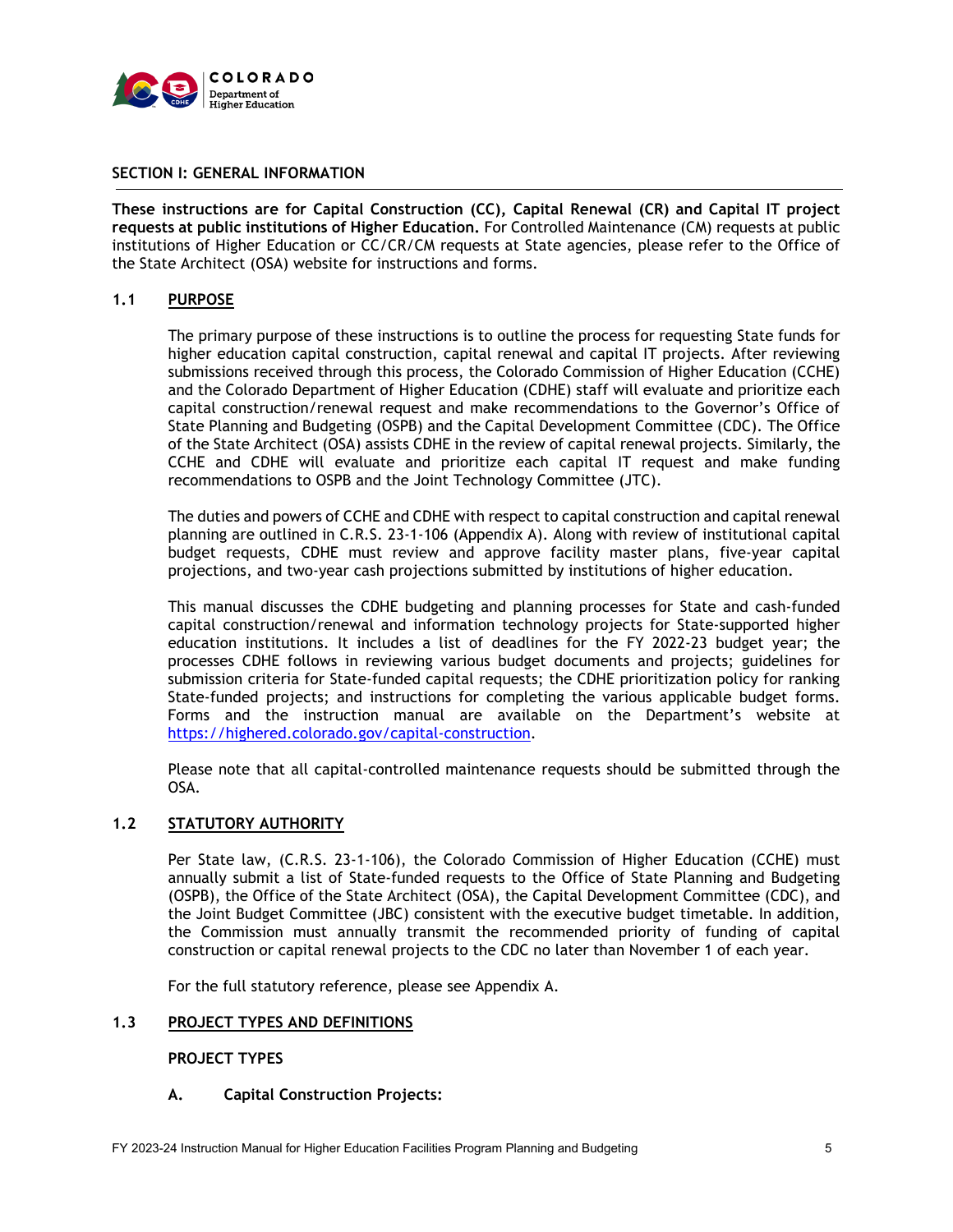

Capital construction project requests require a large and temporary outlay of funds for the acquisition, construction, renovation, and maintenance of capital assets which exceed the Capital Outlay threshold of \$50,000.

Capital construction is considered program driven for those projects arising out of an institution's need to create, expand, relocate or alter a program due to growth, advances in technology or changes in methods or program delivery. Requests addressing physical space requirements needed to accommodate particular functions such as those traditionally included in a facilities program plan would constitute a program driven request and would be considered a capital project. Capital construction can also include planning documents such as but not limited to Facilities Master Plans, Facility Program Plans and Facility Condition Assessments.

C.R.S. 24-30-1301(2) defines capital construction as:

- 1. Acquisition of capital asset or disposition of real property;
- 2. Construction, demolition, remodeling, or renovation of real property necessitated by changes in the program, to meet standards required by applicable codes, to correct other conditions hazardous to the health and safety of persons which are not covered by codes to effect conservation of energy resources, to effect cost savings for staffing, operations, or maintenance of the facility, or to improve appearance;
- 3. Site improvements or development of real property;
- 4. Installation of the fixed or moveable equipment necessary for the operation of new, remodeled, or renovated real property, if the fixed or movable equipment is initially housed in or on the real property upon completion of the new construction, remodeling, or renovation;
- 5. Installation of the fixed or movable equipment necessary for the conduct of programs in or on real property upon completion of the new construction, remodeling or renovation;
- 6. Contracting for services from architects, engineers and other consultants to prepare plans, program documents, life-cycle cost studies, energy analyses and other studies associated with capital construction and to supervise construction or execution of such capital construction.

## **B. Capital Renewal Projects:**

Capital renewal projects are considered maintenance driven, meaning they arise out of the deterioration of a facility's physical functional condition, including site and infrastructure, and the ability to comply with current building and life safety codes and various certifications and standards.

C.R.S. 24-30-1301(3) defines capital renewal as a controlled maintenance project of real property or more than one integrated controlled maintenance projects of real property with costs exceeding two million dollars per phase in a fiscal year and that is more cost effective or better addressed by corrective repairs or replacement to the real property rather than by limited fixed equipment repair, replacement, or smaller individual controlled maintenance projects.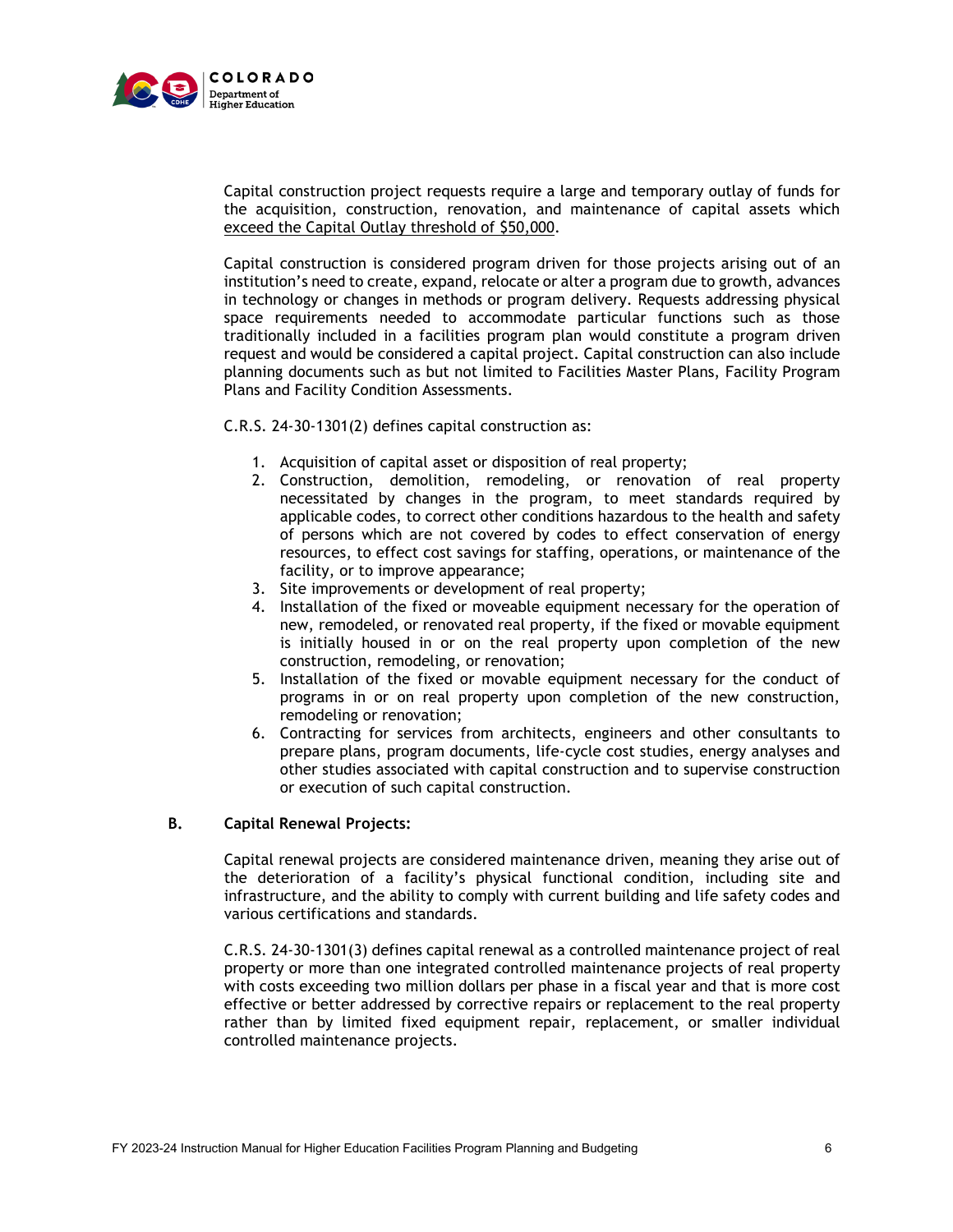

\*Note that controlled maintenance projects should not be packaged together solely for the purpose of qualifying as capital renewal. There needs to be a cost effectiveness or other benefit realized by doing so.

The following expenses are **NOT** allowed in any capital construction or capital renewal budget request:

- 1. Printing, publishing, photocopying, postage, certified mailings, long-distance telephone charges and other costs related to preparing project budget requests.
- 2. Employee compensation or reimbursement for time performing project-related work regardless of the work performed.

## **C. Capital Information Technology Projects:**

Information technology (IT) projects are defined as IT and computer-based equipment and related services designed for the storage, manipulation, and retrieval of data by electronic and mechanical means, or both. The term includes, but is not limited to:

- 1. Central processing units, servers for all functions, and equipment and systems supporting communications networks;
- 2. All related services, including feasibility studies, systems design, software development, system testing, external off-site storage, and network services, whether provided by State employees or others;
- 3. The systems, programs, routines, and processes used to employ and control the capabilities of data processing hardware, including operating systems, compilers, assemblers, utilities, library routines, maintenance routines, applications, application testing capabilities, storage system software, handheld device operating systems, and computer networking programs; and
- 4. The application of electronic information processing hardware, software, or telecommunications to support State government business processes.

Capital construction IT requests are evaluated and prioritized by CDHE and CCHE separate from all other capital projects and they are submitted to OSPB and the Joint Technology Committee (JTC) of the General Assembly. These requests should generally exceed \$500,000. Requests should be for cohesive projects, not several disjointed projects compiled to meet the \$500,000 threshold. Requests should fit into robust, longterm capital IT planning.

## **D. Controlled Maintenance Projects:**

#### **NOTE: ALL CONTROLLED MAINTENACE REQUESTS SHOULD BE SUBMITTED THROUGH OSA, NOT CDHE.**

Controlled maintenance project requests are defined in Joint Rule 45 as requests for projects with a total cost of more than \$15,000 but less than two million dollars per phase. Like capital renewal projects, controlled maintenance projects are driven by deterioration of facility's physical and functional condition. For further definition, please refer to OSA's FY 2023-24 Budget Request Submission Instructions.

## **E. Emergency Controlled Maintenance Projects:**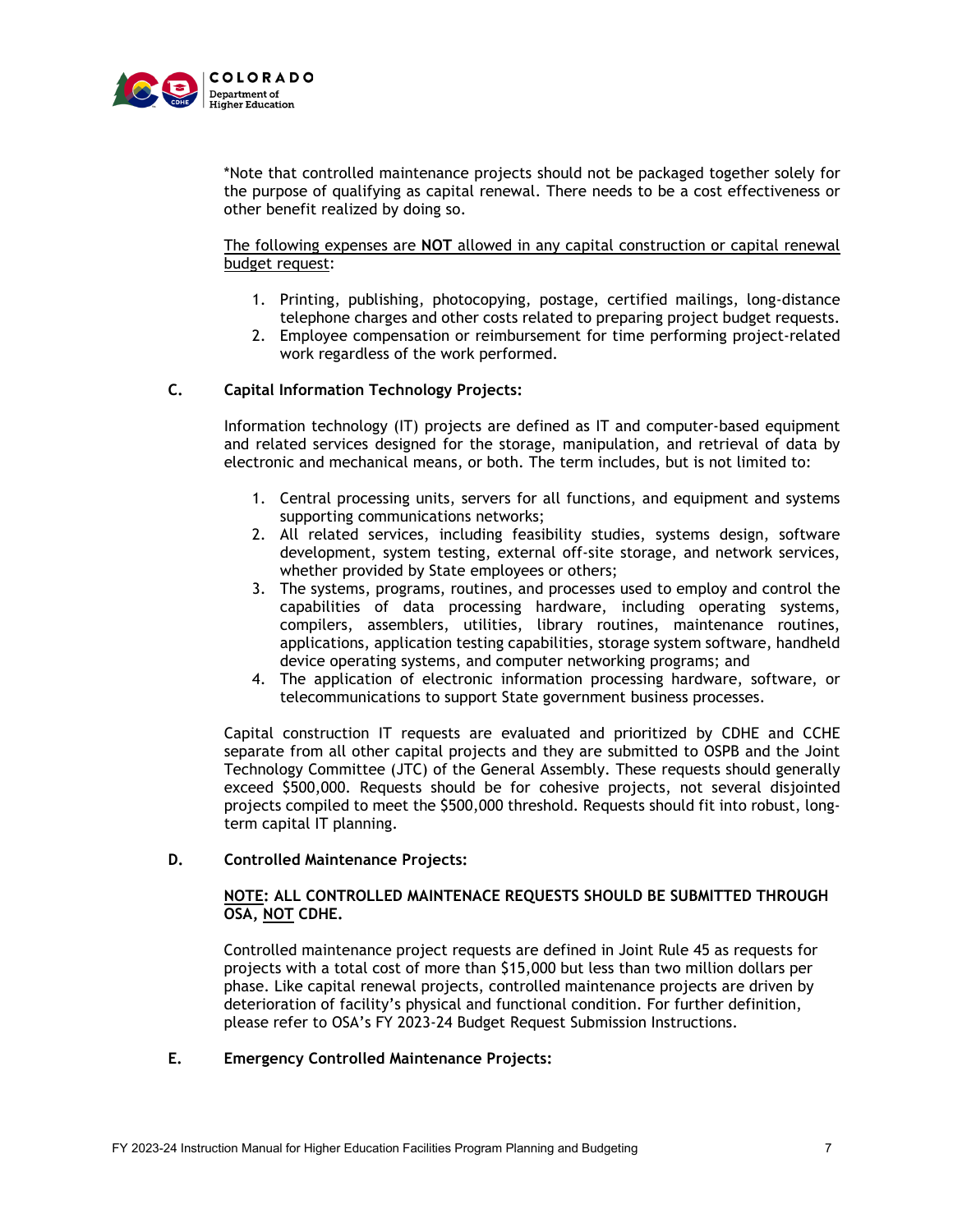

## **NOTE: ALL CONTROLLED MAINTENACE REQUESTS SHOULD BE SUBMITTED THROUGH OSA, NOT CDHE.**

Any building or portion of any building that poses an immediate risk due to unsafe conditions shall promptly be addressed and immediately reported to the Office of the State Architect.

For general funded buildings, academic buildings, or associated infrastructure, emergencies that pose a threat to public health, welfare, or safety, and the expense is anticipated to be over \$5,000, the agency must notify OSA and the applicable Office of Risk Management to determine if the conditions meet the criteria for funding. See OSA at osa.colorado.gov/state-buildings/emergency-projects for procedures and forms.

#### **FUNDING TYPES**

- **A. State-funded:** Projects only using capital construction funds (CCF) or capital construction funds and a mixture of cash funds (CF, RF, FF). These projects are evaluated and prioritized by CDHE and CCHE.
- **B. Cash-funded:** Projects that are funded with either 100% cash funds (CF), or a mixture of cash funds and federal funds. Cash-funded projects are not prioritized with Statefunded projects, but must be approved by CCHE and CDC.

#### **FUNDING SOURCE**

- **A. Capital Construction Funds (CCF):** These monies include funds appropriated or transferred into the Capital Construction Fund, which is designated as a reserve in C.R.S. 24-75-302(1)(a).
- **B. Cash Funds (CF):** Funds derived from sources such as fees, tuition, other earmarked funds, grants, donations, damage awards, revenues from designated enterprise functions (student housing and dining, bookstore, student union, etc.), and from sales of property if authorized (consult with CDHE). The General Assembly may also appropriate funds to a cash fund or trust fund from another source.
- **C. Reappropriated Funds (RF):** Funds appropriated more than once in the same fiscal year and typically transferred from one agency to another.
- **D. Federal Funds (FF):** Funds received directly from the federal government; includes categorical and block grants and not necessarily available for uses outside of those specified in the grant award.

## **SUPPLEMENTAL PROJECT REQUESTS**

Supplemental project requests, for the purposes of these instructions, are limited to existing previously appropriated projects, funded in prior fiscal years, regardless of funding source. Requests are limited to certain circumstances. The purpose of a supplemental capital construction/capital renewal request is to provide a method for adjusting previous year(s) appropriations and/or changing the scope of an appropriated project. In rare cases, supplemental requests (1331 Emergency Supplementals) are used to make funds available earlier than the Long Bill would allow.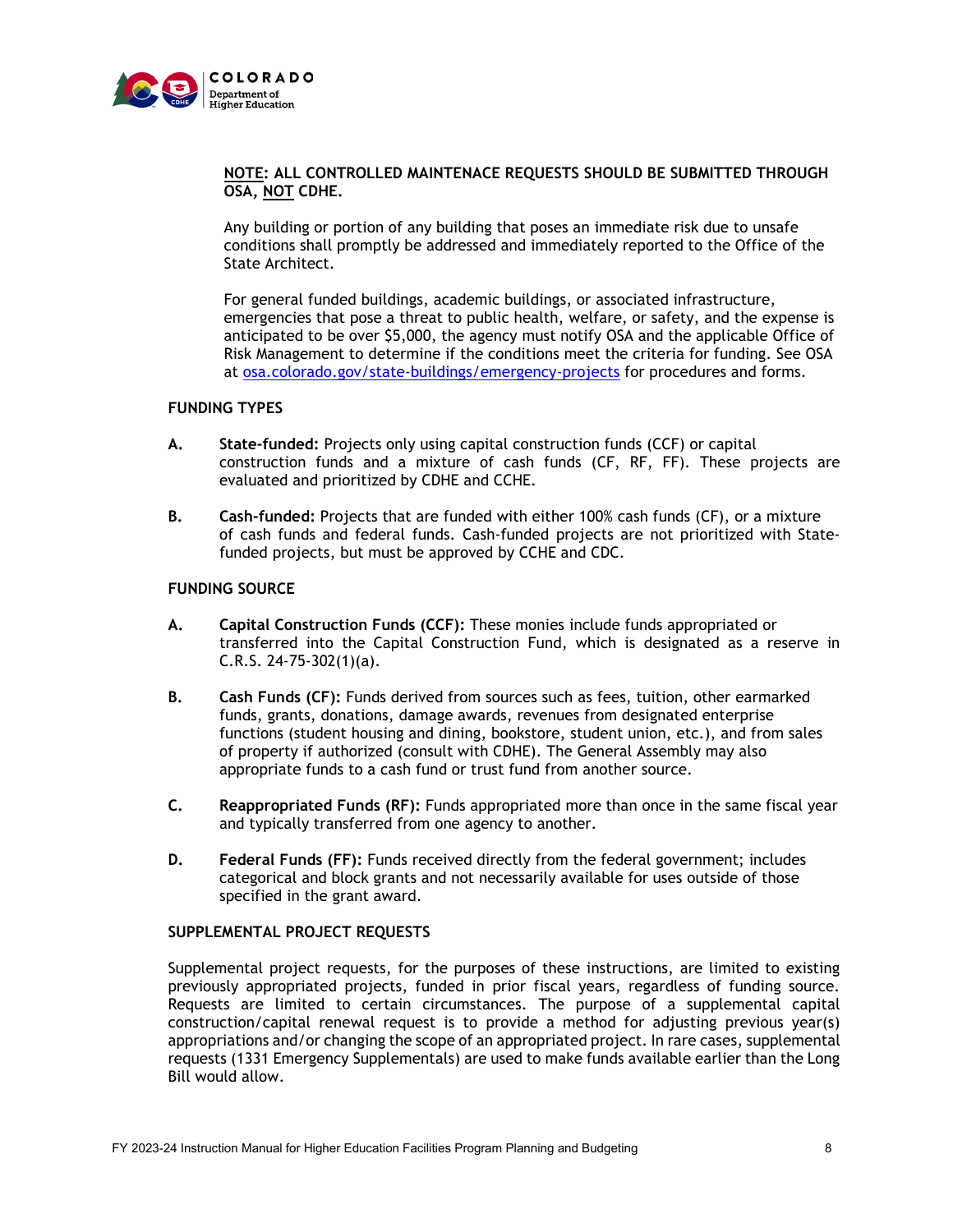

- **A. Criteria:** In the past, the Joint Budget Committee (JBC) has directed that supplemental requests be based on one of the following criteria:
	- 1. An emergency or result of natural disaster;
	- 2. A technical error in calculating the original appropriation;
	- 3. Data which was not available when the original appropriation was made, and/or
	- 4. An unforeseen contingency, such as a significant workload change.

#### **B. Types**

- 1. **Regular Supplemental Requests**: Used to add funds, reduce funds, change the approved scope of a project or source of funding, extend the amount of time an agency has to spend and appropriation, or to make other technical corrections during the legislative session. Regular supplemental requests for capital construction or IT are due to CDHE with a copy to OSPB. If approved, requests are forwarded to the CDC or JTC, JBC and OSPB in November. Regular supplemental requests for capital renewal projects must be submitted directly to the Office of the State Architect (OSA) with copies to CDHE.
- 2. **1331 Emergency Supplemental Requests**: Limited to emergency situations that require legislative action during an interim between legislative sessions. 1331 emergency supplemental requests are allowed under the provisions of C.R.S. § 24-75-111 as established by HB 98-1331. The 1331 process has been used to address both emergency issues as well as to correct technical errors. This process should be used to address those issues that cannot wait to be addressed through the regular supplemental process. For 1331 emergency supplementals, the CDC and JBC can direct the State Controller to issue capital construction spending authority without the passage of a bill. If approved by the JBC, these requests require subsequent approval by the General Assembly in the next legislative session

1331 Emergency Supplemental requests for capital construction or IT shall be submitted to CDHE and copied to OSPB any time during the interim between legislative sessions. Institutions must obtain approval from CDHE and OSPB before emergency supplemental requests are forwarded to the CDC or JTC. 1331 Emergency Supplemental requests for capital renewal projects must be submitted directly to OSA with copies to CDHE.

3. **Nonmonetary Supplemental Requests**: Used to make nonmonetary adjustments such as an extension of time for completion or a scope change. Per C.R.S. 24-75- 111.5, the change must be required for the timely continuation of the project and must be due to unforeseen circumstances arising while the general assembly is not meeting in regular or special session. Institutions must obtain approval from CDHE and OSPB before nonmonetary supplemental requests for capital construction or IT are forwarded to the CDC or JTC. Nonmonetary requests for capital renewal projects must be submitted directly to OSA with copies to CDHE.

## **REAL PROPERTY**

Real Property means a facility, State-owned grounds around a facility, a campus of more than one facility and the grounds around such facilities, State-owned fixtures and improvements on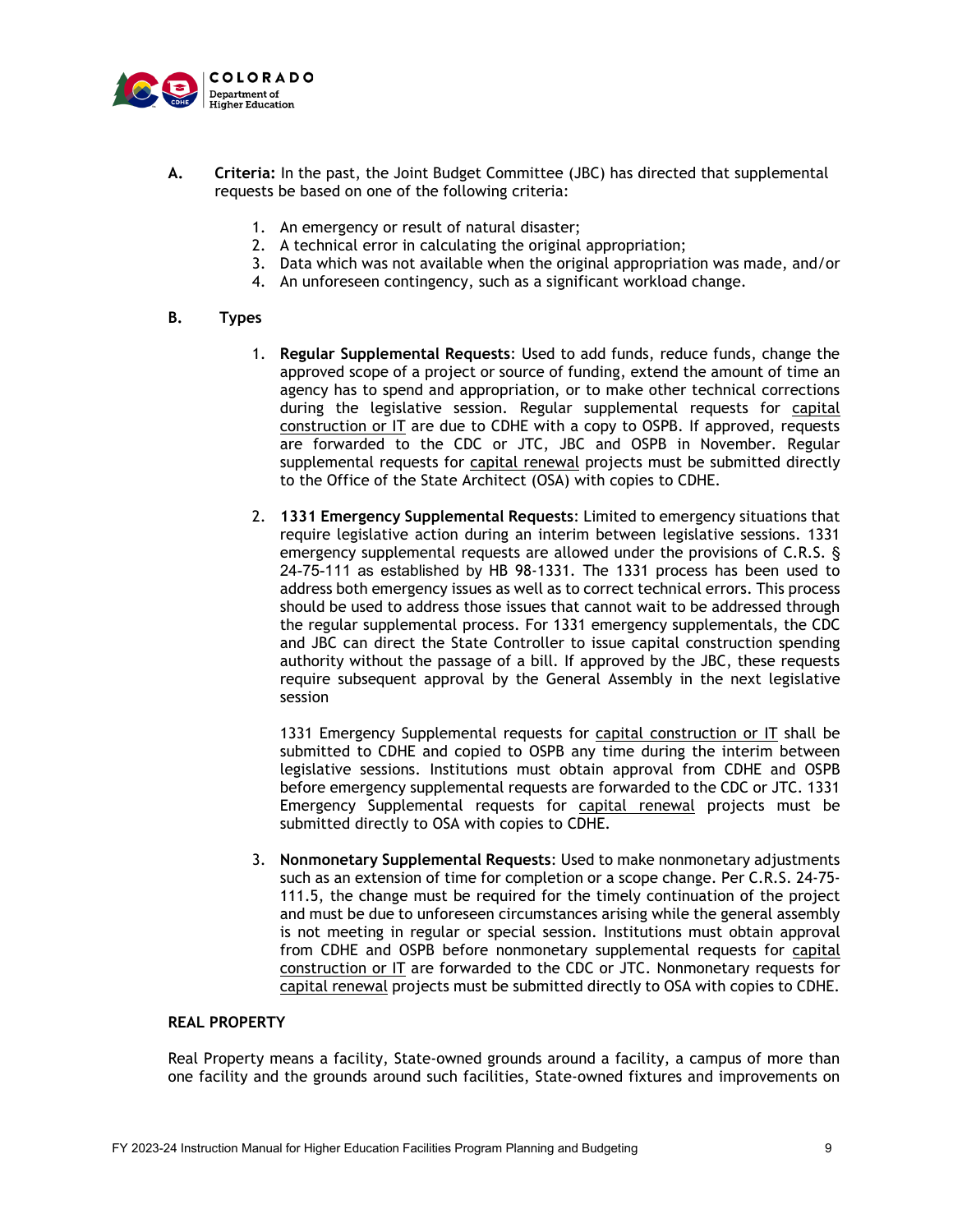

land, and every State-owned estate, interest, privilege, tenement, easement, right-of-way, and other right in land, legal or equitable, but not including leasehold.

Acquisition or disposition of real property is considered capital construction and should be submitted to CDHE as a capital construction request.

## **LIFE-SAFETY/LOSS-OF-USE**

- A. **Life-Safety:** For a project to be considered critical, the project must predominantly address facility deficiencies (code compliance) related to the health, safety, and welfare of the occupants and the public. The request will be considered as to the significance of the hazard or risk the facility conditions pose and the immediacy of the time frame requested to address those concerns.
- B. **Loss-of-Use:** A project may be considered critical if it addresses imminent loss-of-use due to facility deficiencies. These projects predominantly address facility deficiencies related to imminent failure of mechanical, electrical, structural systems, etc., standards, and/or accreditation requirements of a program. Critical loss-of-use projects would directly result in the inability of that program to function in the related area and/or the funding necessary to sustain that program.

#### **1.4 BUDGET REQUEST SUBMISSION PROCESS**

#### **A. CCHE/CDHE Responsibilities:**

CCHE/CDHE reviews, approves, prioritizes and recommends all State-funded and cashfunded capital construction, capital renewal, and IT State project requests from institutions of higher education. These requests are due to CDHE in May as per Section 1.10, Budget Request Submission Schedule. Requests not received by the established deadline at CDHE may not be approved.

CDHE uses the criteria outlined in these instructions to score projects institutions request State funding for. Capital construction and renewal projects will be scored and prioritized separately from capital IT projects. For capital renewal projects, CDHE will incorporate feedback from OSA.

CDHE will send a preliminary prioritized list of capital construction and renewal projects to the OSPB per their deadline of July 15, 2022. A separate preliminary prioritized list of capital IT projects will be sent to OSPB by the same deadline. These lists will be based off CDHE initial scoring, and OSPB is aware that they are preliminary. A final prioritized list of capital construction and renewal projects will be sent to OSA, JBC, OSPB, and CDC by the November 1, 2022 deadline. A final prioritized list of the capital IT projects will be sent to JBC, OSPB and JTC by the November 1, 2022 deadline. Final lists are approved by CCHE after institutions have been given the opportunity to appeal their scores. Prioritized lists will be accompanied by approved budget request documents for all submissions, as well as program plans where appropriate.

CDHE also reviews, approves and sends the CDC a list of 100% cash-funded projects submitted by the institutions.

CDHE also reviews and approves all Capital Construction Regular, 1331 Emergency, and Non-monetary Supplemental requests from institutions. Regular Supplementals are due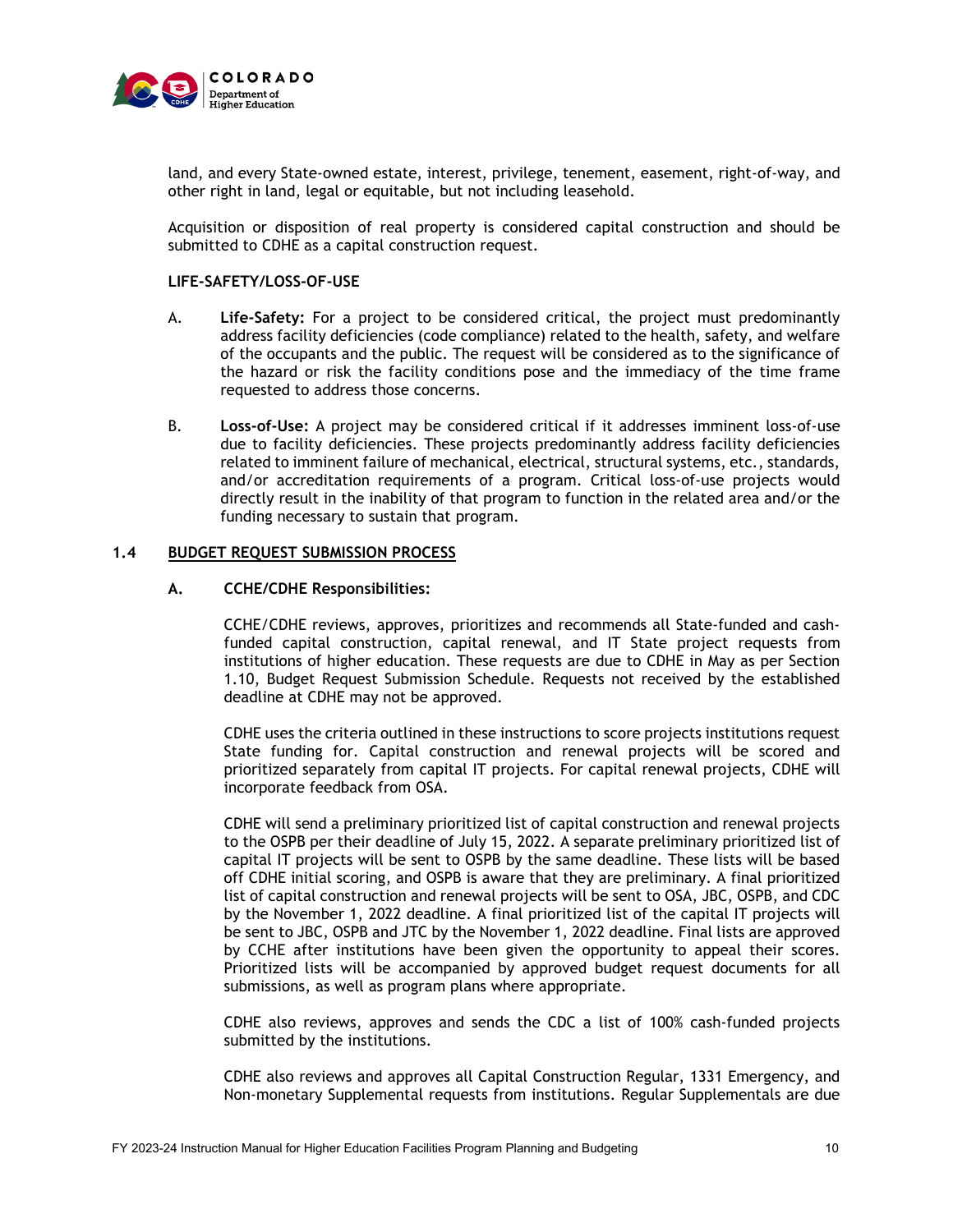

to CDHE by June 1<sup>st</sup> and CDHE will send approved copies to OSPB in accordance with their budget calendar as per Section 1.10, Budget Request Submission Schedule. 1331 Emergency Supplementals are reviewed as required due to their circumstances. CDHE will provide copies of all capital documents and supplementals to the Office of the State Architect (OSA) for technical review. Capital renewal related supplementals must be sent directly to OSA with copies to CDHE.

Most State-funded capital projects require a program plan to be on file. These plans must be reviewed and approved by CCHE. State-funded program plan requests for CCHE approval will not be considered outside of the normal State budget cycle. CCHE will not review and/or approve program plans for any State-funded projects submitted after May 25, 2022 for FY 2023-24.

## **B. OSA Responsibilities:**

OSA reviews, approves and recommends all general funded and cash funded capital construction/capital renewal project request documents received directly from State agencies. OSA reviews, approves and prioritizes all controlled maintenance project request documents received directly from State agencies and institutions of higher education. These requests are due to OSA with a copy to OSPB as per Section 1.10, Budget Request Submission Schedule. Requests not received by the established deadline at OSA may not be approved. Recommendations made by OSA are derived from the evaluation criteria in these instructions.

OSA also reviews and approves all Supplementals and 1331 Emergency Supplementals from State agencies. Supplementals are due to OSA and copied to OSPB per Section 1.10, Budget Request Submission Schedule.

OSA will receive from CDHE a copy of CC/CR project requests, Supplementals and 1331 Emergency Supplementals for institutions of higher education. OSA will review and make comments to CDHE for the CR projects. OSA will review and make comments as requested by CDHE for CC, Supplementals, and 1331 Emergency Supplementals.

Prior to the submission due date, OSA staff will conduct site verification visits at all State agencies and institutions of higher education during the months of May and June. The site visit will review the status of all on-going capital construction/capital renewal/controlled maintenance appropriated projects and to review preliminary project requests for the next fiscal year. A Site Verification Checklist will be forwarded to all State agencies and institutions of higher education from OSA requesting specific preliminary information prior to the scheduled site visit. Only project requests that are identified and field verified by OSA staff during the site verification visit shall be submitted per Section 1.10, Budget Request Submission Schedule. Requests not received by the established deadline at the OSA may not be reviewed or approved.

## **C. OSPB Responsibilities:**

OSPB annually reviews, approves, and prioritizes all CDHE recommendations for institution of higher education capital construction/renewal requests along with OSA recommendations for state agency capital construction/renewal requests and all controlled maintenance requests into one prioritized list. OSPB submits this list to the Capital Development Committee per Section 1.10, Budget Request Submission Schedule. Separately, OSPB reviews, approves, and prioritizes all CDHE recommendations for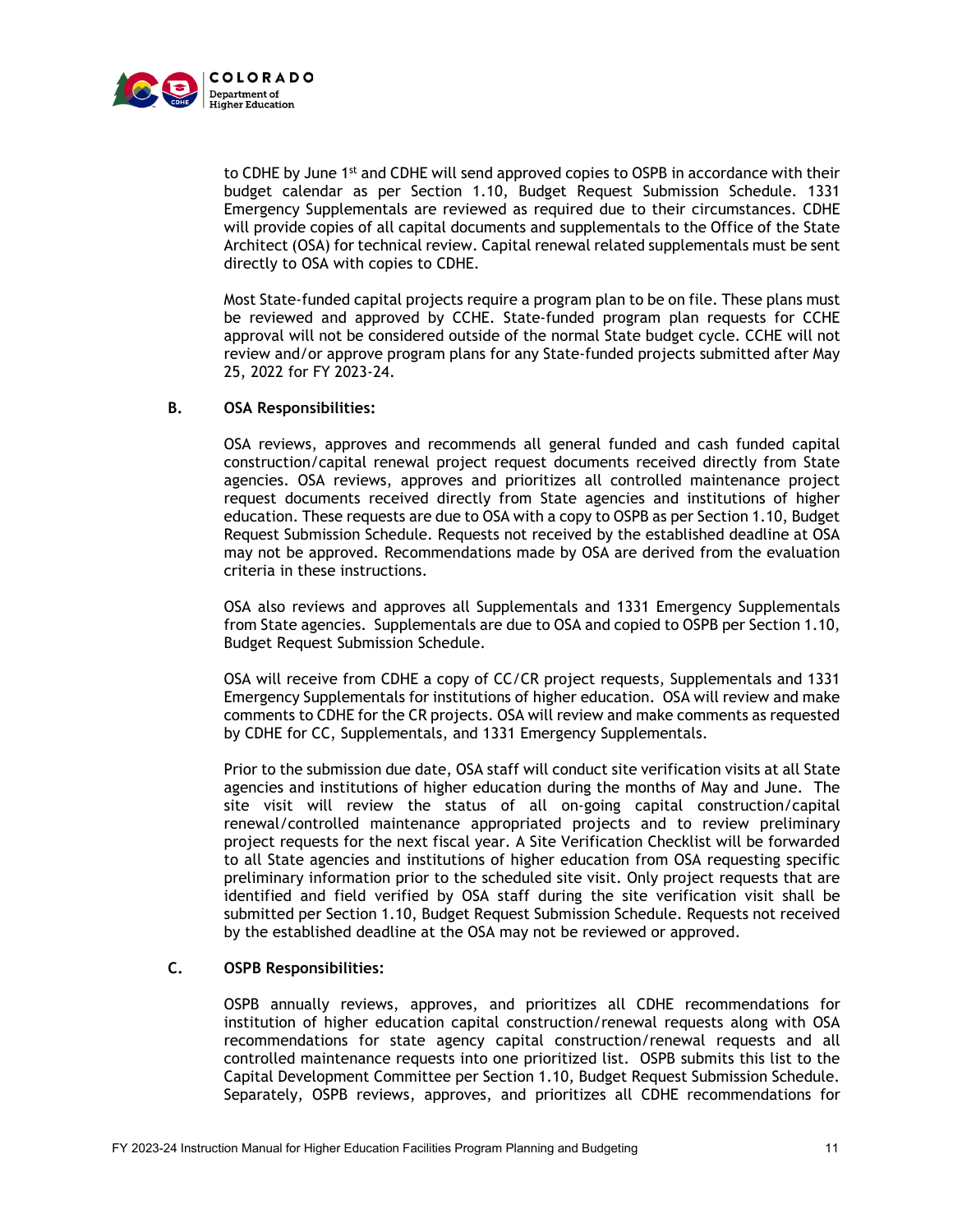

institution of higher education capital IT requests along with capital IT requests from all other state agencies into one prioritized list. OSPB submits this list to the Joint Technology Committee.

In prioritizing a project, financial feasibility and conformance with established planning guidelines will be considered. In order to be considered, requests must be well-defended and have all the completed forms and requirements whether or not it had been submitted and approved in a prior year. The requests also need to meet the requirements of Section 1.10, Budget Request Submission Schedule.

CDHE and OSPB each submit approved and prioritized State-funded capital requests directly to the CDC and JTC. CDC and JTC will submit their respective Statewide lists of funding recommendations to JBC. Institutions shall not submit any request directly to CDC, JTC or the JBC.

## **1.5 SUBMITTAL FORMS**

All forms shall be submitted in the Word or Excel format as identified in the chart below. In addition, **A PDF should be made of the entire submittal** with the proper signing authority signature (as required on the forms) and submitted in addition to the original documents. If revisions are requested by CDHE, the final CDHE requested and approved version is required to be re-signed and copied to CDHE and OSPB as indicated by the charts below. Photographs shall be submitted individually in one of the formats listed on the chart.

## **Forms are updated on an annual basis. All institutions of higher education must submit using the updated forms.**

Below is a summary of the required forms to submit a capital construction, capital renewal, or capital IT request for State funding:

| Form ID   | Title                                                                                                                                                                        |       |
|-----------|------------------------------------------------------------------------------------------------------------------------------------------------------------------------------|-------|
| CC_CR-5P  | Capital Construction/Capital Renewal Project<br>Request - Five-Year Plan<br>(Required to be submitted annually whether or not<br>current fiscal year project requests exist) |       |
| CC_CR-N   | Capital Construction/Capital Renewal Project<br>Request - Narrative                                                                                                          | Word  |
| CC_CR-C   | Capital Construction/Capital Renewal Project<br>Request - Cost Summary                                                                                                       |       |
| CC_IT-5P  | Capital IT Project Request - Five-Year plan<br>(Required to be submitted annually whether or not<br>current fiscal year project requests exist)                              | Excel |
| CC_IT-C   | Capital IT Project Request - Cost Summary                                                                                                                                    | Excel |
| CC_IT-N   | Capital IT Project Request - Narrative                                                                                                                                       |       |
| S CC_CR-N | Supplemental Capital Construction/Capital Renewal<br>Project Request - Narrative                                                                                             | Word  |

## **CAPITAL FORMS [\(https://highered.colorado.gov/capital-construction\)](https://highered.colorado.gov/capital-construction)**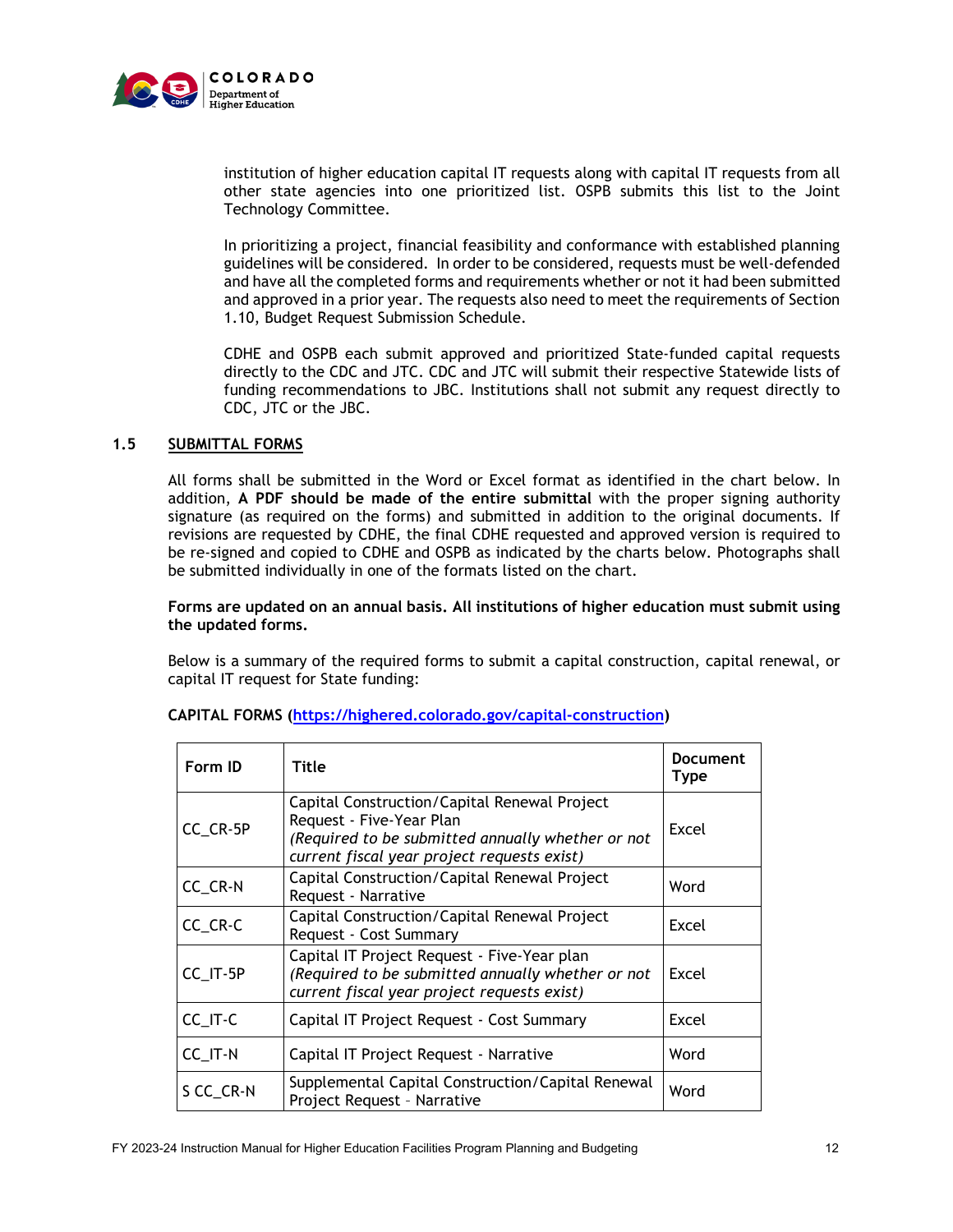

| S CC_CR-C                                   | Supplemental Capital Construction/Capital Renewal<br>Project Request - Cost Summary                                                       | Excel                     |
|---------------------------------------------|-------------------------------------------------------------------------------------------------------------------------------------------|---------------------------|
| NS CC_CR-N                                  | Non-monetary Supplemental Capital<br>Construction/Capital Renewal Project Request -<br>Narrative                                          | Word                      |
| NS CC_CR-C                                  | Non-monetary Supplemental Capital<br>Construction/Capital Renewal Project Request -<br>Cost Summary                                       | Excel                     |
| $CC-C2$                                     | Cash-Funded Capital Request - Narrative                                                                                                   | Word                      |
| <b>CC-LCF</b><br>Two-Year Cash List         |                                                                                                                                           | Excel                     |
| Photographs                                 | Photographs shall be submitted individually in one<br>of the formats listed                                                               | JPEG, PDF,<br><b>TIFF</b> |
| Governing<br><b>Board</b><br>Prioritization | Signed governing board prioritization. Must have<br>separate documents for capital<br>construction/renewal and capital IT (if applicable) | Word, PDF                 |
| Transmittal<br>Form                         | <b>Transmittal Form</b>                                                                                                                   | Word                      |

## **1.6 INFLATION FACTOR**

OSPB recommends that agencies/institutions use industry standard construction cost data references such as the Engineering News Record (ENR) building cost index and applying a fouryear average of ENR historic indices. OSPB further recommends using ENR's regional average instead of Denver percentages. Estimates should be based on the mid-point of the construction period included in the request. If other assumptions are used, they should be fully justified in the document.

Institutions shall indicate the justified inflation factor for the current year project request for each major component listed on the Capital Construction/Capital Renewal project request – cost summary (CC\_CR-C). Once the inflation factor is determined for the current year project request, the same estimated inflation factor is to be applied to all unfunded out-year project requests phases (if applicable) as if the entire project were to be funded in a single appropriation. As outyear phases are requested in future years, the inflation factor is to be re-estimated as described above for each year and added equally to all unfunded out-year project request phases until all project phases have been funded or terminated.

Example: A three phase project with the contractor's estimated project costs of, phase one \$600,000, phase two \$550,000, and phase three \$775,000. Phase one design will take 3 months construction will last one year. The current estimate was dated July of the submittal year, the project is appropriated, and funds are available in July of the following calendar year. Based on this, there are 21 months from the estimate to the mid-point of construction (12 months from estimate to the appropriation + 3 months for design  $+$  6 months to midpoint of construction = 21 months = 1.75 yr). This example assumes a justified inflation rate of 6% per year, compounded annually. **Each agency/institution shall establish and justify the inflation factor appropriate for the project**. The Budget Request submittal Cost Summary forms provided for each phase would reflect: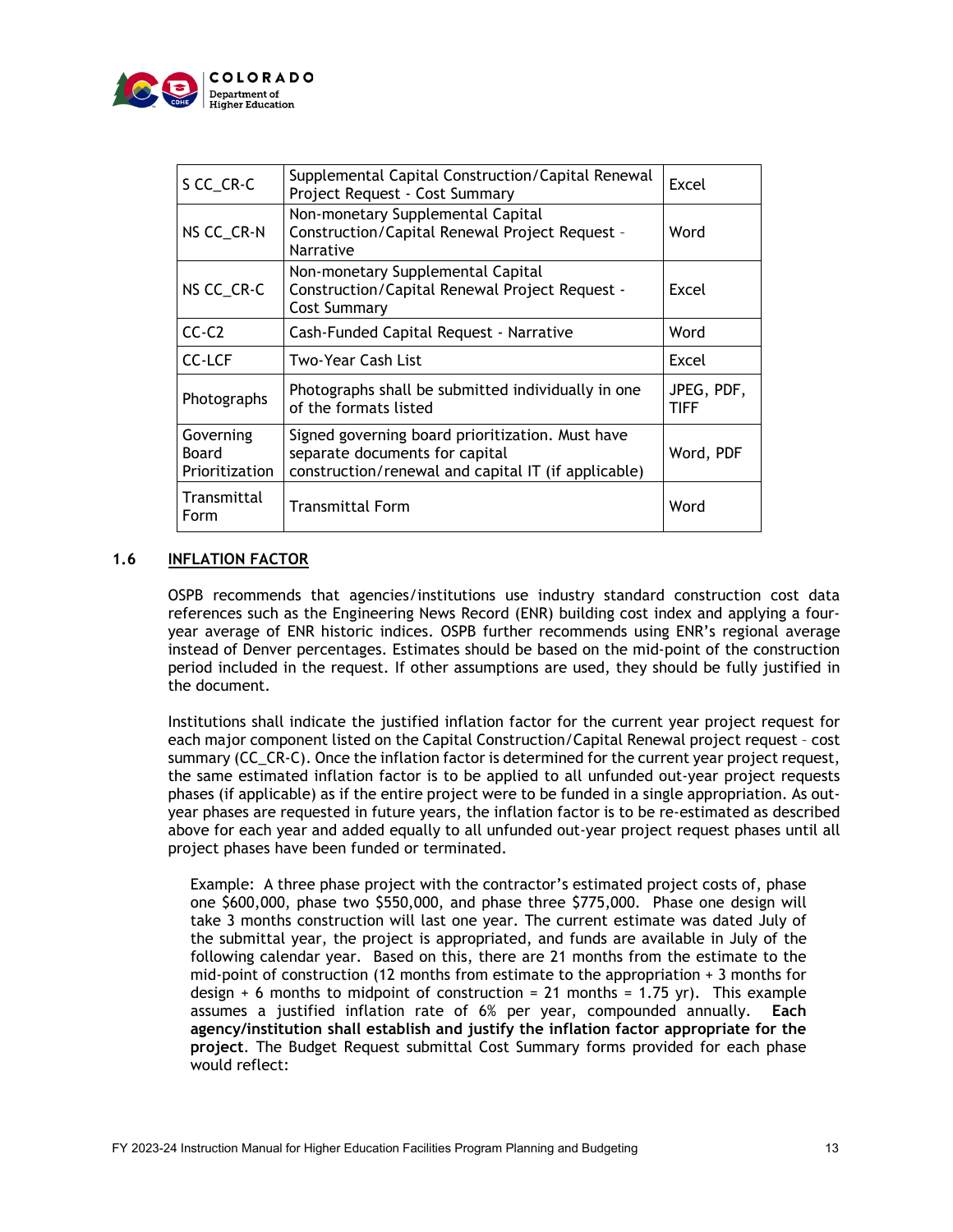

|           | • Total Project Costs:                                                   | $=$ \$2,132,323 |
|-----------|--------------------------------------------------------------------------|-----------------|
|           | $[$775,000 + (6% \times 1yr) = $821,500; $821,500 + (6% \times .75yr)]$  |                 |
| $\bullet$ | <b>Phase Three (out year request):</b>                                   | $= $858,468$    |
|           | $[$550,000 + (6% \times 1yr) = $583,000; $583,000 + (6% \times 0.75yr)]$ |                 |
| $\bullet$ | Phase Two (out year request):                                            | $=$ \$609,235   |
|           | $[$600,000 + (6% \times 1yr) = $636,000; $636,000 + (6% \times 0.75yr)]$ |                 |
| $\bullet$ | Phase One (current year request):                                        | $= $664,620$    |

When the next out year (phase two) request is submitted, additional inflation, for a period of one year, would be added to that current year request and the same inflation to the remaining out year budget, however no other project costs shall be changed. The same methodology is to be used for the phase three submittal when submitted.

In addition, a description of all inflation assumptions is now required on the Capital Construction/Capital Renewal Project Request – Narrative (CC\_CR-N) form.

## **1.7 APPRENTICESHIP AND PREVAILING WAGE**

Beginning July 1, 2021, all construction over \$500,000 will be required to follow C.R.S. § 24-92- 115, apprenticeship and prevailing wage for public projects. Agencies and institutions if higher education should include the effect of this requirement on budget requests that will be solicited after June 30, 2021. **Higher education projects approved by their governing board on or before July 1, 2021 are exempt.**

C.R.S. § 24-92-115, Apprenticeship Utilization Requirements Mechanical, Electrical, and Plumbing Contracts – Public projects of one million dollars or more require the general contractor to identify during contracting, the contractors or subcontractors that will be used for all mechanical, sheet metal, fire suppression, sprinkler fitting, electrical, and plumbing work on the project. Contractors must certify that all firms identified participate in apprenticeship programs registered with the United States Department of Labor's employment and training administration or state apprenticeship councils recognized by the United States Department of Labor.

C.R.S. § 24-92-201, Prevailing Wage for Public Projects – An agency/institution shall specify in the solicitation for a public project in the amount of \$500,000 or more, the general prevailing rate of the regular, holiday and overtime wages paid and the payments on behalf of employees to the welfare, pension, vacation, apprentice training, and education funds existing in the geographic locality for each employee needed to execute the contract or work. Higher education projects approved by their governing board on or before July 1, 2021 are exempted from Prevailing Wage.

While DPA/OSA will provide the wage rates by geographic area prior to posting a solicitation, it is upon the agency/institution to include this rate and track the wage payment throughout the life of the project. New budget requests will likely have this factored into the construction budgets. Carry-over requests will likely need a percentage added to their budget to accommodate these additional requirements.

## **1.8 DEPRECIATION OF CAPITAL ASSETS**

During the 2016 legislative session, the General Assembly passed Senate Bill 16-020, which clarified calculation issues related to the capital depreciation set asides required by S.B. 15-211.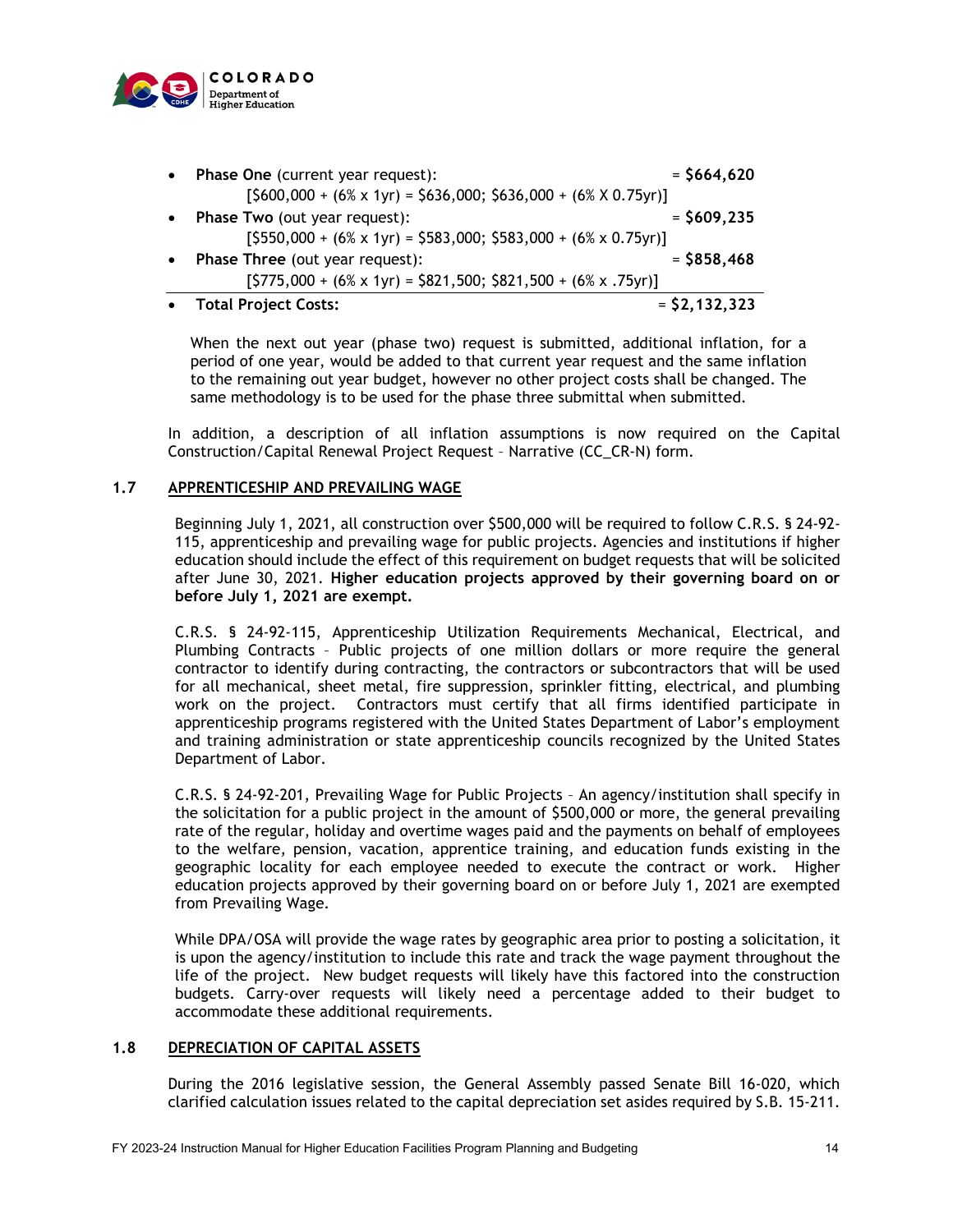

The annual capital depreciation amount will be calculated only after a project is complete and the full cost is known. Depreciation calculations are due to CDHE in August. CDHE staff will send instructions and the form necessary to comply with this statutory requirement.

## **1.9 BUDGET REQUEST SUBMISSION TRANSMITTAL**

The CDHE transmittal form is to accompany all capital construction, capital renewal, and capital IT requests. Institutions of higher education are required to use the OSA transmittal form for their controlled maintenance request submissions and annual facility management reporting to OSA. The form is available on OSA's website along with all required capital construction/capital renewal and controlled maintenance request forms.

Institutions of higher education shall submit one electronic copy of all required forms in appropriate electronic format, for each project and reporting requirement per Section 1.10, Budget Request Submission Schedule. Institutions should also include a PDF version of their entire submittal with proper signatures. All electronic submittal should be addressed to Ashlee Pate (ashlee.pate@dhe.state.co.us). A hard copy submission is not required.

| March       |                                     | CDHE issues capital construction, capital renewal and<br>capital IT request submittal instructions for FY 2023-24                                                                                |
|-------------|-------------------------------------|--------------------------------------------------------------------------------------------------------------------------------------------------------------------------------------------------|
| May         | See OSPB Budget<br>Cycle Calendar*  | 1331 Emergency Supplemental requests due to CDHE with<br>copies to OSPB                                                                                                                          |
|             | 25                                  | All FY 2023-24 higher education State-funded capital<br>construction, capital renewal and capital IT requests and<br>accompanying forms due to CDHE except for governing board<br>prioritization |
| June        | 7                                   | FY 2022-23 supplemental budget requests due to CDHE                                                                                                                                              |
|             | 15                                  | Governing board prioritization of annual requests due to<br><b>CDHE</b>                                                                                                                          |
|             | $21 - 25$                           | OSA compiles preliminary recommendations for institution<br>of higher education CR project requests for submission to<br><b>CDHE</b>                                                             |
| July        | 15                                  | CDHE sends all requests and PRELIMINARY staff prioritized<br>lists of capital construction/renewal and capital IT projects<br>to OSPB                                                            |
|             | 15                                  | CDHE presents initial scores and prioritized lists of requests<br>(one for capital construction/renewal and one for capital IT)<br>to the CCHE Finance Performance and Audit Committee<br>(FPA)  |
| July-August | July 15 -<br>August 5               | Institutions may appeal the scoring of their projects.<br>Appeals must be submitted in writing to CDHE staff and must<br>include additional, new information                                     |
| August      | See OSPB Budget<br>Cycle Calendar * | 1331 Emergency Supplemental requests due to CDHE with<br>copies to OSPB                                                                                                                          |
|             | 10                                  | CDHE sends unprioritized capital project requests to OSA,<br>CDC or JTC, and JBC. This packet will include ALL proper<br>submissions                                                             |
|             | 19                                  | CDHE staff presents revised scores and prioritized lists to the<br>CCHE FPA Committee. CCHE FPA Committee members                                                                                |

#### **1.10 BUDGET REQUEST SUBMISSION SCHEDULE**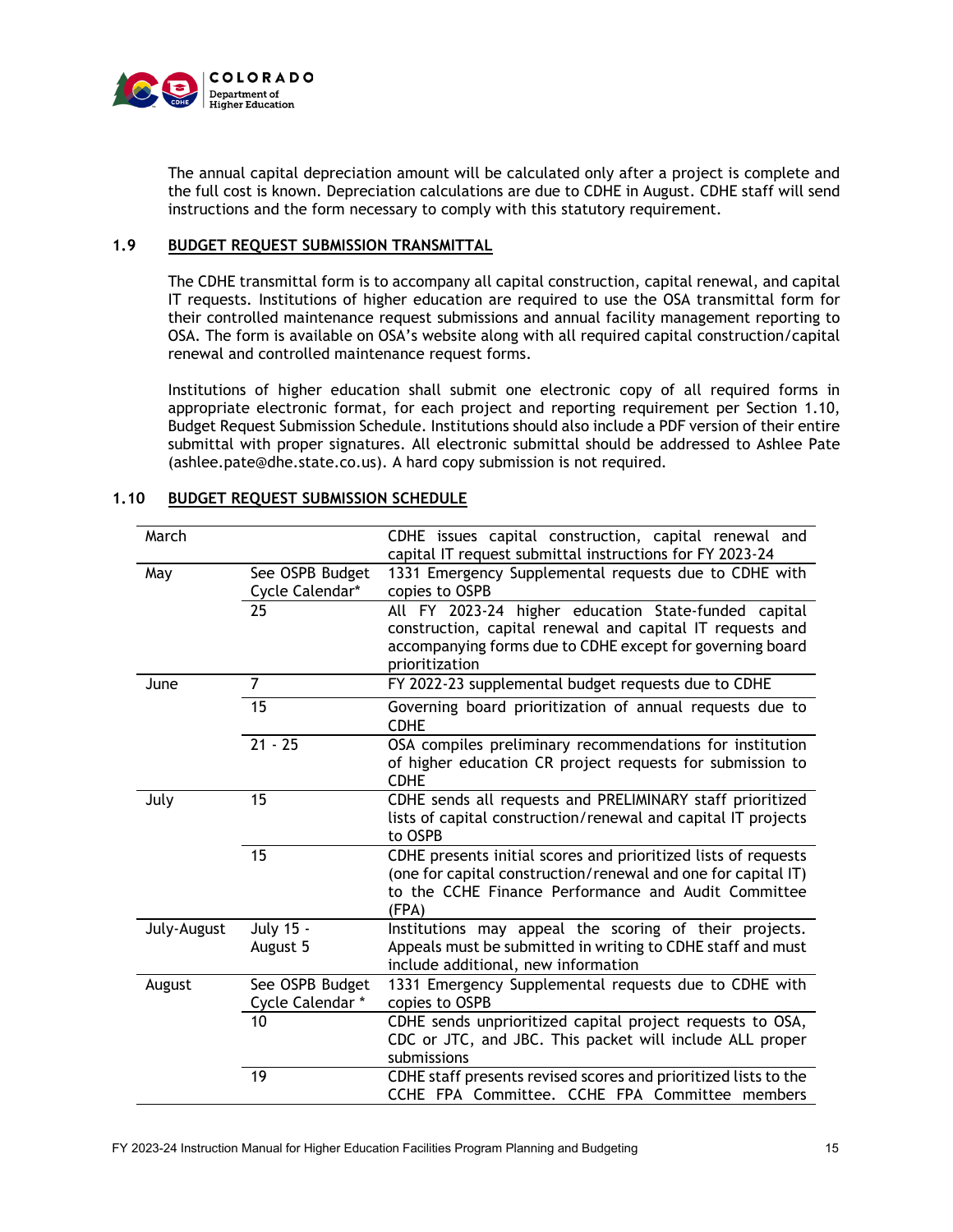

|           |                                    | discuss any potential changes and vote on a prioritized list<br>to forward to the full Commission                                                                                                      |
|-----------|------------------------------------|--------------------------------------------------------------------------------------------------------------------------------------------------------------------------------------------------------|
| September | 1                                  | Capital cash expenditure report for FY 2022-23 due to CDHE                                                                                                                                             |
|           | 1                                  | CDHE staff presents the CCHE FPA Committee's approved<br>prioritized lists to the full CCHE for a vote. Approved lists<br>are sent to OSPB                                                             |
|           | See OSPB Budget<br>Cycle Calendar* | CCHE deadline to send FY 2022-23 supplementals to OSPB                                                                                                                                                 |
| November  |                                    | OSPB submits recommended prioritized list of CC/CR/CM<br>project requests for state agencies and institutions of higher<br>education to the CDC                                                        |
|           | 1                                  | CDHE sends a final prioritized list of the capital<br>construction/renewal requests to OSPB, CDC, JBC, and OSA.<br>CDHE sends a final prioritized list of capital IT requests to<br>OSPB, JTC, and JBC |
| December  | 10                                 | OSPB submits non-prioritized Supplemental project requests<br>for CC/CR, for prior appropriated projects, from state<br>agencies and institutions of higher education to the CDC                       |
|           | Date may vary<br>per CDC calendar  | CDHE/CCHE present final recommendations for state<br>institution of higher education CC/CR project requests to<br>the CDC                                                                              |
|           | Date may vary<br>per CDC calendar  | Institutions present on their CC/CR project requests to the<br><b>CDC</b>                                                                                                                              |
|           | Date may vary<br>per CDC calendar  | OSA presents final recommendations for state agencies and<br>institutions of higher education CM project requests and<br>state agencies CC/CR project requests in OSA's annual<br>report to the CDC.   |
|           | Date may vary<br>per JTC calendar  | CDHE/CCHE present final recommendations for state<br>institution of higher education capital IT project requests to<br>the JTC                                                                         |
|           | Date may vary<br>per JTC calendar  | Institutions present on their capital IT budget requests to<br>the JTC                                                                                                                                 |

**\*Note:** All 1331 Emergency Supplemental Requests must be approved by the CDC prior to submission to JBC. Submit any such requests with sufficient time to ensure that CDHE, OSPB and CDC each have at least two weeks to review them.

## **1.11 APPROPRIATED PROJECT FISCAL TIMELINES**

Appropriated capital construction and capital renewal projects must meet three State fiscal rules. If these projects do not meet the fiscal rules they risk having the funds withdrawn, particularly in times when State revenues are insufficient to meet the State government budget:

- **A. The six-month rule**, States that all major professional services (i.e. architect and engineering services) must be encumbered within six months from the time the Long Bill becomes law. For those projects not requiring professional services, the entire amount of the project must be encumbered within six months;
- **B. The one-year rule**, States that all projects must be initiated within one year from the appropriation as demonstrated when expenses for the project have been incurred; and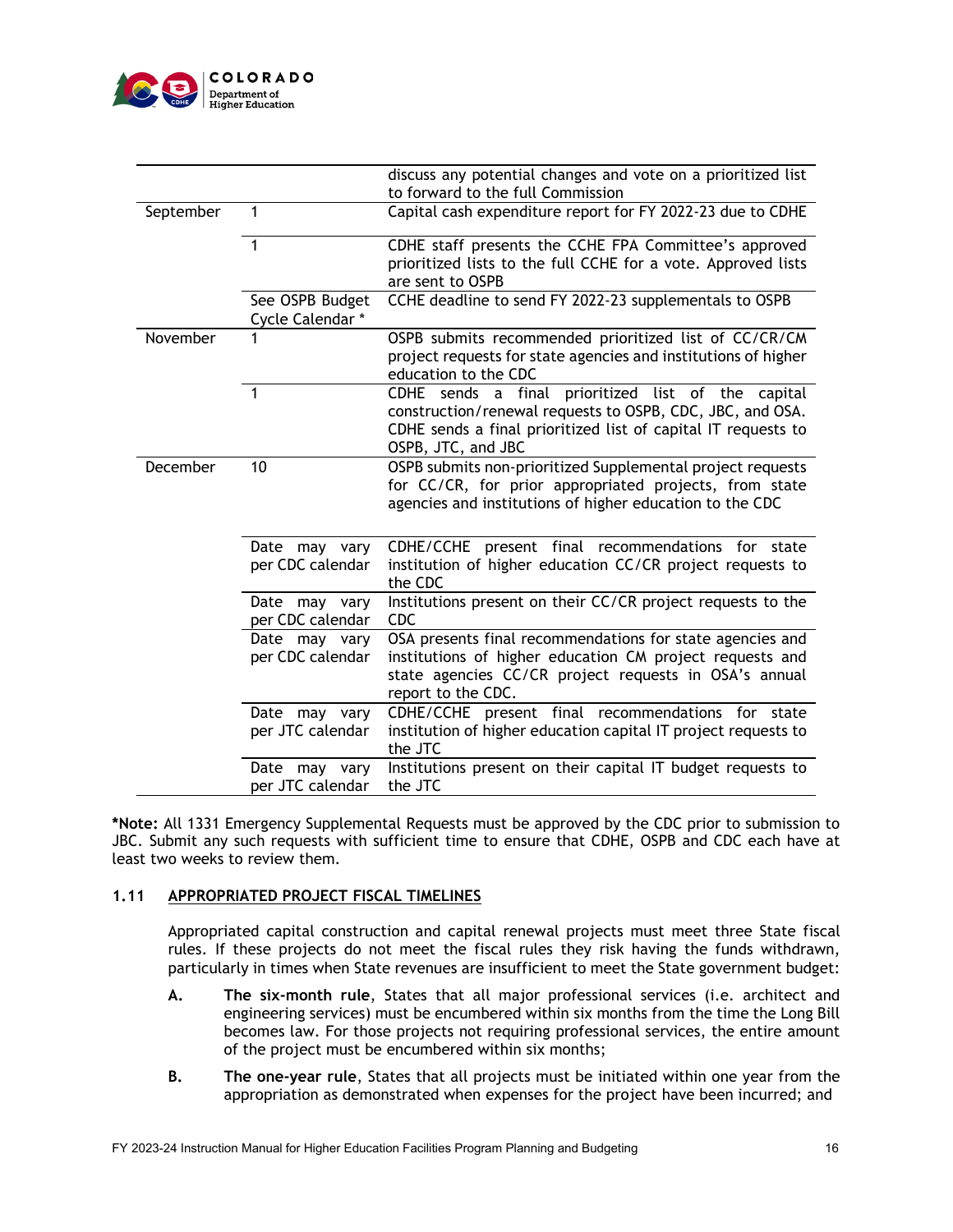

**C. The three-year rule**, States that all projects have three years to completely encumber their funds, beginning in the first full fiscal year after the Long Bill is signed and becomes law. The three-year rule can only be modified by General Assembly action in an appropriations bill, and therefore requires a budget action submitted through OSPB.

END OF SECTION 1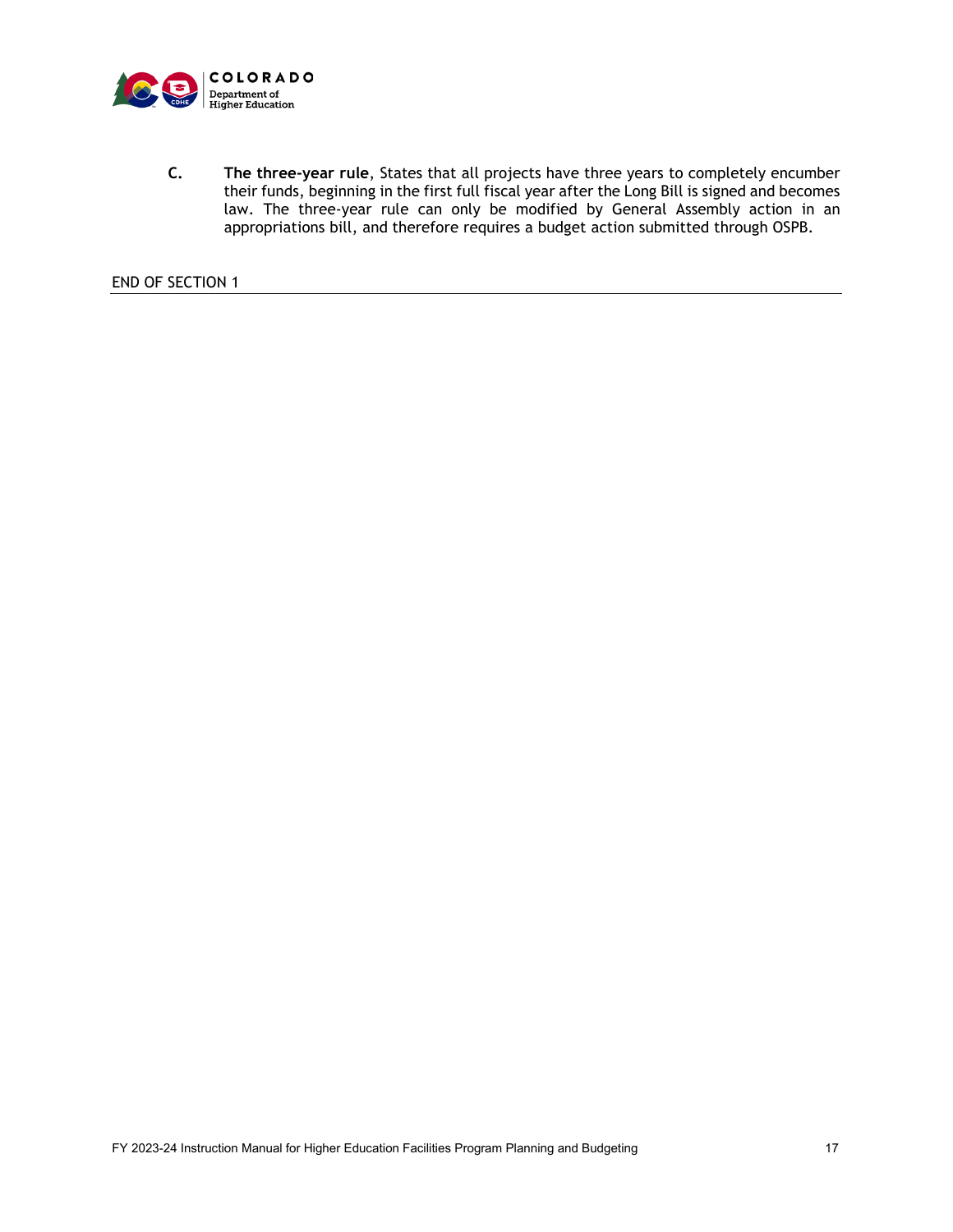

## STATE OF COLORADO COLORADO DEPARTMENT OF HIGHER EDUCATION

## ANNUAL CAPITAL SUBMISSION INSTRUCTIONS FOR FY 2023-24

## **SECTION 2: CAPITAL CONSTRUCTION/CAPITAL RENEWAL**

**This section applies to institutions of higher education for capital construction/capital renewal and supplemental project request submissions. For State agencies capital construction/capital renewal budget request submission instructions refer to the Office of the State Architect.**

The Colorado Commission on Higher Education (CCHE) annually prioritizes all State-funded (Capital Construction Funds or CCF) capital construction project requests prior to submission to the General Assembly. Projects costing less than \$2 million in State funds that are granted a waiver from the program planning requirements are prioritized alongside projects with costs exceeding \$2 million. Prioritized State-funded projects must have approved program plans that are consistent with all statutory requirements, the statutory role and mission, the campus facilities master plan, and recommended space and utilization standards, where applicable.

For FY 2023-24, the scored prioritization list will be reviewed, adjusted, and approved by the CCHE Fiscal Affairs and Audit Standing Committee and CCHE prior to submission to OSA, OSPB and the General Assembly (CDC, JTC, JBC) on November 1, 2022. Note that per OSPB's timeline, a preliminary prioritized list will be submitted to OSPB on July 15, 2022. This list will be created using CDHE staff initial scoring.

## **2.1 PROGRAM PLANS**

Program plans are required for most public higher education capital construction or capital renewal projects. The following types of project **NOT** need program plans:

- 1. Capital construction or renewal projects at a local district college or area technical college;
- 2. Capital construction projects requiring less than \$2 million for new construction funded solely from cash funds held by the institution;
- 3. Capital construction or capital renewal projects not for new construction requiring less than \$10 million and funded solely from cash funds held by the institution;
- 4. Capital construction or capital renewal project for an auxiliary or academic facility initiated by the governing board of the institution that is contained in the most recent approved twoyear projection and is acquired or constructed, operated and maintained solely from cash funds held by the institution. If the project meets these criteria and is to be acquired or constructed in whole or in part using moneys subject to the higher education revenue bond intercept program, then the institution must obtain approval from the General Assembly as specified in C.R.S. 23-5-139.
- 5. Capital IT projects

All other new capital requests require program plans. Program plans must follow applicable policy in CDHE Policy Section III, Part E – Facilities Program Planning: [\(https://highered.colorado.gov/sites/highered/files/2020-03/iii-parte.pdf\)](https://highered.colorado.gov/sites/highered/files/2020-03/iii-parte.pdf)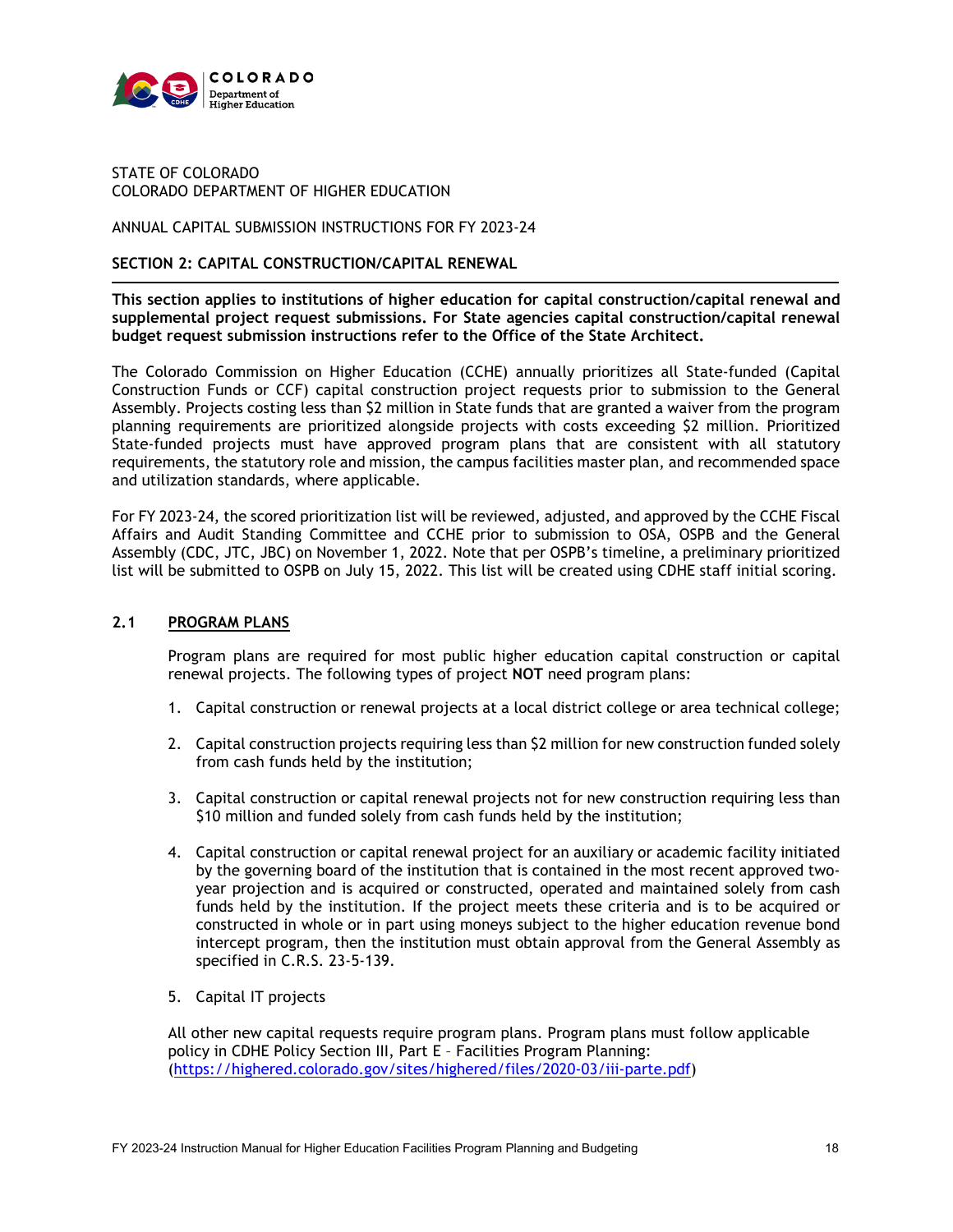

CDHE reviews the program plans for:

- 1. Consistency with the institution's role and mission, academic, facility, and technology master plans (if applicable); and State higher education policy;
- 2. Consistency with campus facilities master plan and academic master planning;
- 3. Alternative facilities solutions and life-cycle costs as required by CCHE;
- 4. Appropriateness of source of funds, cost estimate methods, financing implications, impact on operations and maintenance at projected enrollment increments.

Each program plan should receive the approval of the institution's governing board within 30 days of submission to CDHE. The governing board should send CDHE a letter stating the date and vote of the approval. The governing boards should affirm that the program plan:

- 1. Conforms with the institution master plan as well as the academic plan;
- 2. Is in accordance with its institution's mission;
- 3. Is of a size and scope to provide for the defined program need;
- 4. Benefits the educational program housed in the facility;
- 5. Includes operating and capital costs that are appropriate to the educational program and to the source and method of financing;
- 6. Is included in the institutional five-year capital construction program schedule;
- 7. For technology projects, affirm that the project is aligned with the institution's technology plan.

All program plans should include a third-party independent review (one performed by an engineer, architect, or information technology expert, if applicable, who is not an employee of the institution) that covers:

- 1. Compliance with applicable codes;
- 2. Completeness and accuracy of the project cost estimate;
- 3. Appropriateness and thoroughness of the methodology used for cost estimating (Means or Dodge published cost data, historical costs from previous projects, cost estimating consultant, in-house cost estimating, etc.); and
- 4. Validity of the alternative chosen.

Program plans submitted to CDHE previously that were not funded for FY 21-22 and are over three years old will not be considered for FY 22-23 unless the governing board certifies that:

- 1. The plan's space use assumptions have not changed, incorporating information on completed new construction and renovation since the original submission;
- 2. The plan's education and enrollment assumptions remain valid, reflecting any changes from the previous year in enrollment and degree or program offerings;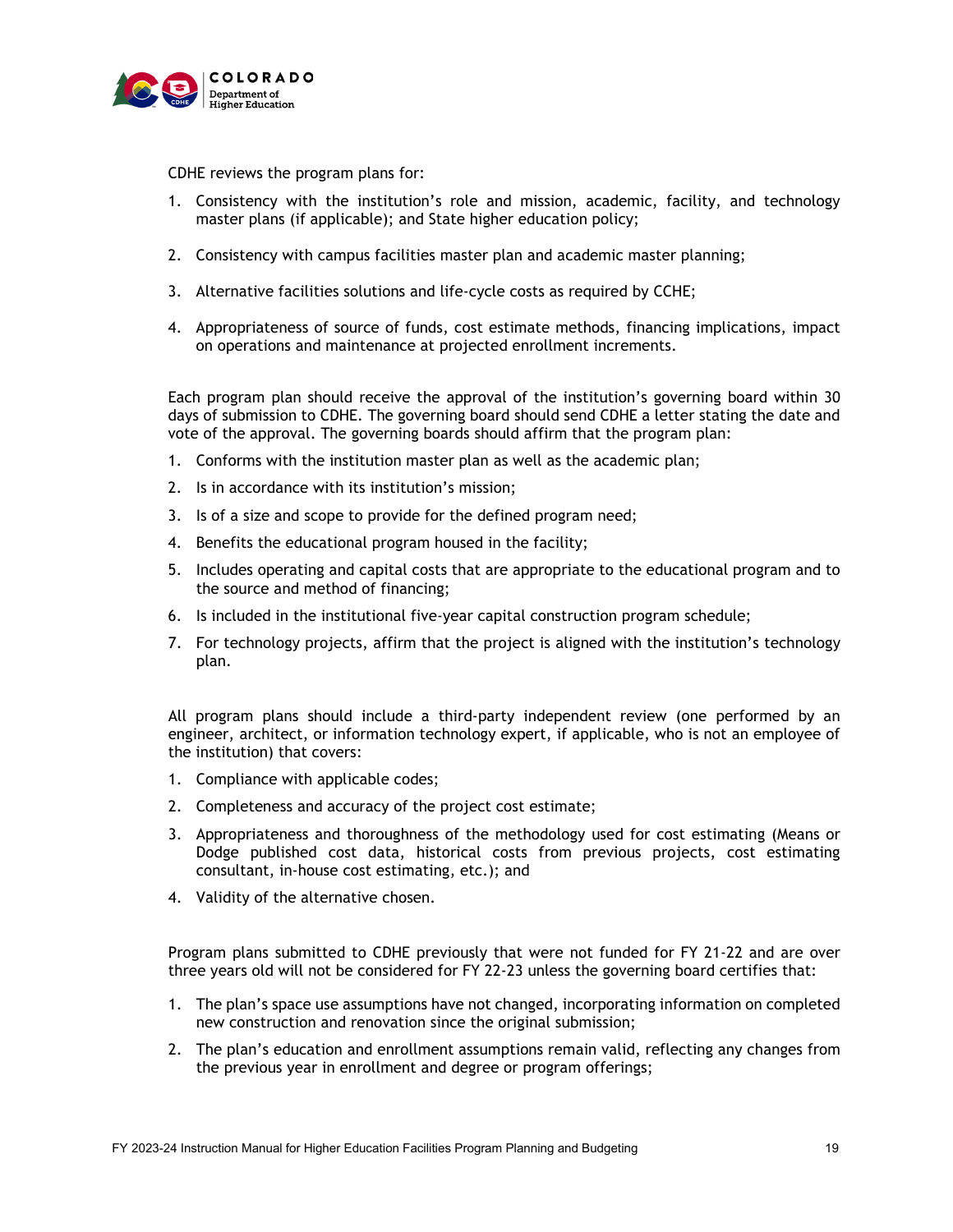

- 3. The capital costs remain valid and that any unusual construction issues resulting from the delay have been addressed; and
- 4. Any new code requirements will be met and that cost estimates are appropriately adjusted to reflect any changes.

The certification should demonstrate the validity of the information above and CDHE may request additional information as needed to confirm that these program assumptions remain valid. The governing board must indicate in its priority Statements that such unimplemented program plans either retain their previous prioritization or have been reprioritized. In addition, a "Three-Year Program Plan Waiver" form [\(https://highered.colorado.gov/capital-construction\)](https://highered.colorado.gov/capital-construction) should be submitted along with the governing board certification.

## **Program Plan Waivers**

Requests for exemptions from the statutory requirements of program and physical planning may be granted for projects if:

- 1. The capital construction project has \$2 million or less in State funding;
- 2. The capital construction project is for new construction and funded solely from cash funds held by the institution; or
- 3. If the project value is \$10 million or less and it is not for new construction and funded solely from cash funds held by the institution.

The waiver request should include information such as the name of the project; the program or department impacted by the project (campus wide if it benefits the entire campus); the assignable and gross square feet the project involves; the increase, if any, to operation and maintenance costs; and a project description, with site maps or other information included when applicable. It should also include reference to the institutional master plan. The total scope of the project should be discussed if the waiver request is part of a phased project that will be completed in the future or if it complements or completes an earlier project. Institutions should not break a much larger capital construction program into smaller projects to avoid doing program plans. Program plan waivers for projects requiring capital construction funds money are prioritized with all other State-funded projects using the same criteria and scoring process. Institutions are not required to request a waiver from the program planning requirements for non-Intercept cash-funded projects under \$2 million.

## **2.2 EVALUATION CRITERIA FOR CAPITAL CONSTRUCTION/CAPITAL RENEWAL REQUESTS**

For the FY 2023-24 budget cycle, the State will continue to experience extreme limitations in the funding available for capital construction. OSPB anticipates that it will be able to approve funding requests for very few new capital construction projects, if at all. As institutions consider their capital funding needs, they are encouraged to consider this limitation in available revenue and prioritize their requests accordingly.

Therefore, governing boards should use discretion in selecting projects to submit for review. A governing board wishing to make a "statement of need" or **attempting** to "reserve a place" for projects should utilize the out-years provided on the CC\_CR-5P form. CDHE will accept and review all FY 2023-24 proposals for State-funded projects.

In early 2021, the CCHE approved new capital construction/renewal scoring criteria (Appendix C) for the prioritization of capital project budget requests. Please review the criteria carefully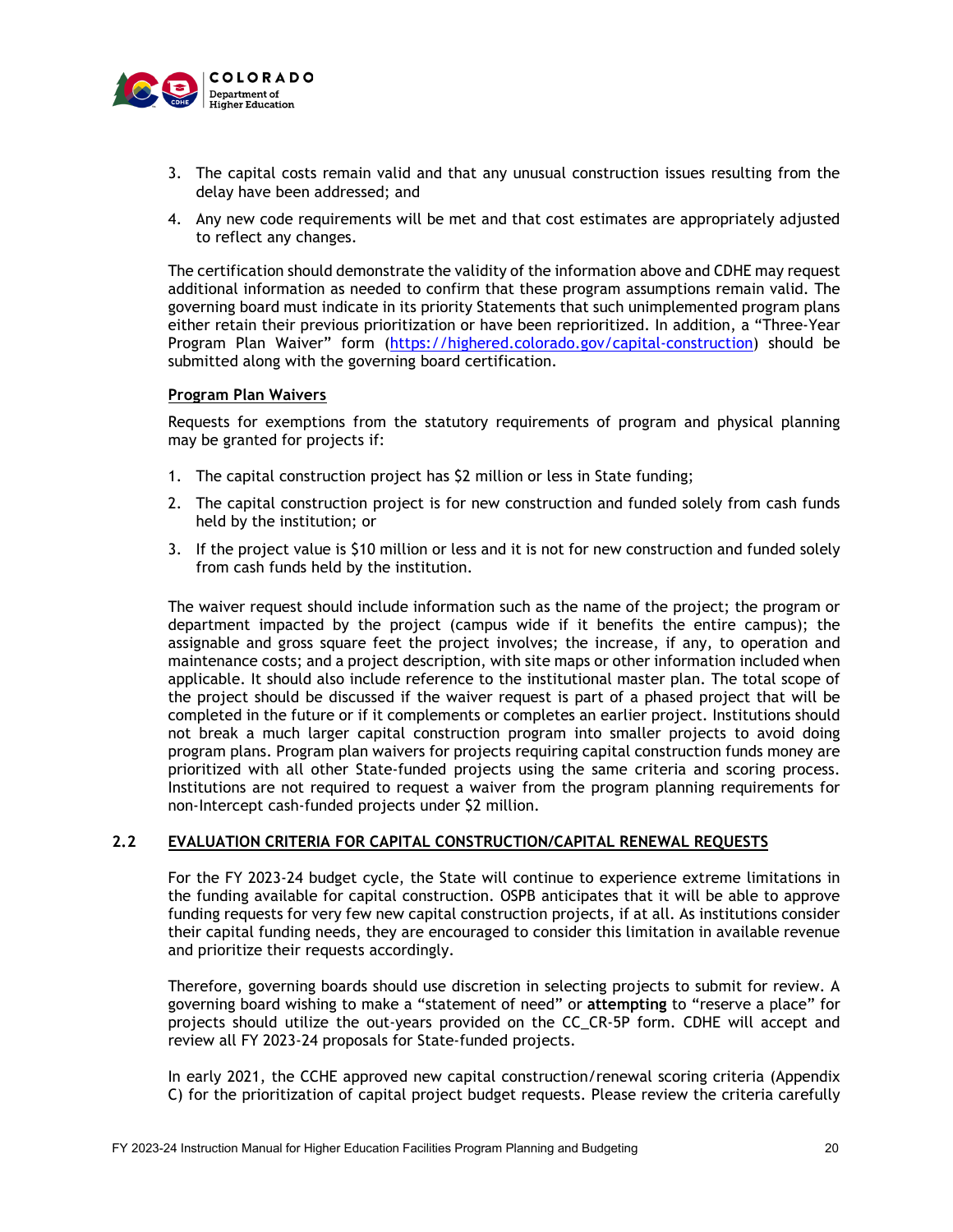

and provide all information necessary for CDHE staff to score submitted projects in the project narrative forms. The CCHE Fiscal Affairs and Audit Standing Committee will work with CDHE staff to create a prioritized list that will be voted on and sent to the Commission as a whole.

## **Certificates of Participation (COPs)**

In lieu of issuing bonds, or using another form of long-term debt, the State often uses a form of lease-purchase agreement called certificates of participation (COPs) to finance the construction of new facilities. The State makes annual payments authorized through the annual budget bill (Long Bill) that include both principal and interest. COP payments will continue to be prioritized due to the State's payment obligation and will continue to be part of the capital budget until moved to the appropriate operating line once construction ends.

## **Continuation Projects**

CDHE will treat continuation projects by prioritizing them ahead of new projects. CDHE defines a continuation project as a State-funded capital request that was:

- 1) Appropriated in a previous year's Long Bill with Capital Construction or General Funds and the institution received funding for that project; **or**
- 2) Appropriated in a previous year's Long Bill with Capital Construction or General Funds and the institution did not receive funds because the project was de-appropriated due to State budget cuts; **and**
- 3) Included as the out-year funding from a prior request. The out-year funding must have been included in a prior CC-C request that was funded for the initial year.

## **Governing boards should NOT give continuation projects a prioritization ranking. These projects are exempted from the CDHE scoring process.**

Continuation projects are prioritized amongst themselves first by length of time since the project's most recent State-funded appropriation (with more years equaling a greater priority) and then by CCHE priority within each year. The only exceptions to whether a project is considered continuation will be for projects whose program plan changes significantly from year to year or for a project that did not include out-year funding in the most recent CC-C request. A significant change would include a programmatic change to the project. A significant change would not constitute a change in cost due to more information being available, (e.g. after design, unforeseen complications) or changes in prices due to inflation.

## **Projects Not Yet Funded**

Projects that have not yet been funded (whether submitted in a previous request year or not) will be prioritized according to the criteria and scoring process outlined below and in Appendix C (CC/CR). These projects will come after COPs and continuation projects on the CCHE's priority list.

The review criteria in Appendix C apply to capital construction and capital renewal project requests. Each capital construction/capital renewal project request will be evaluated by CDHE staff per the CCHE criteria ranked accordingly on CCHE's recommended project list to OSPB, CDC, and JBC. Capital construction/renewal and capital IT will be prioritized on two separate lists.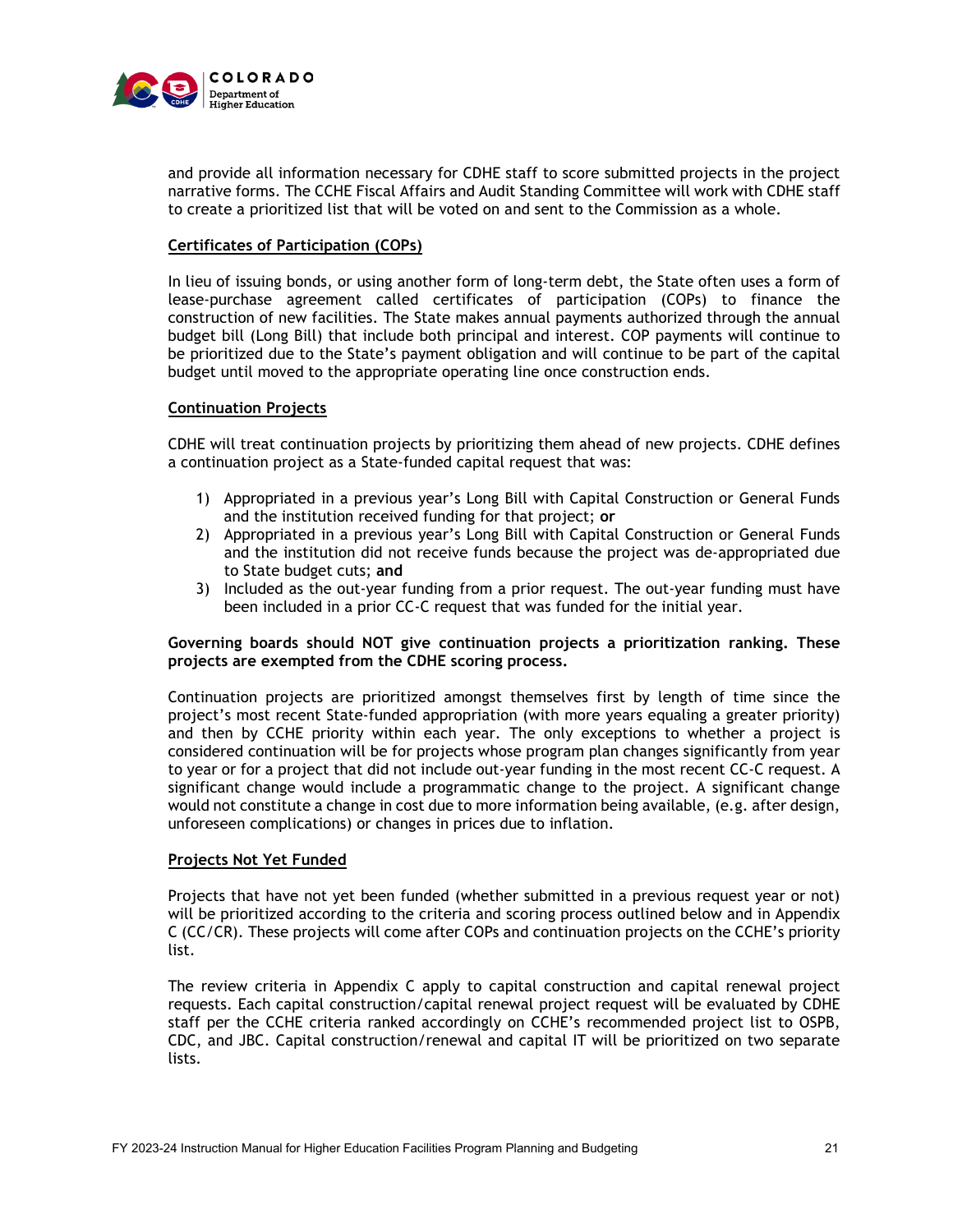

## **Capital Renewal Projects**

This category is intended for large maintenance projects (that is, projects that are maintenancedriven, not program-driven) costing \$2 million or more. Institutions should submit both the CC\_CR-C and CC\_CR-N forms in lieu of a program plan to CDHE. The CC\_CR forms should be accompanied by an explanation of how the project is maintenance-driven, not program-driven. CDHE determines whether the projects are truly maintenance driven and arise from deterioration of a facility's physical and functional condition and the inability to comply with current codes and energy conservation rather than from programmatic needs. OSA then completes the review of the projects. If approved by both CDHE and OSA, the project is forwarded to OSPB for review and possible inclusion in the State-wide prioritization list. For CDHE purposes, capital renewal projects are scored and prioritized alongside Capital Construction Projects. If there is any question on if a specific project meets the definition and qualifies as a capital renewal project or if it is a program-driven request, institutions should consult with CDHE and OSA staff.

State-funded Capital Renewal requests do not require a new Program Plan if CCHE has approved a Program Plan within the past ten years. However, justification for these projects should be described fully on the Narrative (CC\_CR-N). Facility management plans that support the request should be submitted along with the request. Capital Renewal project requests will be reviewed along with all State-funded capital construction project requests.

 **NOTE: Institutions should include ALL information about how a project fits the given criteria in the CC\_CR-N (or CC\_IT-N) form in order to receive the proper and accurate scoring from CDHE.** 

## **2.3 PRIORITIZATION PROCESS**

Higher education capital projects that have not been funded, whether submitted in a previous request year or not, are to be prioritized according to the criteria and process outlined below. These projects would come after Certificates of Participation (COPs) and continuation projects (projects which were funded in the previous fiscal year) on the CCHE's priority list. Projects that do not fall under the categories of COP or continuation are considered new projects.

The process for prioritization of new capital construction/ renewal projects includes scoring projects with the criteria outlined below, calculating the percentage of total points for each project, and further review by the Finance Performance and Audit (FPA) committee.

Projects will be scored on six criteria for **58 total possible points**:

- Health and Safety (10 points possible, if applicable)
- Reduction of Deferred Maintenance (5 points possible)
- Other Fund Sources (8 point possible)
- **Space Needs Analysis (10 points possible, if applicable)**
- Achieves Strategic Plan Goals (5 points possible)
- Governing Board Priority (20 points possible)

**"Health and Safety" and "Space Needs Analysis" may not apply to every project, and if the criterion does not apply, those points will not be included in the denominator**. For example, a capital renewal project will not have a space needs analysis component since it is effectively a large controlled maintenance project. Therefore, a capital renewal project would only have 48 possible points. A brand new building, would not have a health and safety component, and would therefore only have 48 possible points. After a project is reviewed and scored, staff will calculate the percentage of total possible points each project received. Total points (the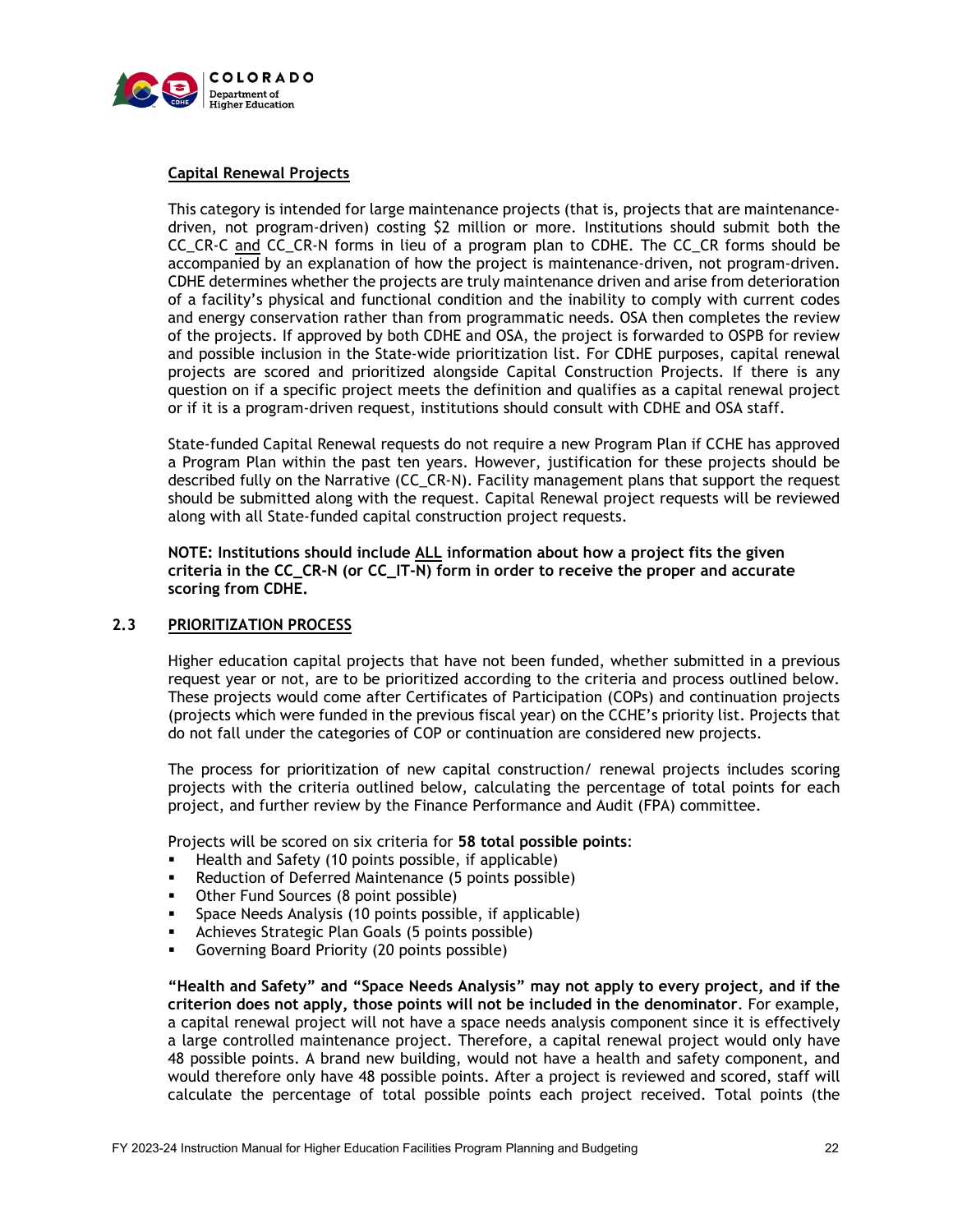

denominator) will be either 48 or 58. Projects will then be put into a draft prioritization based upon their percentage score.

Requests for controlled maintenance are to be submitted directly to the Office of the State Architect (OSA) who will propose projects to the Office of State Planning and Budgeting (OSPB) and CDHE. The scoring criteria for controlled maintenance projects are determined by OSA.

## **2.4 INSTRUCTIONS FOR THE FIVE-YEAR CAPITAL CONSTRUCTION/RENEWAL FIVE YEAR PROJECT PLAN: CC\_CR-5P**

Each institution of higher education must submit a CC\_CR-5P if it anticipates beginning any Statefunded capital construction project through FY 2026-27. The form is to alert CDHE and other State agencies about possible future projects planned within a five-year period and to help ensure continuity among project requests. Project titles, funding amounts and phasing, and funding sources on the CC\_CR-5P form should match those on the CC\_CR-C forms for individual projects. Only projects requesting full or partial funding and shown as State capital construction funds should be included on these forms.

A Five-Year Capital Construction/Capital Renewal Plan (CC\_CR-5P) shall be submitted to CDHE annually, even if no capital construction or renewal project is requested.

## **Header Information:**

## Line A: (1) **Institution Name**

(2) **Institution Signature Approval:**

Is the name and date of approval of the Institution's president or his/her designee. Signing off for Institution approval means that the signer affirms the head of the Institution has knowledge of the request, its total dollar amount, and its purpose. It also affirms that the form is complete and the dollars and narrative are accurate.

Line B: (1) **Name & Title of Preparer:**

Enter the full name and title of the person preparing the form. This should be the person whom is to be contacted by CDHE should there be questions about the form.

(2) **Institutions Revision Date:**

The Institutions must resubmit the CC/CR Five-Year Plan and enter the revision date of the resubmittal.

(3) **CDHE Signature Approval/Date:**

The final reviewed and accepted version is signed and dated, manually or electronically, by CDHE.

Line C: (1) **Email of Preparer:** 

Enter the email of the person preparing the form.

Line D: **Grand Totals:**

This section of the header will automatically total all individual project requests listed in the spreadsheets below into their respective five-year totals.

## **Project Information:**

## Row 1: **Project Title & No. of Funding Phases:**

The project title shall be the same as on the 5-year plan (CC\_CR-5P), the Cost Summary (CC\_CR-C), and the Narrative (CC\_CR-N). If the project has a prior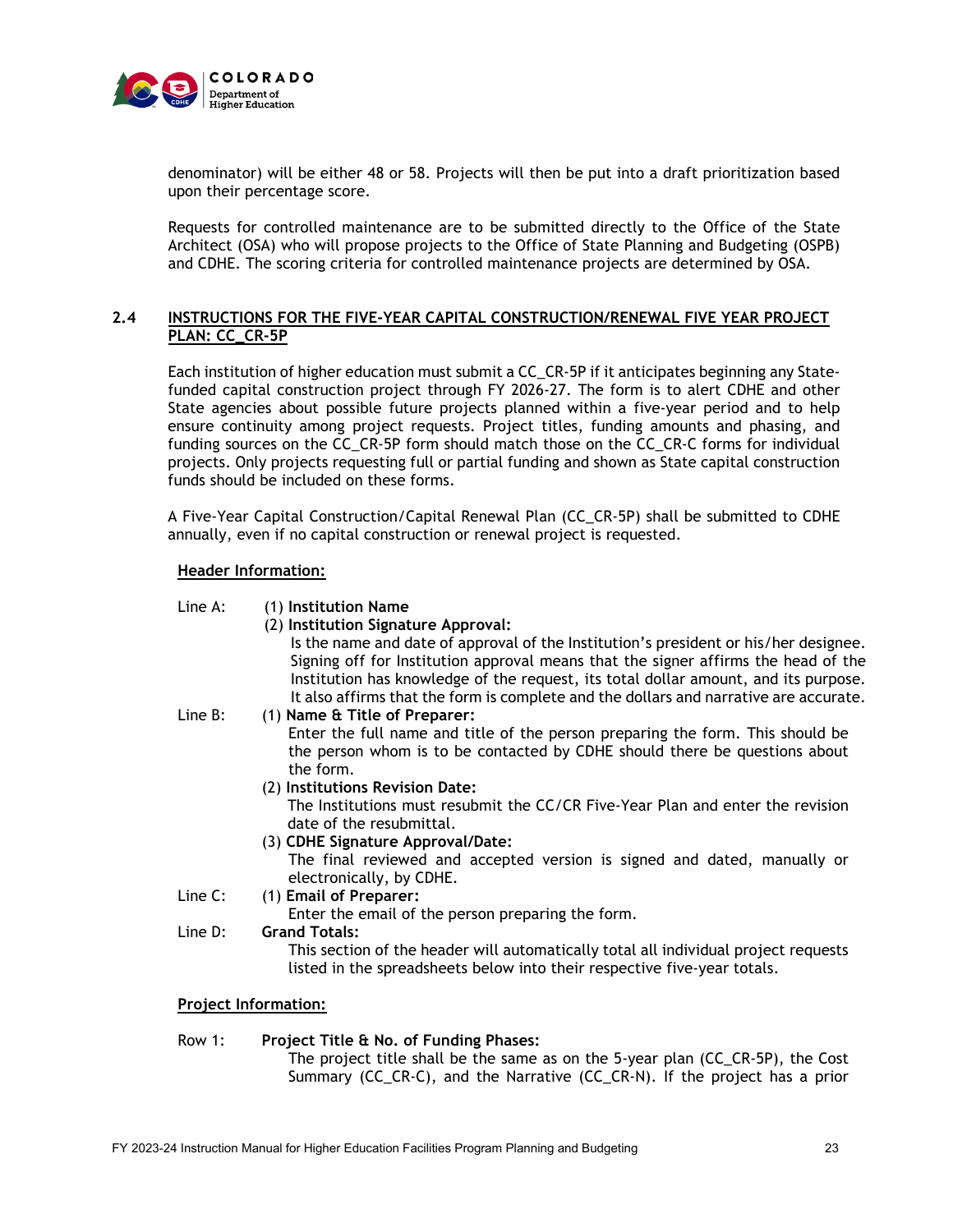

Row 3:

appropriation, use the name from the Long Bill. Indicate the number of phases. Do not use acronyms in the title.

#### Row 2: **Project Description:**

Provide a brief overview describing the project and the rational for the project.

#### **Intercept Program?**

Indicate whether the institution will participate in the Higher Education Revenue Bond Intercept Program, which allows an institution of higher education to bond for capital projects using the State's credit rating.

#### Row 4: (a) **Priority Number:**

The Governing Board's priority of a current year State-funded project request for which a CC\_CR-C is submitted.

(b) **Project Type:**

Indicate if the project is a capital construction (CC) or capital renewal (CR) project request.

(c) **Gross Square Feet:**

The total gross square feet of construction (both renovated and new), including all phases.

#### Row 5: (a) **Funding Source:**

List each institution's capital construction/capital renewal prior, current, and out-year project request(s) as applicable, in the appropriate column. Note: Cashfunded projects are listed on the same CC\_CR-5P form with State funded projects.

(b) **Total Project Cost:**

Refers to the sum of prior, current, and future out-year costs by funding source and is automatically calculated within the spreadsheet. All fiscal year costs must match the Cost Summary (CC\_CR-C) and the Narrative (CC\_CR-N).

(c) **Total Prior Appropriation:**

Enter the total of the prior appropriation(s) by fund source in the appropriate column. All appropriations must match the other Cost Summary (CC\_CR-C) and Narrative (CC\_CR-N).

(d) **Current Budget Year Requests:**

List the current year budget request, broken out by funding source, corresponding to the amounts listed on the Cost Summary (CC\_CR-C) and Narrative (CC\_CR-N).

(e, f, g, h) **Year Two through Year Five Request:**

List the out-year requests for the current budget year request. Out-year costs for the current budget year request should include inflation as identified on the Cost Summary (CC\_CR-C).

All future project budget requests that are not related to any current budget year project request should be listed in the corresponding year of when the anticipated request will occur. By funding source, show the anticipated out-year requests associated with each of these budget requests to the extent the chart will allow. The out-year requests do not require submission of a Cost Summary (CC\_CR-C). However, the out-year budget request should be based on a justifiable projected budget for each project.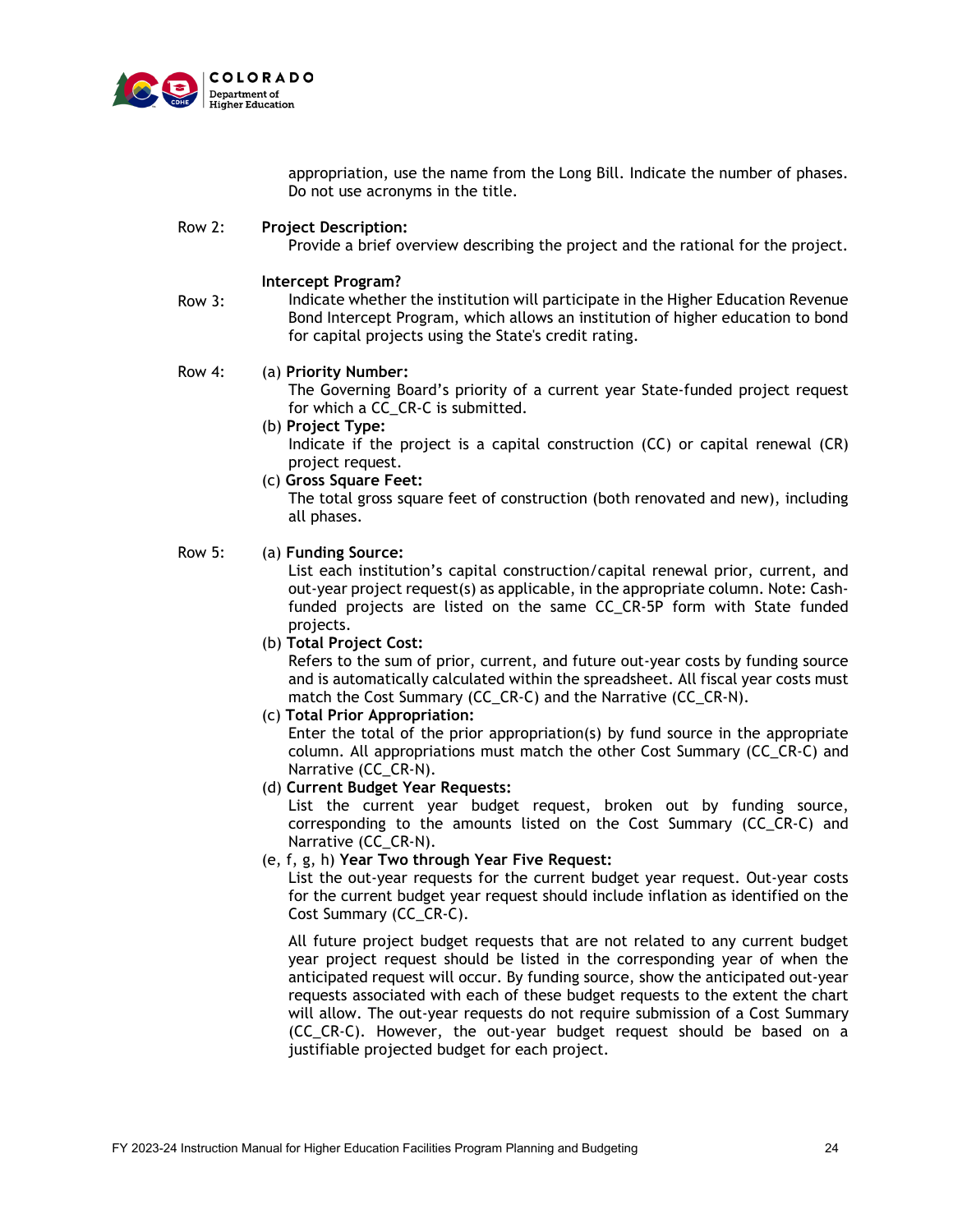

| Row 6: | <b>Capital Construction Fund (CCF):</b><br>List the portion of the funds that are from the Capital Construction Fund,<br>typically funded as a General Fund transfer. |
|--------|-----------------------------------------------------------------------------------------------------------------------------------------------------------------------|
| Row 7: | Cash Funds (CF):<br>List the portion of the funds that are cash funds (from a Cash Fund balance or<br>from institution funds).                                        |

- Row 8: **Reappropriated Funds (RF):** List the portion of the funds that are Reappropriated Funds (funds transferred from another agency).
- Row 9: **Federal Funds (FF):** List the portion of the funds that provided by a Federal Fund.

#### Row 10: **Total Funds:**

The spreadsheet will automatically total rows 5-9 to show the totals for the appropriate year(s).

Add additional project information boxes as necessary (or delete if not required) to list all future budget requests anticipated for the next five years.

## **2.5 INSTRUCTIONS FOR THE CAPITAL CONSTRUCTION/CAPITAL RENEWAL REQUEST - NARRATIVE: CC\_CR-N**

The Narrative (CC\_CR-N) is for new buildings, building expansions, renovations, multi-phased, capital renewal, or related capital projects, regardless of funding source, and shall be accompanied by the Capital Construction/Capital Renewal Cost Summary (CC\_CR-C). Budget requests for prior appropriated projects must be submitted and updated as necessary for each out-year that an appropriation is requested.

## **Header Information:**

**Capital Construction Fund Amount (CCF)**: Enter the amount requested from Capital Construction Funds (CCF).

**Cash Fund Amount (CF):**  Enter the amount requested from Cash Funds (CF).

#### **Funding Type**:

Enter the funding type: State-funded project or a 100% cash-funded project**.** See Section 1.3 for definitions.

## **DPA's Risk Management ID#:**

Provide the building ID# as identified by Risk Management. If a new building list "N.A.".

#### **Intercept Program Request?**

Indicate whether the institution will participate in the Higher Education Revenue Bond Intercept Program, which allows an institution of higher education to bond for capital projects using the State's credit rating.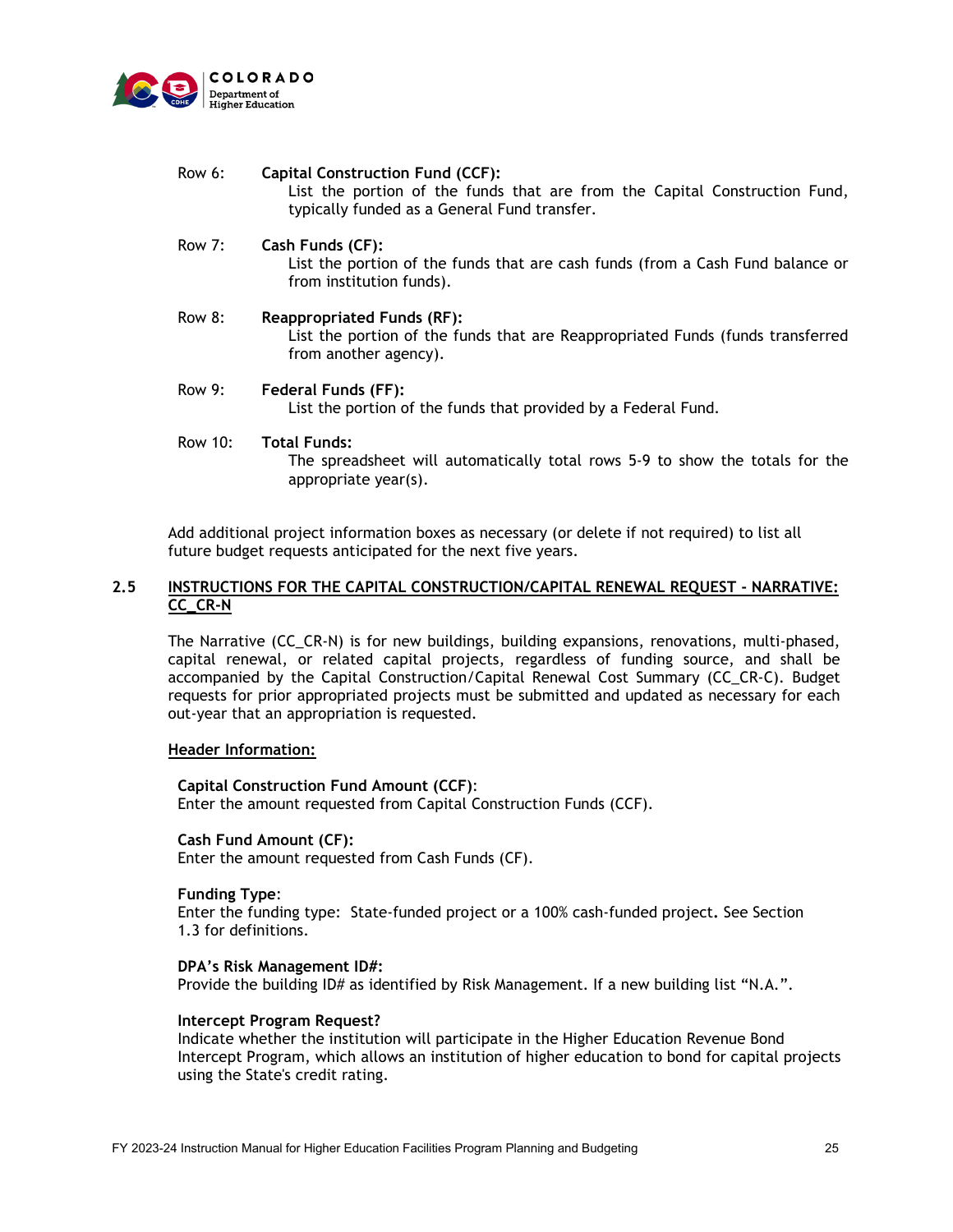

## **Institution Name**:

Enter the Institution's name.

## **Project Title**:

The project title shall be the same as on the 5-year plan (CC\_CR-5P), the Cost Summary (CC\_CR-C), and the Narrative (CC\_CR-N). If the project has a prior appropriation, use the name from the Long Bill. Indicate the number of funding phases. Do not use acronyms in the title.

#### **Project Phase:**

Enter the current funding phase and the total number of phases (Phase  $\_\_$  of  $\_\_$ ).

#### **State Controller Project No.:**

Enter State Controller's assigned project number for continuing phased projects, if applicable.

#### **Project Type**:

Mark the appropriate box with an "X" indicating if the project is a capital construction (CC) or capital renewal (CR) project request.

#### **Year First Requested**:

List the first fiscal year this project was requested, whether or not appropriated. This will inform all reviewers of how long it has been seeking funding.

#### **Priority Number**:

Enter the Governing Board's priority ranking for a current year project request and indicate how many current year project requests are ranked and submitted (i.e. 1 of 5). Governing boards should **NOT** include continuation projects in their rankings. Leave this field blank for those projects. Note that capital construction/renewal should be prioritized on a separate list than capital IT.

## **Total Project Cost:**

Provide the total cost including all phases.

#### **Current Phase Costs:**

Provide the current year request for this phase if it is a continuation project.

## **Name & Title of Preparer:**

Enter the full name and title of the person preparing the form.

#### **Email of Preparer:**

Enter the email of the person preparing the form.

#### **Institution Signature Approval/Date**:

Is the name and date of approval of the institution's president or his/her designee. Signing off for Institution approval means that the signer affirms the head of the Institution has knowledge of the request, its total dollar amount, and its purpose. It also affirms that the form is complete and the dollars and Narrative are accurate.

#### **OSPB Signature Approval/Date**:

The final reviewed and accepted version is signed and dated, manually or electronically, by CDHE.

## **CDHE Signature Approval/Date**: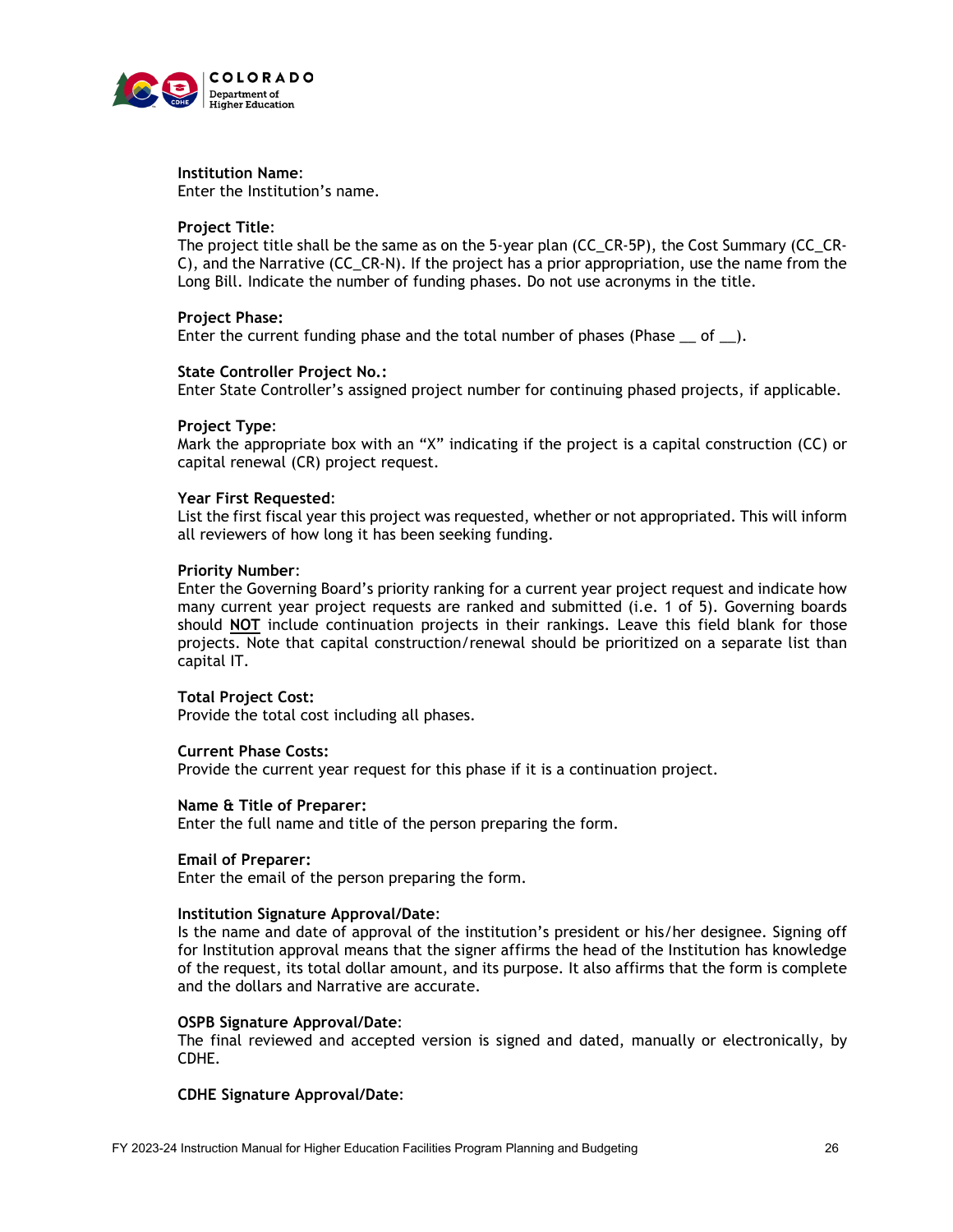

The final reviewed and accepted version is signed and dated, manually or electronically, by CDHE.

## **A. FACILITY PLANNING DOCUMENTATION**

Indicate if CDHE has previously approved a program plan for this project. If yes, please provide the date of approval.

## **B. PROJECT SUMMARY/STATUS**

Provide a brief description of the scope of the project, the total amount of funds requested, if the project is mandated (i.e. legislation, court order, etc.), and whether it is a new or multi-phased (continuation) project from a previous year appropriation.

Explain status of the prior appropriated project phase(s) if applicable.

## **C. SUMMARY OF PROJECT FUNDING REQUEST**

In the table provided enter the total funds requested, prior year appropriations and complete rows for the appropriate funding source (Capital Construction Funds, Cash Funds, Reappropriated Funds, Federal Funds, etc.). This table should identify funding for all out-years associated with the request and be coordinated with the Institution's Five-Year Capital Construction/Capital Renewal Project Plan (CC\_CR-5P) and Cost Summary (CC\_CR-C).

#### **Funding Source:**

List each Institution's Capital Construction/Capital Renewal prior, current, and out-year project request(s) as applicable, in the appropriate column. NOTE: Do not include 100% cash-funded projects in this form.

## **Total Project Cost:**

Refers to the sum of prior, current, and future out-year costs by funding source as indicated on the CC\_CR-C spreadsheet. All fiscal year costs must match the CC\_CR-C and the CC\_CR-N forms.

#### **Total Prior Appropriation:**

Enter the total of the prior appropriation(s) by fund source in the appropriate column. All budget costs must match the other CC\_CR-C and the CC\_CR-N forms.

#### **Current Budget Year Requests:**

List the current year budget request, broken out by funding source, corresponding to the amounts listed on the CC\_CR-C and CC\_CR-N form.

#### **Year Two through Year Five Request:**

List the out-year requests for the current budget year request. Out-year costs for the current budget year request should include inflation as identified on the CC\_CR-C forms.

## **D. PROJECT DESCRIPTION/SCOPE OF WORK/JUSTIFICATION**

For all CC\_CR projects describe in detail and illustrate, through conceptual architectural drawings, diagrams and photographs, sufficiently to clearly indicate what work is planned in the current year and out-years. Include a description of any unique aspects or circumstances that lead to the creation or structuring of the project.

If a project will require phasing, the Narrative should first begin with an overall description of the problem followed by a more detailed description of the work by phase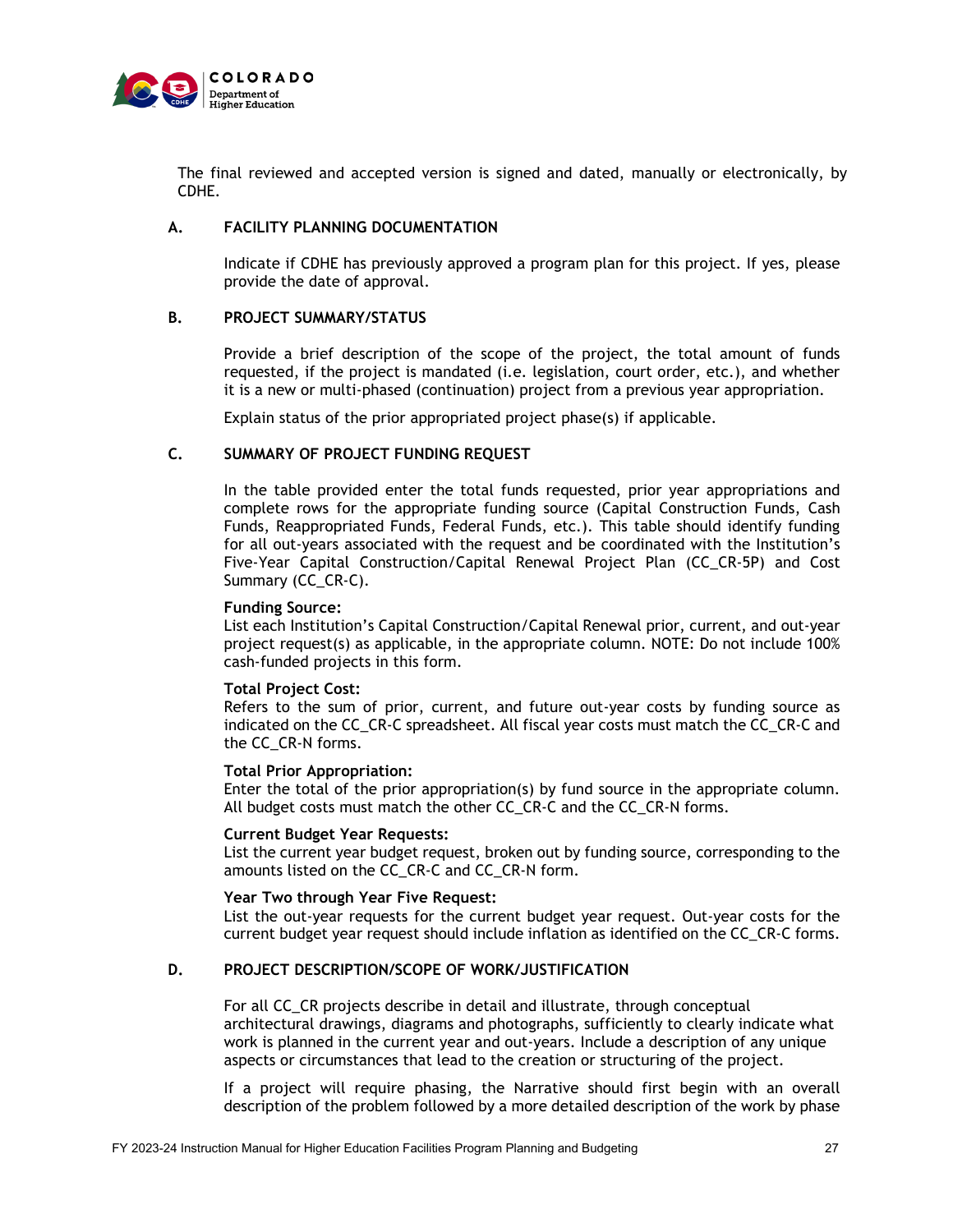

starting with the current budget year request. The narrative description should relate directly to the Cost Summary (CC\_CR-C) and the breakdown and subtotals by phase in the detailed cost estimate.

- For capital construction projects, provide a description of the amount of program space required, the types of spaces (classrooms, faculty offices, laboratory, etc.), overall square footage of the building(s) impacted by the project as well as the total square footage of the scoped project (identify renovated and new space square footage separately). Also include equipment, and other relevant information necessary to fully describe the project.
- For capital renewal projects identify upgraded space or area proposed, systems involved in the renewal project and other relevant information necessary to fully describe the project as per the facility management plans. This narrative description should expand upon the project title to describe in detail the maintenance problem(s) and the specific work required in terms of materials, equipment, repair or replacing the problem(s).

Describe the justification leading to the necessity of this capital request related to the Institution's Facility Master Plan (FMP). This includes a detailed description of why current conditions of buildings or systems have become inadequate for programmatic use and a description of the funding necessity for the improvements. If this is an existing facility and has been given a "Facility Condition Index Score (FCI)," (not applicable for an infrastructure request) include a description of that score from the most recent Facilities Condition Audit and how this request will affect that Audit and the targeted FCI that this project completion would achieve.

As part of justification, describe how the proposed project fits in with the Higher Education Strategic Plan goals. Provide any additional information to support the justification for this project.

Provide a history of appropriated projects funded with controlled maintenance, capital renewal, capital construction, emergency CM repairs, cash or operational funds within the last fifteen years or ongoing projects that can be associated with either this CC/CR building or infrastructure request.

## **E. PROGRAM INFORMATION**

Describe the program(s) impacted by this request, including a brief overview of the program(s) within the institution, relationship of program(s) to the structure within the institution, roles and responsibilities of the program(s), who is the beneficiary of the services provided, and any other pertinent information required to fully describe the program(s) needs.

## **F. CONSEQUENCES IF NOT FUNDED**

Describe the effects and impacts on program(s) or physical maintenance of the facility if this project is not funded. For capital construction projects discuss the impact on the program and alternate solutions for delivering the intended program. For capital renewal projects justify the request by estimating adverse impacts on operating costs, additional deferred maintenance costs, and/or maintaining functional use of facility in terms of one of three operational criteria: health and life safety hazard/loss of use, disrupting operations, causing damage or deterioration. Provide any additional information to support the consequences of not funding this project.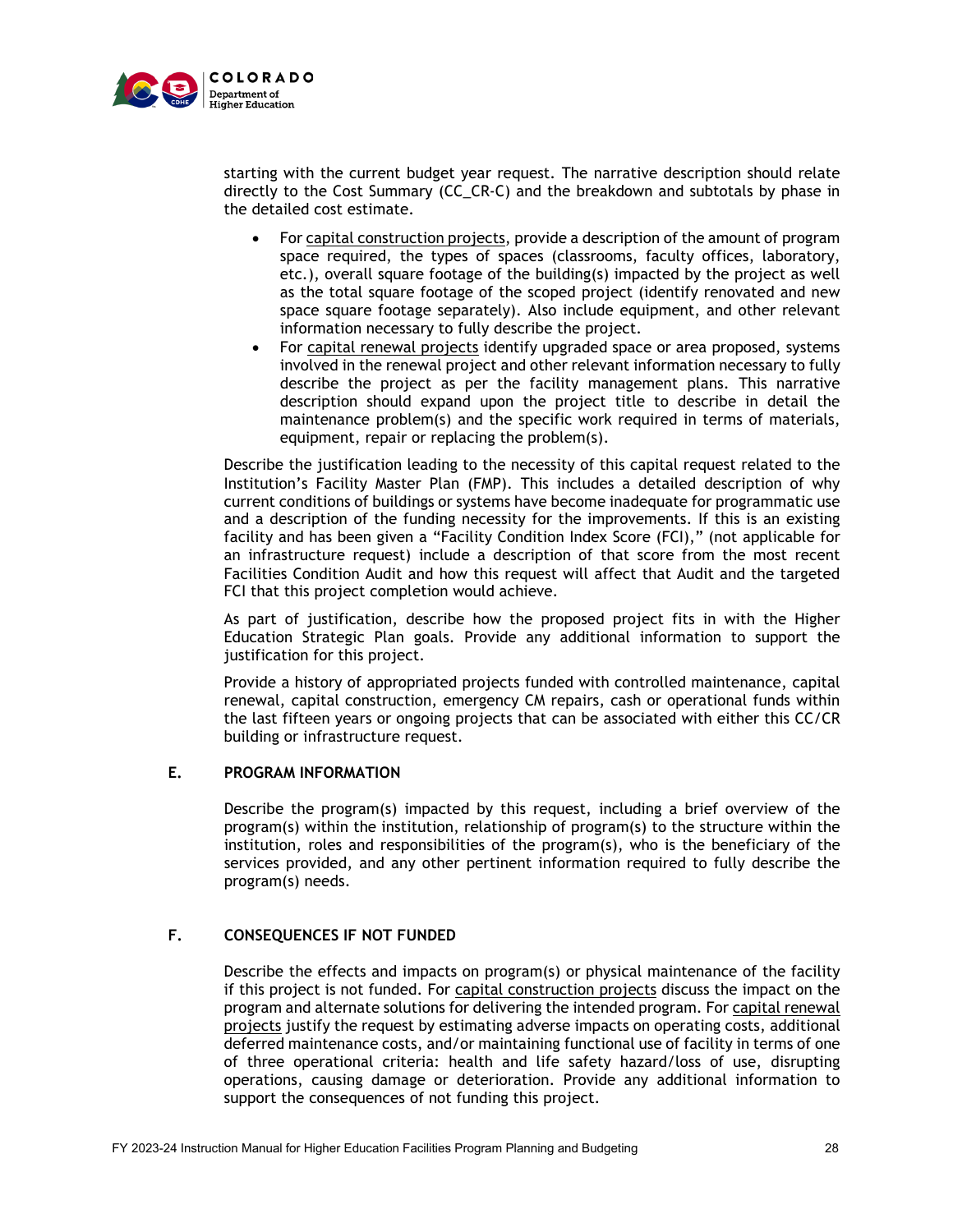

## **G. LIFE CYCLE COST (LCC)/COST-BENEFIT COMPARATIVE ANALYSIS**

Identify the comparative project alternatives and common assumptions and parameters for the economic evaluation of the alternatives (i.e. weighing the benefits and costs of building a new facility versus; re-use of an existing occupied or vacant facility through renovation/capital renewal, purchasing an existing facility, or leasing a third-party space to meet the project needs. Please describe each alternative, the total estimated lifecycle costs of the alternatives and provide a present value comparison of the alternatives. Assume that the total Life Cycle Cost is the total project cost plus owning and operating costs over a study period of thirty years.

As applicable for capital renewal; indicate how this request would reduce the agency's controlled maintenance backlog (i.e. incorporating identified projects on the agency's controlled maintenance Five-Year Project Plan and deficiencies identified through the Facilities Condition Audit).

## **H. ASSUMPTIONS FOR CALCULATIONS**

Include explanations of the calculations used to justify the funding amount requested in Section B above and itemized in the Cost Summary (CC\_CR-C) for this project request (refer to Facility Program Plan estimate of probable cost or other facility management plans as applicable). Descriptions of assumptions and calculations should include:

- 1) Estimated expenditures for land and/or building purchases. If not under contract, explain assumptions used to establish cost used.
- 2) Estimated expenditures for professional services and explanation if costs are higher than generally allowed.
- 3) Detailed cost estimate justifying the "Total Construction Cost" in the Cost Summary (CC\_CR-C) using the CSI Format to break down the costs by specification division, unit cost, extended cost, materials and labor, etc.
- 4) An itemized list of equipment and furnishings and their costs.
- 5) List and justification for all miscellaneous costs.
- 6) Calculations for art in public places, as necessary.
- 7) Inflation assumptions by year with justification for professional services, construction or improvements, equipment and furnishings and miscellaneous costs.

## **I. SUSTAINABILITY**

The High-Performance Certification Program (HPCP) requires that all capital construction/capital renewal projects shall achieve the highest performance certification attainable that can be recouped from decreased operational costs within 15 years.

The policy recognizes USGBC LEED as the preferred program with **Gold** as the targeted certification level. However, if the HPCP certification goal of LEED GOLD cannot be obtained for a capital construction or renewal project, then contact OSA's Energy Management Program for a modification of the policy that incorporates an alternative sustainable guideline or strategy to achieve the highest performance certification attainable. Projects with limited scope shall submit a waiver or modification request to OSA of the HPCP policy.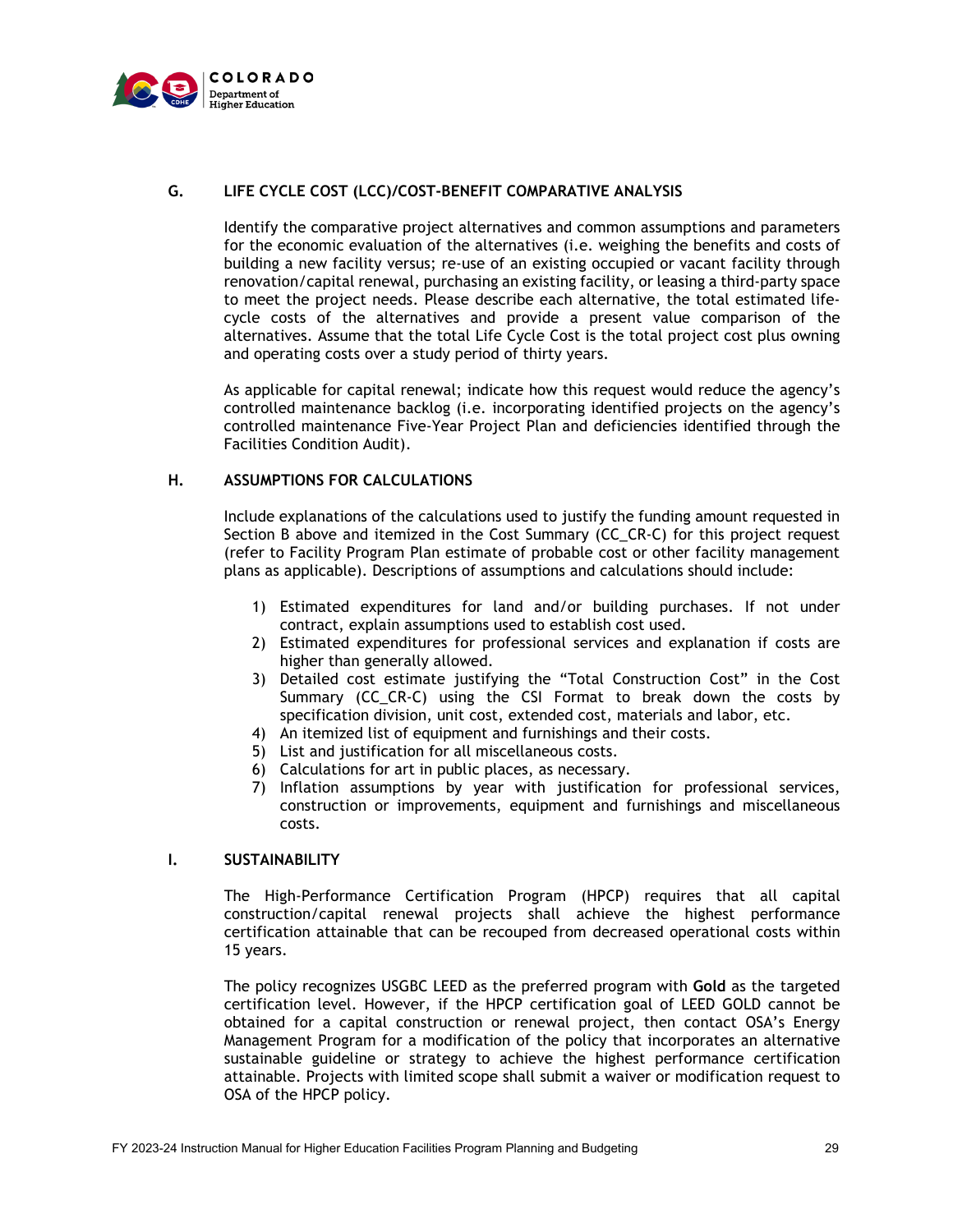

Capital renewal projects are not automatically exempted from the HPCP policy. A waiver or modification request is still required as the scope of the work will determine the requirements. Provide a short description of the reason for the waiver or form of a modification to the HPCP policy in the narrative. At a minimum, all modifications to the policy should assume that third party commissioning will be required. Describe in detail Energy Conservation Measures (ECM) to be incorporated into the project including: new or upgraded equipment, improvements in operating practices, costs, and long term savings. Refer to the HPCP Policy and HPCP Sustainable Priorities.

All projects should describe the analysis for on-site renewable energy generation or for the purchasing of renewable energy, and how the agency plans to meet C.R.S. 24-30- 1305.5 on reporting utility data to OSA.

## **J. GOVERNORS INITIATIVE**

CC/CR projects shall review the Governor's Executive Order on Greening of State Government (D 2019 016). The directives require Institutions to;

- Analysis of how requested projects conform with the State's High Performance Certification Program (HPCP),
- Analysis of on-site renewable energy generation or renewable clean energy purchases,
- Provide documentation or plans showing that at least 20% of parking spaces will be pre-wired for charging, and that at least 5% will have Electronic Vehicle (EV) chargers installed, and
- Provide documentation that the Institutions explored options for the electrification of building systems, and such review shall include a full life cycle cost analysis of the impact of electrification.

For CR budget requests, Institutions shall make best efforts to include Energy Performance Contracts (EPC) wherever possible. Where it is not possible, Institutions shall explain why including EPC is not suitable and why additional funding cannot be secured to support the project.

## **K. OPERATING BUDGET IMPACT**

Describe in detail how this project will affect operating appropriations in the department for the current year and all out-years. If there is anticipated to be an operating budget impact, please submit a separate, corresponding operating budget request per OSPB budget cycle. Note: If the operating budget impact is anticipated to happen in the same request year as the capital project, the operating budget request should be submitted concurrently. However, if the operating budget impact is anticipated in out-years, this should be noted in the current year CC\_CR request and an operating budget request should be submitted prior to the out-year in which the impact is expected. This includes a discussion of any appropriation increases or decreases necessary to provide for building or system maintenance, increases or decreases in FTE, and the anticipated timeline for operating impacts. Provide a justification if no operating budget impact is anticipated.

## **L. PROJECT SCHEDULE**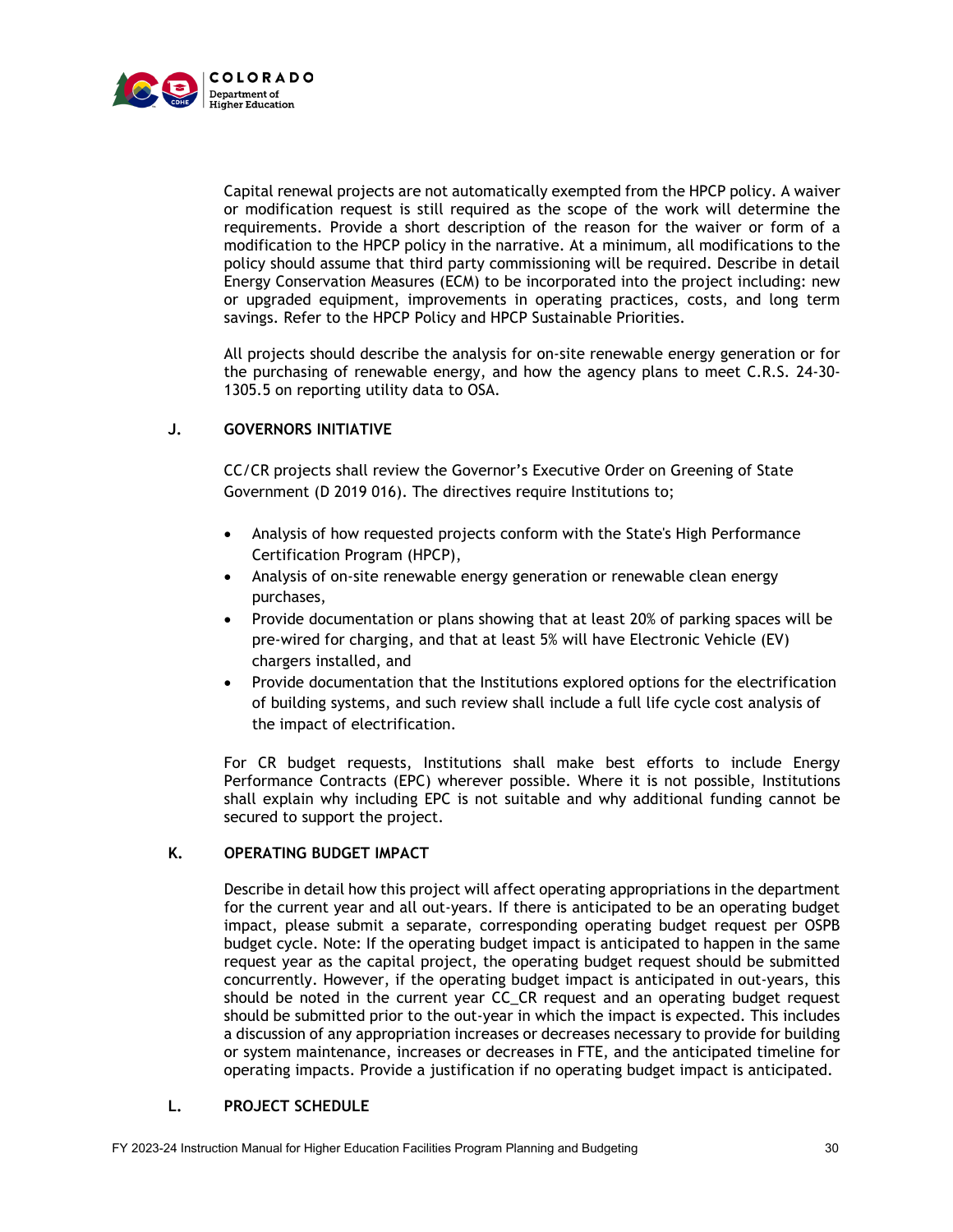

In the table provided, identify the critical steps including design and construction phases (as discreet portions of work) as applicable to be completed as part of the requested project, estimate the start date for those steps, and estimate the completion date for those steps. Add or delete rows from this table as necessary. Add additional tables for future funding phases as required.

## **M. ADDITIONAL INFORMATION**

Please describe any other relevant information that may apply to the request. This may include any issues related to the implementation of the project related to contracts, completion schedule, etc. Note that all waivers or extensions to spending authority still require authorization.

## **2.6 INSTRUCTION FOR THE CAPITAL CONSTRUCTION/CAPITAL RENEWAL REQUEST - COST SUMMARY: CC\_CR-C**

The Cost Summary (CC\_CR-C) is for new buildings, building expansions, renovations, multiphased, capital renewal, or related capital projects and shall be accompanied by the Capital Construction/Capital Renewal Narrative (CC\_CR-N). Budget requests must be submitted for each year that an appropriation is requested.

Continuation projects require annual submissions of the CC\_CR-C forms. The budget documents for continuation projects that have received at least one previous appropriation are checked for conformance with prior submissions of the requests. **All continuation projects are to be submitted with detailed cost estimates for all phases with each phased scope of work clearly defined by Narrative and cost estimate. All phases are to be standalone (discreet portions of work).** If an Institution's cost estimate for a continuation project has changed since the previous year, the institution should notify CDHE before submission. All supporting information and background must be submitted with the Cost Summary (CC\_CR-C).

CDHE will review all budget estimates for alignment with the project's Program Plan or other approved planning documentation and attached to the request.

Costs are to be coordinated with the Narrative (CC\_CR-N), ASSUMPTIONS FOR CALCULATIONS.

## **Header Information:**

Line A: (1) **Funding Type**: Indicate the project type: State-funded project or a 100% cash-funded project (2) **Intercept Program Request?** Indicate whether the institution will participate in the Higher Education Revenue Bond Intercept Program, which allows an institution of higher education to bond for capital projects using the State's credit rating Line B: (1) **Institution**: Enter the Institution's name. (2) **Name & Title of Preparer**: Enter the name of the person preparing the form. This should be the person whom is to be contacted by CDHE should there be questions about the form. Line C: (1) **Project Title**: The project title shall be the same as on the 5-year plan, the Cost Summary, and the Narrative. If the project has a prior appropriation, use the

#### FY 2023-24 Instruction Manual for Higher Education Facilities Program Planning and Budgeting 31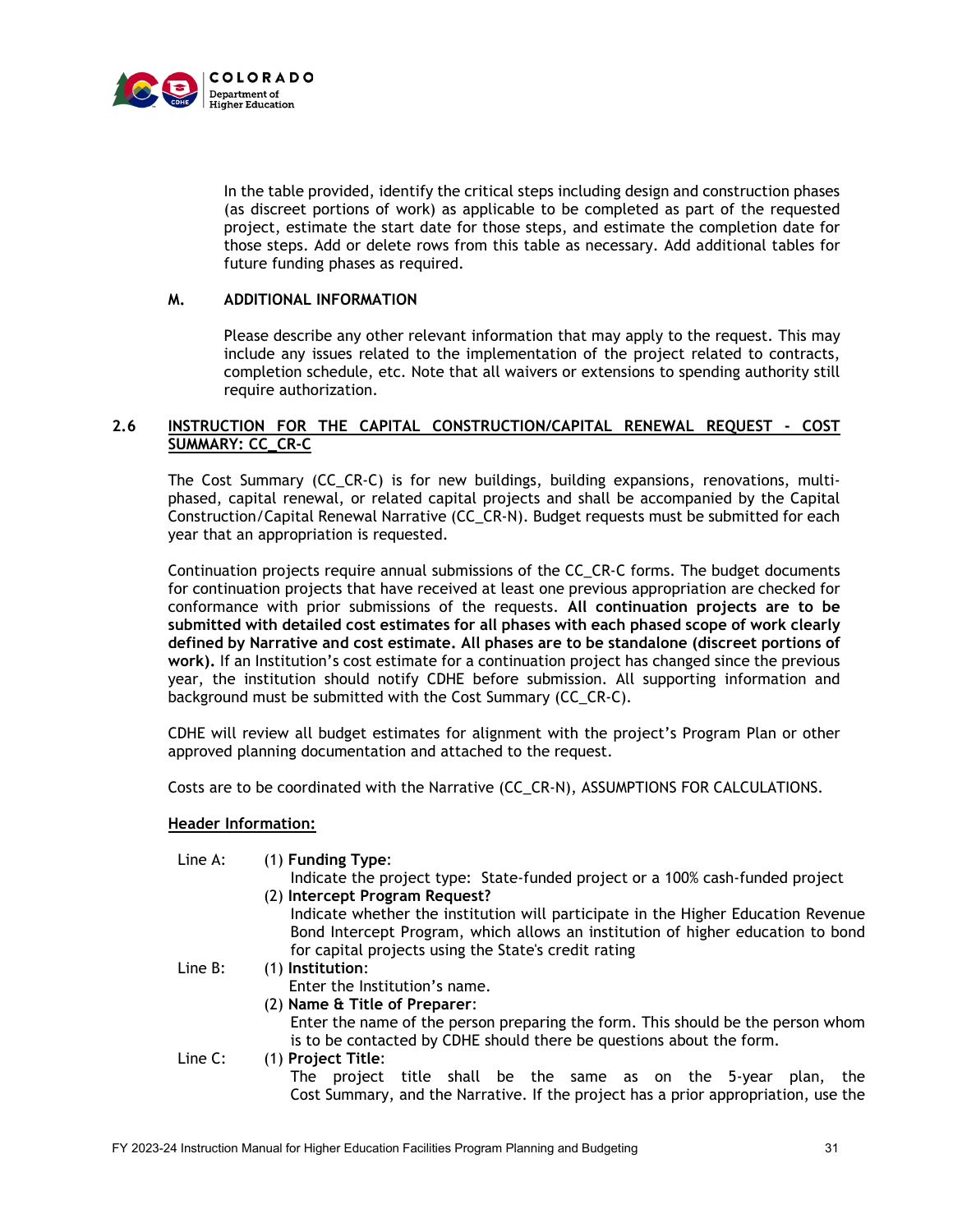

name from the Long Bill. Indicate the number of phases. Do not use acronyms in the title.

(2) **Email of preparer**:

Enter the email of the person preparing the form.

Line D: (1) **Project Phase**:

- Enter the current phase proposed and the total number of phases. (Phase  $\_\_0f$ ). (2) **State Controller Project #**:
	- Enter State Controller's assigned project number for multi-phased projects, if applicable.

## Line E: (1) **Project Type**:

- Indicate if the project is a Capital Construction (CC) or Capital Renewal (CR) project request.
- (2) **Institution Signature Approval/Date**:

Is the name and date of approval of the Institution's president or his/her designee. Signing off for Institution approval means that the signer affirms the head of the Institution has knowledge of the request, its total dollar amount, and its purpose. It also affirms that the form is complete, and the dollars and cost summary is accurate.

## Line F: (1) **Year First Requested**:

List the first fiscal year this project was requested, whether appropriated or not. This will inform all reviewers of how long it has been seeking funding.

(2) **CDHE Signature Approval/Date**:

The final reviewed and accepted version is signed and dated, manually or electronically, by CDHE.

## Line G: (1) **Priority Number**:

Enter the governing board's priority ranking for the current year project request and indicate how many current year project requests are ranked and submitted (i.e. 1 of 5).

(2) **OSPB Signature Approval/Date:** 

The final reviewed and accepted version is signed and dated, manually or electronically, by OSPB.

## **Project Information:**

## Row 1: (a) **Total Project Costs**:

The total project cost is the sum of prior, current, and future out-years cost by funding type and is automatically calculated within the spreadsheet. If the project will require any future out-year costs to complete in subsequent years, list those funds required for each of the following four years in the appropriate column.

(b) **Total Prior Appropriation**:

If the project has any prior funding in **any** previous Long Bill, Supplemental Bill, or separate appropriation bill, enter the total prior value. Otherwise it should be zero. The total should be the sum of all appropriations and match the appropriations listed in "Summary of Project Funding Request" of the Narrative (CC\_CR-N). If they do not match exactly, the Word document should footnote the table with an explanation, illustrating all numbers.

- (c) **Current Budget Year Request:** Enter the current budget request that is being submitted and defended in the Narrative (CC\_CR-N) for the current year.
- (d,e,f,g) **Year Two through Five Request:**

The subsequent columns are out-year impacts for current budget year request that will be phased. Out-year costs for the current budget year request should include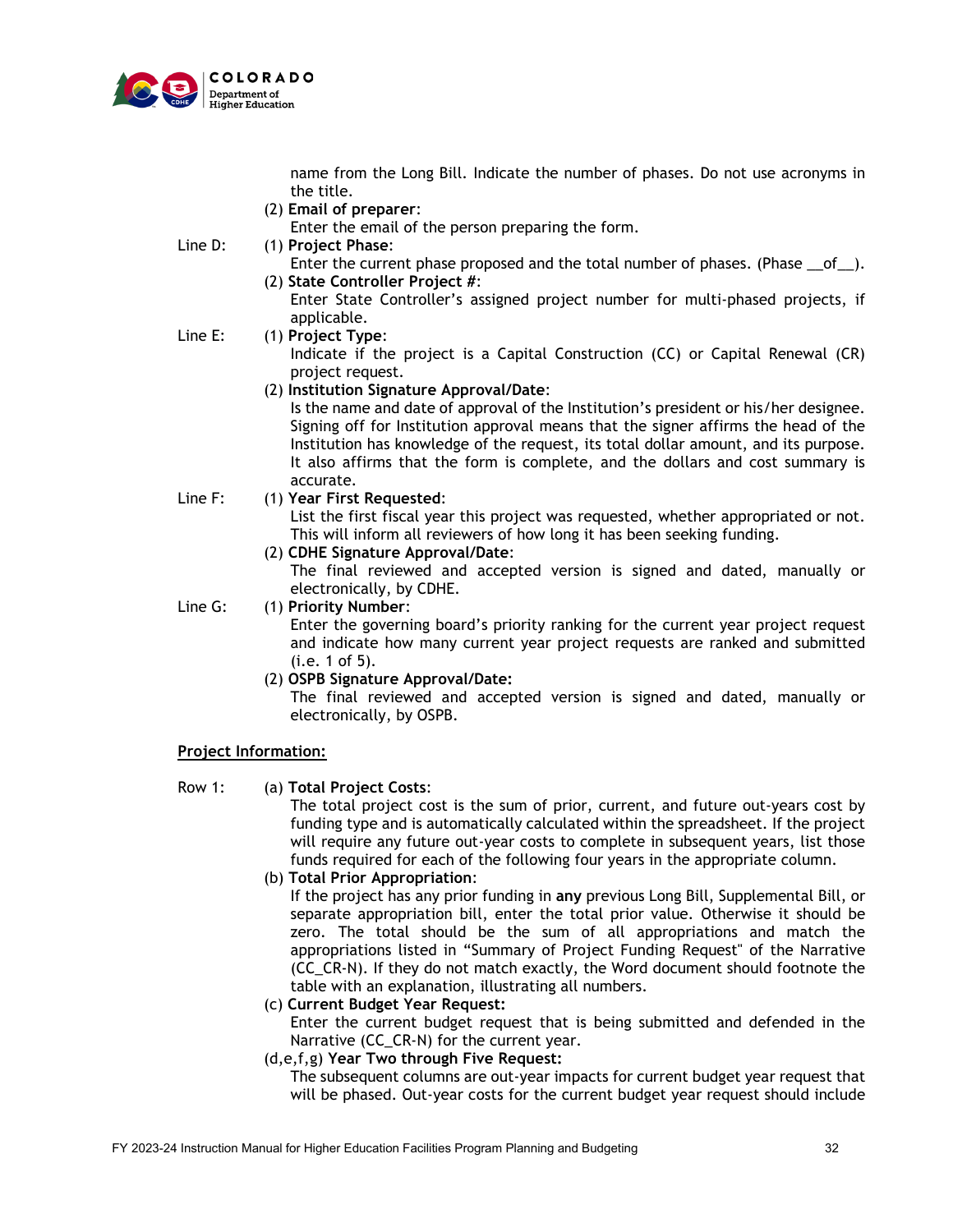

inflation. Such projects must have distinct activities for each year. Even if a current request is funded, there is no guarantee that out-year requests will be funded as phases. Each year's project must be able to stand on its own (discreet portions of work) and the Narrative (CC\_CR-N) portion shall fully defend this phase by phase.

## **Land / Building Acquisition:**

Row 2: **Land Acquisition:**

If this project will include a cost to acquire land, enter the amount here.

#### Row 3: **Building Acquisition:**

If this project will include a cost to acquire a building(s), enter the amount here.

#### Row 4: **Total Acquisition Costs:**

The spreadsheet will automatically total rows 1 and 2 to show the total acquisition costs.

## **Professional Services:**

#### Row 5: **Planning Documentation:**

Include the total cost requested to complete the planning documentation portion for this project request. Identify in the Narrative CC\_CR-N whether a Facilities Master Plan, Facility Program Plan, Facility Condition Audit, etc. was used to defend this project.

## Row 6: **Site Surveys, Investigations, Reports:**

Identify other engineering design fees, not related to the physical structure, such as civil engineering for site grading, sewage treatment, water treatment, traffic, etc. Include the estimated costs for site topographic information, utility surveys, soil tests and reports, and other tests required by the specifications (e.g., concrete strength, weld tests, etc.) Testing for the existence of asbestos and air monitoring during remediation also should be included here.

## Row 7: **Architectural/Engineering/Basic Services:**

Identify all fees for the design of the building. These include but are not limited to architectural and planning services, structural, mechanical, electrical, plumbing engineering, and civil engineering.

#### Row 8: **Code Review/Inspection:**

Include the cost for an approved Code Review Agent for drawing reviews and building inspections for compliance with the building codes as required per OSA policies and guidelines.

## Row 9: **Construction Management:** If applicable, include the construction manager fee, including any CMGC fee. Note

that only paid, outside consultants are allowed.

## Row 10: **Advertisements:**

Include advertisement costs, if any.

Row 11: **Other (specify):**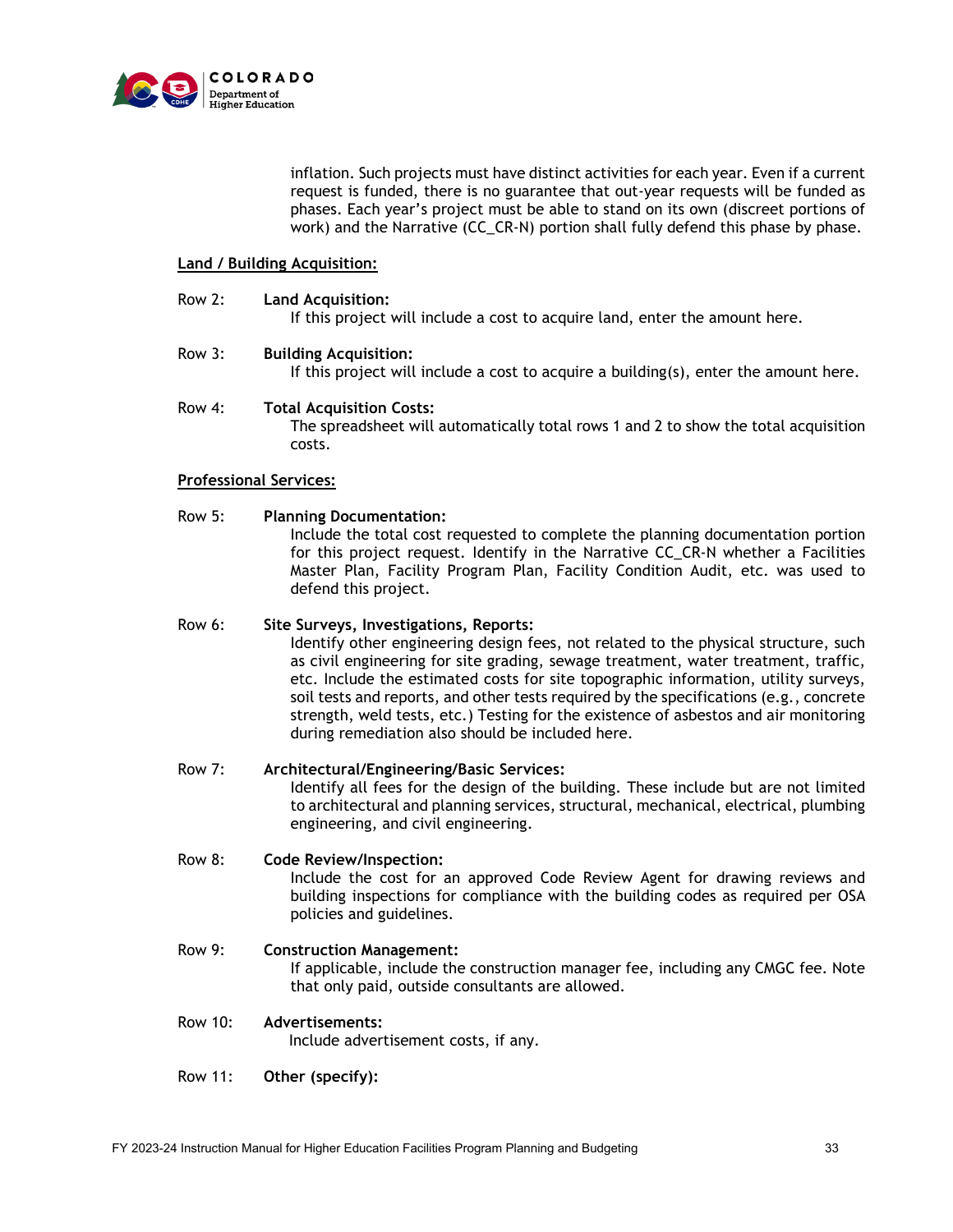

Include all additional anticipated fees for the project. Specify the type of fees such as those associated with the High-Performance Certification Program, acoustical studies, information technology, fire protection, or other types of service fees. Please note that tap fees are not professional service fees.

## Row 12: **Inflation Cost for Professional Services:**

Provide the total dollars attributed to inflation. Percentage increases MUST be defended in the narrative portion of the document, or 0% inflation will be assumed.

## Row 13: **Inflation Percentage Applied:**

Provide the total percentage attributed to inflation for the given year. If different rates are applied to the out-years, this MUST be explained in the Narrative.

## Row 14: **Total Professional Services:**

The spreadsheet will automatically total rows 5 thru 12 to show the total costs for professional services. (Inflation percent from row 13 is not included.) If this amount exceeds 10 percent of row 28, "Total Construction Costs," for a new facility or 15 percent for a renovated facility, provide an explanation in the Narrative (CC\_CR-N) to justify higher costs than generally allowed.

## **Construction or Improvement:**

This section displays the total amount of money requested for the construction portion of the project. Do not include an amount under the column "Prior Appropriation" unless funds were appropriated in a previous Long Bill or other separate appropriation. Estimates should be based on the anticipated cost of construction starting in July of the year for which the appropriation is requested.

Included in this section are all costs such as, contractor's overhead and profit, general conditions, site location and/or security factors.

## Row 15: **Infrastructure Service/Utilities:**

The services/utilities cost should include all costs associated with obtaining power, water, gas, telephone lines, sewer, etc., extended from the nearest source to within five feet of the building(s). Be sure to include water or tap fees paid to other governmental entities in this line. Include infrastructure for EV charging stations. Do not include funds for other infrastructure reserves. Other infrastructure projects resulting from the impact of the requested project should be submitted as a separate Capital Construction project request(s).

## Row 16: **Infrastructure Site Improvements:**

Include all excavation and backfill costs to prepare the site and all other work such as clearing, grading, asphalt paving, curb and gutter, walks, site lighting, drainage structures, etc. All work related to landscaping should be included here as well. Examples include: sod, trees, shrubs, and irrigation.

## Row 17: **Structure/Systems/Components:**

Do not enter any numbers in this line. Structure/Systems/Component numbers are to be entered in rows 18, 20, & 22.

## Row 18: **Cost for New (GSF):**

Provide the estimated cost for the portion of the project related to new construction. The cost should include utilities to a point five feet outside the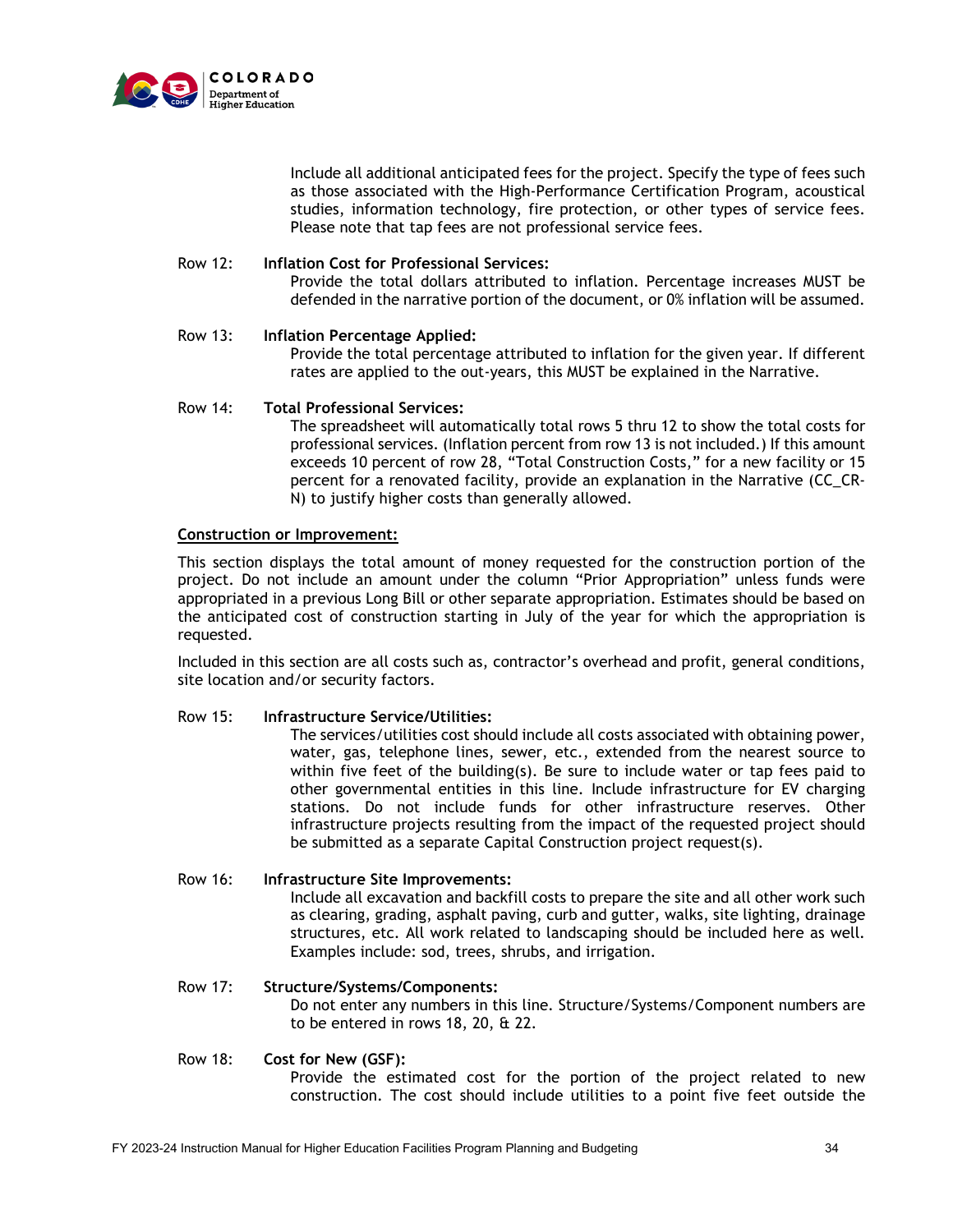

building line. The cost of temporary power, water, etc., during construction provided by the State cannot be included.

Row 19: **New at \$\_\_\_ X \_\_\_\_\_ GSF:** Insert the estimated cost per square foot used for new construction and the total new square footage on the appropriate line. No additional values are to be listed in columns (a) thru (g).

- Row 20: **Cost for Renovation (GSF):** Provide the estimated cost for the portion of the project related to renovation. The cost of temporary power, water, etc., during construction provided by the State cannot be included.
- Row 21: **Renovation at \$\_\_\_ X \_\_\_\_GSF:** Insert the estimated cost per square foot used for renovation and the total renovated square footage on the appropriate line. No additional values are to be listed in columns (a) thru (g).
- Row 22: **Cost for Capital Renewal (GSF):** Provide the estimated cost for the portion of the project related to Capital Renewal. The cost of temporary power, water, etc., during construction provided by the State cannot be included.
- Row 23: **Renewal at \$\_\_\_ X \_\_\_\_GSF:** Insert the estimated cost per square foot used for renewal and the total renewal square footage on the appropriate line. No additional values are to be listed in columns (a) thru (g).

## Row 24: **Other:**

Include any costs not included in the above totals such as contractor's overhead and profit, general conditions on site location and/or security factors. Include asbestos and/or any other types of hazardous material remediation, demolition, and any other construction costs not included above. Identify these construction costs by line item in the Narrative (CC\_CR-N) or other supporting documentation.

## Row 25: **High Performance Certification Program:**

Include all anticipated construction services, materials, equipment and associated costs for complying with the High-Performance Certification Program as implemented by OSA. A project must meet the program requirements to comply with statute; otherwise a waiver or modification is required from OSA. If a waiver or modification was received from OSA, the justification of such shall be explained in the Narrative (CC\_CR-N).

## Row 26: **Prevailing Wages**

All construction over \$500,000 will be required to follow C.R.S. 24-92-115, apprenticeship and prevailing wage for public projects. Agencies and institutions of higher education should include the effect of this requirement on budget requests that will be solicited after June 30, 2021. Higher education projects approved by their governing board on or before July 1, 2021 are exempt. Apprenticeship and Prevailing Wage for Public Projects, if the estimate has not included it, add the additional percentage anticipated on construction for all phases that will bid after July 1, 2021. See Section 1.7 for more detail.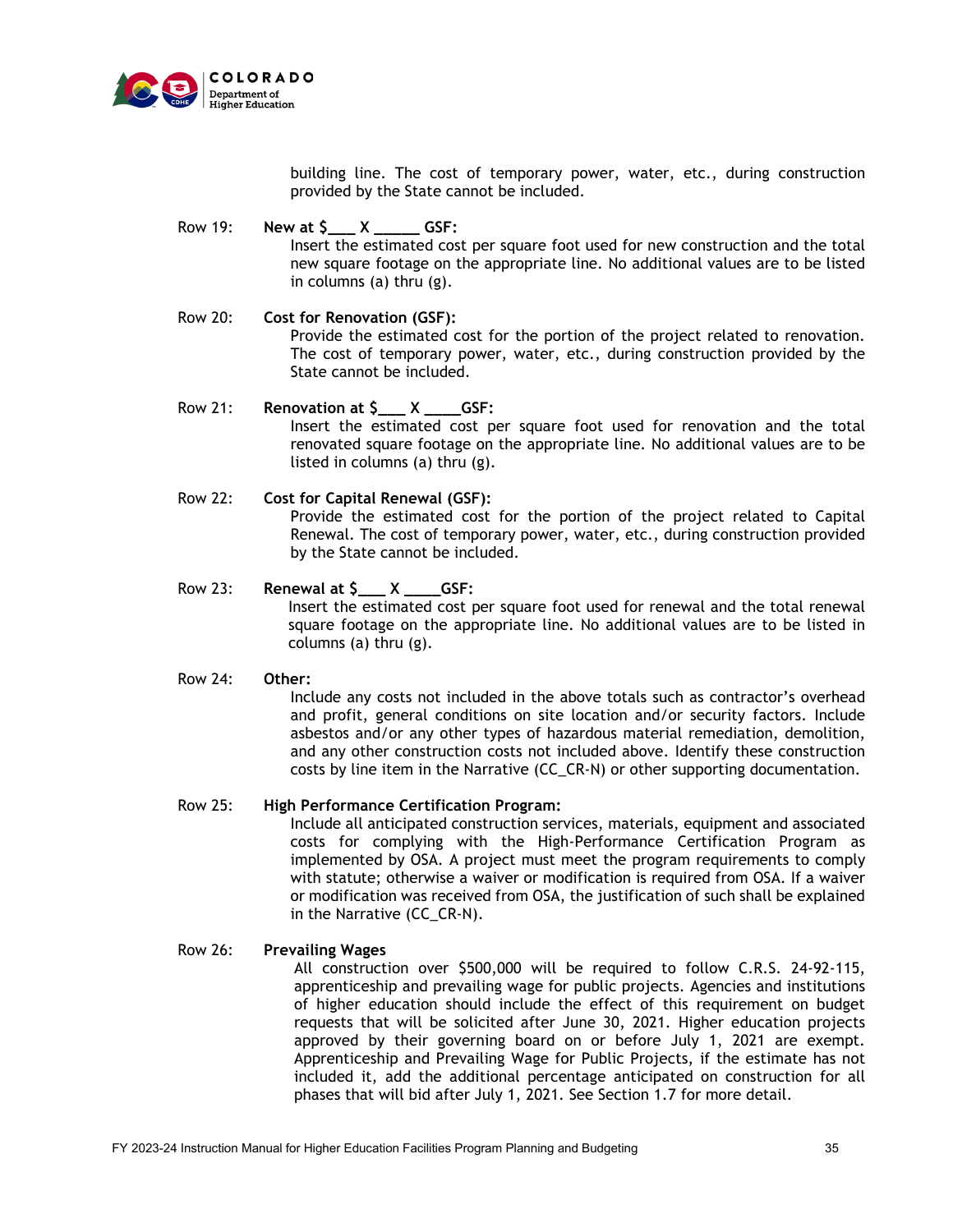

## Row 27: **Inflation for Construction:**

Provide the total dollars attributed to inflation per section 1.6 on lines (b) thru (g). Line (a) will automatically total in the spreadsheet. Percentage increases MUST be defended in the Narrative CC\_CR-N, or 0% inflation will be assumed by CDHE.

## Row 28: **Inflation Percentage Applied:**

Here, the institution must provide the total percentage attributed to inflation for the given year. If different rates are applied to the out-years as per section 1.6. this MUST be explained in the Narrative (CC\_CR-N).

## Row 29: **Total Construction Costs:**

The spreadsheet will automatically total rows 15, 16, 18, 20, 22, 24 thru 26 to show the total construction costs.

## **Equipment and Furnishings:**

Row 30: **Equipment:**

Enter the cost of the equipment required for the function of program(s) within the project and not for the operation of the building(s). This item should include equipment that can be moved and reused even if it is built-in and would not be included in the general construction contract. Examples could include equipment for kitchens, laboratories, laundries, shops, medical facilities, stages, communication, EV charging station equipment, etc. Computer and network equipment includes workstations, file servers, routers, hubs or switches, printers, scanners, and other required hardware. Include in this row movable partitions, work surfaces, etc., which are part of the offices and workstations.

## Row 31: **Furnishings:**

Show the cost of furniture and other items necessary to complete the project for occupancy. These items would not normally be a part of the general construction contract. Examples are window coverings, cabinets, wardrobe, desks, chairs, tables, seating, etc.

## Row 32: **Communications:**

Include the costs associated with telephones and other communication systems here, such as the purchase and/or installation of fiber optic cable or other wiring for voice, Internet, intranet, local area network, and/or audio-conferencing capabilities. Do not include cost of equipment for programs related to communication, computers, or other devices for audio or video equipment. These costs are part of equipment included in D-1.

## Row 33: **Inflation for Equipment and Furnishings:**

Provide the total dollars attributed to inflation. Percentage increases MUST be defended in the Narrative (CC\_CR-N), or 0% inflation will be assumed by CDHE.

# Row 34: **Inflation Percentage Applied:**

Here, the institution must provide the total percentage attributed to inflation for the given year. If different rates are applied to the out-years, this MUST be explained in the Narrative (CC\_CR-N).

## Row 35: **Total Equipment and Furnishings Costs:**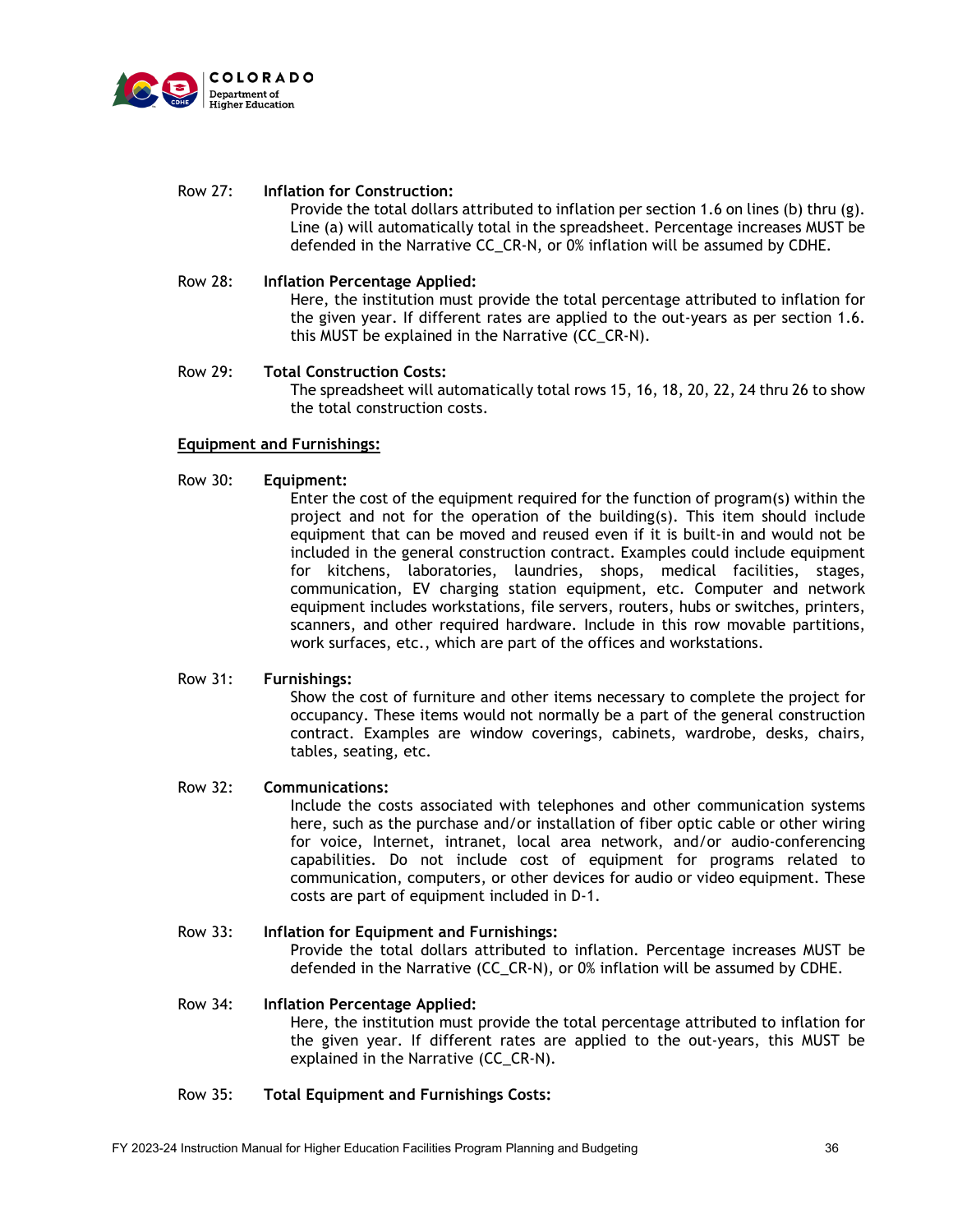

The spreadsheet will automatically total rows 29 thru 32 to show the total costs for equipment and furnishings. If the "Total Equipment and Furnishings Cost" exceeds 10% of Total Construction Cost, include an explanation in the Narrative  $(CC_CRR-N)$ .

## **Miscellaneous:**

## Row 36: **Art in Public Places:**

C.R.S. 24-48.5-312 requires that *"…not less than one percent of the State-funded portion of the total construction costs to be used for the acquisition of works of art*." This requirement applies to all capital construction project requests for new construction and renovations. Agencies need count only the State-funded portion of the construction request, and only if that amount is to be appropriated (certificates of participation are typically not appropriated). However, Agencies/Institutions are strongly encouraged to apply the 1% to all fund sources of construction.

The calculation for Art in Public Places should be based on the total construction costs identified on line 29.

Exemptions from the 1% requirement includes capital renewal and controlled maintenance projects, projects that are exclusively cash-funded, projects identified in statute, etc.

Include all funds for Art in Public Places in this row. Do not include it in other rows on the form. In some cases, the CDC may approve an exemption from this requirement.

## Row 37: **Relocation Costs:**

For some projects it will be necessary to temporarily move some or all of the occupants and equipment to another facility. Those moving costs should be shown here. The cost of renting or leasing temporary space should NOT be included here. Lease costs are operating expenses.

#### Row 38 **Other Costs (specify):**

thru 40: Enter and identify all other costs here. If the reason for the additional cost it is not obvious, explain in the Narrative (CC\_CR-N). Add rows as necessary.

## Row 41: **Total Miscellaneous Costs:**

The spreadsheet will automatically total rows 36 thru 40 (and added rows as necessary) to show the total miscellaneous costs

## Row 42: **Total Project Costs:** This is the total estimated cost of the project. The spreadsheet will automatically total rows 4, 14, 29, 35 and 41 to show the total project costs for each year that appropriations are requested.

## **Project Contingency:**

These lines provide the contingency for the entire project. Contingencies are established for unanticipated project costs. Apply the appropriate percentages to subtotals and sum them up. Projects involving both renovation and new construction must indicate how the contingency was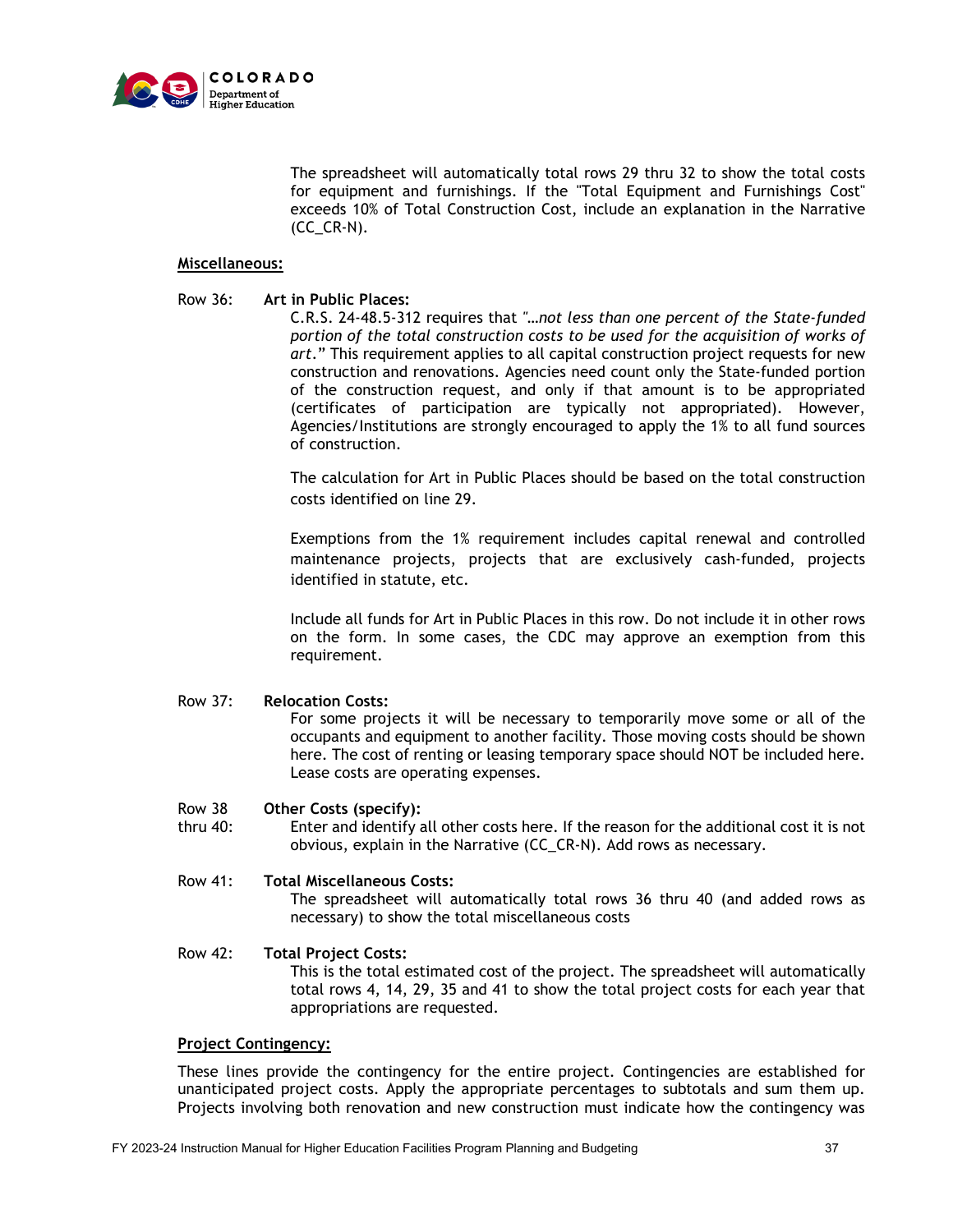

calculated. Agencies/Institutions deviating from these percentages must justify the request in the Narrative (CC\_CR-N).

Appropriate use of project contingency funds is outlined in the OSA's Procedures Project Cost and Management Guidelines. All contingency costs must be reported on the Capital Construction Project Application Form (SC 4.1) after project completion. Remaining balances are to revert to the Capital Construction Fund.

#### Row 43: **5% for New:**

Project contingencies for all new construction, equipment purchases, or facilityrelated planning studies will be 5% of the total project cost, excluding land or building acquisition costs.

#### Row 44: **10% for Renovation:**

Contingencies for project renovations and Capital Renewal will be 10% of total project costs, excluding land or building acquisition costs.

## Row 45: **Total Contingency:**

The spreadsheet will automatically total rows 43 and 44 to show the total contingency costs for each year that appropriations are requested.

#### Row 46: **Total Budget Request:**

The spreadsheet will automatically total rows 42 and 45 to show the total budget request costs for each year that appropriations are requested.

## **Funding Source:**

The request is not complete until the fund sources are correctly delineated.

- Row 47: **Capital Construction Fund (CCF)** List the portion of the funds that are from the Capital Construction Fund, typically funded as a General Fund transfer.
- Row 48: **Cash Funds (CF)** List the portion of the funds that are cash funds (from a Cash Fund balance or from institution funds).
- Row 49: **Reappropriated Funds (RF)** List the portion of the funds that are Reappropriated Funds (funds transferred from another agency).
- Row 50: **Federal Funds (FF)** List the portion of the funds that provided by a Federal Fund.

## **2.7 INSTRUCTIONS FOR THE SUPPLEMENTAL CAPITAL CONSTRUCTION/CAPITAL RENEWAL REQUEST - NARRATIVE: S CC\_CR-N**

The purpose of a supplemental capital construction/capital renewal request is to provide a method for adjusting previous year(s) appropriations or to use funds realized in a prior fiscal year. See Section 1.3, Project Types and Definitions for further information.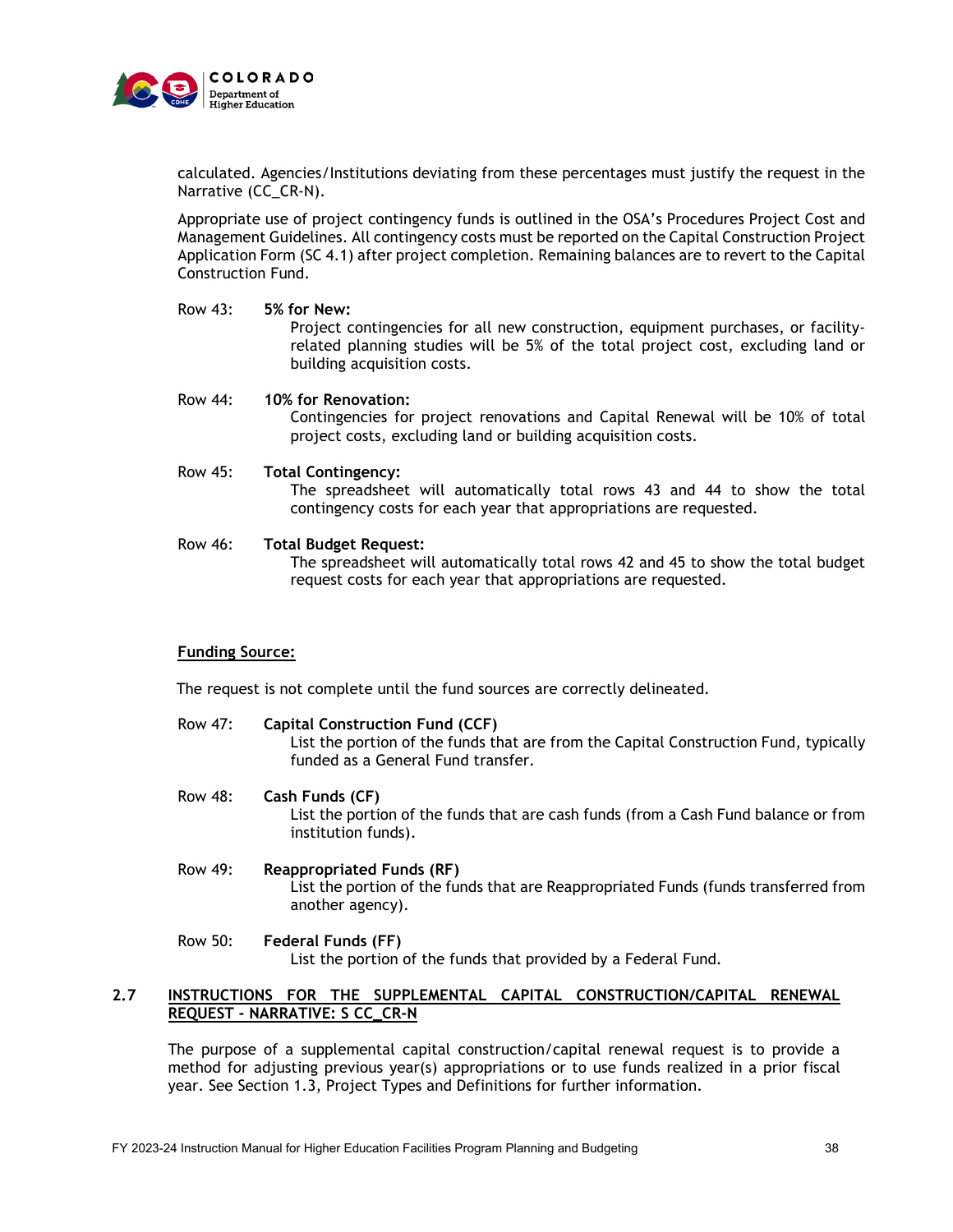

Institutions shall submit a Supplemental Capital Construction/Capital Renewal Request Cost Summary (S CC\_CR-C) with each supplemental Narrative (S CC\_CR-N) identifying why the project is necessary as a supplemental request.

1331 Emergency Supplemental request requires the same documentation as a Regular Supplemental request; i.e., the Narrative (S CC\_CR-N) and Supplemental Cost Summary (S CC\_CR-C). If the amount of 1331 Emergency Supplemental changes, it should be corrected as a revised request, rather than a new regular supplemental.

## **Please note that all Capital Renewal Supplemental Requests must be submitted directly to the Office of the State Architect (OSA) with copies to CDHE.**

#### **Header Information:**

**Capital Construction Fund Amount (CCF)**: Enter the amount requested from Capital Construction Funds (CCF).

#### **Cash Fund Amount (CF):**

Enter the amount requested from Cash Funds (CF).

## **Intercept Program Request?**

Indicate whether the institution will participate in the Higher Education Revenue Bond Intercept Program, which allows an institution of higher education to bond for capital projects using the State's credit rating.

## **Supplemental Type:**

Enter the type of supplemental being requested (Regular Supplemental or 1331 Emergency Supplemental)

#### **Institution Name**:

Enter the Institution's name.

#### **Project Title**:

The project title shall be the same as on the 5-year plan (CC\_CR-5P), the Cost Summary (CC\_CR-C), and the Narrative (CC\_CR-N). If the project has a prior appropriation, use the name from the Long Bill. Indicate the number of funding phases. Do not use acronyms in the title.

## **Project Phase:**

Enter the current funding phase and the total number of phases (Phase  $\_\mathrm{of}$ ).

#### **State Controller Project No.:**

Enter State Controller's assigned project number for continuing phased projects, if applicable.

#### **Project Type**:

Mark the appropriate box with an "X" indicating if the project is a Capital Construction (CC) or Capital Renewal (CR) project request.

#### **Original Appropriation Year**:

List the first-year appropriation was approved for this project.

## **Fiscal Year to be Modified:**

Enter the fiscal year that the supplemental will modify.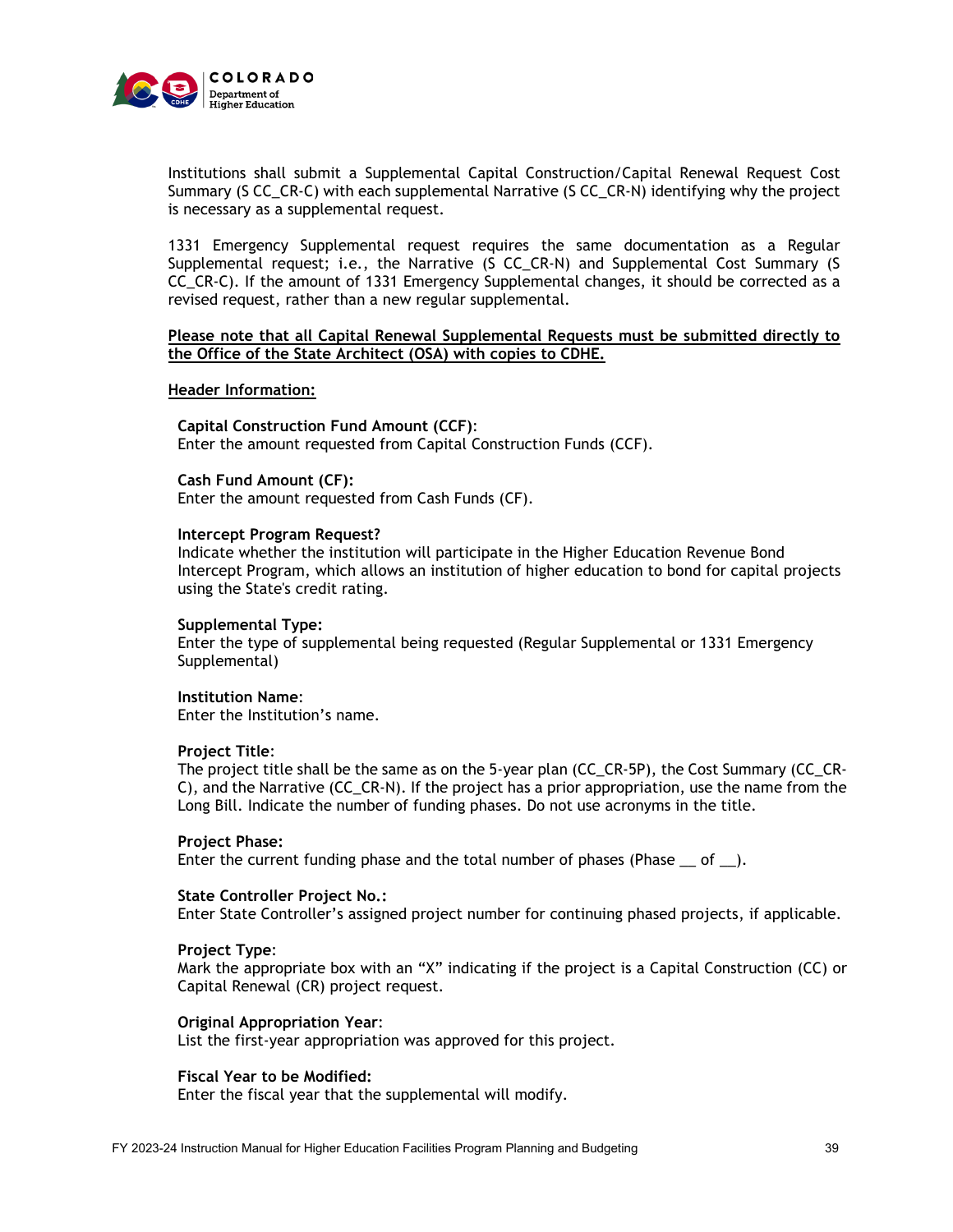

## **Name & Title of Preparer:**

Enter the full name and title of the person preparing the form.

## **Email of Preparer:**

Enter the email of the person preparing the form.

#### **Institution Signature Approval/Date**:

Is the name and date of approval of the institution's president or his/her designee. Signing off for Institution approval means that the signer affirms the head of the Institution has knowledge of the request, its total dollar amount, and its purpose. It also affirms that the form is complete, and the dollars and Narrative are accurate.

#### **CDHE Signature Approval/Date**:

The final reviewed and accepted version is signed and dated, manually or electronically, by CDHE.

## **Revision:**

Indicate if this is a revision to an existing submittal and the date of the revised submittal

## **Project Information:**

## **A. SUPPLEMENTAL CRITERIA:**

Describe how the request meets the criteria for a supplemental.

## **B. SUPPLEMENTAL/1331 EMERGENCY SUPPLEMENTAL JUSTIFICATION:**

Describe the problem, any unforeseen circumstances, and the solution. Provide the justification of why the project is necessary as a supplemental request in advance of passage of the Long Bill. Identify alternate solutions evaluated that lead to this solution.

## **C. PROJECT SUMMARY/STATUS:**

Provide a brief description of the original scope of the project, the amount of the original appropriated request, if the project is mandated (i.e. legislation, court order, etc.), and whether it is a new or multi-phased (continuation) project from a previous year appropriation.

Explain status of the prior appropriated project by phases(s) as applicable.

## **D. SUMMARY OF FUNDING CHANGE:**

In the table provided enter the total funds amount and complete rows for the appropriate sources of funding (Cash Funds, Capital Construction Funds, Federal Funds, Reappropriated Funds, etc.). This table should identify funding adjustments for the impacted year. List the prior appropriations by fiscal year and corresponding amount, add additional rows as required.

## **E**. **ASSUMPTIONS FOR CALCULATIONS:**

Include descriptions of the calculations used to justify the funding amount requested in the Cost Summary (S CC\_CR-C). Descriptions of assumptions and calculations should include:

- 1) Additional estimated expenditures for land and/or building purchases. If not under contract, explain assumptions used to establish cost used.
- 2) Additional estimated expenditures for professional services.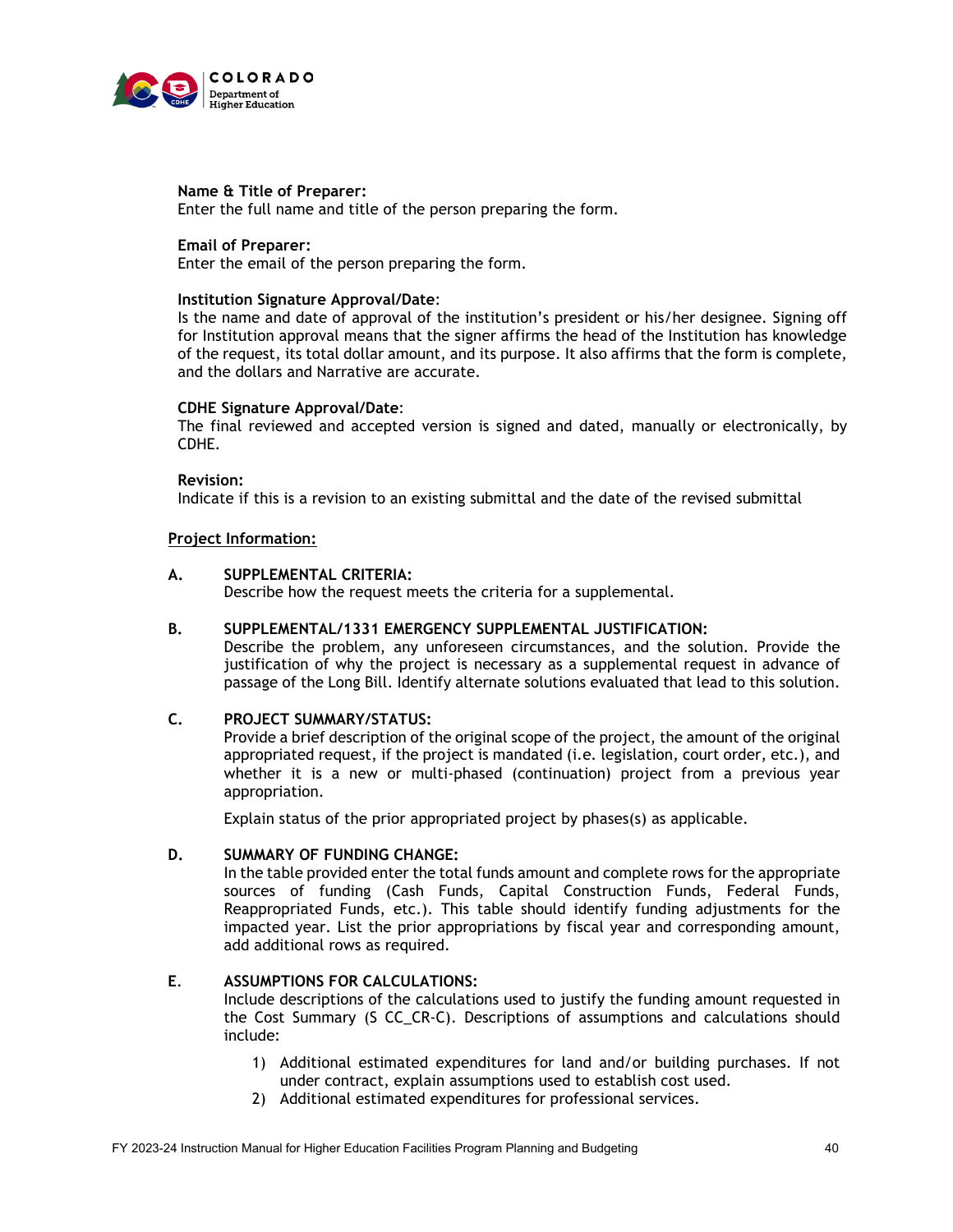

- 3) Detailed cost estimate justifying the "Total Construction Cost" in line (28) of the supplemental Cost Summary (S CC\_CR-C) using the CSI Format to break down the costs by specification division, unit cost, extended cost, materials and labor, etc.
- 4) If additional equipment is being requested, an itemized list of the equipment and furnishings and their costs.
- 5) List and justification for all miscellaneous costs.
- 6) Contingencies if different than what is listed.
- 7) Calculations for art in public places, as necessary and as applicable.
- 8) Inflation assumptions by year with justification for professional services, construction or improvements, equipment and furnishings and miscellaneous costs.

## **F. CONSEQUENCES IF NOT FUNDED:**

Explain the likely outcome if this request is not approved. Provide any additional information to support the consequences of not funding this project.

## **G. ADDITIONAL REQUEST INFORMATION**

Provide any additional information necessary to fully explain the supplemental request.

In the table provided, indicate by a "Yes" or "No" check mark if this request is driven by a new statutory mandate, if this will require a statutory change, if this is a one-time request and if this request involves any IT components.

## **2.8 INSTRUCTIONS FOR THE SUPPLEMENTAL CAPITAL CONSTRUCTION/CAPITAL RENEWAL REQUEST - COST SUMMARY: S CC\_CR-C**

Institutions of higher education shall submit a Supplemental Capital Construction/Capital Renewal Project Request Narrative (S CC\_CR-N) with each supplemental Cost Summary (S CC\_CR-C) identifying why the project is necessary as a supplemental request.

## **Please note that all Capital Renewal Supplemental Requests must be submitted directly to the Office of the State Architect (OSA) with copies to CDHE.**

## **Header Information:**

Line A: (1) **Funding Type**:

Indicate the project type: State-funded project or a cash-funded project**.** See Section 1.3 for definitions of each.

(2) **Supplemental Type**: Enter the type of supplemental being requested (Regular or 1331 Emergency).

## Line B: (1) **Institution Name**:

Enter the institution's name.

(2) **Name of Preparer**: Enter the name of the person preparing the form. This should be the person who is to be contacted by CDHE should there be questions about the form.

## Line C: (1) **Project Title**:

The project title shall be the same as on the 5-year plan, the cost summary, and the narrative. If the project has a prior appropriation, use the name from the Long Bill.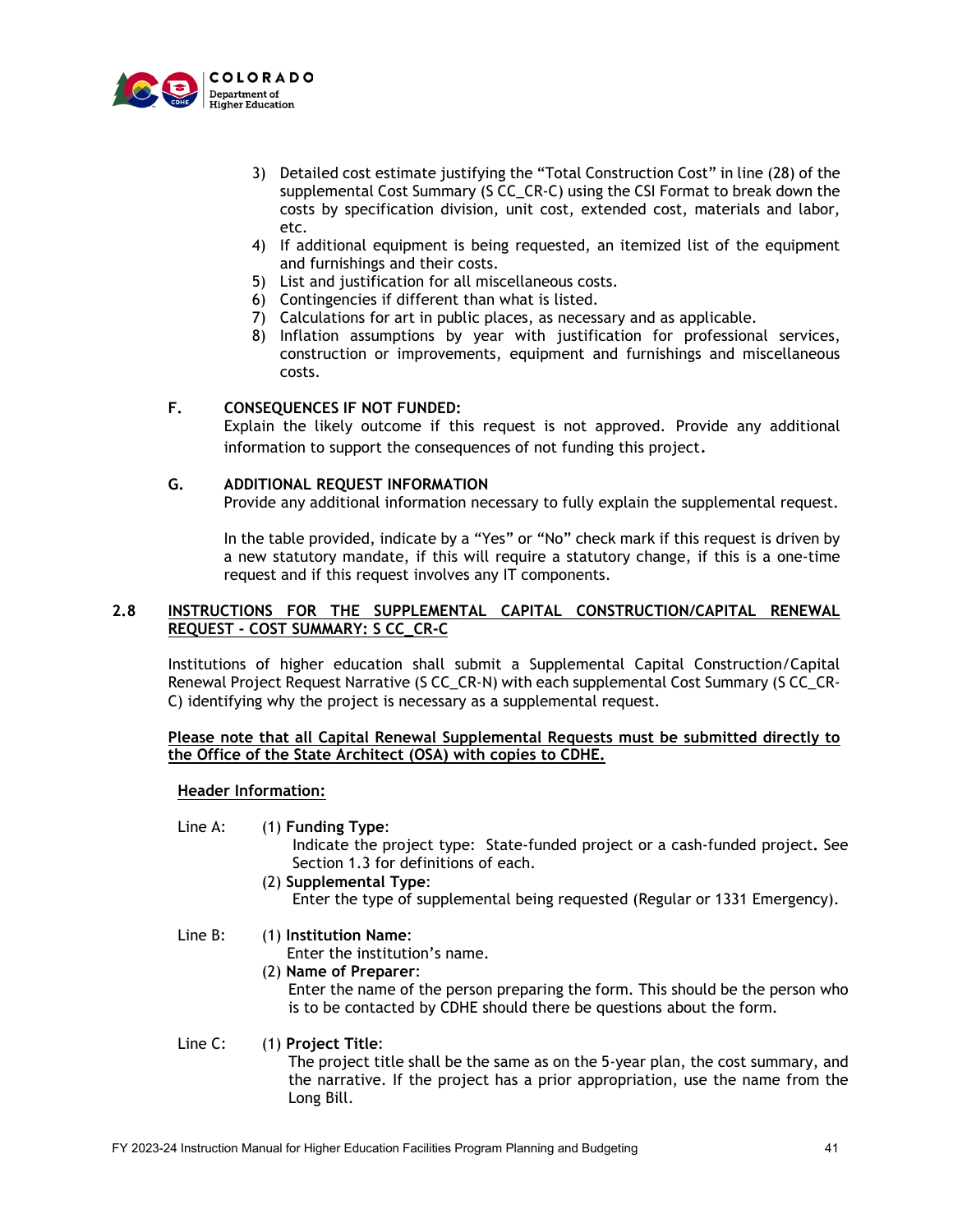

(2) **Email of Preparer**:

Enter the email of the person preparing the form.

Line D: (1) **Project Phase**:

Enter the current phase and the total number of phases (Phase of ).

(2) **State Controller Project #**:

Enter State Controller's assigned project number for continuing phased projects, if applicable.

## Line E: (1) **Project Type**:

Indicate if the project is a capital construction (CC) or capital renewal (CR) project request.

(2) **Institution Signature Approval/Date**:

Enter the name and date of approval of the institution's president or his/her designee. Signing off for Institution approval means that the signer affirms the head of the Institution has knowledge of the request, its total dollar amount, and its purpose. It also affirms that the form is complete, and the dollars and cost summary is accurate.

## Line F: (1) **Intercept Program?**

 Indicate whether the institution will participate in the Higher Education Revenue Bond Intercept Program, which allows an institution of higher education to bond for capital projects using the State's credit rating.

(2) **CDHE Signature Approval/Date**: The final reviewed and accepted version is signed and dated, manually or electronically, by CDHE.

## Line G: (1) **Original Appropriation Year**:

Enter the fiscal year of the original appropriation.

(2) **OSPB Signature Approval/Date**:

The final reviewed and accepted version is signed and dated, manually or electronically, by OSPB.

## Line H: (1) **Fiscal Year to be Modified**

## (2) **Revision? If Yes, previous submittal date**:

 Indicate if this is a revision to an existing submittal and the date of the prior submittal.

## **Land / Building Acquisition:**

- Row 2: **Land Acquisition:** If this project will include a cost to acquire land, enter the amount here.
- Row 3: **Building Acquisition:** If this project will include a cost to acquire a building(s), enter the amount here.
- Row 4: **Total Acquisition Costs:** Enter the totals of rows 2 and 3.

#### **Professional Services:**

## Row 5: **Planning Documentation:**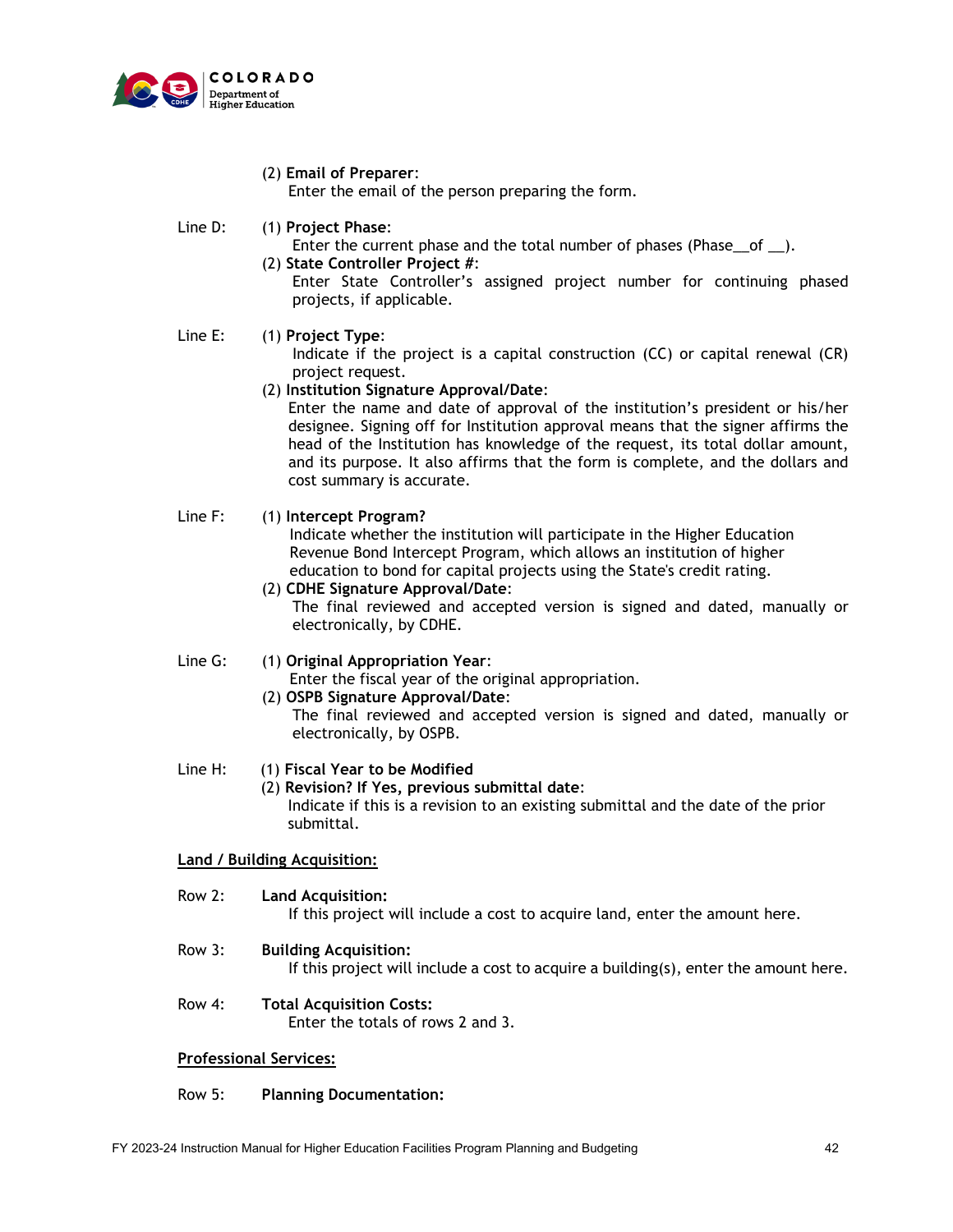

Include the total cost requested to complete the planning documentation portion for this project request. Identify whether facilities master plan, facilities program plan, facility condition audit etc. that was used to defend this project.

## Row 6: **Site Surveys, Investigations, Reports:**

Identify other engineering design fees, not related to the physical structure, such as civil engineering for site grading, sewage treatment, water treatment, traffic, etc. Include the estimated costs for site topographic information, utility surveys, soil tests and reports, and other tests required by the specifications (e.g., concrete strength, weld tests, etc.) Testing for the existence of asbestos and air monitoring during remediation also should be included here.

## Row 7: **Architectural/Engineering/Basic Services:**

Identify all fees for the design of the building. These include but are not limited to architectural and planning services, structural, mechanical, electrical plumbing engineering, and civil engineering.

## Row 8: **Code Review/Inspection:**

Include the cost for an approved Code Review Agent for drawing reviews and building inspections for compliance with the building codes as required by the OSA per Section 24-30-1303(n)(II), (z) C.R.S.

## Row 9: **Construction Management:**

If applicable, include the construction manager fee, including any CMGC fee. Note that only paid, outside consultants are allowed. No departmental FTE can be paid through capital construction appropriations.

## Row 10: **Advertisements:**

Include advertisement costs, if any.

#### Row 11: **Other (specify):**

Include all additional anticipated fees for the project. Specify fees associated with the High-Performance Certification Program as implemented by the OSA. Specify the type of fee such as acoustical studies, information technology, fire protection or other types of service fees. Please note that tap fees are not professional service fees.

## Row 12: **Inflation Cost for Professional Services:** Provide the total dollars attributed to inflation per section 1.6. Percentage increases MUST be defended in the narrative portion of the document, or 0% inflation will be assumed by CDHE.

Row 13: **Inflation Percentage Applied:** Provide the total percentage attributed to inflation for the current year and **apply the same percentage to out-years** per section 1.6.

## Row 14: **Total Professional Services:** Enter total of rows 5-12. Do not add in the inflation percent from row 13. If this amount exceeds 10 percent of row 28, "Total Construction Costs," for a new facility or 15 percent for a renovated facility, attach a written explanation or explain in narrative to justify higher costs than generally allowed.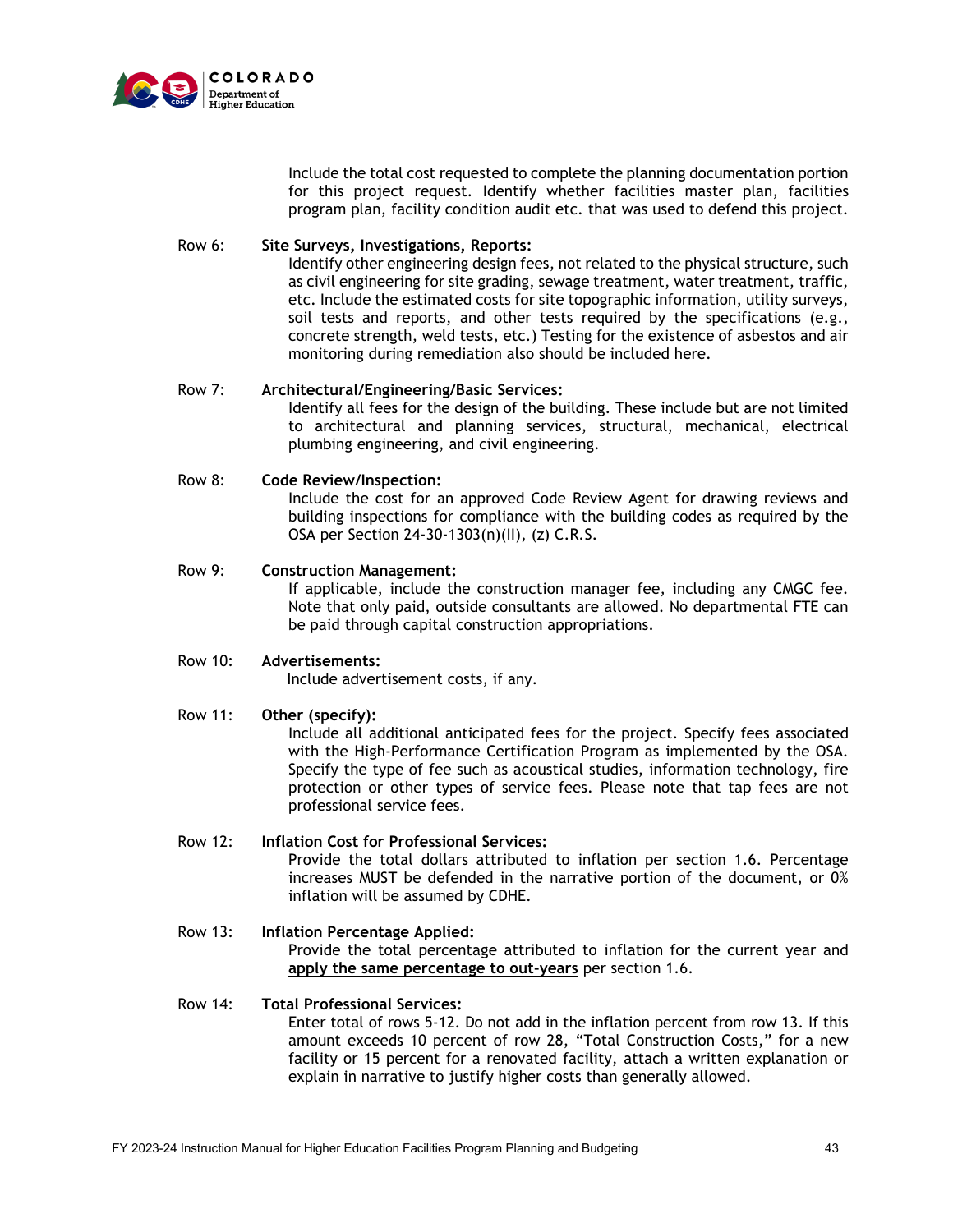

## **Construction or Improvement:**

This Section displays the total amount of money requested for the construction portion of the project. Do not include an amount under the column "Prior Appropriation" unless funds were appropriated in a previous Long Bill or other separate appropriation. Estimates should be based on the anticipated cost of construction starting in July of the year for which the appropriation is requested.

Included in this section are all costs such as, contractor's overhead and profit, general conditions, site location and/or security factors.

## Row 15: **Infrastructure Service/Utilities:**

The services/utilities cost should include all costs associated with obtaining power, water, gas, telephone lines, sewer, etc., extended from the nearest source to within five feet of the building(s). Be sure to include water or tap fees paid to other governmental entities in this line. Include infrastructure for EV charging stations. Do not include funds for other infrastructure reserves. Other infrastructure projects resulting from the impact of the requested project should be submitted as a separate capital construction project request(s).

## Row 16: **Infrastructure Site Improvements:**

Include all excavation and backfill costs to prepare the site and all other work such as clearing, grading, asphalt paving, curb and gutter, walks, site lighting, drainage structures, etc. All work related to landscaping should be included here as well. Examples include: sod, trees, shrubs, and irrigation.

#### Row 17: **Structure/Systems/Components:**

Do not enter any numbers in this line. Structure/Systems/Component numbers are to be entered in rows 18-23.

## Row 18: **Cost for New (GSF):**

Provide the estimated cost for the portion of the project related to new construction. The cost should include utilities to a point five feet outside the building line. The cost of temporary power, water, etc., during construction provided by the State cannot be included.

#### Row 19: **New Sqft. at \$/GSF:**

Insert the total new square footage and cost per square foot for new construction on the appropriate line.

## Row 20: **Cost for Renovation (GSF):**

Provide the estimated cost for the portion of the project related to renovation. The cost of temporary power, water, etc., during construction provided by the State cannot be included.

## Row 21: **Renovation at \$/GSF:**

Insert the total square renovation footage and cost per square foot for renovation on the appropriate line.

#### Row 22: **Cost for Capital Renewal (GSF):**

Provide the estimated cost for the portion of the project related to capital renewal. The cost of temporary power, water, etc., during construction provided by the State cannot be included.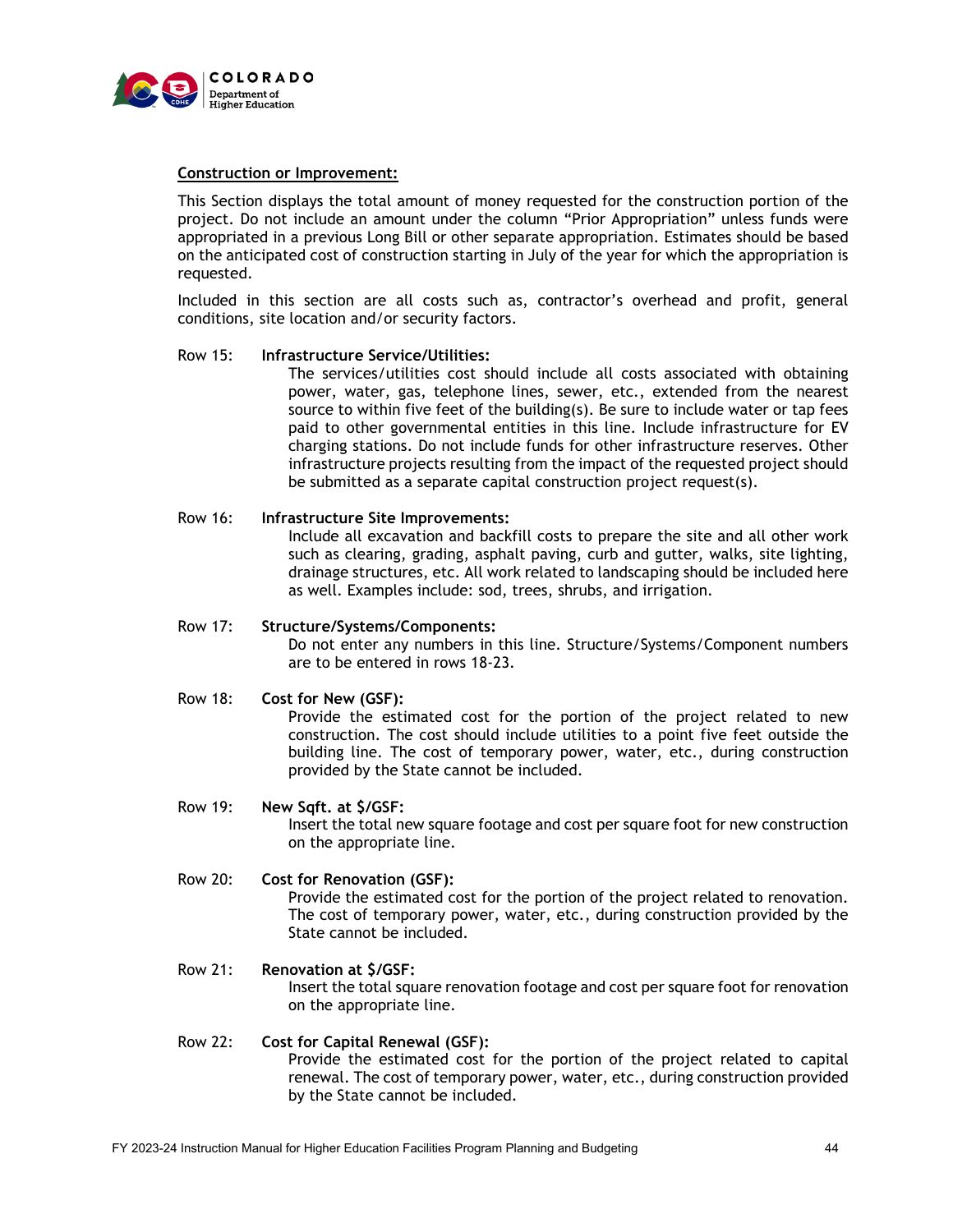

Row 23: **Renewal at \$/GSF:**

Insert the total renewal square footage and cost per square foot for renewal on the appropriate line.

## Row 24: **Other:**

Include any costs not included in the above totals such as contractor's overhead & profit, general conditions on site location and/or security factors. Include asbestos or any other types of hazardous material remediation, demolition or any other line item costs; identify all those construction costs.

## Row 25: **High Performance Certification Program:**

Include all anticipated construction services, materials, equipment and associated costs for complying with the High-Performance Certification Program as implemented by OSA. A project must meet the program requirements to comply with statute; otherwise a waiver or modification is required from OSA. If a waiver or modification was received from OSA, the justification of such shall be explained in the narrative (see 2.5(I)).

#### Row 26: **Prevailing Wages:**

All construction over \$500,000 will be required to follow C.R.S. 24-92-115, apprenticeship and prevailing wage for public projects. Agencies and institutions of higher education should include the effect of this requirement on budget requests that will be solicited after June 30, 2021. Higher education projects approved by their governing board on or before July 1, 2021 are exempt. Apprenticeship and Prevailing Wage for Public Projects, if the estimate has not included it, add the additional percentage anticipated on construction for all phases that will bid after July 1, 2021. See Section 1.7 for more detail.

#### Row 27: **Inflation for Construction:**

Provide the total dollars attributed to inflation per section 1.6. Percentage increases MUST be defended in the Narrative (S CC\_CR-N), or 0% inflation will be assumed by CDHE.

# Row 28: **Inflation Percentage Applied:**

Provide the total percentage attributed to inflation for the current year and apply the same percentage to the out-years as per section 1.6.

Row 29: **Total Construction Costs:** Add rows 15-16, 18, 20, 22, and 24-27 and enter the total.

## **Equipment and Furnishings:**

## Row 30: **Equipment:**

Enter the cost of the equipment required for the function of program(s) within the project and not for the operation of the building(s). This item should include equipment that can be moved and reused even if it is built-in and would not be included in the general construction contract. Examples could include equipment for kitchens, laboratories, laundries, shops, medical facilities, stages, communication, etc. Computer and Network Equipment includes workstations, file servers, routers, hubs or switches, printers, scanners, and other required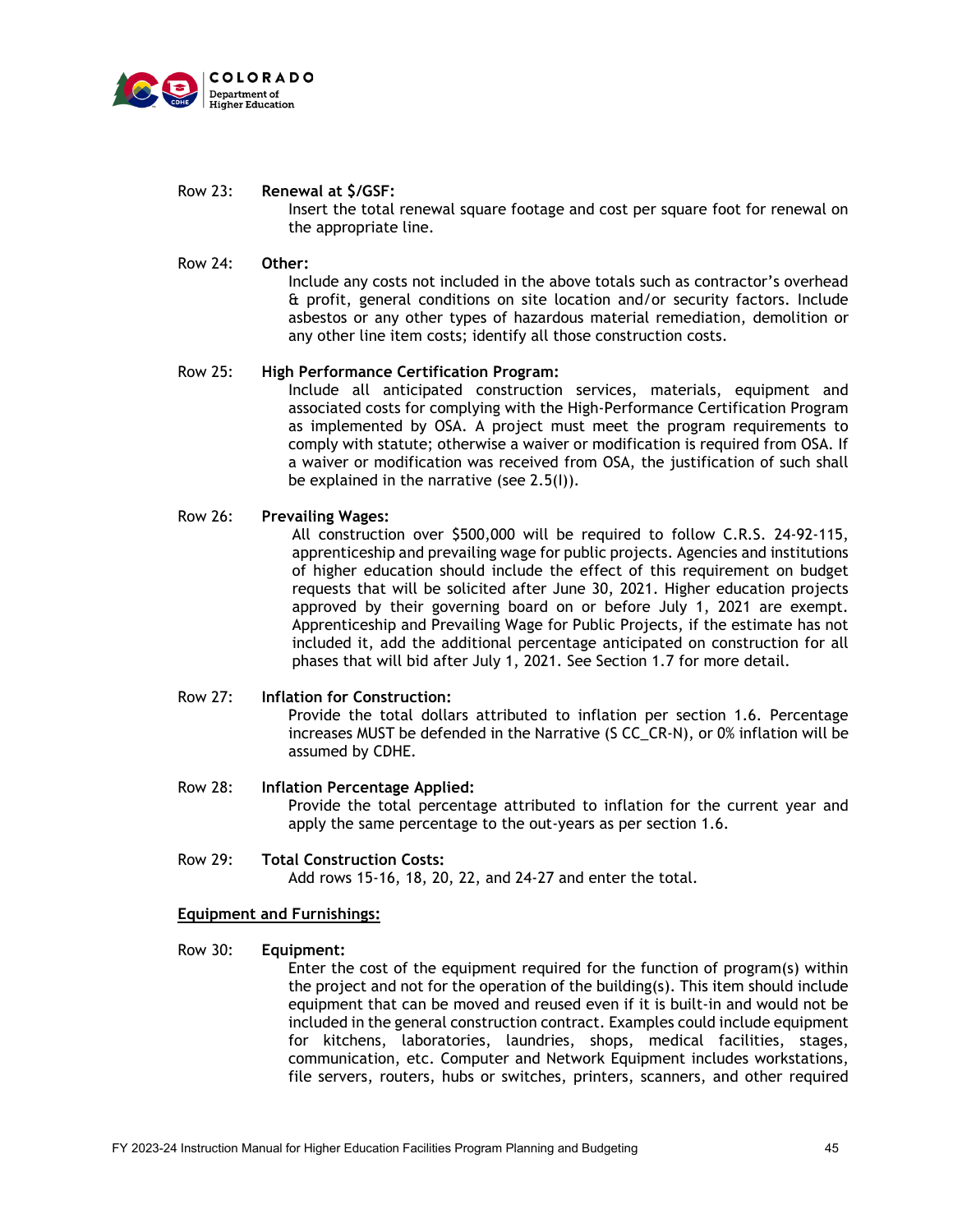

hardware. Include in this row movable partitions, work surfaces, etc., which are part of the offices and workstations.

## Row 31: **Furnishings:**

Show the cost of furniture and other items necessary to complete the project for occupancy. These items would not normally be a part of the general construction contract. Examples are window coverings, cabinets, wardrobe, desks, chairs, tables, seating, etc.

## Row 32: **Communications:**

Include the costs associated with telephones and other communication systems here, such as the purchase and/or installation of fiber optic cable or other wiring for voice, Internet, intranet, local area network, and/or audio-conferencing capabilities. Do not include cost of equipment for programs related to communication, computers, or other devices for audio or video equipment. These costs are part of equipment included in D-1.

## Row 33: **Inflation for Equipment and Furnishings:**

Provide the total dollars attributed to inflation per section 1.6. Percentage increases MUST be defended in the Narrative (S CC\_CR-N), or 0% inflation will be assumed by CDHE.

## Row 34: **Inflation Percentage Applied:**

Provide the total percentage attributed to inflation for the current year and apply the same percentage to out-years as per section 1.6.

# Row 35: **Total Equipment and Furnishings Costs:**

Add rows 29-33 and enter the total. If the "Total Equipment and Furnishings Cost" exceeds 10% of Total Construction Cost, include the details in the Narrative (S CC\_CR-N).

## **Miscellaneous:**

## Row 36: **Art in Public Places:**

C.R.S. 24-48.5-312 requires that *"…not less than one percent of the State funded portion of the total construction costs to be used for the acquisition of works of art*." This requirement applies to all capital construction project requests for new construction and renovations. Agencies need count only the State-funded portion of the construction request, and only if that amount is to be appropriated (certificates of participation are typically not appropriated). However, agencies are strongly encouraged to apply the 1% to all fund sources of construction.

The calculation for Art in Public Places should be based on the total construction costs identified on line 29.

Exempted from the 1% requirement includes Capital Renewal and Controlled Maintenance projects, projects that are exclusively cash-funded, projects identified in statute, etc.

Please include all funds for Art in Public Places in this row. Do not include it in other rows on the form. In some cases, the CDC may approve an exemption from this requirement.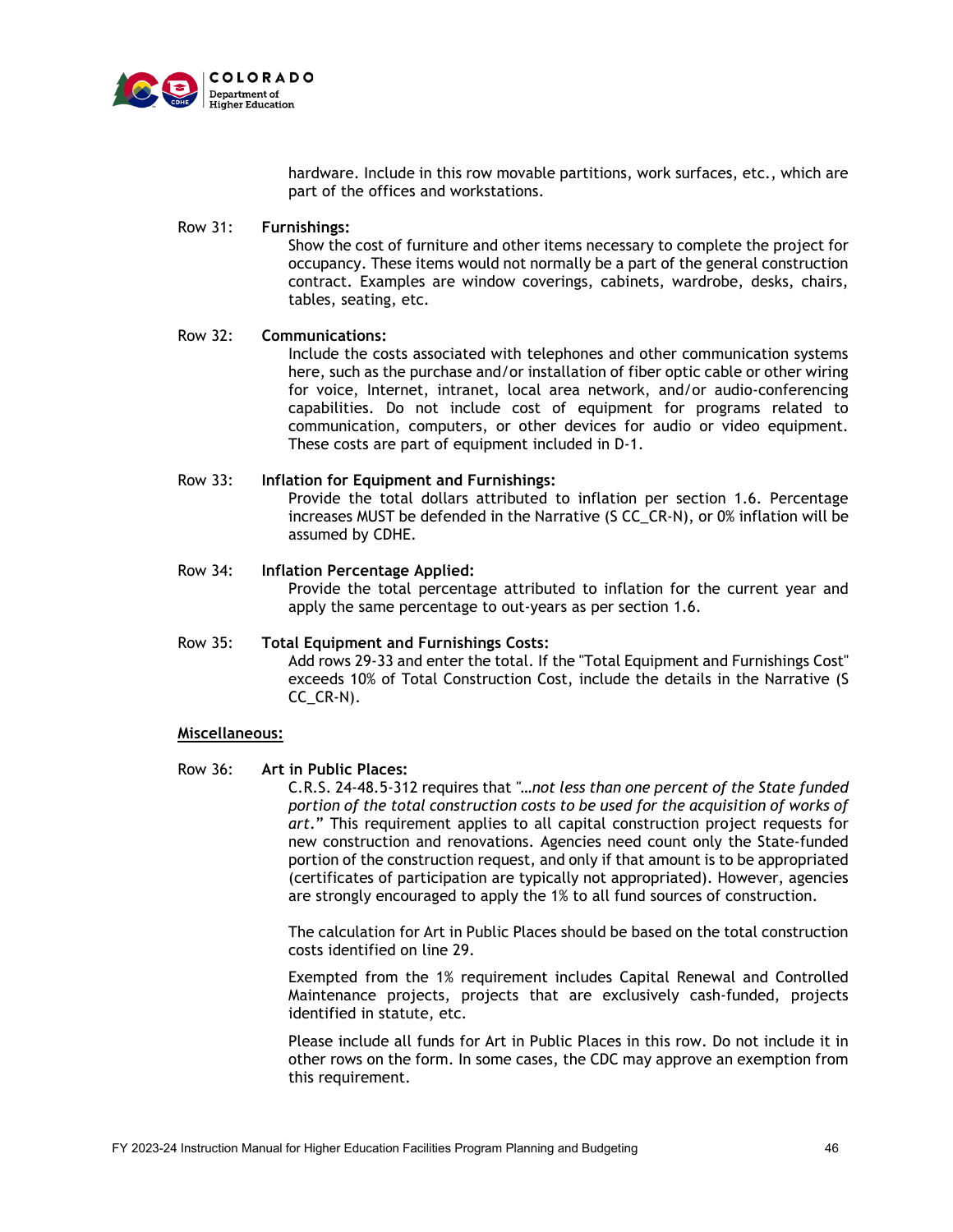

## Row 37: **Relocation Costs:**

For some projects it will be necessary to temporarily move some or all of the occupants and equipment to another facility. Those moving costs should be shown here. The cost of renting or leasing temporary space should NOT be included here. Lease costs are operating expenses.

#### Row 38 **Other Costs (specify):**

thru 40: Enter and identify all other costs here. If the reason for the additional cost it is not obvious, explain in the narrative. Add rows as necessary.

## Row 41: **Total Miscellaneous Costs:**

Add the totals from rows 36-40 (or to added rows as necessary).

## Row 42: **Total Project Costs:**

This is the total estimated cost of the project. Add rows 4, 14, 29, 35 and 41 and enter the total for each year that appropriations are requested.

## **Project Contingency:**

These lines provide the contingency for the entire project. Contingencies are established for unanticipated project costs. Apply appropriate percentages to subtotals and sum them up. Projects involving both renovation and new construction must indicate how the contingency was calculated. Agencies deviating from these percentages must justify the request in the Narrative (S CC\_CR-N).

Appropriate use of project contingency funds is outlined in the OSA's Procedures Project Cost and Management Guidelines. All contingency costs must be reported on the Capital Construction Project Application Form (SC 4.1) after project completion. Remaining balances are to revert to the Capital Construction Fund.

## Row 43: **5% for New:**

Project contingencies for all new construction, equipment purchases, or facilityrelated planning studies will be 5% of the total project cost, excluding land or building acquisition costs.

## Row 44: **10% for Renovation:** Contingencies for project renovations and capital renewal will be 10% of total project costs, excluding land or building acquisition costs.

Row 45: **Total Contingency:** Add the lines 44 and 45 and enter total.

## **Total Budget Request:**

## Row 46: **Total Budget Request:**

Add the lines 42 and 45 and enter total.

## **Funding Source:**

The request is not complete until the fund sources are correctly delineated.

## Row 47: **Capital Construction Fund (CCF)**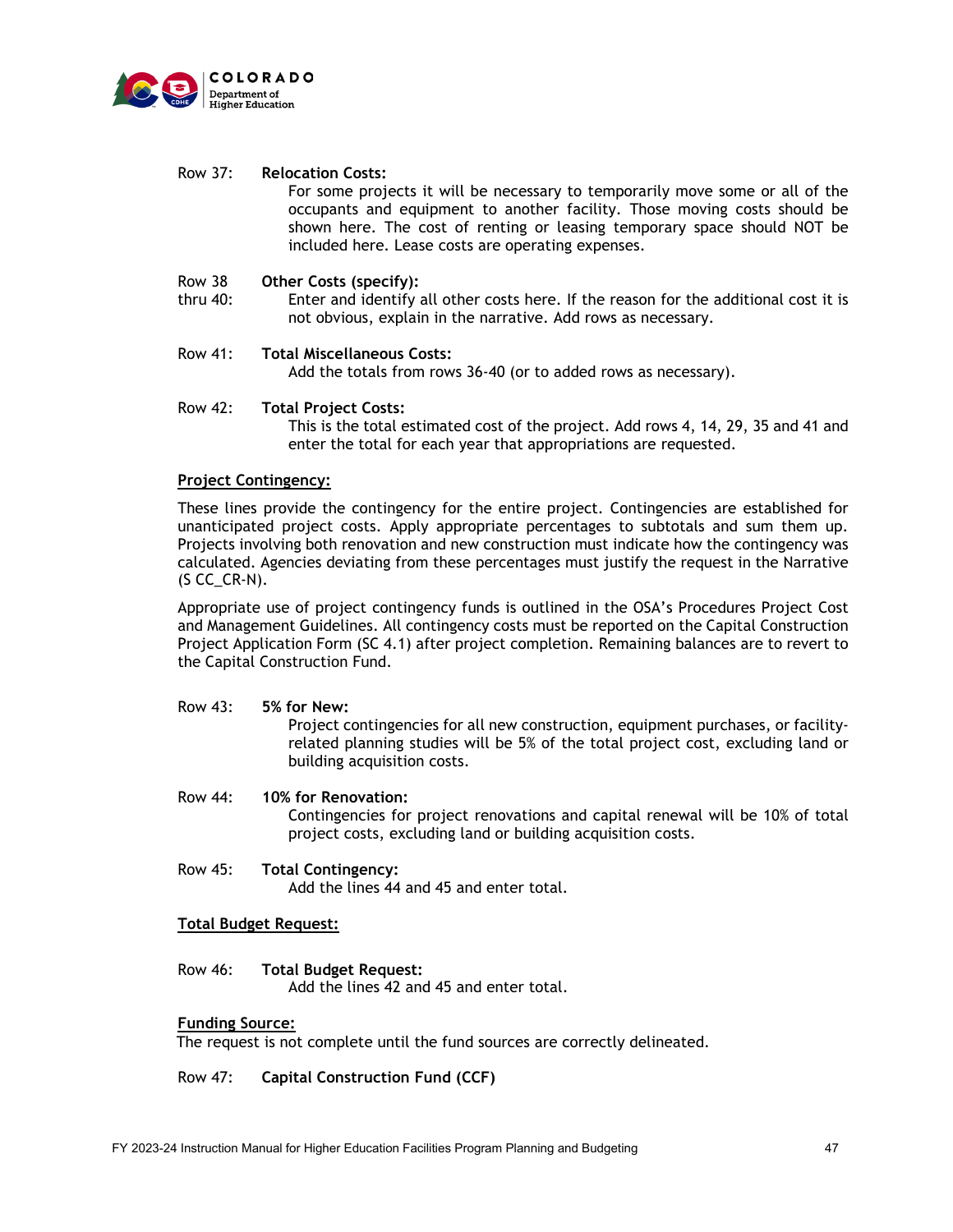

List the portion of the funds that are from the Capital Construction Fund, typically funded as a General Fund transfer.

- Row 48: **Cash Funds (CF)** List the portion of the funds that are Cash Funds (from a Cash Fund balance or from Institution funds).
- Row 49: **Reappropriated Funds (RF)** List the portion of the funds that are Reappropriated Funds (funds transferred from another agency).
- Row 50: **Federal Funds (FF)** List the portion of the funds that provided by a Federal Fund.

END OF SECTION 2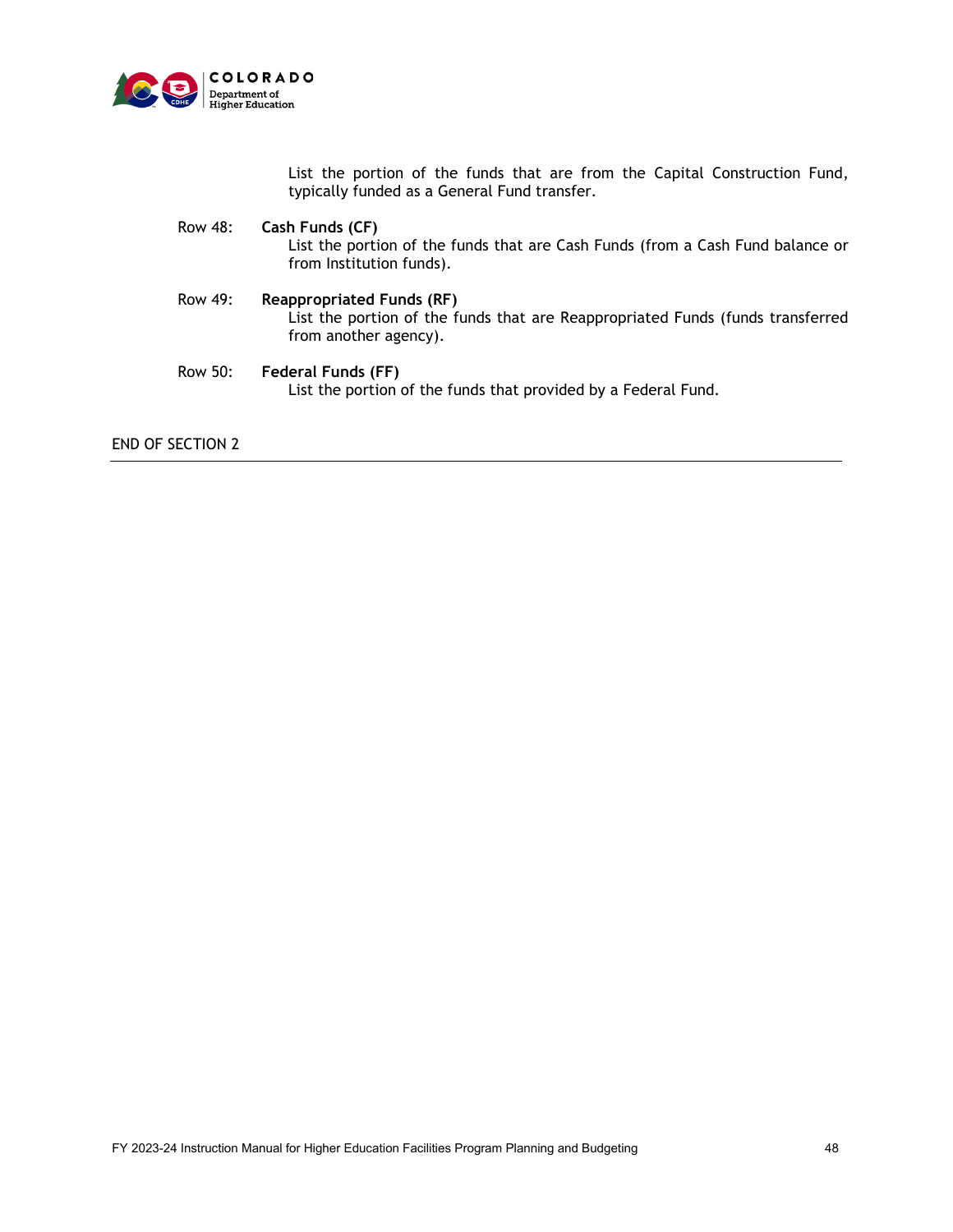

## STATE OF COLORADO COLORADO DEPARTMENT OF HIGHER EDUCATION

## ANNUAL CAPITAL SUBMISSION INSTRUCTIONS FOR FY 2023-24

## **SECTION 3: INFORMATION TECHNOLOGY (IT) CAPITAL PROJECTS**

Higher education information technology requests should be submitted alongside capital requests. CCHE will score and prioritize technology requests separately. A final prioritized list will be sent to the Joint Technology Committee (JTC) for their review and prioritization. Each fiscal year, the JTC is required to study and prioritize all IT budget requests made by State agencies and all State-funded IT budget requests made by State institutions of higher education. After hearing from State agencies, institutions of higher education, OIT, and other sources of information about the amount of revenue available, the committee is required to submit written reports to the Joint Budget Committee (JBC) setting forth its recommendations, prioritization, findings, and comments regarding each IT budget request submitted to the JTC.

\_\_\_\_\_\_\_\_\_\_\_\_\_\_\_\_\_\_\_\_\_\_\_\_\_\_\_\_\_\_\_\_\_\_\_\_\_\_\_\_\_\_\_\_\_\_\_\_\_\_\_\_\_\_\_\_\_\_\_\_\_\_\_\_\_\_\_\_\_\_\_\_\_\_\_\_\_\_\_\_\_\_\_\_\_\_\_\_\_

For FY23-24 IT submissions, institutions should ensure that requests have a clear and predominant IT component to the project and that any supporting building modifications have been vetted through the institution facility planners.

While it is acceptable for IT requests to include ancillary non-IT components, institutions are encouraged to ensure that ancillary goods or services cannot be separated from the project and that those goods or services are not also included in capital or controlled maintenance State-funded requests. For FY 2023- 24, institutions are required to submit a separate Five-Year Capital Information Technology (IT) Project Plan FY 2023-24 to FY 2027-28 (CC\_IT-5P).

## **3.1 EVALUATION CRITERIA FOR CAPITAL IT REQUESTS**

For the FY 2023-24 budget cycle, the State will continue to experience extreme limitations in the funding available for capital projects. OSPB anticipates that it will be able to approve funding requests for very few projects. As institutions consider their capital funding needs, they are encouraged to consider this limitation in available revenue and prioritize their requests accordingly.

Therefore, governing boards should use discretion in selecting projects to submit for review. A governing board wishing to make a "statement of need" or **attempting** to "reserve a place" for projects should utilize the out-years provided on the CC\_IT-5P form. CDHE will accept and review all FY 2023-24 proposals for State-funded projects.

In early 2021, the CCHE approved new capital IT scoring criteria (Appendix D) for the prioritization of capital project budget requests. Please review the criteria carefully and provide all information necessary for CDHE staff to score submitted projects in the project narrative forms. The CCHE Fiscal Affairs and Audit Standing Committee will work with CDHE staff to create a prioritized list that will be voted on and sent to the Commission as a whole.

## **Continuation Projects**

CDHE will treat continuation projects by prioritizing them ahead of new projects. CDHE defines a continuation project as a State-funded capital request that was: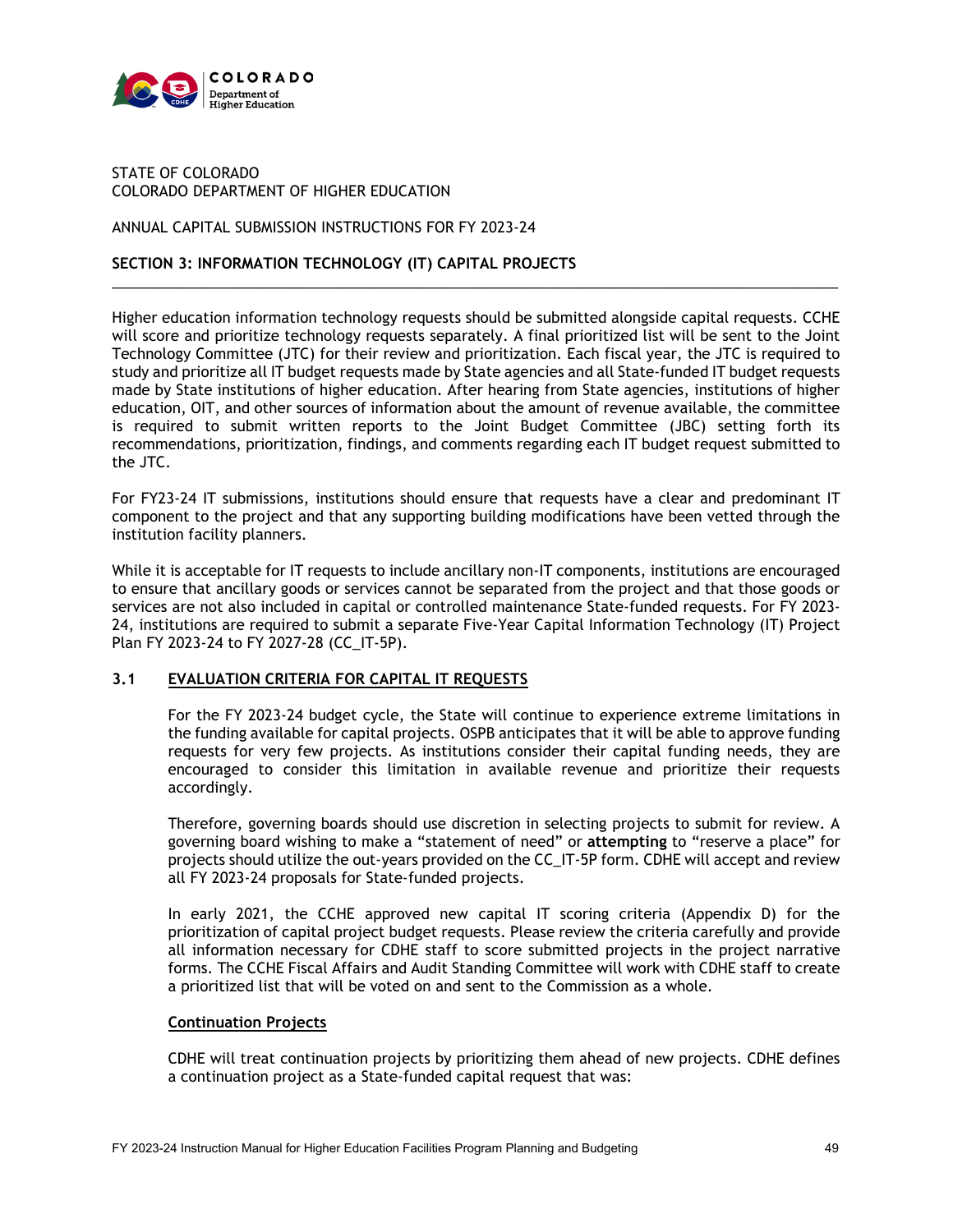

- 1) Appropriated in a previous year's Long Bill with Capital Construction or General Funds and the institution received funding for that project; **or**
- 2) Appropriated in a previous year's Long Bill with Capital Construction or General Funds and the institution did not receive funds because the project was de-appropriated due to State budget cuts; **and**
- 3) Included as the out-year funding from a prior request. The out-year funding must have been included in a prior CC-C request that was funded for the initial year.

## **Governing boards should NOT give continuation projects a prioritization ranking. These projects are exempted from the CDHE scoring process.**

Continuation projects are prioritized amongst themselves first by length of time since the project's most recent State-funded appropriation (with more years equaling a greater priority) and then by CCHE priority within each year.

## **Projects Not Yet Funded**

Projects that have not yet been funded (whether submitted in a previous request year or not) will be prioritized according to the criteria and scoring process outlined below and in Appendix D (IT). These projects will come after continuation projects on the CCHE's priority list.

The review criteria in Appendix D apply to capital IT project requests. Each capital IT project request will be evaluated by CDHE staff per the CCHE criteria and ranked accordingly on CCHE's recommended project list to OSPB, JTC, and JBC. Capital construction/renewal and capital IT will be prioritized on two separate lists.

## **3.2 PRIORITIZATION PROCESS**

Higher education capital projects that have not been funded, whether submitted in a previous request year or not, are to be prioritized according to the criteria and process outlined below. These projects would come after continuation projects (projects which were funded in the previous fiscal year) on the CCHE's priority list.

The process for prioritization of new capital IT projects includes scoring projects with the criteria outlined below, calculating the percentage of total points for each project, and further review by the Finance Performance and Audit (FPA) committee.

Projects will be scored on six criteria for **53 total possible points**:

- IT Health, Security and Industry Standards (10 points possible)
- Other Fund Sources (8 points possible)
- Quality of Planning/Proposal (10 points possible)
- **Achieves Goals (5 points possible)**
- Governing Board Priority (20 points possible)

## **3.3 INSTRUCTIONS FOR THE FIVE-YEAR CAPITAL IT FIVE YEAR PROJECT PLAN: CC\_IT-5P**

Each institution of higher education must submit a CC\_IT-5P form if it anticipates beginning any State-funded capital IT project through FY 2025-26. The form is to alert CDHE and other State agencies about possible future projects planned within a five-year period and to help ensure continuity among project requests. Project titles, funding amounts and phasing, and funding sources on the CC\_IT-5P form should match those on CC\_IT-C form for individual projects. Only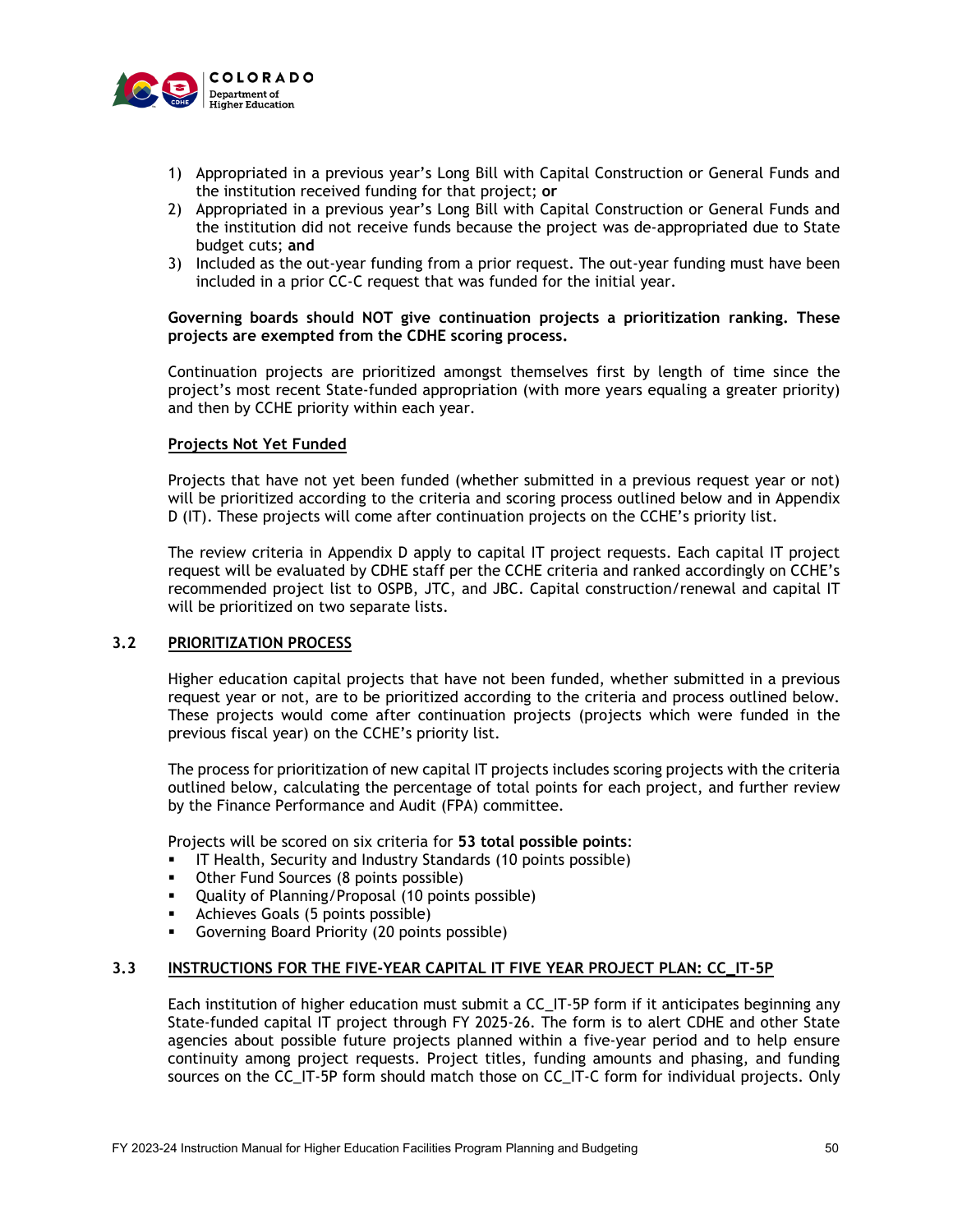

projects requesting full or partial funding and shown as State capital construction funds should be included on these forms.

A Five-Year Capital IT plan (CC\_IT-5P) shall be submitted to CDHE annually, even if no capital IT project is requested.

## **Header Information:**

## Line A: (1) **Institution Name**

(2) **Institution Signature Approval:**

Is the name and date of approval of the Institution's president or his/her designee. Signing off for Institution approval means that the signer affirms the head of the Institution has knowledge of the request, its total dollar amount, and its purpose. It also affirms that the form is complete and the dollars and narrative are accurate.

Line B: (1) **Name & Title of Preparer:**

Enter the full name and title of the person preparing the form. This should be the person whom is to be contacted by CDHE should there be questions about the form.

(2) **Institutions Revision Date:**

The Institutions must resubmit the CC IT Five-Year Plan and enter the revision date of the resubmittal.

(3) **CDHE Signature Approval/Date:**

The final reviewed and accepted version is signed and dated, manually or electronically, by CDHE.

Line C: (1) **Email of Preparer:** 

Enter the email of the person preparing the form.

## Line D: **Grand Totals:**

This section of the header will automatically total all individual project requests listed in the spreadsheets below into their respective five-year totals.

## **Project Information:**

Row 1: **Project Title & No. of Funding Phases:**

The project title shall be the same as on the 5-year plan (CC\_IT-5P), the Cost Summary (CC\_IT-C), and the Narrative (CC\_IT-N). If the project has a prior appropriation, use the name from the Long Bill. Indicate the number of phases. Do not use acronyms in the title.

#### Row 2: **Project Description:**

Provide a brief overview describing the project and the rational for the project.

#### **Intercept Program?**

Row 3: Indicate whether the institution will participate in the Higher Education Revenue Bond Intercept Program, which allows an institution of higher education to bond for capital projects using the State's credit rating.

Row 4: (a) **Priority Number:**

The Governing Board's priority of a current year State-funded project request for which a CC\_IT-C is submitted.

## (b) **Project Type:** Indicate the project is an IT request.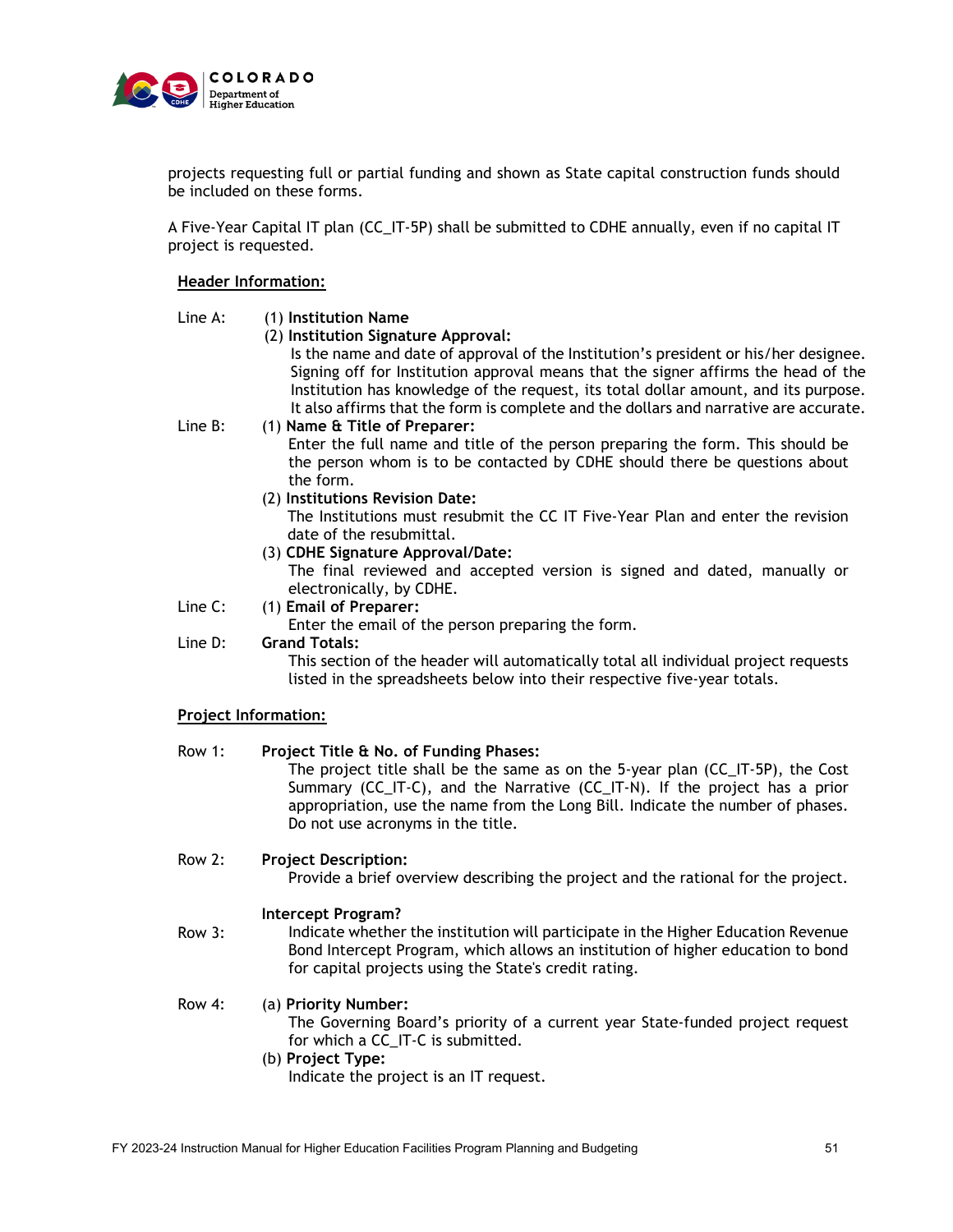

## Row 5: (a) **Funding Source:**

List each institution's capital IT prior, current, and out-year project request(s) as applicable, in the appropriate column. Note: Cash-funded projects are listed on the same CC\_IT-5P form with State funded projects.

(b) **Total Project Cost:**

Refers to the sum of prior, current, and future out-year costs by funding source and is automatically calculated within the spreadsheet. All fiscal year costs must match the Cost Summary (CC\_IT-C) and the Narrative (CC\_IT-N).

- (c) **Total Prior Appropriation:** Enter the total of the prior appropriation(s) by fund source in the appropriate column. All appropriations must match the other Cost Summary (CC\_IT-C) and Narrative (CC\_IT-N).
- (d) **Current Budget Year Requests:**

List the current year budget request, broken out by funding source, corresponding to the amounts listed on the Cost Summary (CC\_IT-C) and Narrative (CC\_IT-N).

(e, f, g, h) **Year Two through Year Five Request:**

List the out-year requests for the current budget year request. Out-year costs for the current budget year request should include inflation as identified on the Cost Summary (CC\_IT-C).

All future project budget requests that are not related to any current budget year project request should be listed in the corresponding year of when the anticipated request will occur. By funding source, show the anticipated out-year requests associated with each of these budget requests to the extent the chart will allow. The out-year requests do not require submission of a Cost Summary (CC\_IT-C). However, the out-year budget request should be based on a justifiable projected budget for each project.

- Row 6: **Capital Construction Fund (CCF):** List the portion of the funds that are from the Capital Construction Fund, typically funded as a General Fund transfer.
- Row 7: **Cash Funds (CF):** List the portion of the funds that are cash funds (from a Cash Fund balance or from institution funds).
- Row 8: **Reappropriated Funds (RF):** List the portion of the funds that are Reappropriated Funds (funds transferred from another agency).

## Row 9: **Federal Funds (FF):** List the portion of the funds that provided by a Federal Fund.

## Row 10: **Total Funds:**

The spreadsheet will automatically total rows 5-9 to show the totals for the appropriate year(s).

Add additional project information boxes as necessary (or delete if not required) to list all future budget requests anticipated for the next five years.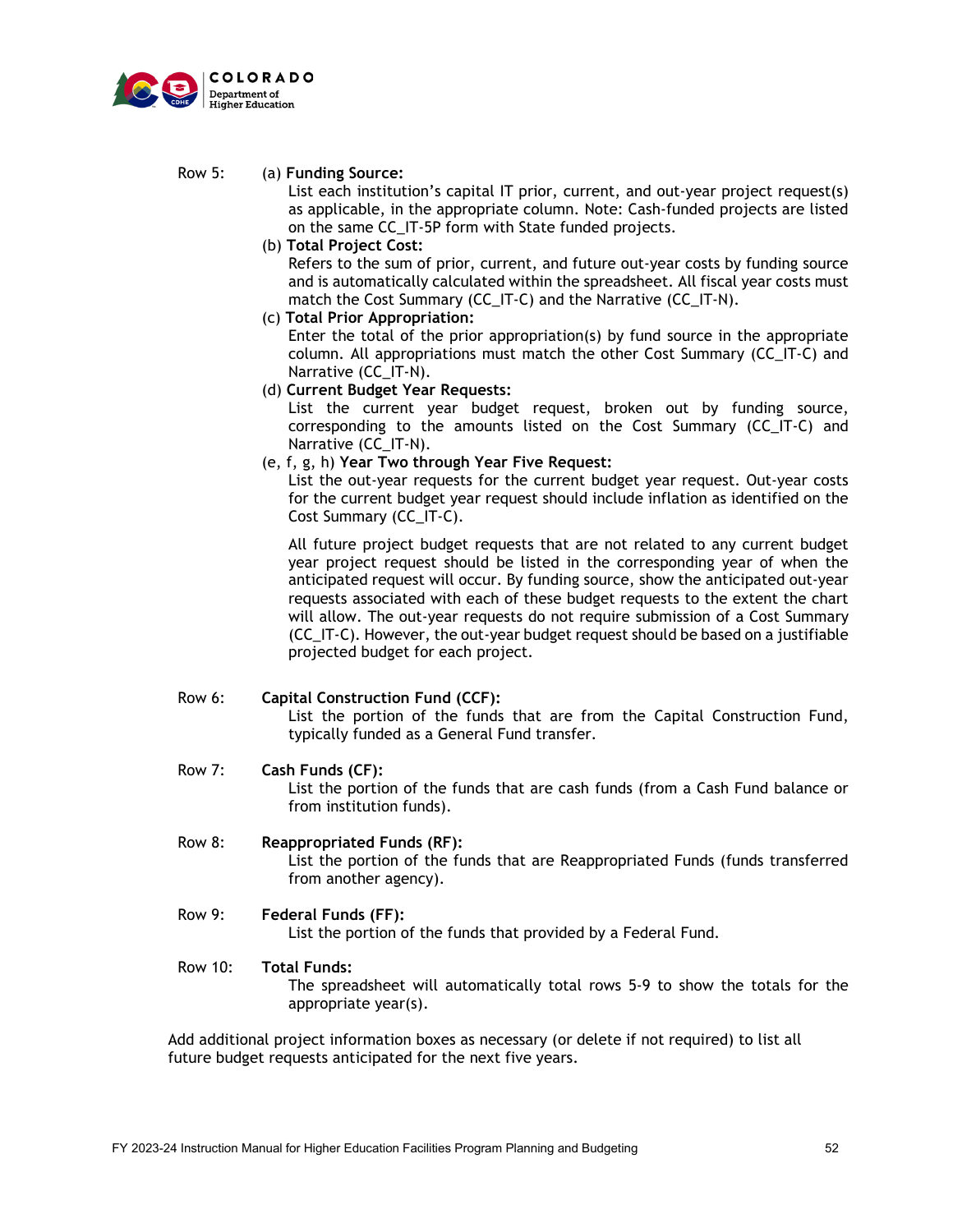

## **3.4 INSTRUCTIONS FOR THE CAPITAL INFORMATION TECHNOLOGY (IT) REQUEST NARRATIVE: CC\_IT-N**

The Narrative (CC\_IT-N) is for new information technology projects at institutions of higher education. Budget requests for prior appropriated projects must be submitted and updated as necessary for each out-year that an appropriation is requested.

After submission to CDHE, institutions will receive written comments or questions from Department staff. The responses to the questions are expected to be integrated into the revised form, re-signed by the Institution and resubmitted (not simply answered via email).

## **Header Information:**

## **Capital Construction Fund Amount (CCF):**

Enter the amount requested from Capital Construction Funds (CCF).

#### **Cash Fund Amount (CF):**

Enter the amount requested from Cash Funds (CF).

#### **Intercept Program Request:**

Indicate whether the institution will participate in the Higher Education Revenue Bond Intercept Program, which allows an institution of higher education to bond for capital projects using the State's credit rating.

#### **Institution Name**:

Enter the Institution's name.

#### **Project Title**:

The project title shall be the same as on the 5-year plan, the Cost Summary, and the Narrative. If the project has a prior appropriation, use the name from the Long Bill. Do not use acronyms in the title.

#### **Project Phase:**

Indicate the phase and number of phases (Phase\_of\_).

#### **State Controller Project No.:**

Enter State Controller's assigned project number for continuing phased projects, if applicable.

#### **Project Type**:

Mark the appropriate box with an "X" indicating if the project is a Technology Hardware or a Technology Software request. Check both boxes if the request includes both.

#### **Year First Requested**:

List the first fiscal year this project was requested, whether or not appropriated. This will inform all reviewers of how long it has been seeking funding.

#### **Priority Number**:

Enter the governing board's priority ranking for a current year project request and indicate how many current year project requests are ranked and submitted (i.e. 1 of 5). **Technology Requests should be ranked separately capital requests.** 

#### **Name & Title of Preparer**: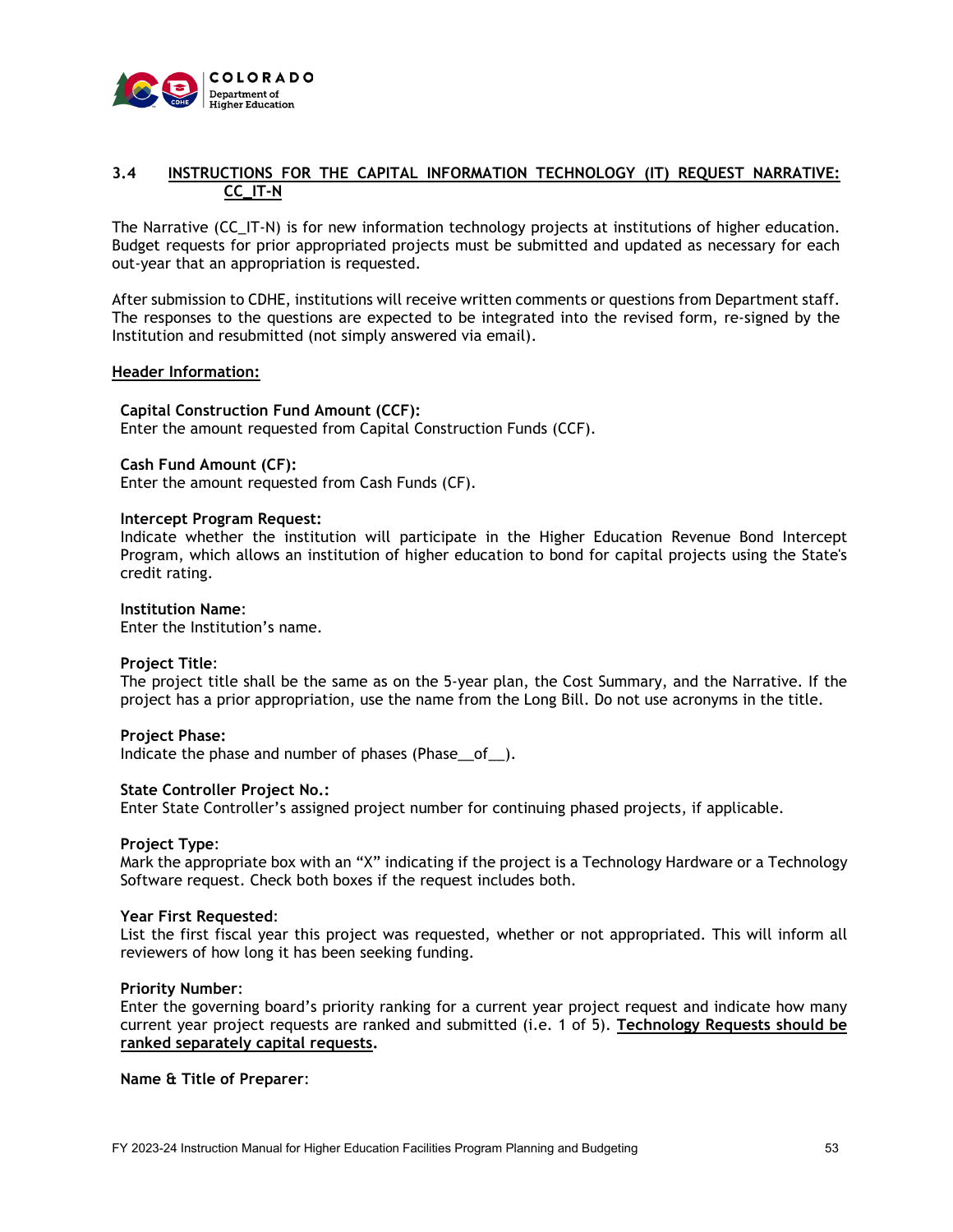

Enter the name & title of the person preparing the form. This should be the person whom is to be contacted by CDHE should there be questions about the form.

## **Email of preparer**:

Enter the email of the person preparing the form.

## **OSPB Signature Approval/Date**:

The final reviewed and accepted version is signed and dated, manually or electronically, by OSPB.

## **CDHE Signature Approval/Date**:

The final reviewed and accepted version is signed and dated, manually or electronically, by CDHE.

## **A. PROJECT SUMMARY/STATUS**

Provide a brief description of the scope of the project, the total amount of funds requested, if the project is mandated (i.e. legislation, court order, etc.), and whether it is a new or continuation project from a previous year appropriation. Explain status of the prior appropriated project phases(s).

## **B. SUMMARY OF PROJECT FUNDING REQUEST**

In the table provided enter the total funds requested, prior year appropriations and complete rows for the appropriate funding source (Capital Construction Funds, Cash Funds, Reappropriated Funds, Federal Funds, etc.). This table should identify funding for all out-years associated with the request and be coordinated with the institution's Five-Year Capital IT Project Plan (CC\_IT-5P) and Cost Summary (CC\_IT-C) forms.

## **C. PROJECT JUSTIFICATION/SCOPE OF WORK/JUSTIFICATION**

For all IT projects describe in detail and clearly indicate what work is planned in the current year and out-years. Include a description of any unique aspects or circumstances that lead to the creation or structuring of the project.

If a project will require phasing, the Narrative should first begin with an overall description of the problem followed by a more detailed description of the work by phase starting with the current budget year request. The narrative description should relate directly to the Cost Summary (CC\_IT-C) and the breakdown and subtotals by phase in the detailed cost estimate.

Describe how the project fits in with the Higher Education Strategic Plan goals.

## **D. PROGRAM INFORMATION**

Describe the program(s) impacted by this request, including a brief overview of the program(s) within the institution, relationship of program(s) to the structure within the institution, roles and responsibilities of the program(s), who is the beneficiary of the services provided, and any other pertinent information required to fully describe the program(s) needs.

## **E. CONSEQUENCES IF NOT FUNDED**

Describe the effects and impacts on program(s) on the facility or program if this project is not funded. Discuss the impact on the program and alternate solutions for delivering the intended program and justify the request by estimating adverse impacts on operating costs and maintaining functional use of facility. Provide any additional information to support the consequences of not funding this project.

## **F. ASSUMPTIONS FOR CALCULATIONS**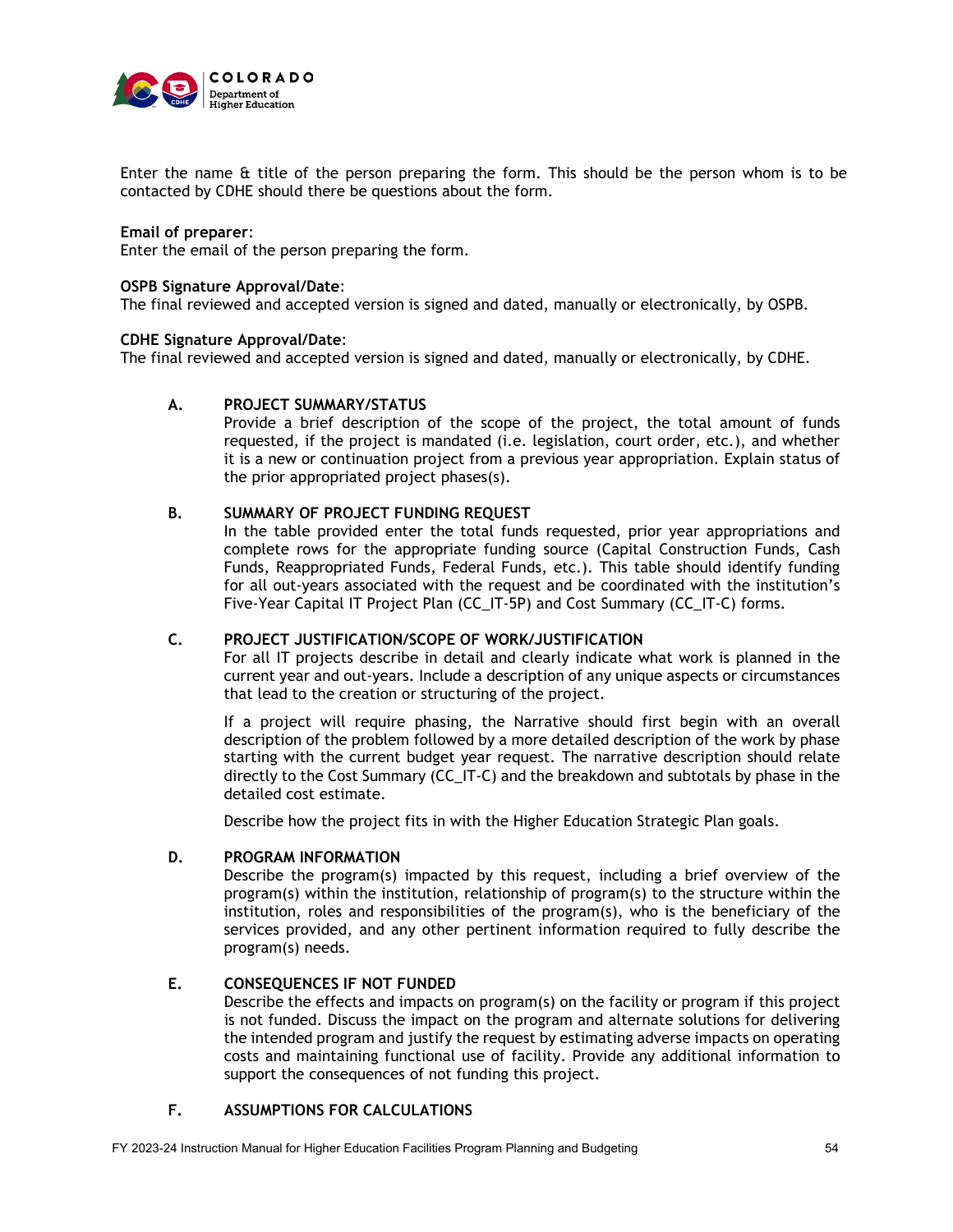

Include explanations of the calculations used to justify the funding amount requested. Include inflation assumptions.

## **G. OPERATING BUDGET IMPACT**

Describe in detail how this project will affect operating appropriations in the department. If there is anticipated to be an operating budget impact, please submit a corresponding operating budget request. This includes a discussion of any appropriation increases or decreases necessary to provide for building or system maintenance, increases or decreases in FTE, and the anticipated timeline for operating impacts. Provide a justification if no operating budget impact is anticipated.

## **H. PROJECT SCHEDULE**

In the table provided, identify the critical steps including design and construction phases (as discreet portions of work or phases) as applicable to be completed as part of the requested project, estimate the start date for those steps, and estimate the completion date for those steps. Add or delete rows from this table as necessary. Add additional impact tables for future funding phases as required.

## **I. ADDITIONAL INFORMATION**

Please provide the information requested in the provided table.

## **J. COST SAVINGS / IMPROVED PERFORMANCE OUTCOMES**

Describe the cost savings or improved performance outcomes as a result of this project. Estimate the cost savings of a project, which includes, but is not limited to, efficiency gains, risk aversion, and time savings. Include key performance indicators. Include a costbenefit analysis and alternatives considered.

## **K. SECURITY AND BACKUP / DISASTER RECOVERY**

Describe the data protection and disaster recovery considerations factored into the plan. Also include any cybersecurity impacts.

## **L. BUSINESS PROCESS ANALYSIS**

 Explain the business process analysis performed before this project was developed and if the IT system was designed to fix an operational problem.

## **3.5 INSTRUCTIONS FOR INFORMATION TECHNOLOGY (IT) PROJECTS - COST SUMMARY: CC\_IT-C**

Institutions shall submit a Capital Information Technology (IT) Project Request Cost Summary (CC\_IT-C) form with each request.

## **Header Information:**

## Line A: (1) **Funding Type:**

Indicate the project type: State-funded project or a cash-funded project. See Section 1.3 for definitions of each.

## (2) **Intercept Program Request?**:

Indicate whether the institution will participate in the Higher Education Revenue Bond Intercept Program, which allows an institution of higher education to bond for capital projects using the State's credit rating.

## Line B: (1) **Institution Name**: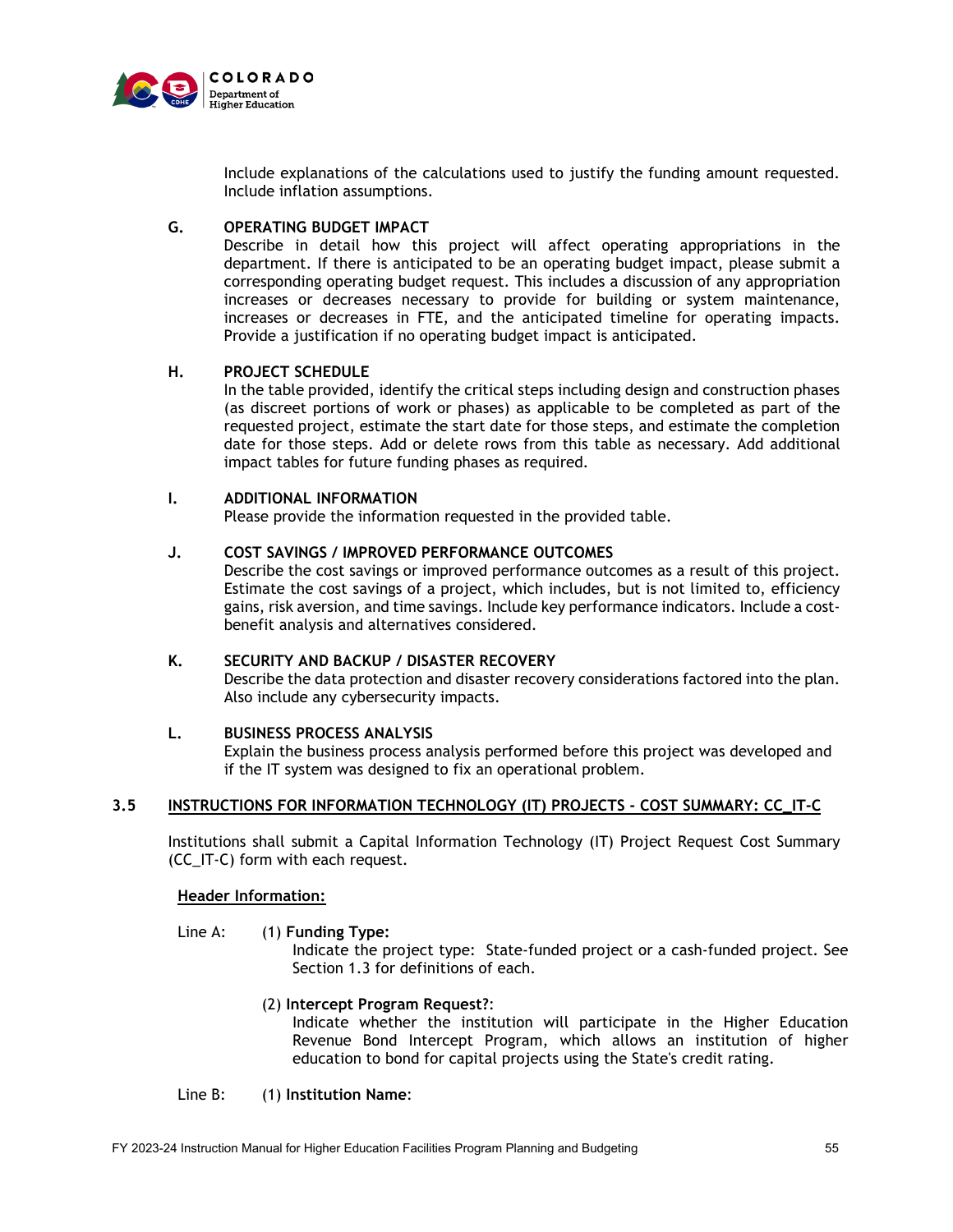

Enter the institution's name.

## (2) **Name & Title of Preparer**:

Enter the name & title of the person preparing the form. This should be the person whom is to be contacted by CDHE should there be questions about the form.

## Line C: (1) **Project Title**:

The project title shall be the same as on the 5-year plan, the cost summary, and the narrative. If the project has a prior appropriation, use the name from the Long Bill.

## (2) **Email of Preparer**:

Enter the email of the person preparing the form.

## Line D: (1) **Project Phase**:

Enter the current phase and the total number of phases (Phase\_of \_).

## (2) **State Controller Project #**:

Enter State Controller's assigned project number for continuing phased projects, if applicable.

## Line E: (1) **Project Type**:

Indicate the project is capital IT.

## (2) **Institution Signature Approval/Date**:

Enter the name and date of approval of the institution's president or his/her designee. Signing off for Institution approval means that the signer affirms the head of the Institution has knowledge of the request, its total dollar amount, and its purpose. It also affirms that the form is complete, and the dollars and cost summary is accurate.

## Line F: (1) **Year First Requested**:

Indicate the year the project was first requested by the institution.

## (2) **CDHE Signature Approval/Date**:

The final reviewed and accepted version is signed and dated, manually or electronically, by CDHE.

Line G:

## (1) **Priority Number**

Enter the governing board's priority ranking for a current year project request and indicate how many current year project requests are ranked and submitted (i.e. 1 of 5). **Technology Requests should be ranked alongside capital requests.** 

## (2) **OSPB Signature Approval/Date:**

The final reviewed and accepted version is signed and dated, manually or electronically, by OSPB.

## **Land / Building Acquisition:**

## Row 2: **Land Acquisition:**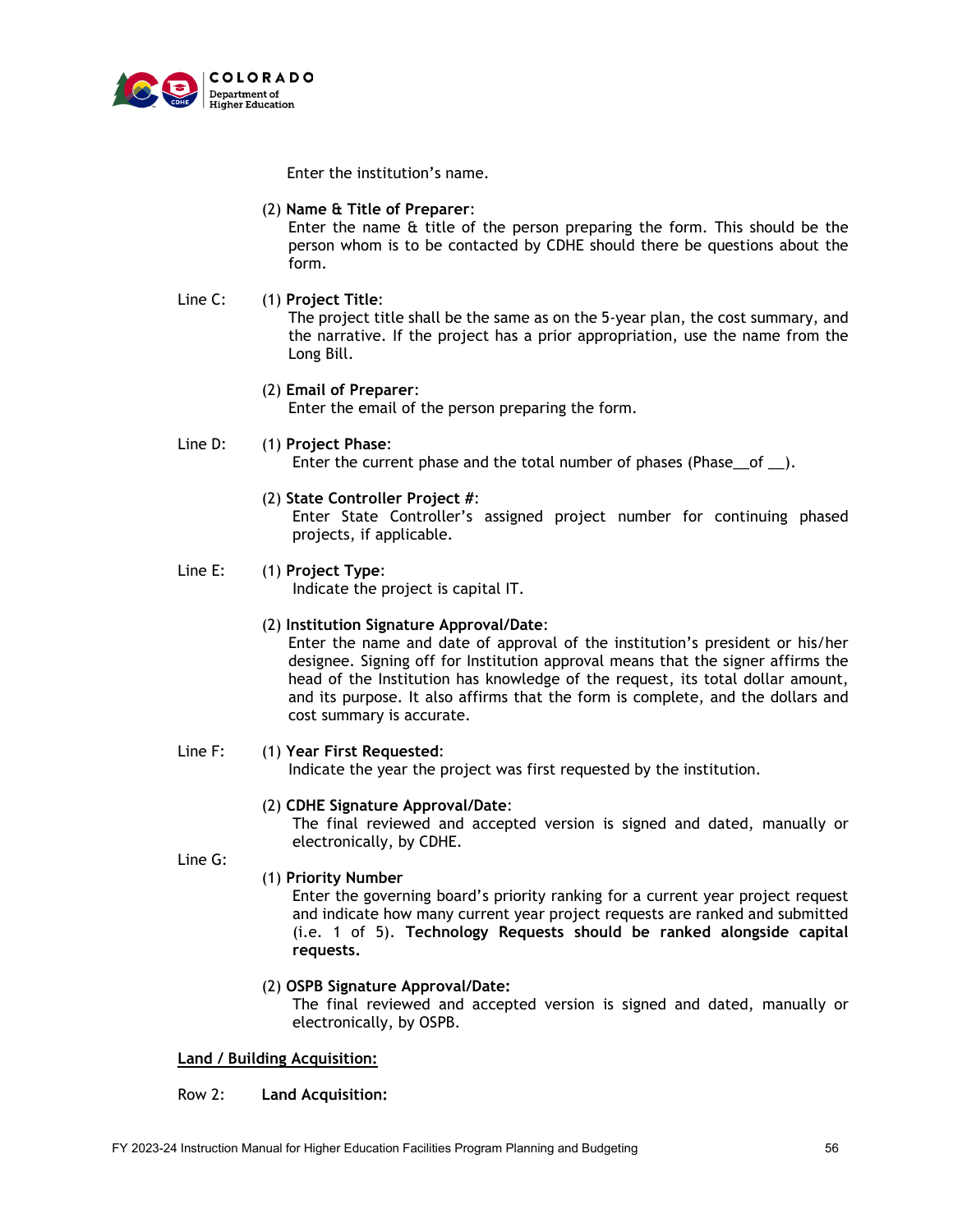

|                | If this project will include a cost to acquire land, enter the amount here.                                                                                                                                                                                                                                      |
|----------------|------------------------------------------------------------------------------------------------------------------------------------------------------------------------------------------------------------------------------------------------------------------------------------------------------------------|
| <b>Row 3:</b>  | <b>Building Acquisition:</b><br>If this project will include a cost to acquire a building(s), enter the amount here.                                                                                                                                                                                             |
| Row 4:         | <b>Total Acquisition Costs:</b><br>Enter the totals of rows 2 and 3.                                                                                                                                                                                                                                             |
|                | <b>Professional Services:</b>                                                                                                                                                                                                                                                                                    |
| <b>Row 5:</b>  | <b>Consultants/Contractors:</b><br>Enter consultant and/or contractor costs for project development (i.e.,<br>consultant/contractor costs not included in other professional service<br>categories).                                                                                                             |
| Row 6:         | <b>Quality Assurance:</b><br>Identify all consultant fees for the quality assurance portion of this project                                                                                                                                                                                                      |
| <b>Row 7:</b>  | <b>Training:</b><br>Include all training costs associated with initial roll-out of the project. This<br>includes first-time training costs only. Ongoing or periodic training is an<br>operating fund expense.                                                                                                   |
| Row 8:         | <b>Leased Space (Temporary):</b><br>If applicable, include temporary costs associated with leasing space for<br>consultants working on the project.                                                                                                                                                              |
| <b>Row 9:</b>  | <b>Feasibility Study:</b><br>This is for preparing a feasibility study per the Office of Information Technology<br>criteria. This review is not required for institutions of higher education.                                                                                                                   |
| <b>Row 10:</b> | Other Services/Costs (specify):<br>List and describe any other cost related to this project.                                                                                                                                                                                                                     |
| <b>Row 11:</b> | <b>Inflation Cost for Professional Services:</b><br>Here, the institution must complete both the total dollars attributed to inflation<br>and the percentage per section 1.6. Percentage increases MUST be defended in<br>the narrative portion of the document, or 0% inflation will be recommended by<br>CDHE. |

## Row 12: **Inflation Percentage Applied:** Provide the total percentage attributed to inflation for the given year and apply

the same percentage to the out-years as per section 1.6.

## Row 13: **Total Professional Services:**

Enter total of rows 5-11. Do not add in the inflation percent from row 13. If this amount exceeds 10 percent of row 22, "Total Construction Costs," for a new facility or 15 percent for a renovated facility, attach a written explanation or explain in narrative to justify higher costs than generally allowed.

## **Associated Building Construction:**

This section displays the total amount of money requested for building construction needed to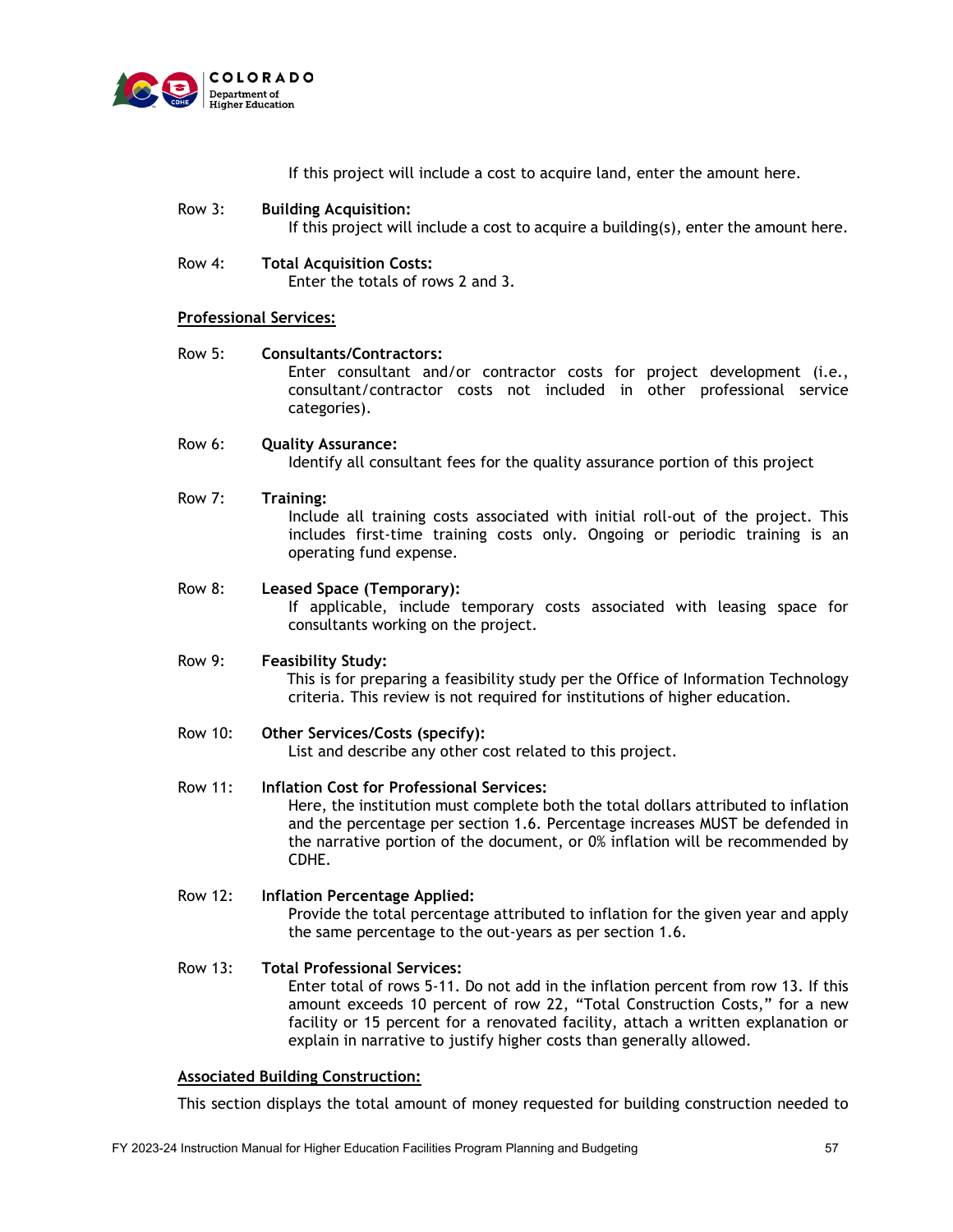

support the information technology request. Estimates should be based on the anticipated cost of construction for July 1 of the year for which the appropriation is requested.

Row 14: **Cost for New (GSF):**

Insert the cost for total new square footage.

- Row 15: **New \$\_\_\_\_/GSF:** Insert the total new square cost per square foot for new construction.
- Row 16: **Cost for Renovate GSF:** Insert the cost for total renovation square footage.
- Row 17: **Renovate \$\_\_\_ /GSF:** Insert the total square cost per square foot for renovation.

## Row 18: **Site Work/Landscaping:**

Include all the excavation and backfill costs to prepare the site and all other work such as clearing and grubbing, asphalt paving, curb and gutter, walks, site lighting, drainage structures, etc. All work related to landscaping should be included here. Examples include, sod, trees and bushes, and irrigation systems.

## Row 19: **Other (Specify):** Insert the total square renovation footage and cost per square foot for renovation on the appropriate line.

## Row 20: **Inflation for Construction:**

Provide the total dollars attributed to inflation per section 1.6. Percentage increases MUST be defended in the narrative portion of the document, or 0% inflation will be recommended by CDHE.

- Row 21: **Inflation Percentage Applied:** Provide the total percentage attributed to inflation for the current year and apply the same percentage to tour years as per section 1.6.
- Row 22: **Total Construction Costs:** Enter total of rows 14, 16, and 18-21.

## **Software Acquisition:**

Row 23: **Software COTS:**

Include the cost of commercial off-the-shelf software needed to implement the project.

## Row 24: **Software Built:**

Include the costs associated with developing new custom software. This should be separate from general professional service fees.

## Row 25: **Inflation on Software:**

Provide the total dollars attributed to inflation per section 1.6. Percentage increases MUST be defended in the narrative portion of the document, or 0% inflation will be recommended by CDHE.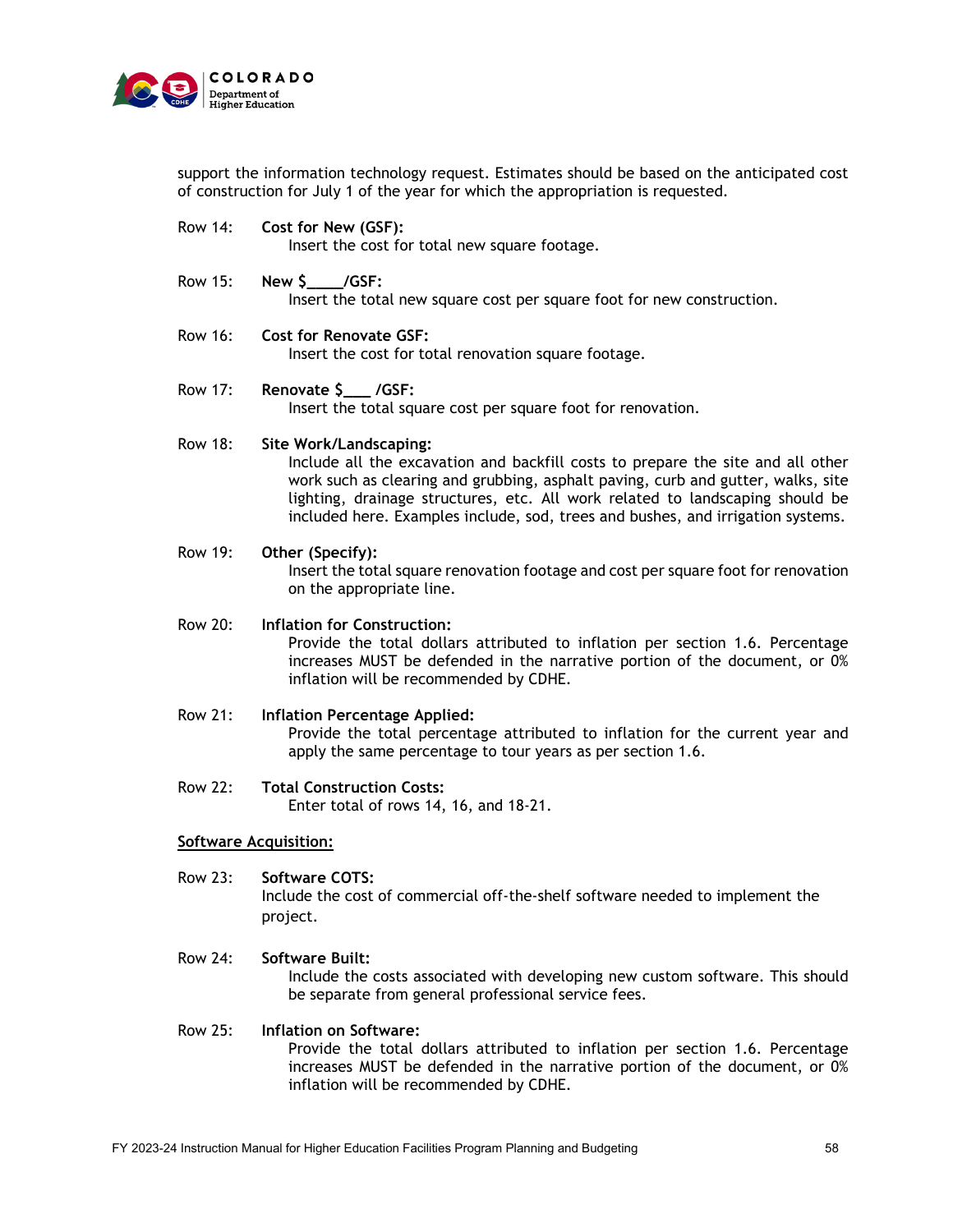

- Row 26: **Inflation Percentage Applied:** Provide the total percentage attributed to inflation for the current year and apply the same percentage to tour years as per section 1.6.
- Row 27: **Total Software Costs:**

Add rows 23-25 and enter the total.

## **Equipment:**

- Row 28: **Servers:** Enter the cost of all servers
- Row 29: **PCs, Laptops, Terminals, PDAs:** The cost of new personal computers, laptops, terminals, and personal digital assistants (PDAs) should be included here. Identify the cost of those items required for the implementation of the new technology system.
- Row 30: **Printers, Scanners, Peripherals:** Include the costs associated with printers, scanners, and peripherals related to the implementation of the new technology system.
- Row 31: **Network Equipment/Cabling:** Include costs associated with network equipment.
- Row 32: **Other (Specify):** Specify costs associated with other equipment.
- Row 33: **Miscellaneous:** Specify other costs not included elsewhere and enter the total here.
- Row 34: **Total Equipment and Miscellaneous Costs:** Add rows 28-33 and enter the total.

## **Project Contingency:**

These lines provide the contingency for the entire project. Contingencies are established for unanticipated project costs. Apply appropriate percentages to subtotals and sum them up. Projects involving both renovation and new construction must indicate how the contingency was calculated. Agencies deviating from these percentages must justify the request in the Narrative  $($ S CC $_C$ CR-N $).$ 

Appropriate use of project contingency funds is outlined in the OSA's Procedures Project Cost and Management Guidelines. All contingency costs must be reported on the Capital Construction Project Application Form (SC 4.1) after project completion. Remaining balances are to revert to the Capital Construction Fund.

## Row 36: **5% for New:**

Project contingencies for all new construction, equipment purchases, or facilityrelated planning studies will be 5% of the total project cost, excluding land or building acquisition costs.

Row 37: **10% for Renovation:**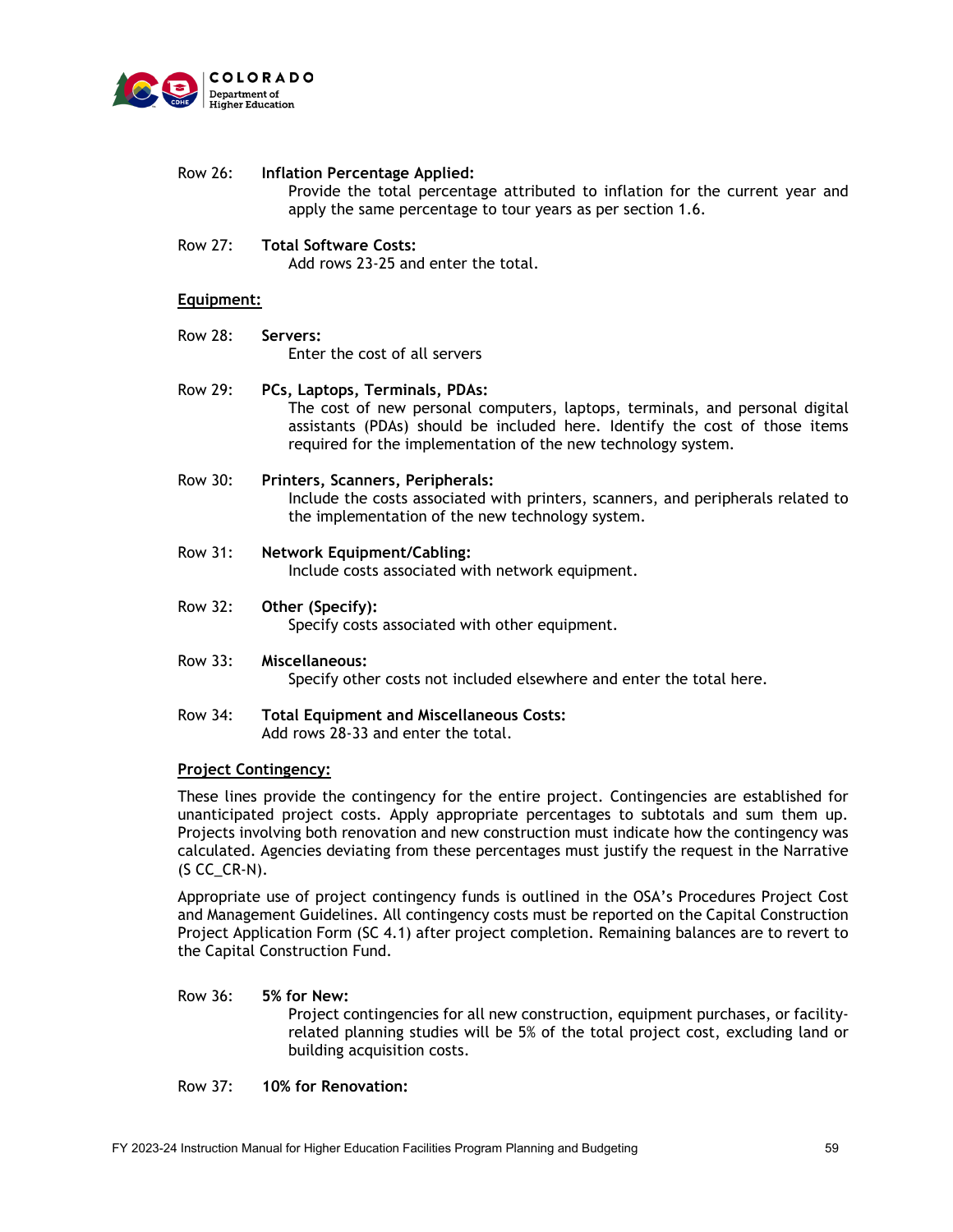

Contingencies for project renovations and capital renewal will be 10% of total project costs, excluding land or building acquisition costs.

Row 38: **Total Contingency:**

Add the lines 36 and 37 and enter total.

## **Total Budget:**

Row 39: **Total Budget Request**: Add the lines 35 and 38 and enter total.

## **Funding Source:**

The request is not complete until the fund sources are correctly delineated.

- Row 40: **Capital Construction Fund (CCF)** List the portion of the funds that are from the Capital Construction Fund, typically funded as a General Fund transfer.
- Row 41: **Cash Funds (CF)** List the portion of the funds that are Cash Funds (from a Cash Fund balance or from Institution funds).
- Row 42: **Reappropriated Funds (RF)** List the portion of the funds that are Reappropriated Funds (funds transferred from another agency).
- Row 43: **Federal Funds (FF)** List the portion of the funds that provided by a Federal Fund.

## **3.6 INSTRUCTIONS FOR THE SUPPLEMENTAL CAPITAL IT REQUEST - NARRATIVE: S CC\_IT-N**

The purpose of a supplemental capital construction/capital renewal request is to provide a method for adjusting previous year(s) appropriations or to use funds realized in a prior fiscal year. See Section 1.3, Project Types and Definitions for further information.

Institutions shall submit a Supplemental Capital IT Request Cost Summary (S CC\_IT-C) with each supplemental Narrative (S CC\_IT-N) identifying why the project is necessary as a supplemental request.

1331 Emergency Supplemental request requires the same documentation as a Regular Supplemental request; i.e., the Narrative (S CC\_IT-N) and Supplemental Cost Summary (S CC\_IT-C). If the amount of 1331 Emergency Supplemental changes, it should be corrected as a revised request, rather than a new regular supplemental.

## **Header Information:**

**Capital Construction Fund Amount (CCF)**: Enter the amount requested from Capital Construction Funds (CCF).

#### **Cash Fund Amount (CF):**

Enter the amount requested from Cash Funds (CF).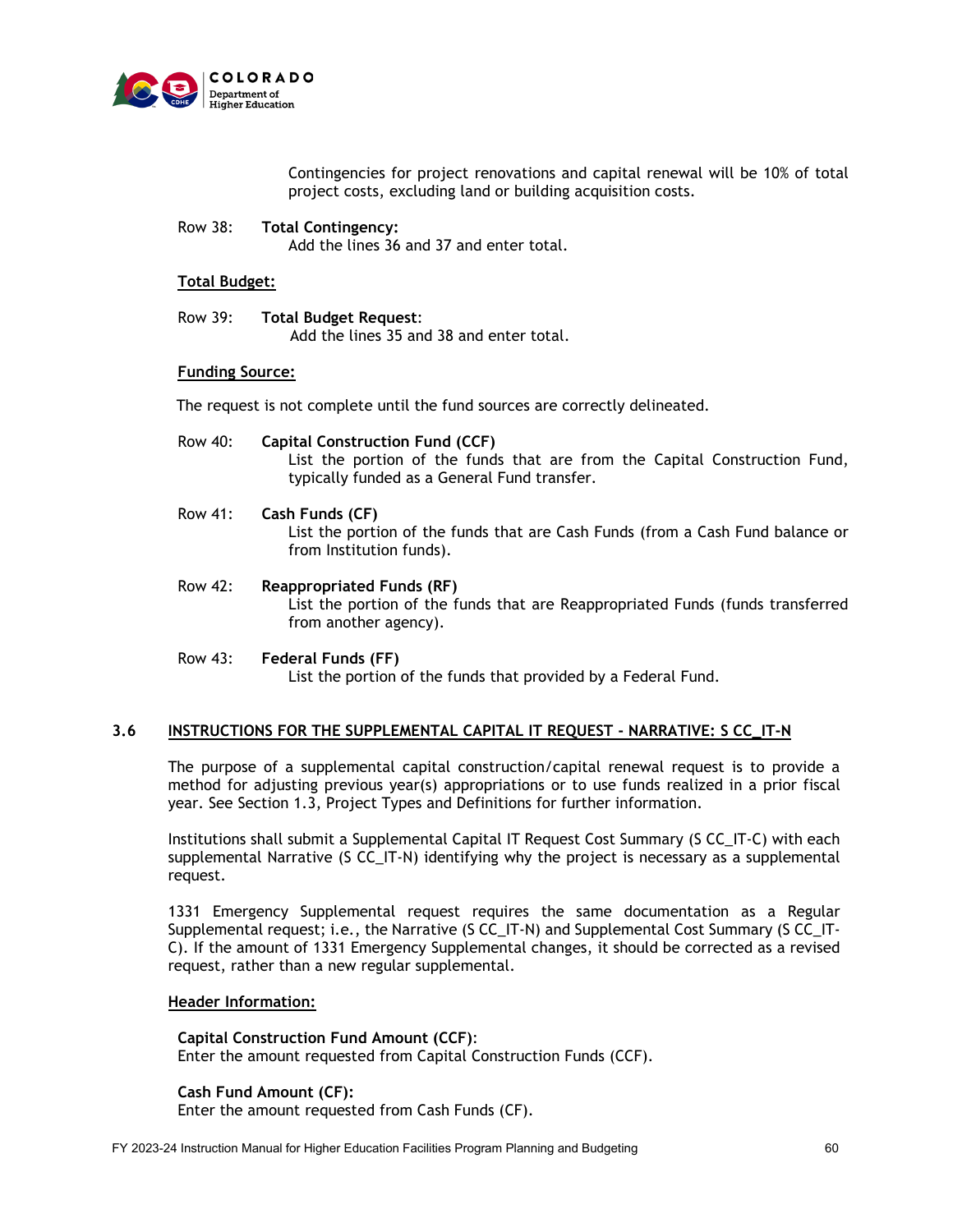

## **Intercept Program Request?**

Indicate whether the institution will participate in the Higher Education Revenue Bond Intercept Program, which allows an institution of higher education to bond for capital projects using the State's credit rating.

## **Supplemental Type:**

Enter the type of supplemental being requested (Regular Supplemental or 1331 Emergency Supplemental)

## **Institution Name**:

Enter the Institution's name.

## **Project Title**:

The project title shall be the same as on the 5-year plan (CC\_IT-5P), the Cost Summary (CC\_IT-C), and the Narrative (CC\_CR-N). If the project has a prior appropriation, use the name from the Long Bill. Indicate the number of funding phases. Do not use acronyms in the title.

## **Project Phase:**

Enter the current funding phase and the total number of phases (Phase  $\_\mathrm{of}$ ).

#### **State Controller Project No.:**

Enter State Controller's assigned project number for continuing phased projects, if applicable.

#### **Project Type**:

Mark the appropriate box with an "X" indicating if the project is a Technology Hardware or a Technology Software request. Check both boxes if the request includes both.

#### **Original Appropriation Year**:

List the first-year appropriation was approved for this project.

#### **Fiscal Year to be Modified:**

Enter the fiscal year that the supplemental will modify.

#### **Name & Title of Preparer:**

Enter the full name and title of the person preparing the form.

#### **Email of Preparer:**

Enter the email of the person preparing the form.

#### **Institution Signature Approval/Date**:

Is the name and date of approval of the institution's president or his/her designee. Signing off for Institution approval means that the signer affirms the head of the Institution has knowledge of the request, its total dollar amount, and its purpose. It also affirms that the form is complete, and the dollars and Narrative are accurate.

#### **CDHE Signature Approval/Date**:

The final reviewed and accepted version is signed and dated, manually or electronically, by CDHE.

## **Revision:**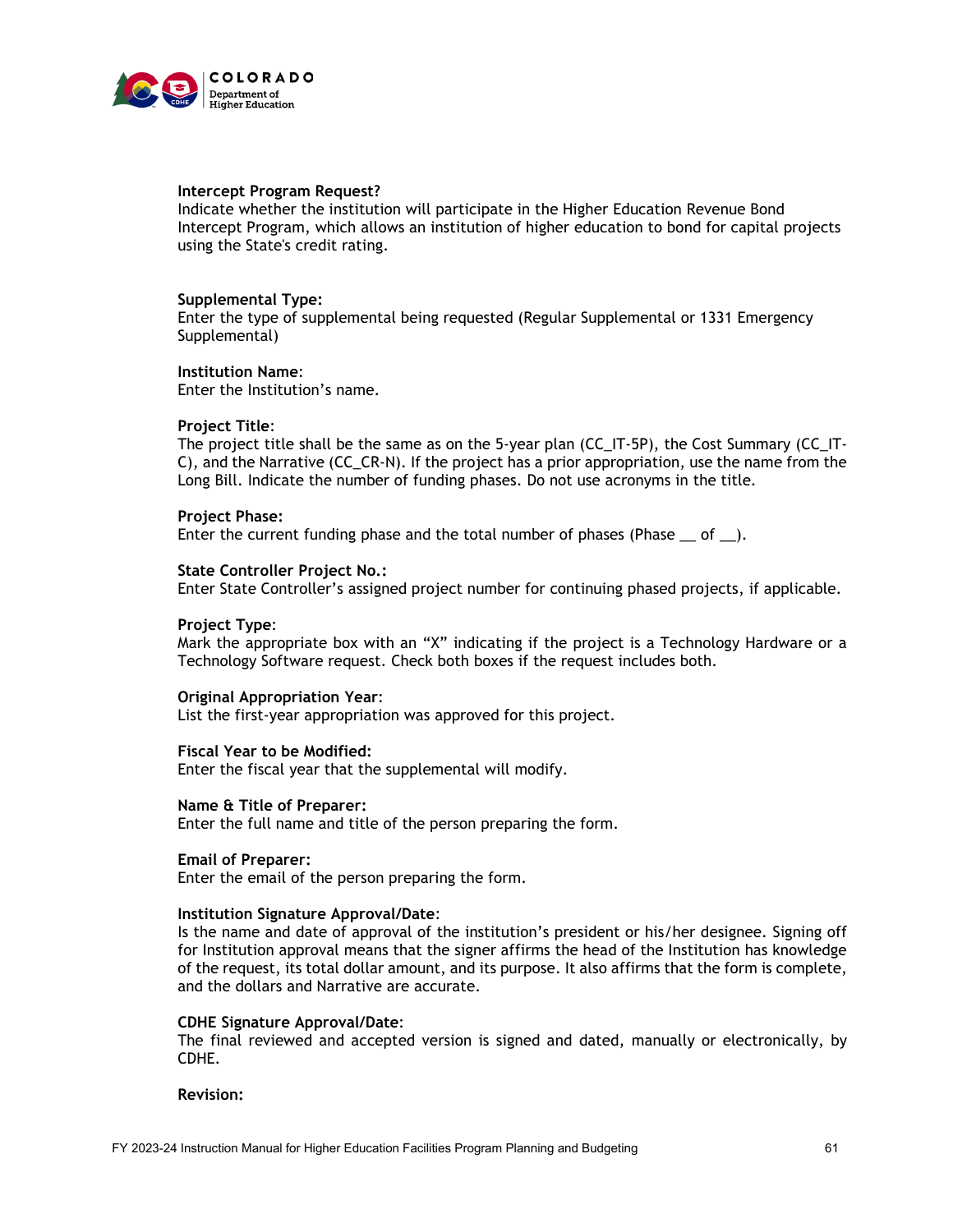

Indicate if this is a revision to an existing submittal and the date of the revised submittal

## **Project Information:**

## **A. SUPPLEMENTAL CRITERIA:**

Describe how the request meets the criteria for a supplemental.

## **B. SUPPLEMENTAL/1331 EMERGENCY SUPPLEMENTAL JUSTIFICATION:**

Describe the problem, any unforeseen circumstances, and the solution. Provide the justification of why the project is necessary as a supplemental request in advance of passage of the Long Bill. Identify alternate solutions evaluated that lead to this solution.

## **C. PROJECT SUMMARY/STATUS:**

Provide a brief description of the original scope of the project, the amount of the original appropriated request, if the project is mandated (i.e. legislation, court order, etc.), and whether it is a new or multi-phased (continuation) project from a previous year appropriation.

Explain status of the prior appropriated project by phases(s) as applicable.

## **D. SUMMARY OF FUNDING CHANGE:**

In the table provided enter the total funds amount and complete rows for the appropriate sources of funding (Cash Funds, Capital Construction Funds, Federal Funds, Reappropriated Funds, etc.). This table should identify funding adjustments for the impacted year. List the prior appropriations by fiscal year and corresponding amount, add additional rows as required.

## **E**. **ASSUMPTIONS FOR CALCULATIONS:**

Include descriptions of the calculations used to justify the funding amount requested in the Cost Summary (S CC\_CR-C). Descriptions of assumptions and calculations should include:

- 1) Additional estimated expenditures for land and/or building purchases. If not under contract, explain assumptions used to establish cost used.
- 2) Additional estimated expenditures for professional services.
- 3) Detailed cost estimate justifying the "Total Construction Cost" in line (28) of the supplemental Cost Summary (S CC\_CR-C) using the CSI Format to break down the costs by specification division, unit cost, extended cost, materials and labor, etc.
- 4) If additional equipment is being requested, an itemized list of the equipment and furnishings and their costs.
- 5) List and justification for all miscellaneous costs.
- 6) Contingencies if different than what is listed.
- 7) Calculations for art in public places, as necessary and as applicable.
- 8) Inflation assumptions by year with justification for professional services, construction or improvements, equipment and furnishings and miscellaneous costs.

## **F. CONSEQUENCES IF NOT FUNDED:**

Explain the likely outcome if this request is not approved. Provide any additional information to support the consequences of not funding this project.

## **G. ADDITIONAL REQUEST INFORMATION**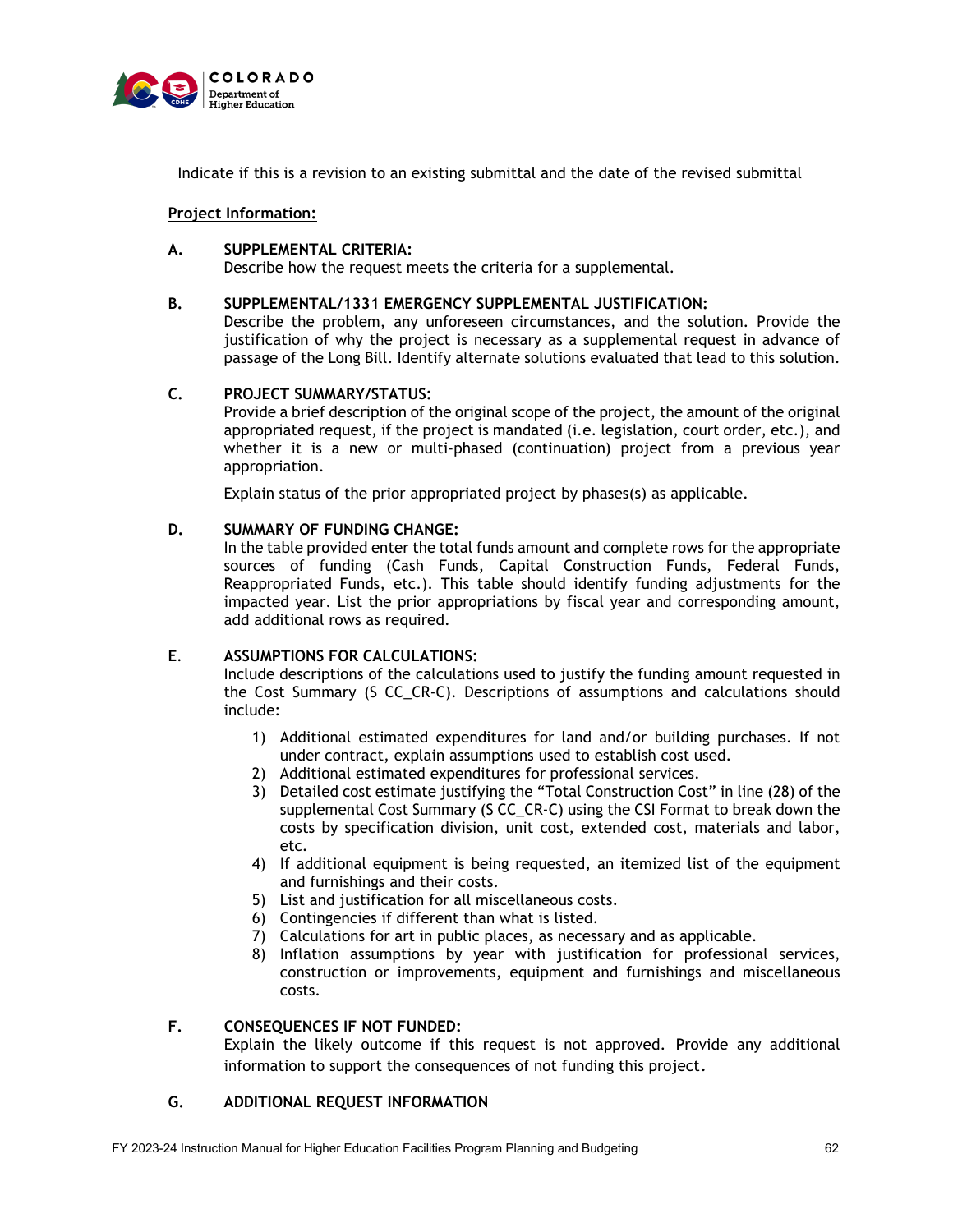

Provide any additional information necessary to fully explain the supplemental request.

In the table provided, indicate by a "Yes" or "No" check mark if this request is driven by a new statutory mandate, if this will require a statutory change, if this is a one-time request and if this request involves any IT components.

## **3.7 INSTRUCTIONS FOR THE SUPPLEMENTAL CAPITAL IT - COST SUMMARY: S CC\_IT-C**

Institutions of higher education shall submit a Supplemental Capital Construction/Capital Renewal Project Request Narrative (S CC\_IT-N) with each supplemental Cost Summary (S CC\_CR-IT) identifying why the project is necessary as a supplemental request.

## **Header Information:**

Line A: (1) **Funding Type**:

Indicate the project type: State-funded project or a cash-funded project**.** See Section 1.3 for definitions of each.

(2) **Supplemental Type**: Enter the type of supplemental being requested (Regular or 1331 Emergency).

## Line B: (1) **Institution Name**:

Enter the institution's name.

(2) **Name of Preparer**:

Enter the name of the person preparing the form. This should be the person who is to be contacted by CDHE should there be questions about the form.

## Line C: (1) **Project Title**:

The project title shall be the same as on the 5-year plan, the cost summary, and the narrative. If the project has a prior appropriation, use the name from the Long Bill.

(2) **Email of Preparer**:

Enter the email of the person preparing the form.

## Line D: (1) **Project Phase**:

- Enter the current phase and the total number of phases (Phase\_of \_).
- (2) **State Controller Project #**: Enter State Controller's assigned project number for continuing phased projects, if applicable.

## Line E: (1) **Project Type**:

- Indicate the project is a capital IT project request.
- (2) **Institution Signature Approval/Date**: Enter the name and date of approval of the institution's president or his/her designee. Signing off for Institution approval means that the signer affirms the head of the Institution has knowledge of the request, its total dollar amount, and its purpose. It also affirms that the form is complete, and the dollars and cost summary is accurate.

## Line F: (1) **Intercept Program?** Indicate whether the institution will participate in the Higher Education Revenue Bond Intercept Program, which allows an institution of higher education to bond for capital projects using the State's credit rating.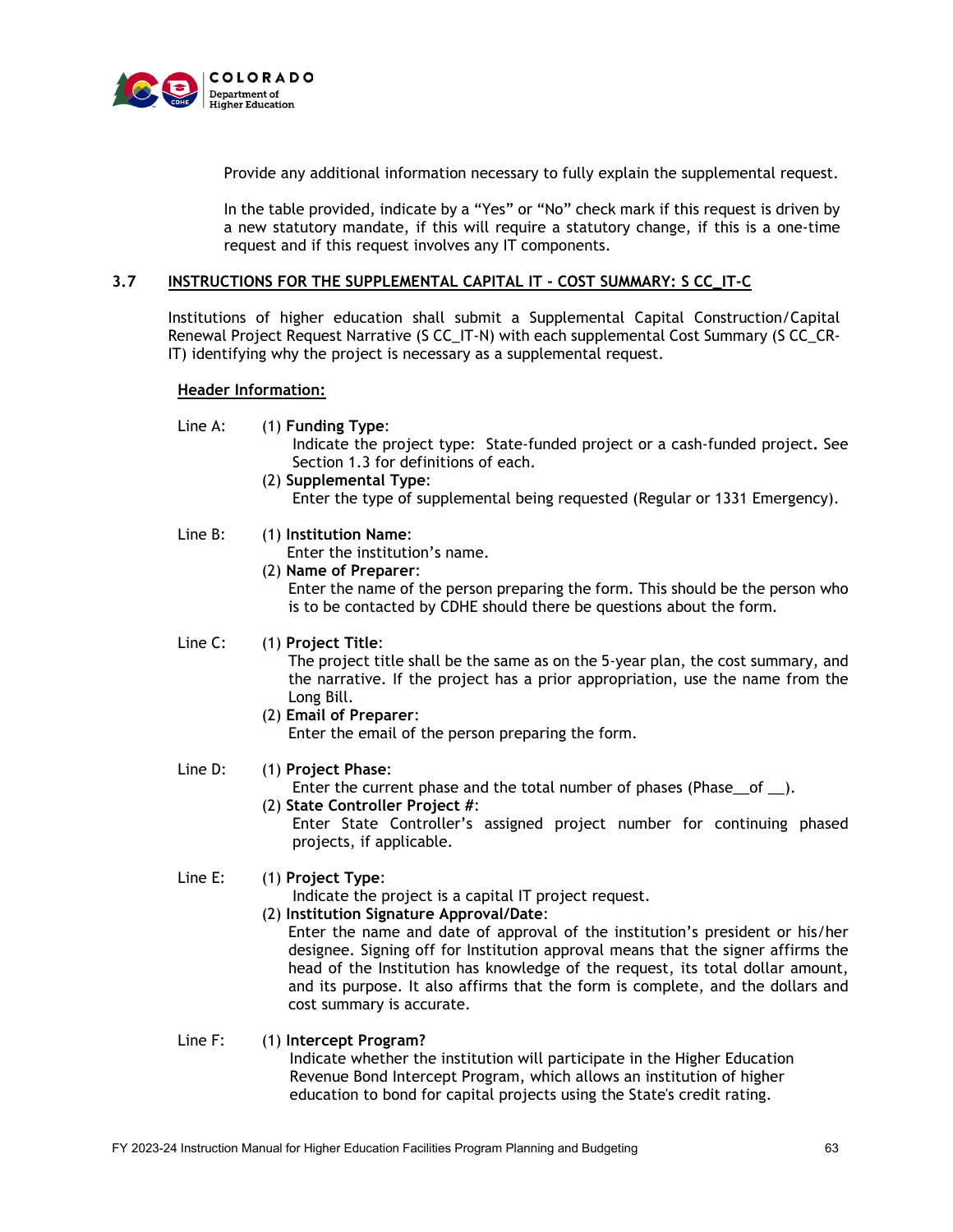

## (2) **CDHE Signature Approval/Date**:

The final reviewed and accepted version is signed and dated, manually or electronically, by CDHE.

## Line G: (1) **Original Appropriation Year**:

Enter the fiscal year of the original appropriation.

# (2) **OSPB Signature Approval/Date**:

The final reviewed and accepted version is signed and dated, manually or electronically, by OSPB.

## Line H: (1) **Fiscal Year to be Modified**

 (2) **Revision? If Yes, previous submittal date**: Indicate if this is a revision to an existing submittal and the date of the prior submittal.

## **Land / Building Acquisition:**

Row 2: **Land Acquisition:**

If this project will include a cost to acquire land, enter the amount here.

- Row 3: **Building Acquisition:** If this project will include a cost to acquire a building(s), enter the amount here.
- Row 4: **Total Acquisition Costs:** Enter the totals of rows 2 and 3.

## **Professional Services:**

## Row 5: **Planning Documentation:**

Include the total cost requested to complete the planning documentation portion for this project request. Identify whether facilities master plan, facilities program plan, facility condition audit etc. that was used to defend this project.

## Row 6: **Site Surveys, Investigations, Reports:**

Identify other engineering design fees, not related to the physical structure, such as civil engineering for site grading, sewage treatment, water treatment, traffic, etc. Include the estimated costs for site topographic information, utility surveys, soil tests and reports, and other tests required by the specifications (e.g., concrete strength, weld tests, etc.) Testing for the existence of asbestos and air monitoring during remediation also should be included here.

# Row 7: **Architectural/Engineering/Basic Services:**

Identify all fees for the design of the building. These include but are not limited to architectural and planning services, structural, mechanical, electrical plumbing engineering, and civil engineering.

## Row 8: **Code Review/Inspection:**

Include the cost for an approved Code Review Agent for drawing reviews and building inspections for compliance with the building codes as required by the OSA per Section 24-30-1303(n)(II), (z) C.R.S.

## Row 9: **Construction Management:**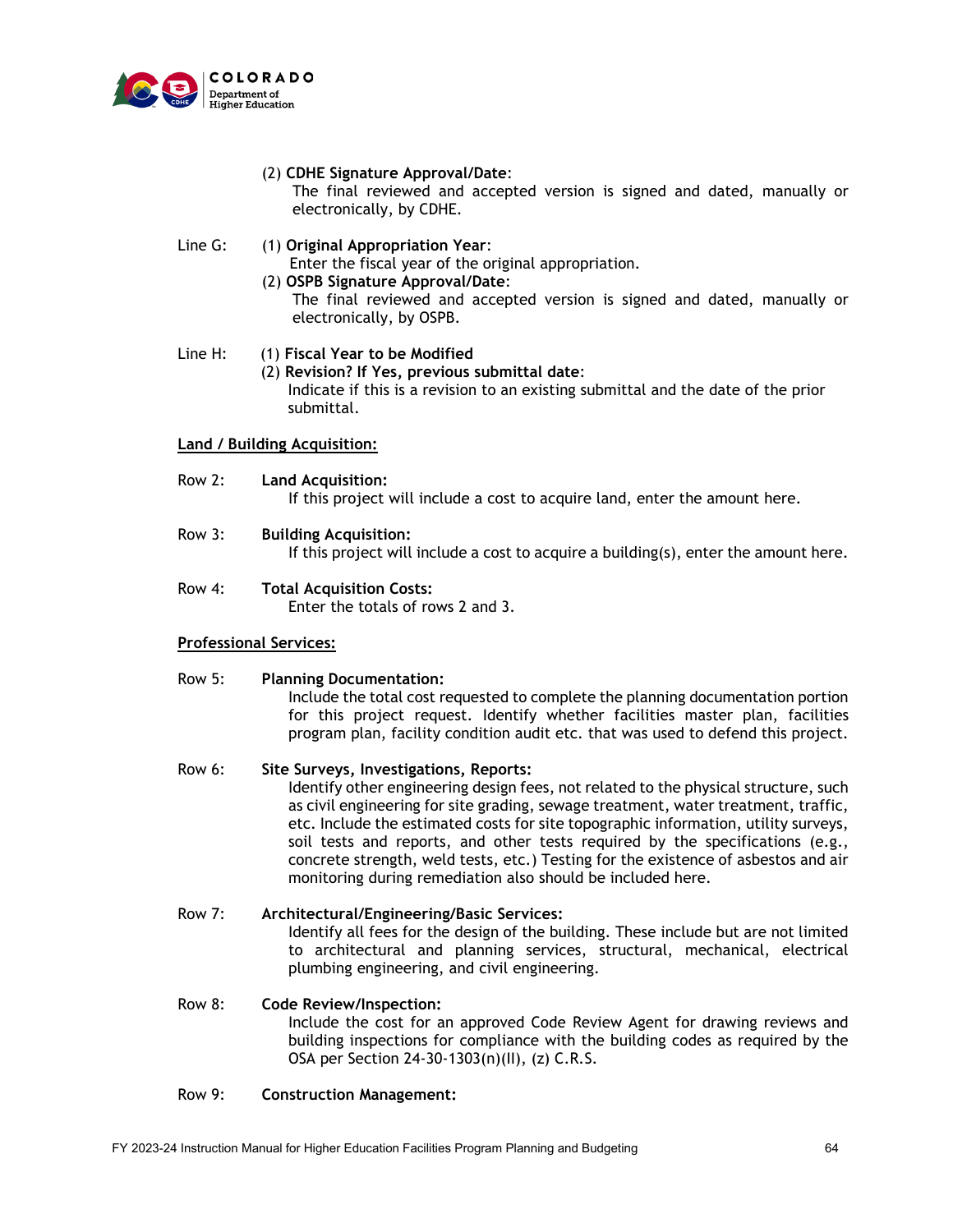

If applicable, include the construction manager fee, including any CMGC fee. Note that only paid, outside consultants are allowed. No departmental FTE can be paid through capital construction appropriations.

## Row 10: **Advertisements:**

Include advertisement costs, if any.

## Row 11: **Other (specify):**

Include all additional anticipated fees for the project. Specify fees associated with the High-Performance Certification Program as implemented by the OSA. Specify the type of fee such as acoustical studies, information technology, fire protection or other types of service fees. Please note that tap fees are not professional service fees.

## Row 12: **Inflation Cost for Professional Services:**

Provide the total dollars attributed to inflation per section 1.6. Percentage increases MUST be defended in the narrative portion of the document, or 0% inflation will be assumed by CDHE.

#### Row 13: **Inflation Percentage Applied:** Provide the total percentage attributed to inflation for the current year and **apply the same percentage to out-years** per section 1.6.

## Row 14: **Total Professional Services:**

Enter total of rows 5-12. Do not add in the inflation percent from row 13. If this amount exceeds 10 percent of row 28, "Total Construction Costs," for a new facility or 15 percent for a renovated facility, attach a written explanation or explain in narrative to justify higher costs than generally allowed.

## **Construction or Improvement:**

This Section displays the total amount of money requested for the construction portion of the project. Do not include an amount under the column "Prior Appropriation" unless funds were appropriated in a previous Long Bill or other separate appropriation. Estimates should be based on the anticipated cost of construction starting in July of the year for which the appropriation is requested.

Included in this section are all costs such as, contractor's overhead and profit, general conditions, site location and/or security factors.

## Row 15: **Infrastructure Service/Utilities:**

The services/utilities cost should include all costs associated with obtaining power, water, gas, telephone lines, sewer, etc., extended from the nearest source to within five feet of the building(s). Be sure to include water or tap fees paid to other governmental entities in this line. Include infrastructure for EV charging stations. Do not include funds for other infrastructure reserves. Other infrastructure projects resulting from the impact of the requested project should be submitted as a separate capital construction project request(s).

## Row 16: **Infrastructure Site Improvements:**

Include all excavation and backfill costs to prepare the site and all other work such as clearing, grading, asphalt paving, curb and gutter, walks, site lighting,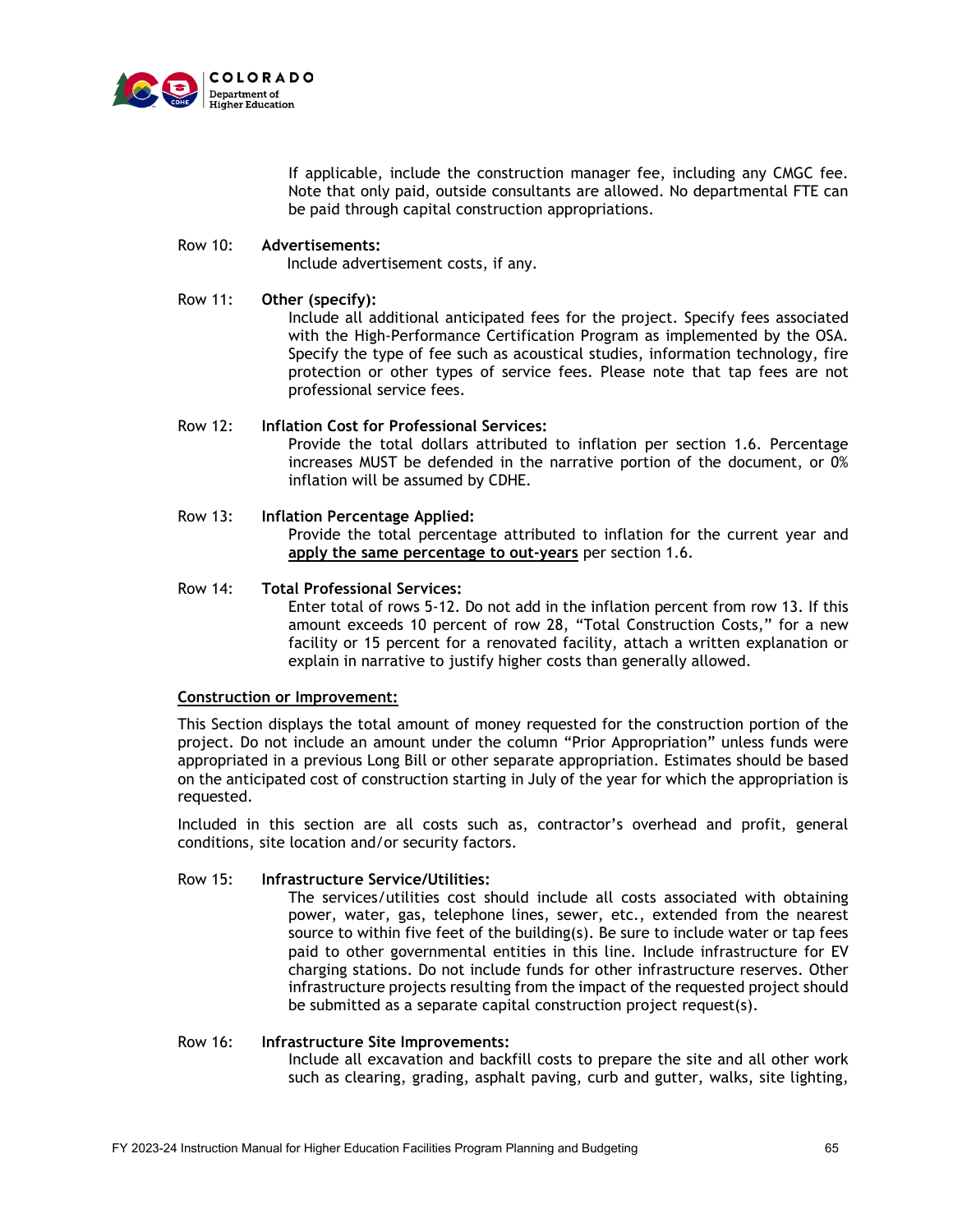

drainage structures, etc. All work related to landscaping should be included here as well. Examples include: sod, trees, shrubs, and irrigation.

## Row 17: **Structure/Systems/Components:**

Do not enter any numbers in this line. Structure/Systems/Component numbers are to be entered in rows 18-23.

## Row 18: **Cost for New (GSF):**

Provide the estimated cost for the portion of the project related to new construction. The cost should include utilities to a point five feet outside the building line. The cost of temporary power, water, etc., during construction provided by the State cannot be included.

Row 19: **New Sqft. at \$/GSF:** Insert the total new square footage and cost per square foot for new construction on the appropriate line.

## Row 20: **Cost for Renovation (GSF):**

Provide the estimated cost for the portion of the project related to renovation. The cost of temporary power, water, etc., during construction provided by the State cannot be included.

#### Row 21: **Renovation at \$/GSF:** Insert the total square renovation footage and cost per square foot for renovation on the appropriate line.

Row 22: **Cost for Capital Renewal (GSF):** Provide the estimated cost for the portion of the project related to capital renewal. The cost of temporary power, water, etc., during construction provided by the State cannot be included.

## Row 23: **Renewal at \$/GSF:** Insert the total renewal square footage and cost per square foot for renewal on the appropriate line.

## Row 24: **Other:**

Include any costs not included in the above totals such as contractor's overhead & profit, general conditions on site location and/or security factors. Include asbestos or any other types of hazardous material remediation, demolition or any other line-item costs; identify all those construction costs.

## Row 25: **High Performance Certification Program:**

Include all anticipated construction services, materials, equipment and associated costs for complying with the High-Performance Certification Program as implemented by OSA. A project must meet the program requirements to comply with statute; otherwise, a waiver or modification is required from OSA. If a waiver or modification was received from OSA, the justification of such shall be explained in the narrative (see 2.5(I)).

#### Row 26: **Prevailing Wages:**

All construction over \$500,000 will be required to follow C.R.S. 24-92-115, apprenticeship and prevailing wage for public projects. Agencies and institutions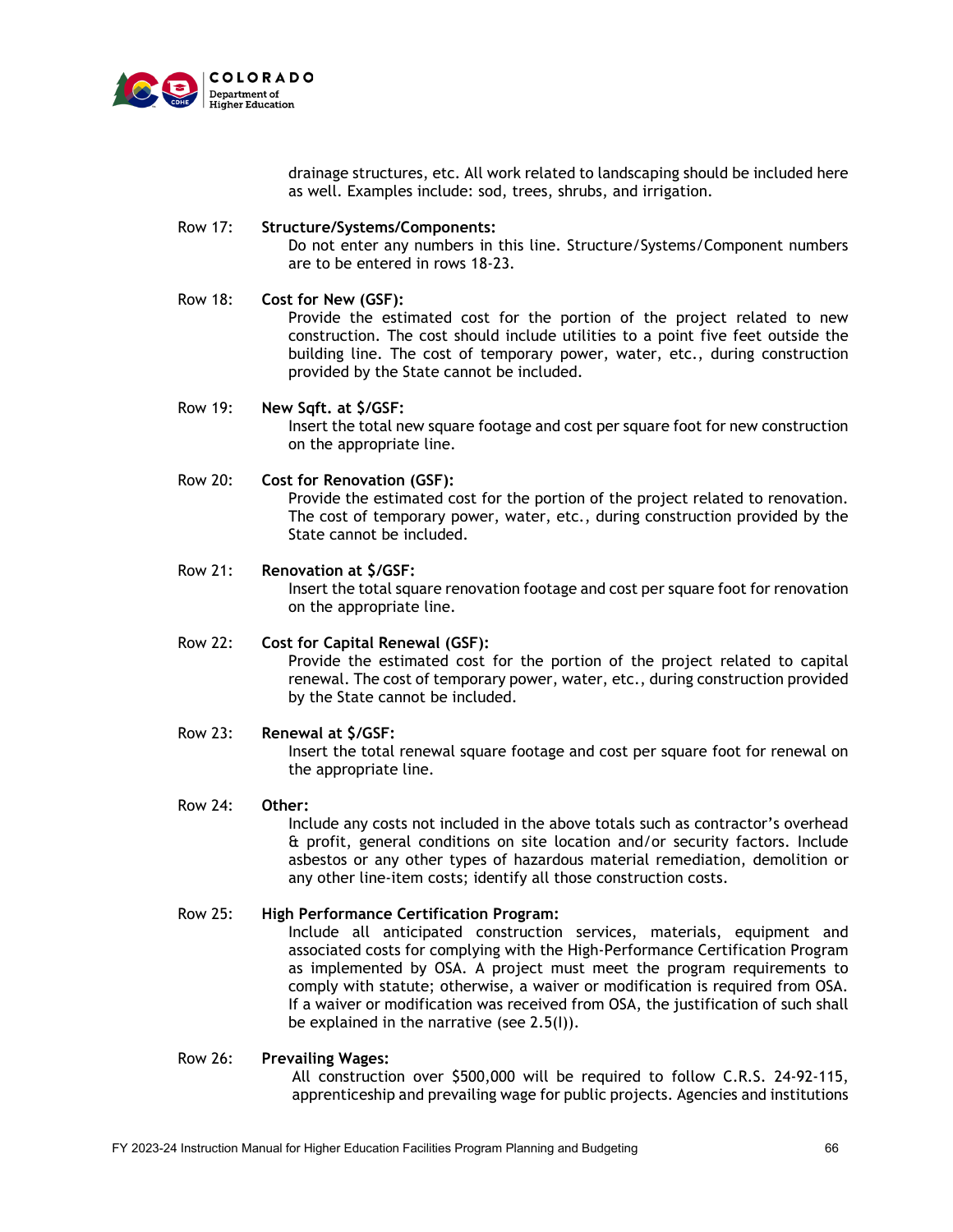

of higher education should include the effect of this requirement on budget requests that will be solicited after June 30, 2021. Higher education projects approved by their governing board on or before July 1, 2021 are exempt. Apprenticeship and Prevailing Wage for Public Projects, if the estimate has not included it, add the additional percentage anticipated on construction for all phases that will bid after July 1, 2021. See Section 1.7 for more detail.

#### Row 27: **Inflation for Construction:**

Provide the total dollars attributed to inflation per section 1.6. Percentage increases MUST be defended in the Narrative (S CC\_CR-N), or 0% inflation will be assumed by CDHE.

## Row 28: **Inflation Percentage Applied:**

Provide the total percentage attributed to inflation for the current year and apply the same percentage to the out-years as per section 1.6.

Row 29: **Total Construction Costs:** Add rows 15-16, 18, 20, 22, and 24-27 and enter the total.

## **Equipment and Furnishings:**

Row 30: **Equipment:**

Enter the cost of the equipment required for the function of program(s) within the project and not for the operation of the building(s). This item should include equipment that can be moved and reused even if it is built-in and would not be included in the general construction contract. Examples could include equipment for kitchens, laboratories, laundries, shops, medical facilities, stages, communication, etc. Computer and Network Equipment includes workstations, file servers, routers, hubs or switches, printers, scanners, and other required hardware. Include in this row movable partitions, work surfaces, etc., which are part of the offices and workstations.

## Row 31: **Furnishings:**

Show the cost of furniture and other items necessary to complete the project for occupancy. These items would not normally be a part of the general construction contract. Examples are window coverings, cabinets, wardrobe, desks, chairs, tables, seating, etc.

## Row 32: **Communications:**

Include the costs associated with telephones and other communication systems here, such as the purchase and/or installation of fiber optic cable or other wiring for voice, Internet, intranet, local area network, and/or audio-conferencing capabilities. Do not include cost of equipment for programs related to communication, computers, or other devices for audio or video equipment. These costs are part of equipment included in D-1.

## Row 33: **Inflation for Equipment and Furnishings:**

Provide the total dollars attributed to inflation per section 1.6. Percentage increases MUST be defended in the Narrative (S CC\_CR-N), or 0% inflation will be assumed by CDHE.

## Row 34: **Inflation Percentage Applied:**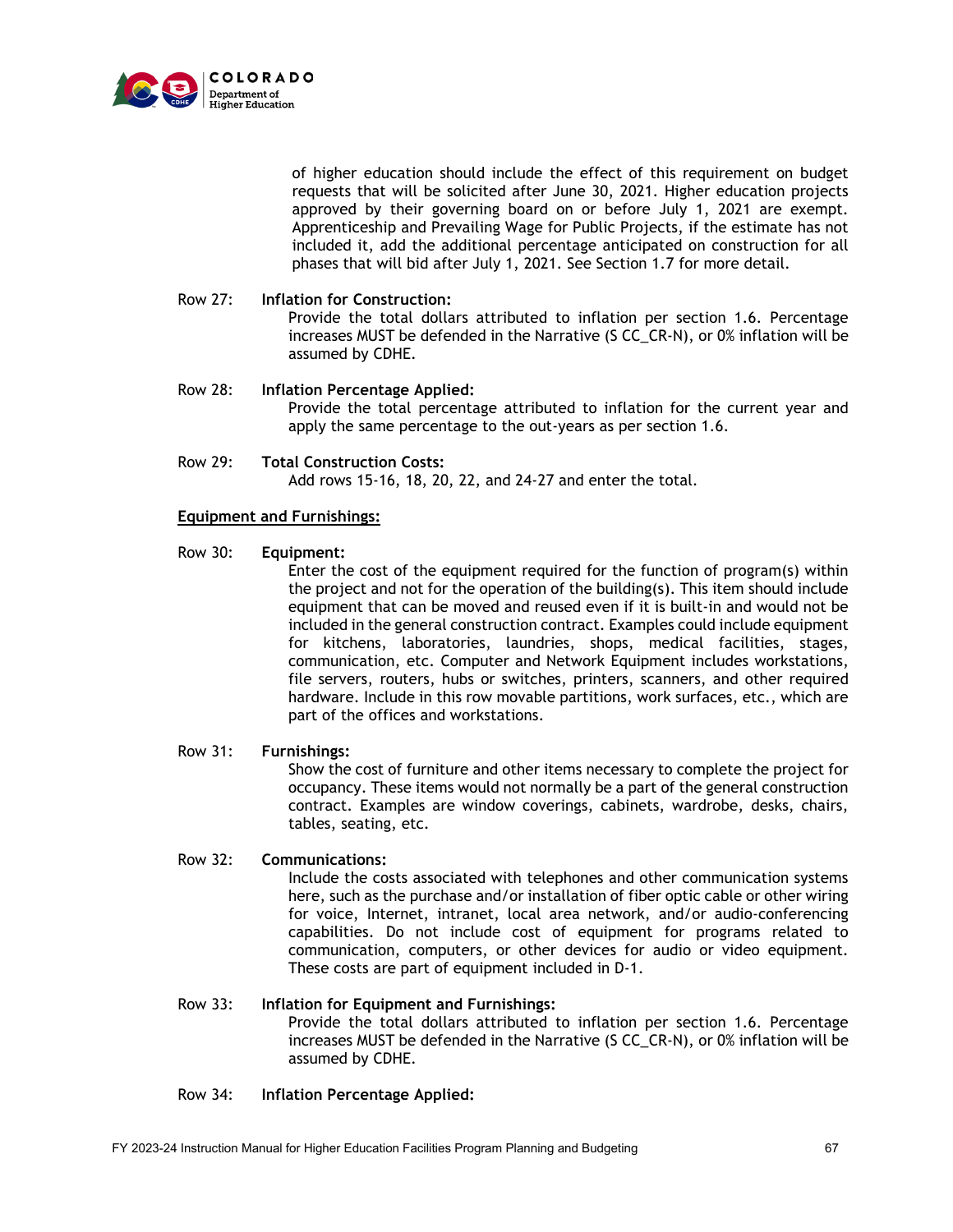

Provide the total percentage attributed to inflation for the current year and apply the same percentage to out-years as per section 1.6.

## Row 35: **Total Equipment and Furnishings Costs:**

Add rows 29-33 and enter the total. If the "Total Equipment and Furnishings Cost" exceeds 10% of Total Construction Cost, include the details in the Narrative (S CC\_CR-N).

## **Miscellaneous:**

Row 36: **Art in Public Places:**

C.R.S. 24-48.5-312 requires that *"…not less than one percent of the State funded portion of the total construction costs to be used for the acquisition of works of art*." This requirement applies to all capital construction project requests for new construction and renovations. Agencies need count only the State-funded portion of the construction request, and only if that amount is to be appropriated (certificates of participation are typically not appropriated). However, agencies are strongly encouraged to apply the 1% to all fund sources of construction.

The calculation for Art in Public Places should be based on the total construction costs identified on line 29.

Exempted from the 1% requirement includes Capital Renewal and Controlled Maintenance projects, projects that are exclusively cash-funded, projects identified in statute, etc.

Please include all funds for Art in Public Places in this row. Do not include it in other rows on the form. In some cases, the CDC may approve an exemption from this requirement.

## Row 37: **Relocation Costs:**

For some projects it will be necessary to temporarily move some or all of the occupants and equipment to another facility. Those moving costs should be shown here. The cost of renting or leasing temporary space should NOT be included here. Lease costs are operating expenses.

#### Row 38 **Other Costs (specify):**

thru 40: Enter and identify all other costs here. If the reason for the additional cost it is not obvious, explain in the narrative. Add rows as necessary.

## Row 41: **Total Miscellaneous Costs:**

Add the totals from rows 36-40 (or to added rows as necessary).

## Row 42: **Total Project Costs:**

This is the total estimated cost of the project. Add rows 4, 14, 29, 35 and 41 and enter the total for each year that appropriations are requested.

## **Project Contingency:**

These lines provide the contingency for the entire project. Contingencies are established for unanticipated project costs. Apply appropriate percentages to subtotals and sum them up. Projects involving both renovation and new construction must indicate how the contingency was calculated. Agencies deviating from these percentages must justify the request in the Narrative  $($ S CC $_C$ CR-N $).$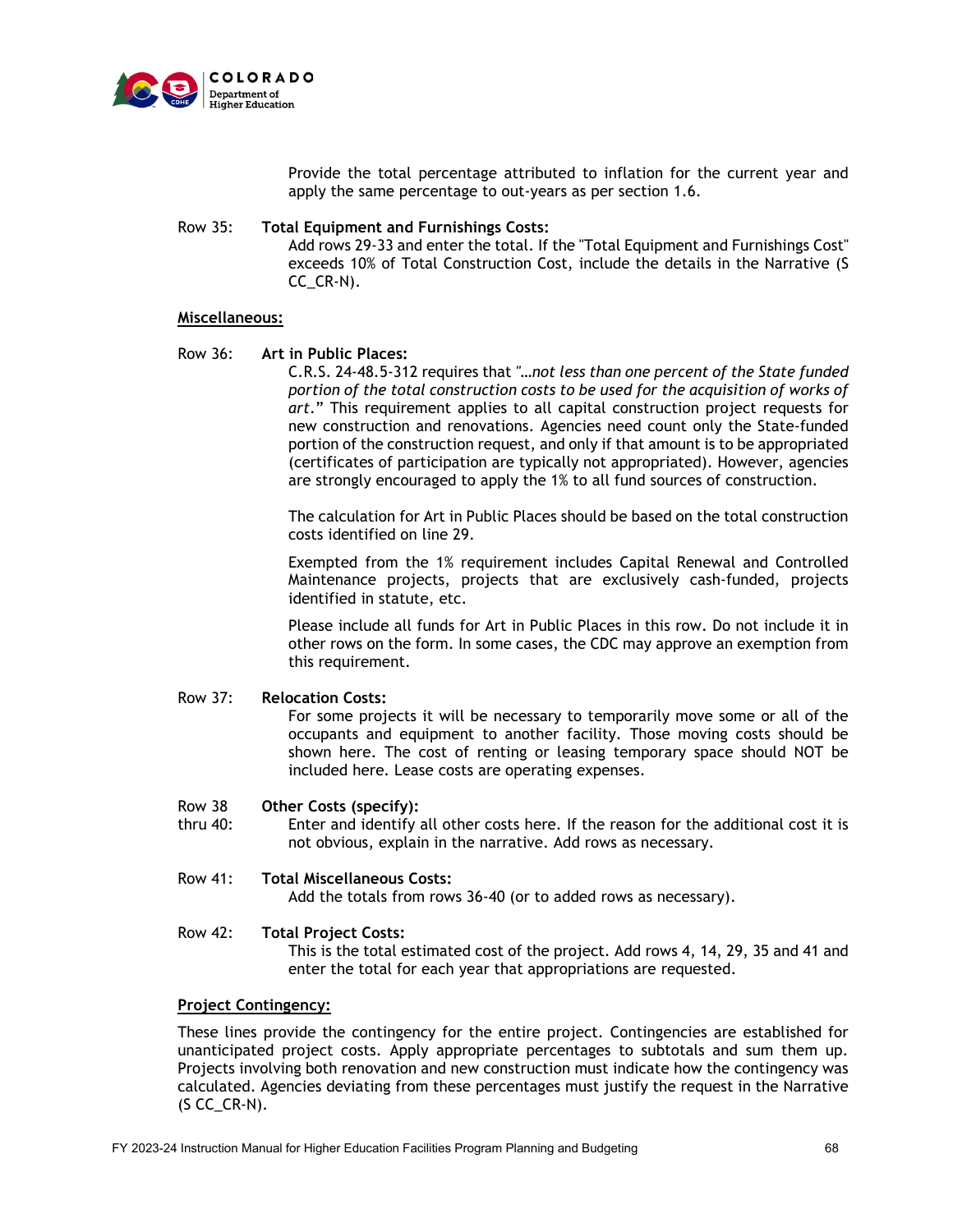

Appropriate use of project contingency funds is outlined in the OSA's Procedures Project Cost and Management Guidelines. All contingency costs must be reported on the Capital Construction Project Application Form (SC 4.1) after project completion. Remaining balances are to revert to the Capital Construction Fund.

Row 43: **5% for New:**

Project contingencies for all new construction, equipment purchases, or facilityrelated planning studies will be 5% of the total project cost, excluding land or building acquisition costs.

Row 44: **10% for Renovation:** Contingencies for project renovations and capital renewal will be 10% of total project costs, excluding land or building acquisition costs.

Row 45: **Total Contingency:** Add the lines 44 and 45 and enter total.

## **Total Budget Request:**

## Row 46: **Total Budget Request:**

Add the lines 42 and 45 and enter total.

## **Funding Source:**

The request is not complete until the fund sources are correctly delineated.

## Row 47: **Capital Construction Fund (CCF)**

List the portion of the funds that are from the Capital Construction Fund, typically funded as a General Fund transfer.

## Row 48: **Cash Funds (CF)**

List the portion of the funds that are Cash Funds (from a Cash Fund balance or from Institution funds).

Row 49: **Reappropriated Funds (RF)**

List the portion of the funds that are Reappropriated Funds (funds transferred from another agency).

# Row 50: **Federal Funds (FF)**

List the portion of the funds that provided by a Federal Fund.

\_\_\_\_\_\_\_\_\_\_\_\_\_\_\_\_\_\_\_\_\_\_\_\_\_\_\_\_\_\_\_\_\_\_\_\_\_\_\_\_\_\_\_\_\_\_\_\_\_\_\_\_\_\_\_\_\_\_\_\_\_\_\_\_\_\_\_\_\_\_\_\_\_\_\_\_\_\_\_\_\_\_\_\_\_\_\_\_\_

END OF SECTION 3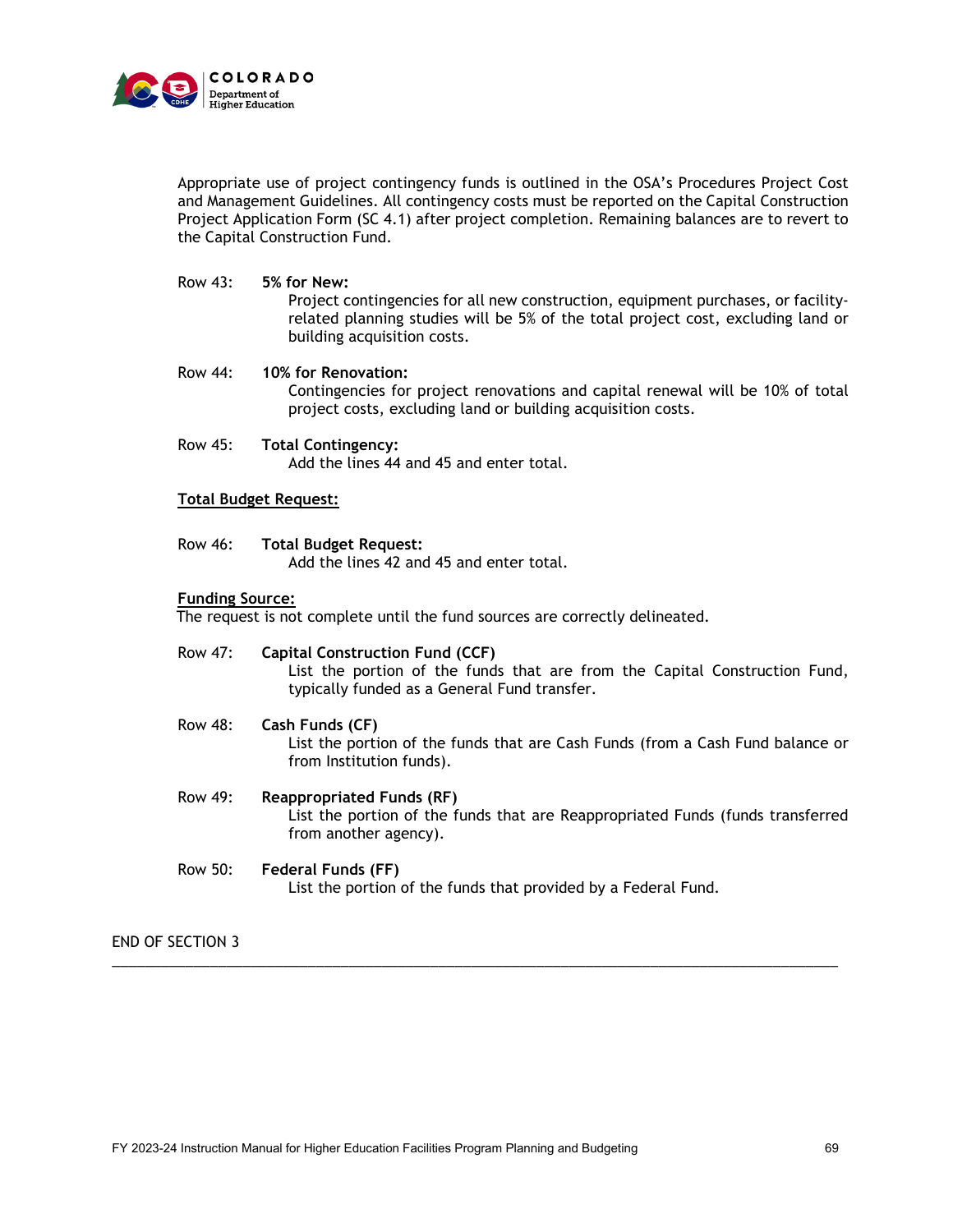

## STATE OF COLORADO COLORADO DEPARTMENT OF HIGHER EDUCATION

## ANNUAL CAPITAL SUBMISSION INSTRUCTIONS FOR FY 2023-24

## **SECTION 4: CASH-FUNDED PROJECT REQUESTS**

For the purposes of review, projects that are to be undertaken solely with cash funds (CF), solely with federal funds (FF), or only cash funds and federal funds, are considered 100% cash-funded. For this manual, the categorization of cash-funded projects will be made according to dollar value and thresholds.

\_\_\_\_\_\_\_\_\_\_\_\_\_\_\_\_\_\_\_\_\_\_\_\_\_\_\_\_\_\_\_\_\_\_\_\_\_\_\_\_\_\_\_\_\_\_\_\_\_\_\_\_\_\_\_\_\_\_\_\_\_\_\_\_\_\_\_\_\_\_\_\_\_\_\_\_\_\_\_\_\_\_\_\_\_\_\_\_\_

## **Cash-Funded New Construction or Acquisition Projects Costing Less than \$2 million or Cash-Funded Projects NOT for New Construction or Acquisition Costing Less than \$10 million:**

CCHE does not review cash-funded capital projects for new construction or acquisition of real property costing less than \$2 million that are above the limit for capital outlay (C.R.S. 23-1-106). CCHE also does not review cash-funded capital projects NOT for new construction or acquisition of real property costing less than \$10 million. These projects must be for repair and replacement, professional services, new facilities/additions, infrastructure improvements, site improvements, fixed equipment, demolition, leasehold improvements, and the purchase of instructional or scientific equipment.

While these projects are not subject to review by CCHE, institutions of higher education must report annually (September 1) to CDHE a list and description of each project for which an expenditure was made during the preceding fiscal year. State statute requires the Department to compile a list from all institutions and submit a summary report of institutional small cash projects to the Capital Development Committee (CDC). The next report is due to CDHE on September 1, 2022, and will cover FY 21-22 (July 1, 2021 through June 30, 2022). CDHE will send the updated report forms to institutions in late July 2022.

## **Cash-Funded New Construction or Acquisition Projects Costing More than \$2 million or Cash-Funded Projects NOT for New Construction or Acquisition Costing More than \$10 million**

New construction or acquisition projects costing in excess of \$2 million and projects not for new construction or acquisition costing in excess of \$10 million that are to be constructed or acquired solely with cash funds that **are not** funded under the Higher Education Intercept Program are subject to review by the CDC but not by OSPB or the JBC. **Beginning in 2021, institutions of higher education no longer need to submit an annual report on 100% cash-funded capital projects. Instead, institutions should submit to CDHE amendments to their two-year cash lists as they become aware of a need throughout the year using the CC-LCF and CC-C2 forms.** The amended list must be approved by CCHE then CDC prior to commencing a project. Institutions will be required to summarize their cash projects when presenting to the Capital Development Committee (CDC) during annual hearings.

## **Academic Cash Projects**

Projects of an academic nature constructed or acquired solely with cash funds that are not subject to the Higher Education Intercept Program, that are operated and maintained with State operational funds, cash funds or a combination of both, and are considered "Non-Intercept Academic Cash projects." These projects remain eligible for future Controlled Maintenance funding.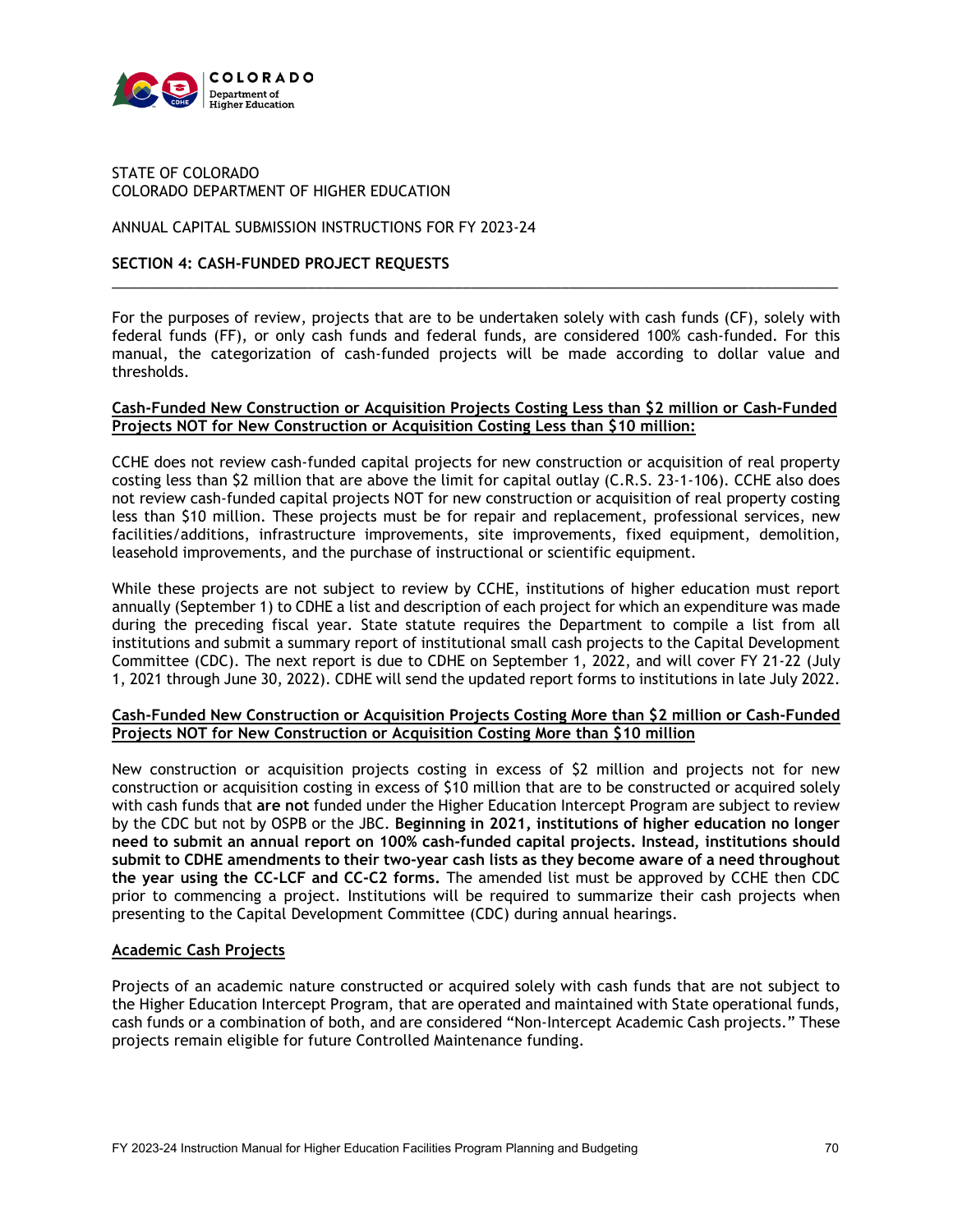

## **Auxiliary Cash Projects**

Projects of an auxiliary nature constructed or acquired solely with cash funds that are not subject to the Higher Education Intercept Program, that are constructed, operated and maintained out of cash funds only, and are considered "Non-Intercept Auxiliary Cash projects." These projects are constructed, operated, and maintained from auxiliary enterprise funds, student fees, research building revolving funds, or wholly endowed gifts and bequests, or a combination of such sources. These projects are not eligible for future Controlled Maintenance funding.

## **Intercept Program Projects**

Projects that are to be constructed or acquired solely with cash funds that are subject, in whole or in part, to the Higher Education Intercept Program are to be classified as "Intercept" projects. These projects are subject to review by the State Treasurer and CDHE, and subject to approval by the CDC and JBC. Within the Intercept program, there are two distinct sub-categories of projects based upon the source of funds and nature of the project:

## • **Intercept Program Academic Cash Projects**

Projects that are to be constructed or acquired solely with cash funds that are subject, in whole or in part to the Intercept program, that are maintained out of State operational funds, cash funds or a combination of both, and are academic in nature are considered "Intercept Academic Cash Projects." These projects remain eligible for future controlled maintenance funding.

Program plans are required for these projects. Besides being reviewed for the items outlined above, the program plan is examined to ensure that sufficient information is provided in the program plan to assure CDHE that:

- 1. Sufficient cash funds will be available to pay the capital project costs;
- 2. The earmarked cash funds are appropriate sources considering the nature of the project; and;
- 3. The project will not adversely affect the projected operating funds; and
- 4. Explicitly identify the maximum amount anticipated to be borrowed for the project under the Intercept program so that it can be approved by the CDC and JBC.

Intercept projects are referred to the CDC and JBC for approval but are not required to be appropriated or included in the Long Bill. These projects can be submitted at any time during the year, but institutions should aim for the September 1 whenever feasible.

## • **Intercept Program Auxiliary Cash Projects**

 Projects that are to be constructed or acquired solely with cash funds that are subject, in whole or in part, to the Intercept program, that are maintained out of cash funds, and are auxiliary in nature are considered "Intercept Auxiliary Cash Projects." These projects remain ineligible for future Controlled Maintenance funding.

 These projects are constructed, operated, and maintained from cash sources and serve auxiliary functions. Program plans are required for those projects estimated to cost more than \$2 million and can be submitted at any time during the year, but, if possible, should be submitted by September 1. The program plans will follow the same review process that Intercept program academic projects follow, which is outlined above.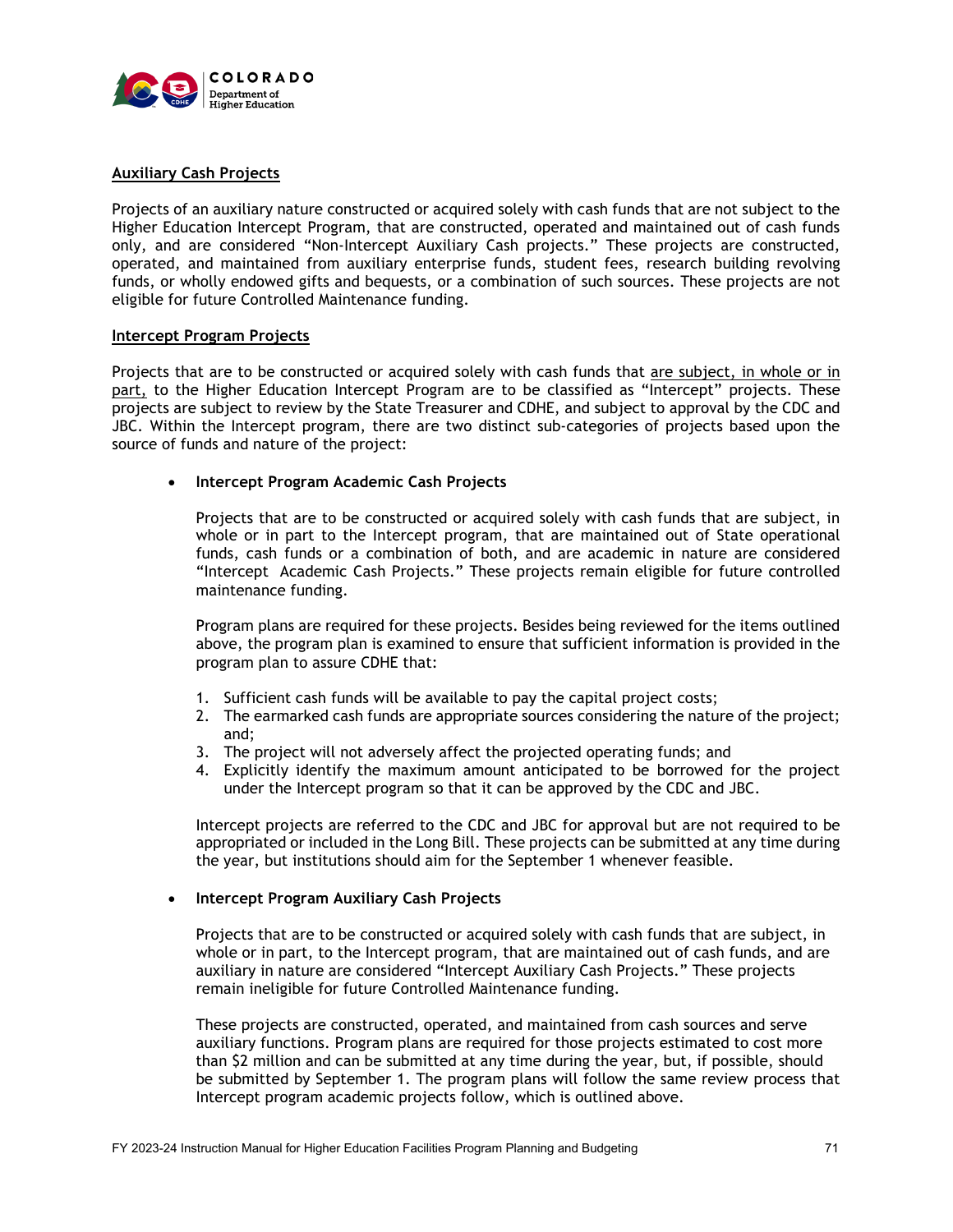

## **Higher Education Intercept Program Bond Refinancing**

S.B. 16-204 made changes to the way refinancing of debt under the Intercept program is approved. Debt can only be refinanced under the following conditions:

Refunding of bonds that refinance amounts previously financed under the Intercept Program at a lower cost and that do not extend the term of the debt must be approved by the State Treasurer's Office. The Treasurer has 15 days from the time a request is submitted to send an approval certification. The Treasurer may provide this certification even if a governing board is not currently able to comply with the coverage ratios and credit rating requirements. To obtain guidance on how the State Treasurer processes approvals, please contact the Colorado Department of Treasury.

For governing boards that qualify for the Intercept program based on coverage ratio and credit rating, refinancing bonds previously financed outside of the Intercept program or that extend the length of a repayment will need to receive approval through the CDC/JBC process.

For governing boards that do not qualify for the Intercept program based on coverage ratio and credit rating, refinancing previously financed outside of the intercept program or that extend the length of a repayment will need to receive approval through the CDC/JBC process and must receive a recommendation from the Treasurer.

Institutions must seek approval from the State Treasurer to use the Higher Education Intercept program and notify CDHE, OSPB, CDC and JBC of such request.

\_\_\_\_\_\_\_\_\_\_\_\_\_\_\_\_\_\_\_\_\_\_\_\_\_\_\_\_\_\_\_\_\_\_\_\_\_\_\_\_\_\_\_\_\_\_\_\_\_\_\_\_\_\_\_\_\_\_\_\_\_\_\_\_\_\_\_\_\_\_\_\_\_\_\_\_\_\_\_\_\_\_\_\_\_\_\_\_\_

END OF SECTION 4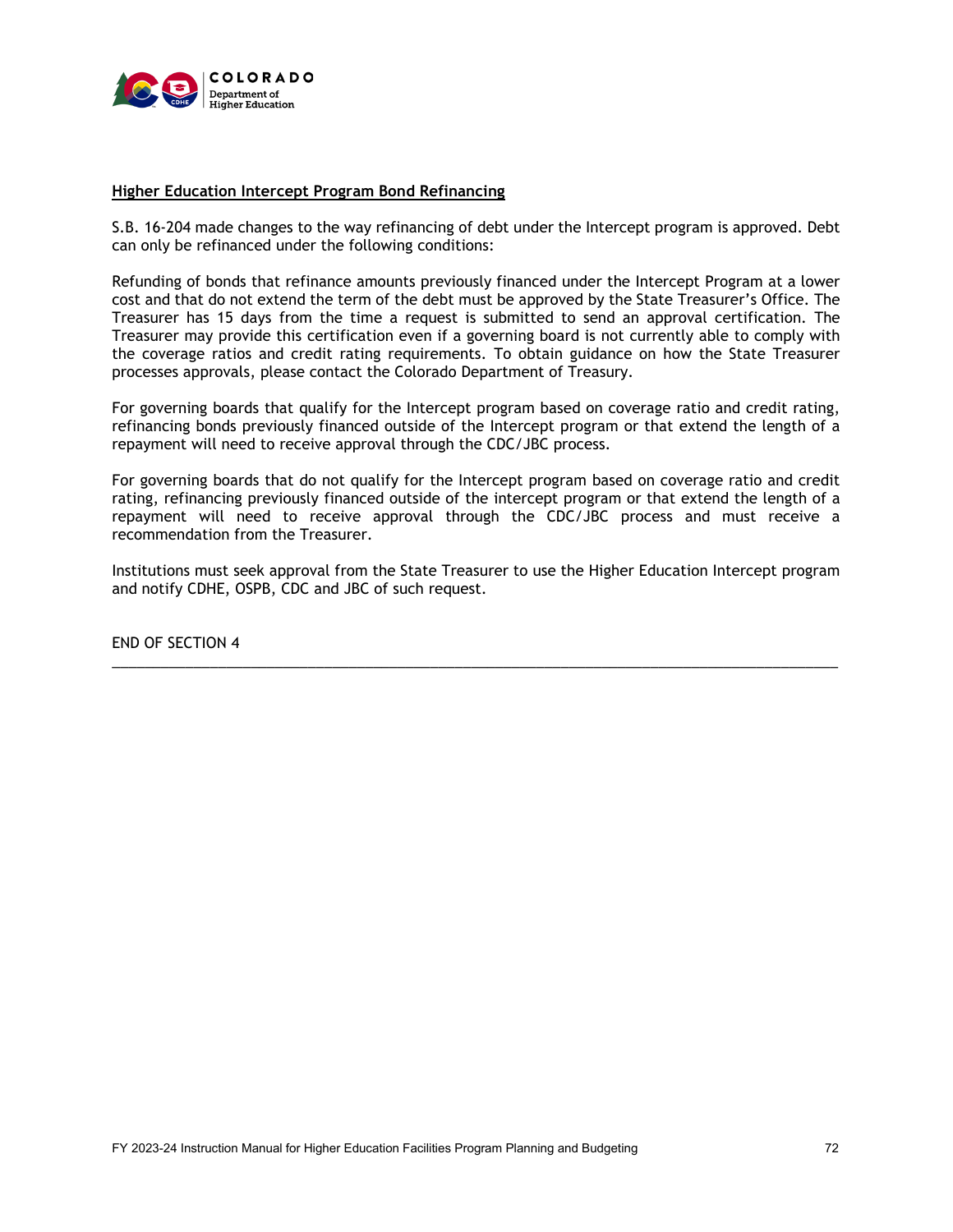## **Appendix A**

#### **CCHE Statutory Authority for Capital Construction**

Most of CDHE's statutory authority for review of capital construction projects comes from the Colorado Revised Statutes (C.R.S.) 23-1-106- *Duties and powers of the commission with respect to capital construction and long-range planning.* 

(1) Except as permitted by subsection (9) of this section, it is declared to be the policy of the general assembly not to authorize any activity requiring capital construction or capital renewal for state institutions of higher education unless approved by the commission.

(2) The commission shall, after consultation with the appropriate governing boards of the state institutions of higher education and the appropriate state agencies, have authority to prescribe uniform policies, procedures, and standards of space utilization for the development and approval of capital construction or capital renewal programs by institutions.

(3) The commission shall review and approve facility master plans for all state institutions of higher education on land owned or controlled by the state or an institution and capital construction or capital renewal program plans for projects other than those projects described in subsection (9) of this section. The commission shall forward the approved facility master plans to the office of the state architect. Except for those projects described in subsection (9) of this section, no capital construction or capital renewal shall commence except in accordance with an approved facility master plan and program plan. (4) The commission shall ensure conformity of facilities master planning with approved educational master plans and facility program plans with approved facilities master plans.

(5) (a) The commission shall approve plans for any capital construction or capital renewal project at any state institution of higher education regardless of the source of funds; except that the commission need not approve plans for any capital construction or capital renewal project at a local district college or area technical college or for any capital construction or capital renewal project described in subsection (9) of this section.

(b) The commission may except from the requirements for program and physical planning any project that requires two million dollars or less if the capital construction project is for new construction and funded solely from cash funds held by the institution or the project is funded through the higher education revenue bond intercept program established pursuant to section 23-5-139, or ten million dollars or less if the project is not for new construction and is funded solely from cash funds held by the institution.

(6) (a) The commission shall request annually from each governing board of each state institution of higher education a five-year projection of capital construction or capital renewal projects to be constructed but not including those projects described in subsection (9) of this section. The projection must include the estimated cost, the method of funding, a schedule for project completion, and the governing board-approved priority for each project. The commission shall determine whether a proposed project is consistent with the role and mission and master planning of the institution and conforms to standards recommended by the commission.

(b) The commission shall request annually from the governing board of each state institution of higher education a two-year projection of capital construction projects to be undertaken pursuant to subsection (9) of this section and estimated to require total project expenditures exceeding two million dollars if the capital construction project is for new acquisitions of real property or new construction and funded solely from cash funds held by the institution or the project is funded through the higher education revenue bond intercept program established pursuant to section 23-5-139, or exceeding ten million dollars if the project is not for new acquisitions of real property or new construction and is funded solely from cash funds held by the institution. The projection must include the estimated cost, the method of funding, and a schedule for project completion for each project. A state institution of higher education shall amend the projection prior to commencing a project that is not included in the institution's most recent projection.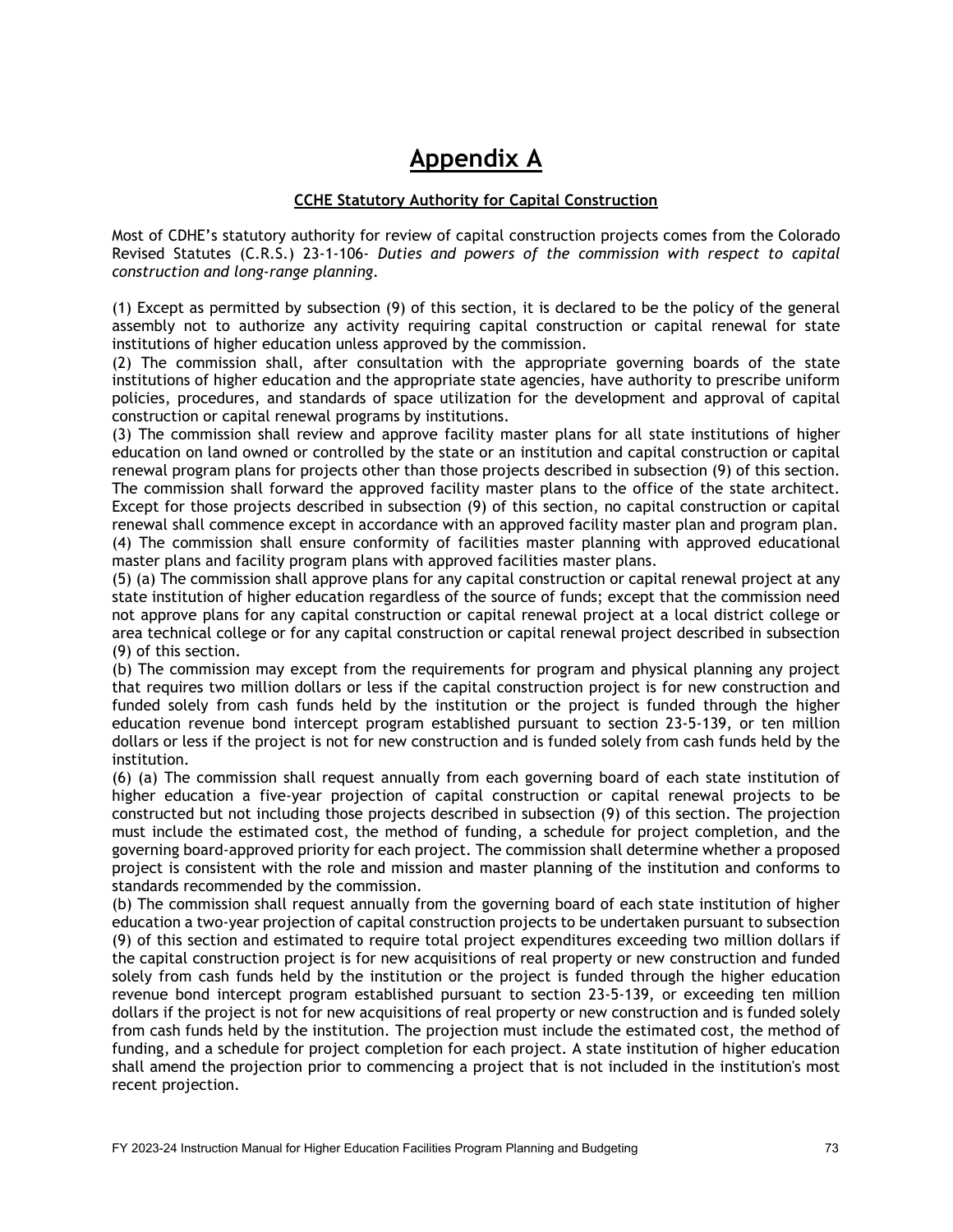(7) (a) The commission annually shall prepare a unified, five-year capital improvements report of projects to be constructed, but not including those capital construction or capital renewal projects to be undertaken pursuant to subsection (9) of this section, coordinated with education plans. Notwithstanding section 24-1-136 (11)(a)(I), the commission shall transmit the report to the office of state planning and budgeting, the office of the state architect, the capital development committee, and the joint budget committee, consistent with the executive budget timetable, together with a recommended priority of funding of capital construction or capital renewal projects for the system of public higher education. The commission shall annually transmit the recommended priority of funding of capital construction or capital renewal projects to the capital development committee no later than November 1 of each year. (b) Except as provided in subsections (5) and (15) of this section, it is the policy of the general assembly to appropriate funds only for capital construction or capital renewal projects approved by the commission.

(c) (I) (A) The commission annually shall prepare a unified, two-year report for capital construction or capital renewal projects described in subsection (9) of this section that are not for new acquisitions of real property or new construction and are estimated to require total project expenditures exceeding ten million dollars, coordinated with education plans. The commission shall transmit the report to the office of state planning and budgeting, the governor, the capital development committee, and the joint budget committee, consistent with the executive budget timetable.

(B) The commission annually shall prepare a unified, two-year report for capital construction projects for new acquisitions of real property or for new construction, estimated to require total project expenditures exceeding two million dollars, coordinated with education plans. The commission shall transmit the report to the office of state planning and budgeting, the governor, the capital development committee, and the joint budget committee, consistent with the executive budget timetable.

(II) (A) The commission shall submit the two-year projections prepared by each state institution of higher education for each two-year period to the office of state planning and budgeting and the capital development committee. The capital development committee shall conduct a hearing in each regular legislative session on the projections and either approve the projections or return the projections to the state institution of higher education for modification. The commission and the office of state planning and budgeting shall provide the capital development committee with comments concerning each projection.

(B) A state institution of higher education may submit to the staff of the capital development committee, the commission, and the office of state planning and budgeting an amendment to its approved two-year projection. The capital development committee shall conduct a hearing on the amendment within thirty days after submission during a regular legislative session of the general assembly or within forty-five days after submission during any period that the general assembly is not in regular legislative session. The capital development committee shall either approve the projections or return the projections to the state institution of higher education for modification. The commission and the office of state planning and budgeting shall provide the capital development committee with comments concerning each amendment.

(8) Repealed.

(9) (a) Except as provided in paragraph (d) of this subsection (9), a capital construction or capital renewal project for an auxiliary facility initiated by the governing board of a state institution of higher education that is contained in the most recent two-year projection approved pursuant to subparagraph (II) of paragraph (c) of subsection (7) of this section, as the projection may be amended from time to time, and that is to be acquired or constructed and operated and maintained solely from cash funds held by the institution is not subject to additional review or approval by the commission, the office of state planning and budgeting, the capital development committee, or the joint budget committee; except that, if the capital construction or capital renewal project for an auxiliary facility is to be acquired or constructed in whole or in part using moneys subject to the higher education revenue bond intercept program established pursuant to section 23-5-139, then the governing board of a state institution of higher education must obtain approval from the general assembly as specified in that section.

(b) Except as provided in paragraph (d) of this subsection (9), a capital construction or capital renewal project for an academic facility initiated by the governing board of a state institution of higher education that is contained in the most recent two-year projection approved pursuant to subparagraph (II) of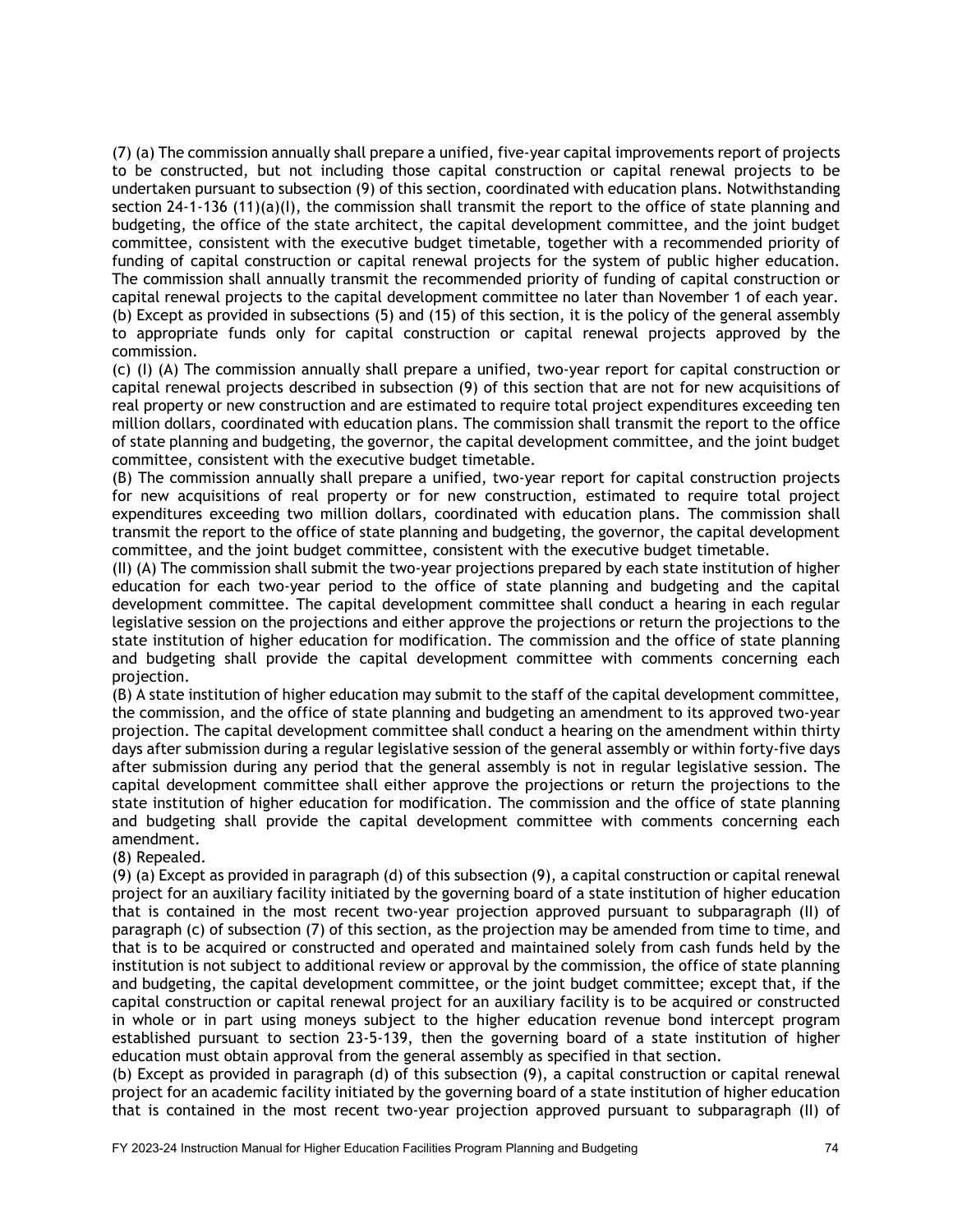paragraph (c) of subsection (7) of this section, as the projection may be amended from time to time, and that is to be acquired or constructed solely from cash funds held by the institution and operated and maintained from such funds or from state moneys appropriated for such purpose, or both, is not subject to additional review or approval by the commission, the office of state planning and budgeting, the capital development committee, or the joint budget committee; except that, if the capital construction or capital renewal project for an academic facility is to be acquired or constructed in whole or in part using moneys subject to the higher education revenue bond intercept program established pursuant to section 23-5-139, then the governing board of a state institution of higher education must obtain approval from the general assembly as specified in that section. Any capital construction or capital renewal project subject to this paragraph (b) must comply with the high-performance standard certification program established pursuant to section 24-30-1305.5, C.R.S.

(c) Each governing board shall ensure, consistent with its responsibilities as set forth in section 5 (2) of article VIII of the state constitution, that a capital construction or capital renewal project initiated pursuant to this subsection (9) is in accordance with its institution's mission, be of a size and scope to provide for the defined program needs and be designed in accordance with all applicable building codes and accessibility standards.

(d)

(I) (Deleted by amendment, L. 2016.)

(II) A plan for a capital construction or capital renewal project is not subject to review or approval by the commission if such project is:

(A) Estimated to require total expenditures of two million dollars or less if the capital construction project is for new acquisitions of real property or for new construction and funded solely from cash funds held by the institution or the project is funded through the higher education revenue bond intercept program established pursuant to section 23-5-139; or

(B) Estimated to require total expenditures of ten million dollars or less if the project is not for new acquisitions of real property or for new construction and is funded solely from cash funds held by the institution.

(e) A capital construction or acquisition project approved and appropriated prior to January 1, 2010, may be contained in the most recent unified two-year capital improvements project projection approved pursuant to subparagraph (II) of paragraph (c) of subsection (7) of this section. The projection may be amended from time to time and is not subject to additional review or approval by the commission, the office of state planning and budgeting, the capital development committee, or the joint budget committee.

(f) The governing board of a state institution of higher education that enters into an agreement to lease a building from a school district, as authorized in section 22-32-110 (1)(f.5), C.R.S., shall notify the capital development committee of the existence of the agreement and provide to the committee a summary of the terms of the agreement.

(10) Repealed.

 $(10.2)$  (a) (I) Notwithstanding any law to the contrary and except as provided in subsection  $(10.2)(a)(III)$ of this section, all academic facilities acquired or constructed, or an auxiliary facility repurposed for use as an academic facility, solely from cash funds held by the state institution of higher education and operated and maintained from such cash funds or from state money appropriated for such purpose, or both, including, but not limited to, those facilities described in subsection (9)(b) of this section, that did not previously qualify for state controlled maintenance funding will qualify for state controlled maintenance funding, subject to funding approval by the capital development committee and the eligibility guidelines described in section 24-30-1303.9.

(II) For purposes of this subsection (10.2)(a), the eligibility for state controlled maintenance funding commences on the date of the acceptance of the construction or repurposing of the facility or the closing date of any acquisition. The date of the acceptance of construction or repurposing shall be determined by the office of the state architect.

(III) If an academic facility is acquired or constructed, or if an auxiliary facility is repurposed for use as an academic facility, solely from cash funds held by the state institution of higher education and operated and maintained from such cash funds, then as of the date of the acceptance of construction or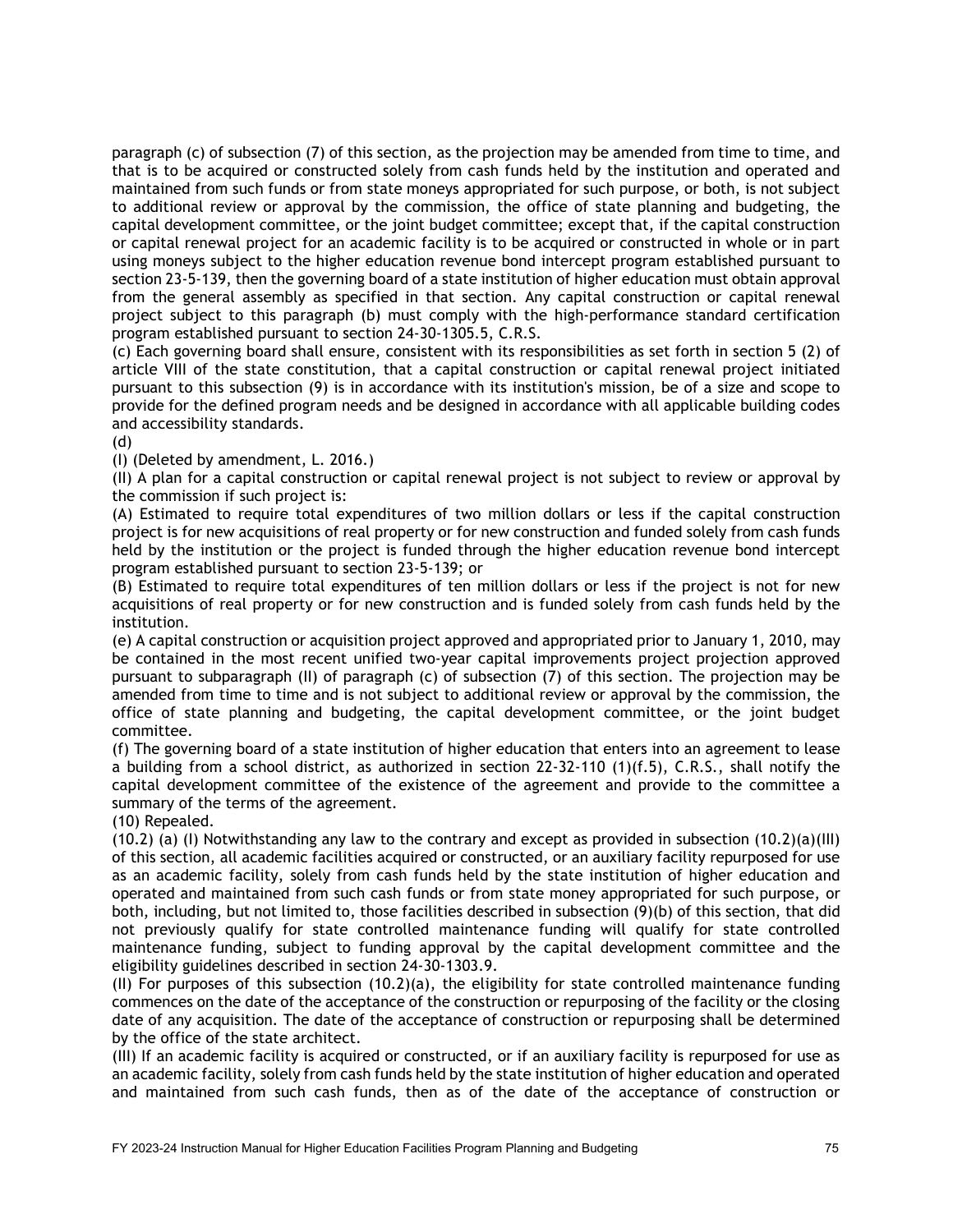repurposing that occurs on or after July 1, 2018, the facility is not eligible for controlled maintenance funding.

(b) (I) The general assembly hereby finds, determines, and declares that the classification of facilities as academic facilities or auxiliary facilities can be difficult, and such classifications often change as academic needs, student needs, and new construction and design practices emerge. Therefore, the office of the state architect, in collaboration with the department of higher education and the office of state planning and budgeting, shall develop guidelines in order to assist such classification. The guidelines shall be annually reviewed and approved by the capital development committee. The guidelines must address the following two factors that have historically been considered when classifying academic facilities and auxiliary facilities:

(A) The funding source for the facility; and

(B) The nature and use of the facility.

(II) The guidelines established pursuant to this paragraph (b) must use the definitions set forth in subsection (10.3) of this section.

(10.3) As used in this section, unless the context otherwise requires:

(a) "Academic facility" means any facility, including any supporting utility infrastructure and site improvements, that is central to the role and mission of each state institution of higher education as set forth in this title. Examples include, but are not limited to, classrooms, libraries, and administrative buildings.

(b) "Auxiliary facility" means any facility, including any supporting utility infrastructure and site improvements, funded from an auxiliary source such as housing or parking revenue or any facility that has been historically managed as an auxiliary facility and is accounted for in financial statements of state institutions of higher education as a self-supporting facility. Examples include, but are not limited to, housing facilities, dining facilities, recreational facilities, and student activities facilities.

(c) "Capital construction" has the same meaning as set forth in section 24-30-1301 (2), C.R.S.

(d) "Capital renewal" has the same meaning as set forth in section 24-30-1301 (3), C.R.S.

(e) "Facility" has the same meaning as set forth in section 24-30-1301 (8), C.R.S.

(e.5) "Real property" has the same meaning as set forth in section 24-30-1301 (15), C.R.S.

(f) "State institution of higher education" means a state institution of higher education as defined in section 23-18-102 (10), and the Auraria higher education center created in article 70 of this title.

(10.5) (a) For any project subject to subsection (9) of this section, if, after commencement of construction, the governing board of the state institution of higher education receives an additional gift, grant, or donation for the project, the governing board may amend the project without the approval of the commission, the office of state planning and budgeting, the capital development committee, or the joint budget committee so long as the governing board notifies the commission, the office of state planning and budgeting, the capital development committee, and the joint budget committee in writing, explaining how the project has been amended and verifying the receipt of the additional gift, grant, or donation.

(b) For any project subject to subsection (9) of this section, the governing board may enhance the project in an amount not to exceed fifteen percent of the original estimate of the cost of the project without the approval of the commission, the office of state planning and budgeting, the capital development committee, or the joint budget committee so long as the governing board notifies the commission, the office of state planning and budgeting, the capital development committee, and the joint budget committee in writing, explaining how the project has been enhanced and the source of the moneys for the enhancement.

(c) For any project subject to subsection (9) of this section, the governing board of the state institution of higher education implementing the project is not required to submit for the project quarterly expenditure reports as described in section 24-30-204 (2), C.R.S. The governing board shall submit for the project annual expenditure reports as required in section 24-30-204 (1), C.R.S.

(11) (a) Each state institution of higher education shall submit to the commission on or before September 1 of each year a list and description of each project for which an expenditure was made during the immediately preceding fiscal year that:

(I) Was not subject to review by the commission pursuant to subsection (9) of this section; (II) Repealed.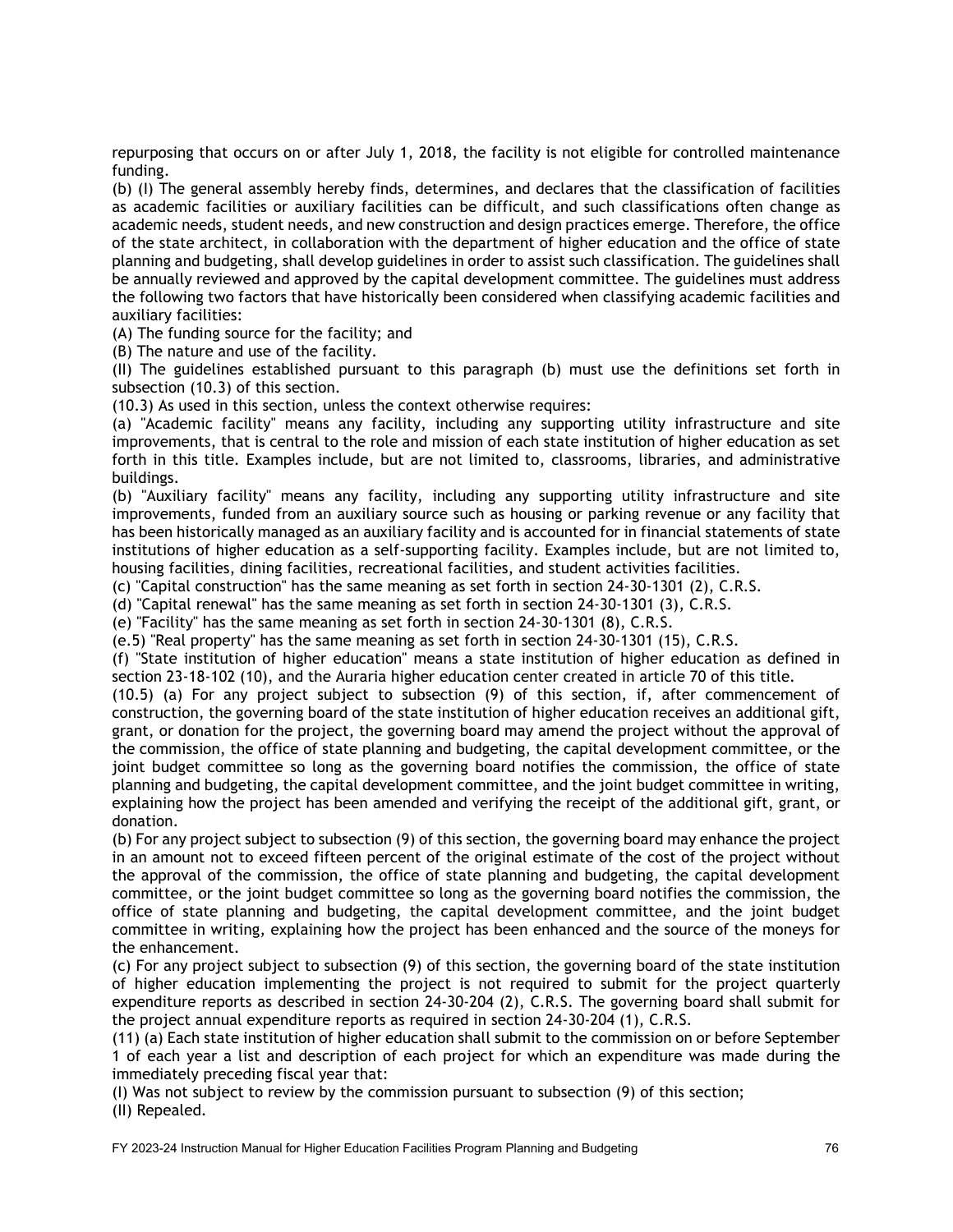(III) Was estimated to require total expenditures of two million dollars or less if the capital construction project is for new acquisitions of real property or for new construction and was funded solely from cash funds held by the institution or the project was funded through the higher education revenue bond intercept program established pursuant to section 23-5-139, or was estimated to require total expenditures of ten million dollars or less if the project was not for new acquisitions of real property or for new construction and was funded solely from cash funds held by the institution; or

(IV) Was amended or enhanced after commencement of construction pursuant to subsection (10.5) of this section.

(b) Notwithstanding section 24-1-136 (11)(a)(I), the commission shall submit a compilation of the projects to the office of the state architect and the capital development committee on or before December 1 of each year.

(12) Each state institution of higher education shall submit to the commission a facility management plan or update required by section 24-30-1303.5 (3.5), C.R.S. The commission shall review the facility management plan or update and make recommendations regarding it to the office of the state architect. (13) (Deleted by amendment, L. 2014.)

(14) With the commission's approval, beginning July 1, 2017, a state institution of higher education is not subject to facility master plan approval described in subsections (3) and (4) of this section, so long as the governing board of the institution approves each plan, notifies the commission of its approval, and makes the plan available to the commission. Such institution is also exempt from the provisions of subsection (5) of this section for a project the cost of which does not exceed two million dollars.

(15) With the commission's approval, beginning July 1, 2017, and notwithstanding the provisions of subsection (7)(b) of this section, a state institution of higher education is not required to submit projects for facilities to the commission for approval pursuant to subsection (6)(b) of this section so long as the institution annually submits a report to the capital development committee that is substantially similar in content to the report concerning capital construction projects described in subsection (6)(b) of this section.

#### History

Source: L. 85: Entire article R&RE, p. 754, § 1, effective July 1. L. 92: (9) added, p. 583, § 2, effective June 1. L. 93: (9) amended, p. 1825, § 8, effective June 6. L. 94: (5) amended, p. 1795, § 3, effective May 31. L. 2001: (5) and (9) amended and (10) and (11) added, p. 664, § 1, effective August 8; (7)(a) amended, p. 492, § 1, effective August 8. L. 2003: (12) added, p. 962, § 1, effective July 1. L. 2005: (5)(a), (9)(a), and (10) amended, p. 1016, § 9, effective June 2. L. 2008: (5)(b), (9)(a), (9)(c), and (10) amended, p. 260, § 1, effective March 31; (8) amended, p. 1471, § 5, effective May 28. L. 2009: (1), (3), (6), (7), (8), and (11) amended and (10.5) and (13) added, (SB 09-290), ch. 374, p. 2035, § 1, effective August 5; (9) and (10)(a) amended, (SB 09-290), ch. 374, p. 2038, § 2, effective January 1, 2010. L. 2010: (3), (5)(a), (6), (7)(a), (7)(c)(l), (9), (10), (10.5)(a), and (11)(a)(IV) amended and (8) repealed, (SB 10-003), ch. 391, p. 1854, 1853, § § 35, 34, effective June 9. L. 2011: (9)(e) and (10)(c) added and (10.5) amended, (HB 11-1301), ch. 297, p. 1429, § § 25, 26, 27, effective August 10. L. 2012: (9)(a), (9)(b), (10)(a)(I), and (10)(a)(II) amended and (10.2) and (10.3) added, (SB 12-040), ch. 118, p. 401, § 2, effective April 16; (1) amended, (HB 12-1081), ch. 210, p. 902, § 2, effective August 8. L. 2014: Entire section amended, (HB 14-1387), ch. 378, p. 1829, § 34, effective June 6; (10.3)(c) amended, (HB 14-1395), ch. 309, p. 1309, § 7, effective June 6. L. 2015: (3), (7)(a), (11)(b), and (12) amended, (SB 15-270), ch. 296, p. 1216, § 15, effective June 5. L. 2016: (1), (3), (5)(a), (6), (7)(a), (7)(c)(I), (9), (10.2)(a)(I), and (10.5) amended and  $(10)$  and  $(11)(a)(11)$  repealed,  $(SB 16-204)$ , ch. 222, p. 848, § 2, effective June 6;  $(5)(a)$ amended, (HB 16-1082), ch. 58, p. 142, § 9, effective August 10; (5)(b), (6)(b), (7)(c)(I), (9)(d)(II), and (11)(a)(III) amended and (10.3)(e.5) added, (HB 16-1459), ch. 317, p. 1279, § 1, effective August 10; (9)(f) added, (SB 16-209), ch. 235, p. 951, § 4, effective August 10. L. 2017: (7)(b) amended and (14) and (15) added, (SB 17-297), ch. 210, p. 816, § 2, effective May 18; (10.2)(a) amended, (SB 17-267), ch. 267, p. 1439, § 5, effective May 30; (7)(a) and (11)(b) amended, (HB 17-1251), ch. 253, p. 1057, § 2, effective August 9. L. 2018: (7)(c)(I)(B) amended, (HB 18-1375), ch. 274, p. 1704, § 31, effective May 29.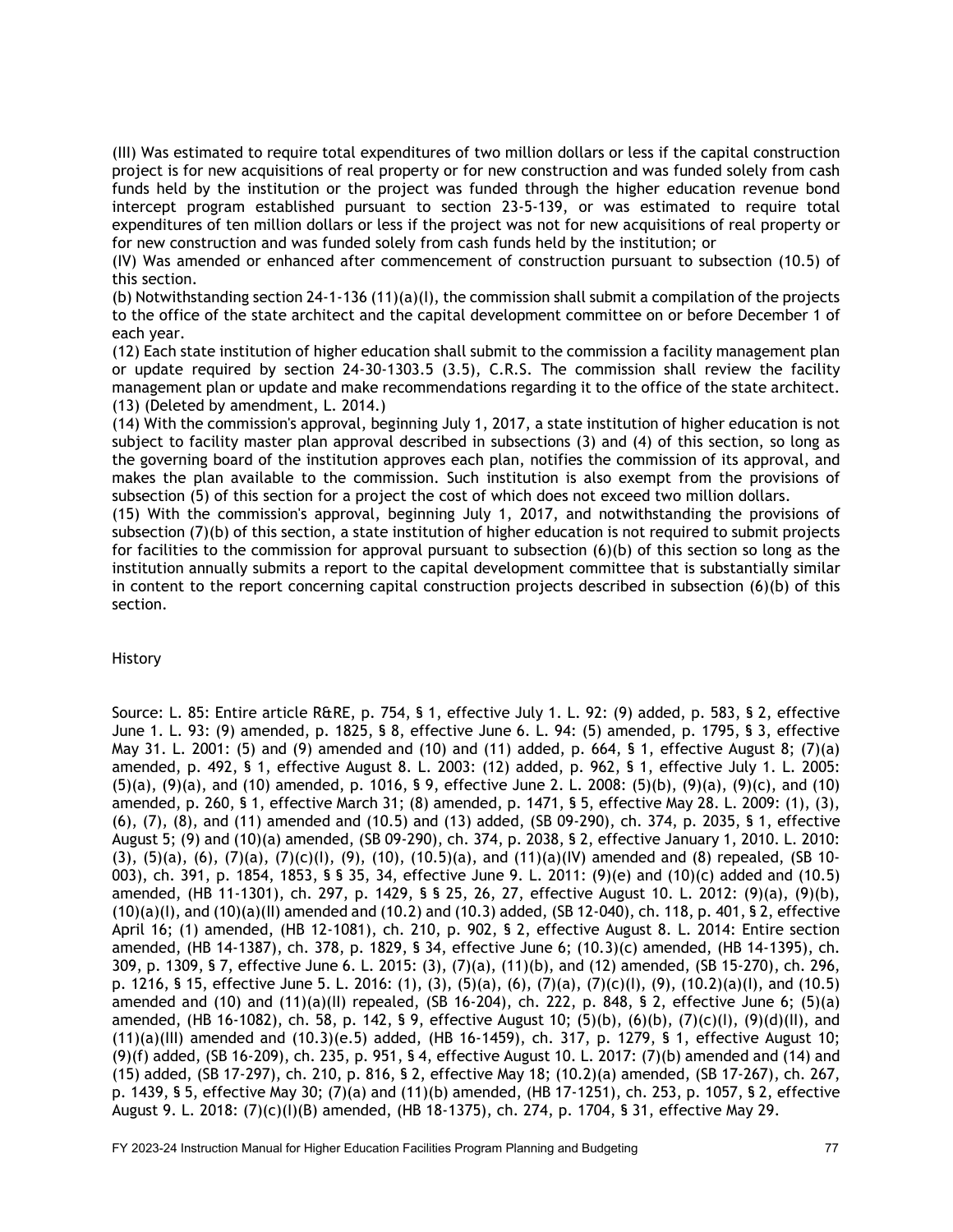# **Appendix B**

#### **Capital Construction and Controlled Maintenance Definitions**

A project qualifies for CDHE capital construction review and inclusion in the capital construction budget if it meets the criteria set out below as set forth in C.R.S. 24-30-1301.

- A. Capital Asset means:
	- Real property;
	- Information technology;
	- Fixed equipment;
	- Movable equipment; or
	- Instructional or scientific equipment with a cost that exceeds \$50,000

Capital Asset does not include:

• Instructional or scientific equipment purchased by a State institution of higher education if the institution uses moneys other than those appropriated pursuant to section 24-75-303, C.R.S.

#### B. **Capital Construction** includes:

- Acquisition of a capital asset or disposition of real property.
- Construction, demolition, remodeling, or renovation of real property necessitated by changes in the program. Changes in the program may also incorporate the need to meet standards required by applicable codes; to improve energy conservation; to save costs for facility staffing, operations, or maintenance; or to improve appearance.
- Site improvements or development of real property (landscaping, upgraded utilities, signage etc.)
- Installation of the fixed or moveable equipment necessary for the operation of new, remodeled, or renovated real property, if the fixed or movable equipment is initially housed in or on the real property upon completion of the new construction, renovation or remodeling.
- Installation of the fixed or movable equipment necessary for the conduct of programs in or on real property upon completion of the new construction, remodeling, or renovation.
- Contracting for the services from architects, engineers and other consultants to prepare plans, program documents, life-cycle cost studies, energy analyses and other studies associated with any capital construction project and to supervise construction or execution of such capital construction.
- Installation, development, or upgrade of information technology, including the purchase of services for the office of information technology on the condition that the use of such services is the most cost beneficial option or falls within the duties and responsibilities of the office of information technology or the office's chief information officer as described in sections 24-37.5-105 and 24-37.5-106.
- Preliminary planning including initial review of proposed projects for a) conformity with long-range development plans; b) technical and economic feasibility of the project; c) preparation of outline plans and specifications; or d) preparation of preliminary cost estimates.
- A new construction or renovation, including the cost of initial design has the total cost of more than \$500,000.

The following expenses are **NOT** capital construction budget requests:

- Printing, publishing, photocopying, and other similar costs related to project administration;
- Postage, certified mailings, long-distance telephone charges, etc.
- Employee compensation or reimbursement for time performing project-related work regardless of the work performed;
- Reimbursement of "in-town" expenses such as food, fuel, etc.
- Travel and lodging expenses directly related to project management;
- Renting or leasing temporary space for people and equipment to accommodate construction projects; these costs must be paid from operating funds.
- C. **Information Technology Budget Request** categorized as capital construction projects include the installation, development or upgrade of information technology, including the purchase of services from the Office of Information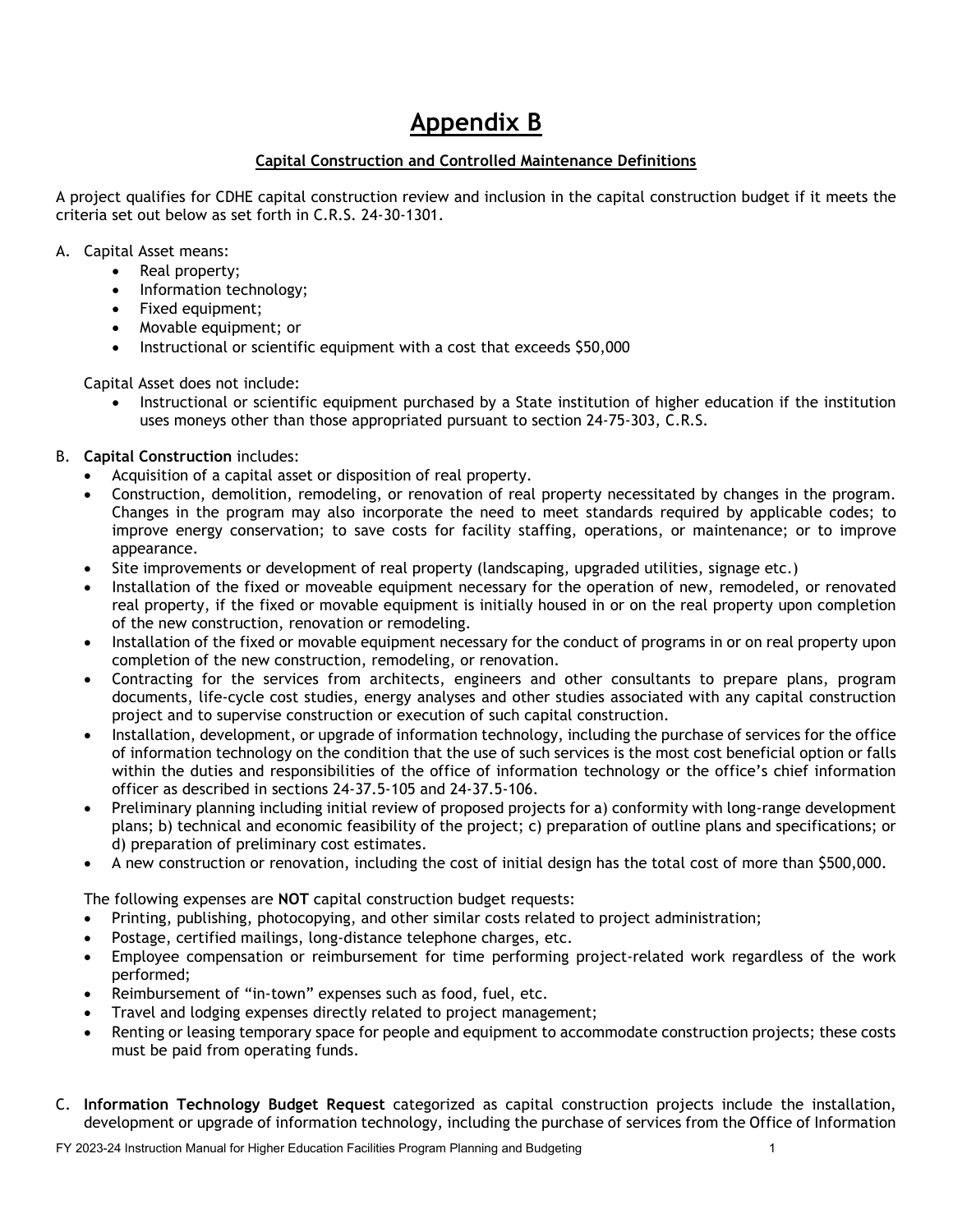Technology (OIT) the condition that the use of such services is the most cost beneficial option or falls within the duties and responsibilities of OIT. These projects are reviewed and prioritized by the Joint Technology Committee.

Information Technology projects include:

- They have total implementation costs of \$500,000 or more and the majority of the components have a useful life of at least five years. Smaller information technology projects and funding for modifications to existing systems may be requested through the operating budget.
- Personal computer replacement or maintenance is not included in the information technology request (unless as a component of a much larger institutional computer systems upgrade).
- D. Capital Outlay minor construction, renovation, or routine maintenance, and smaller information technology projects, may be requested and paid from the operation budget. This does not include capital construction, controlled maintenance, or capital renewal. It includes operating expenses such as:
	- Equipment, meaning motor trucks designated over three-quarters of one ton, tractors, trailers, snowmobiles, boats, machinery, reference books, office furniture, file cabinets, typewriters, adding and calculating machines, and other business machines, having a useful lifetime of one year or more, or other items, including, but not limited to, tools, implements, and instruments, which may be used continuously without material change in physical condition, costing more than \$100 and less than \$50,000.
	- Alterations and replacements, meaning major and extensive repair, remodeling, or alteration of buildings, the replacement thereof, or the replacement and renewal of the plumbing, wiring, heating, and air conditioning systems therein, costing less than \$50,000.
	- New structures, meaning the construction of new buildings where the cost will be less than \$50,000, including the value of materials and labor, either State-supplied or supplied by contract.
	- Non-structural improvements to land, meaning the grading, leveling, drainage, and landscaping thereof and the construction of roadways, fences, ditches, and sanitary and storm sewers, where the cost will be less than \$50,000.
	- CDHE and OSPB, in consultation with the Office of the State Architect, will review on a case by case basis, if needed, to confirm that "Capital Outlay" does not include those things defined as capital construction by section 24-75-301, C.R.S.
- E. **Capital Renewal** requests are classified and prioritized as capital budget requests. Capital Renewal requests have costs exceeding \$2.0 million in a fiscal year and include projects that that are more cost-effective or better addressed by corrective repairs. Program planning requirements are waived for capital renewal projects. Smaller projects are requested as controlled maintenance capital budget requests or projects that can be phased and each phase is less than \$2.0 million.

#### F. **Controlled maintenance** includes:

- Corrective repairs or replacement, including improvements for health, life safety, and code requirements used for existing real property; and
- Corrective repairs for replacement, including improvements for health, life safety, and code requirements, of the fixed equipment necessary for the operation of real property, when such work is not funded in an institution of higher education's operating budget.
- May include contracting for the services of architects, engineers, and other consultants to investigate conditions and prepare recommendations for the correction thereof, to prepare plans and specifications, and to supervise the execution of such controlled maintenance projects as provided through an appropriation by the general assembly.

Controlled maintenance does **NOT** include:

- Corrective repairs or replacement when such work is funded in an institution's operating budget to be accomplished by the institution's physical plant staff.
- Repair and replacement of fixed and movable equipment necessary for the conduct of programs (such repairs are funded as capital renewal).
- Repairs for rented or leased facilities, or facilities maintained by a self-liquidating property fund.
- Minor maintenance projects may not be accumulated to create a controlled maintenance project.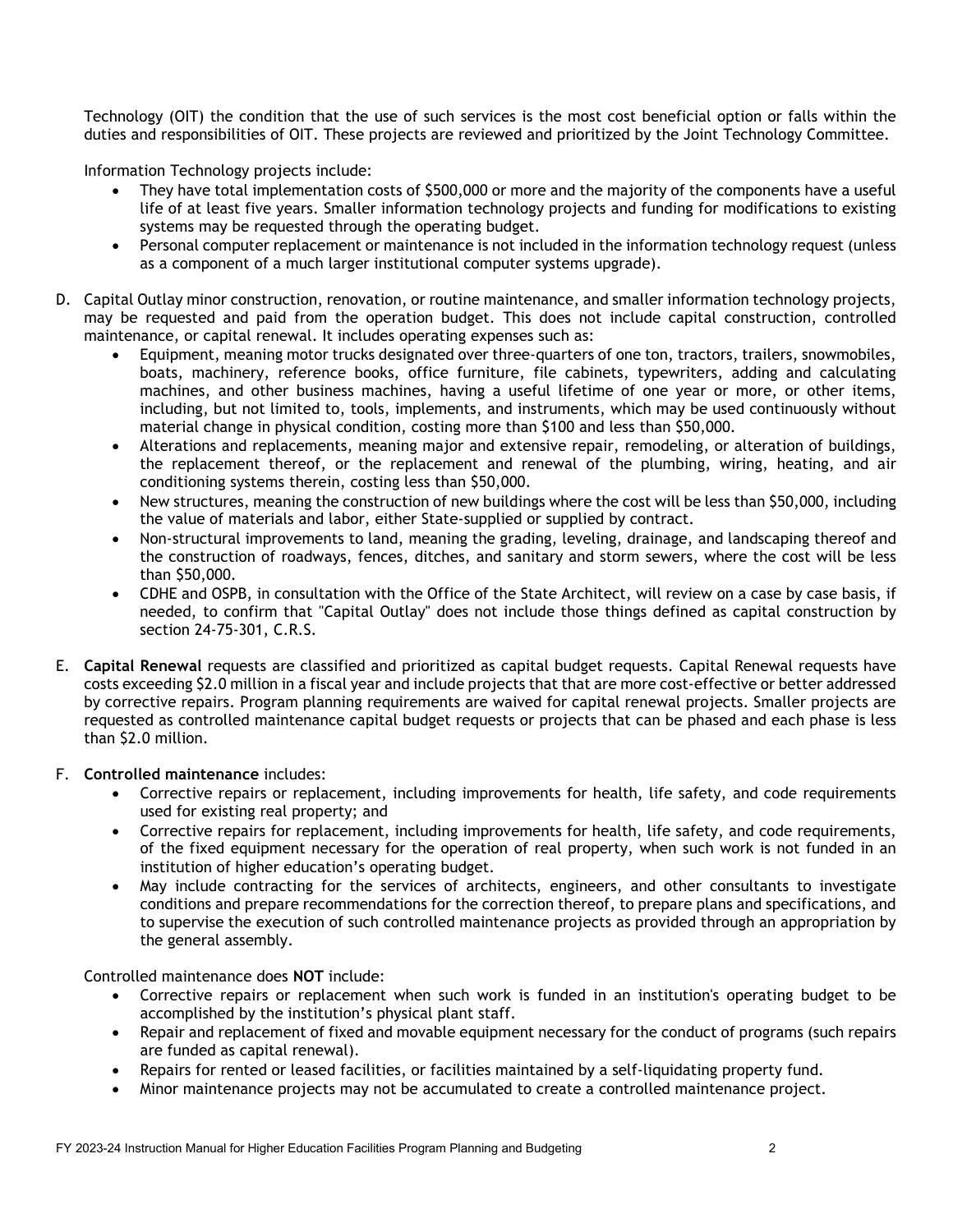Capital construction projects arise out of an institution's need to create, expand, relocate, or alter a program due to growth, advances in technology or changes in methods or program delivery. Requests addressing physical space requirements needed to accommodate particular functions, such as those traditionally included in facility programs, would constitute a "program-driven" request, and therefore, be considered a capital construction request.

- G. A **Continuation Project** is a project that was:
	- Appropriated in a previous year's Long Bill with Capital Construction or General Funds and the institution received funding for that project; or
	- Appropriated in a previous year's Long Bill with Capital Construction or General Funds and the institution did not receive funds because the project was de-appropriated due to State budget cuts.
	- Included as the out-year funding from a prior request. The out-year funding must have been included in a prior CC-C request that was funded for the initial year.
- H. A **Non-continuation Project** is one that can stand alone and may not necessarily require additional appropriations to complete. In these cases, CC-C forms should be submitted in each year the project requests an appropriation. For example, a new State-funded building may require enough time in the design phase that it would be appropriate to request professional services appropriations in year one of the project and construction and equipment funding in subsequent years.

A **Phased Project** is a project that delivers a complete usable portion of a project. For example, a four-phase addition to a building could be submitted as four individual projects if each addition could be completed separately as a stand-alone project.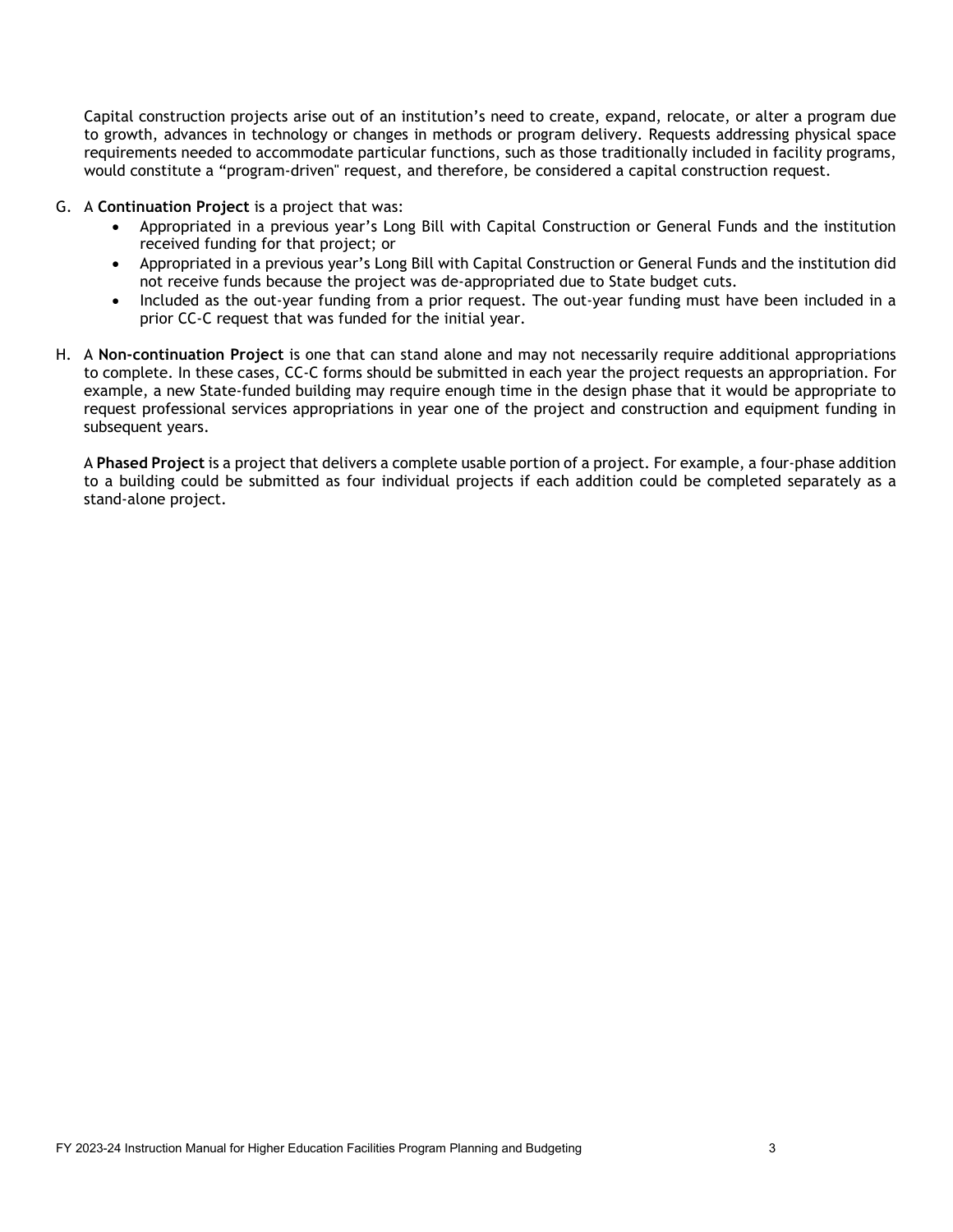# **Appendix C: CCHE Capital Construction / Renewal Scoring Criteria**

### **#1 Health and Safety**

| <b>ALL INSTITUTIONS</b>                             |                                                     |
|-----------------------------------------------------|-----------------------------------------------------|
| <b>Health and Safety</b>                            | <b>Points</b>                                       |
| Predominantly new GSF. <sup>1</sup>                 | N/A - points would not be<br>applied to denominator |
| Less than 20 years since last major renovation. $2$ |                                                     |
| 20-30 years since last major renovation.            | O                                                   |
| 31-40 years since last major renovation.            | 8                                                   |
| Greater than 40 years since last major renovation.  | 10                                                  |
| <b>TOTAL</b>                                        | /10                                                 |

### **Bonus Points:**

| Office of the State Architect deems project is level 2 capital renewal <sup>3</sup> |  |
|-------------------------------------------------------------------------------------|--|
| Office of the State Architect deems project is level 1 capital renewal <sup>4</sup> |  |
| TOTAL                                                                               |  |

<sup>1</sup> More than 50% of impacted GSF is new GSF.

 $^2$ Major renovation is defined as a renovation costing at least 25% of the insured value of the building at the time of renovation.

<sup>3</sup>Level 2: Request is predominantly based on operational disruptions/energy inefficiencies/environmental contamination.

<sup>4</sup> Level 1: Request is predominantly based on life safety/loss of use or is a mandated or a continuation project.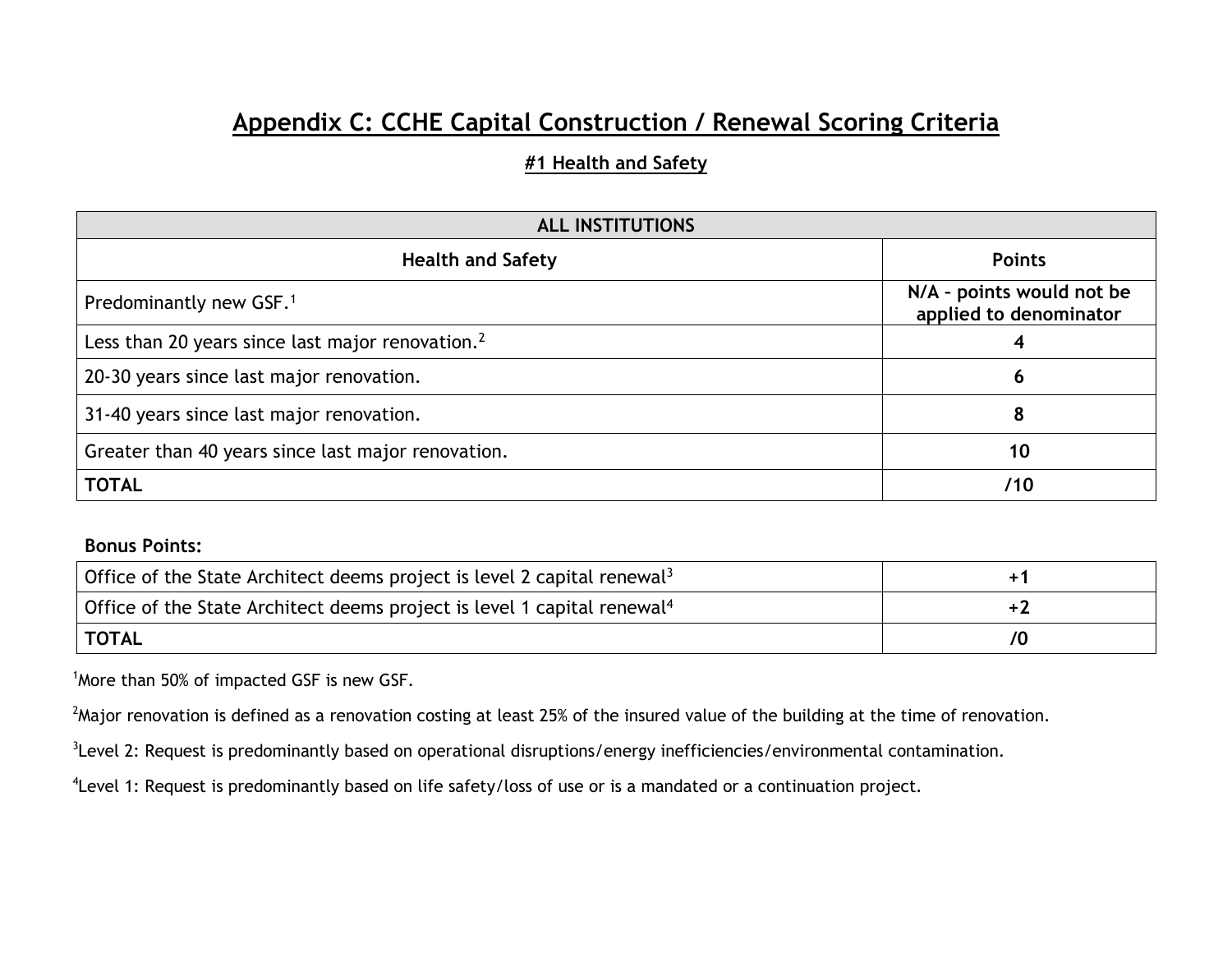## **#2 Reduction of Deferred Maintenance**

| <b>ALL INSTITUTIONS</b>                                                                |               |
|----------------------------------------------------------------------------------------|---------------|
| Reduction of Deferred Maintenance <sup>1</sup>                                         | <b>Points</b> |
| Does not address deferred maintenance backlog.                                         | O             |
| 1-5% of project budget dedicated to reducing related deferred maintenance.             |               |
| 6-10% of project budget dedicated to reducing related deferred maintenance.            |               |
| 11-25% of project budget dedicated to reducing related deferred maintenance.           |               |
| 26-50% of project budget dedicated to reducing related deferred maintenance.           | 4             |
| Greater than 50% of project budget dedicated to reducing related deferred maintenance. | 5             |
| <b>TOTAL</b>                                                                           | 75            |

<sup>1</sup>Institution must describe and quantify deferred maintenance being addressed in request narrative or reference a controlled maintenance request.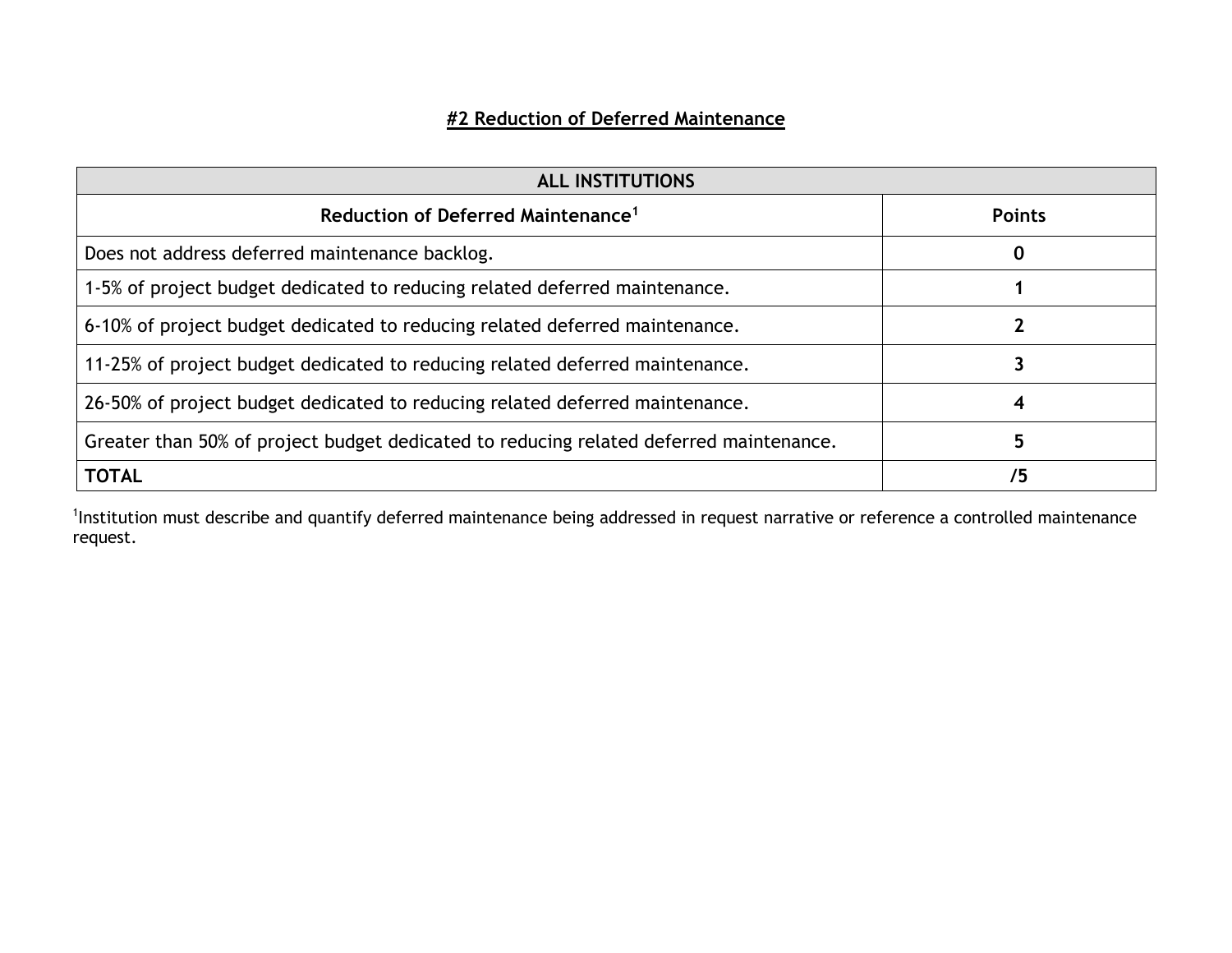### **#3 Other Fund Sources1,3,4,5**

| GROUP 1: ASU, CSU-P, FLC, UNC, WCU                 |                |
|----------------------------------------------------|----------------|
| <b>Cash Contribution of Total Funds Requested</b>  | <b>Points</b>  |
| $1 - 2%$                                           |                |
| $2 - 3%$                                           | 4              |
| $3 - 4%$                                           | 6              |
| Over 4%                                            | 8              |
| GROUP 2: CCCS Urban/Suburban Campuses <sup>2</sup> |                |
| $1 - 3%$                                           | $\overline{2}$ |
| $3 - 6%$                                           | 4              |
| $6 - 8%$                                           | 6              |
| Over 8%                                            | 8              |
| <b>GROUP 3: CMU, MSU</b>                           |                |
| $1 - 4%$                                           | 2              |
| $4 - 7%$                                           | 4              |
| $8 - 10%$                                          | 6              |
| Over 10%                                           | 8              |
| GROUP 4: CSM, CSU-FC, CU                           |                |
| $1 - 8%$                                           | $\mathbf{2}$   |
| $8 - 16%$                                          | 4              |
| 17-25%                                             | 6              |
| <b>Over 25%</b>                                    | 8              |
| <b>Other Fund Sources Total</b>                    | /8             |

<sup>1</sup>AHEC, CCCS-Lowry, and CCCS Rural Campuses (CNCC, LCC, MCC, NJC, OJC, PCC, and TSJC) are exempt.

<sup>2</sup>CCCS Urban/Suburban Campuses are ACC, CCA, CCD, FRCC, PPCC, and RRCC.

<sup>3</sup>Pledged cash contributions may not be changed after initial submission for scoring purposes, unless there is documented proof of a late gift or award that was not final at the time of initial submittal but became available prior to the final CCHE Finance Performance and Audit Committee (FPA) prioritization vote. Supporting materials must be submitted to the CDHE and FPA at least one day prior to the August FPA meeting. If non-gift additional funds become available, an increase in cash spending authority may be requested without scoring impact.

4 Student fees are discounted at 75%.

<sup>5</sup>The following prior cash contributions may be counted toward this criterion at 75%: (1) Program plan development, (2) Purchase of land made less than five years prior to request submission deadline. If such land has been used for revenue generating purposes in the meantime, the value of that revenue must be deducted. Please include past cash contributions in your narrative write up, not the cost detail form.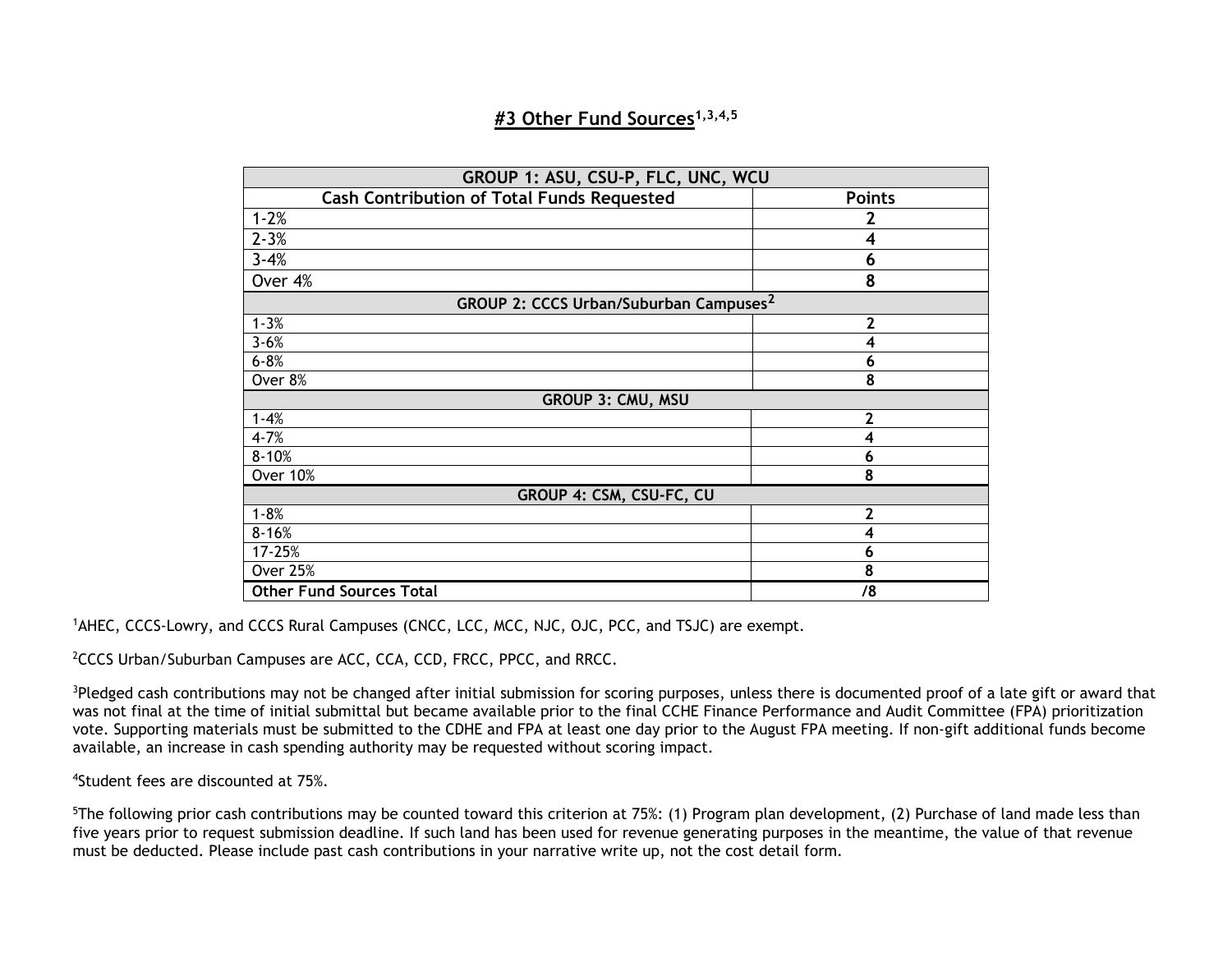## **#4 Space Needs Analysis**

| <b>ALL INSTITUTIONS</b>                                                                                                                                                                                                                                                         |                                                     |
|---------------------------------------------------------------------------------------------------------------------------------------------------------------------------------------------------------------------------------------------------------------------------------|-----------------------------------------------------|
| <b>Space Needs</b>                                                                                                                                                                                                                                                              | <b>Points</b>                                       |
| No Space Needs/Capital Renewal.                                                                                                                                                                                                                                                 | N/A - points would not be<br>applied to denominator |
| Programmatic space needs, not necessarily a shortage of space.                                                                                                                                                                                                                  | 5                                                   |
| Space need alleviated.                                                                                                                                                                                                                                                          |                                                     |
| Space need alleviated and impacts course/program waitlists, capped programs for which<br>there is excess demand, or new programs that cannot be reasonably located elsewhere.                                                                                                   | 9                                                   |
| Impacts one of the top 10 occupations with the highest projected openings at the relevant<br>education level (associate's/postsecondary nondegree award; bachelor's;<br>master's/doctoral/professional) in the most recent Bureau of Labor Statistics projections. <sup>1</sup> | $+1$                                                |
| <b>TOTAL</b>                                                                                                                                                                                                                                                                    | /10                                                 |

 $1$  Lists of the top 10 occupations with the highest projected openings at the relevant education levels will be sent out by CDHE annually.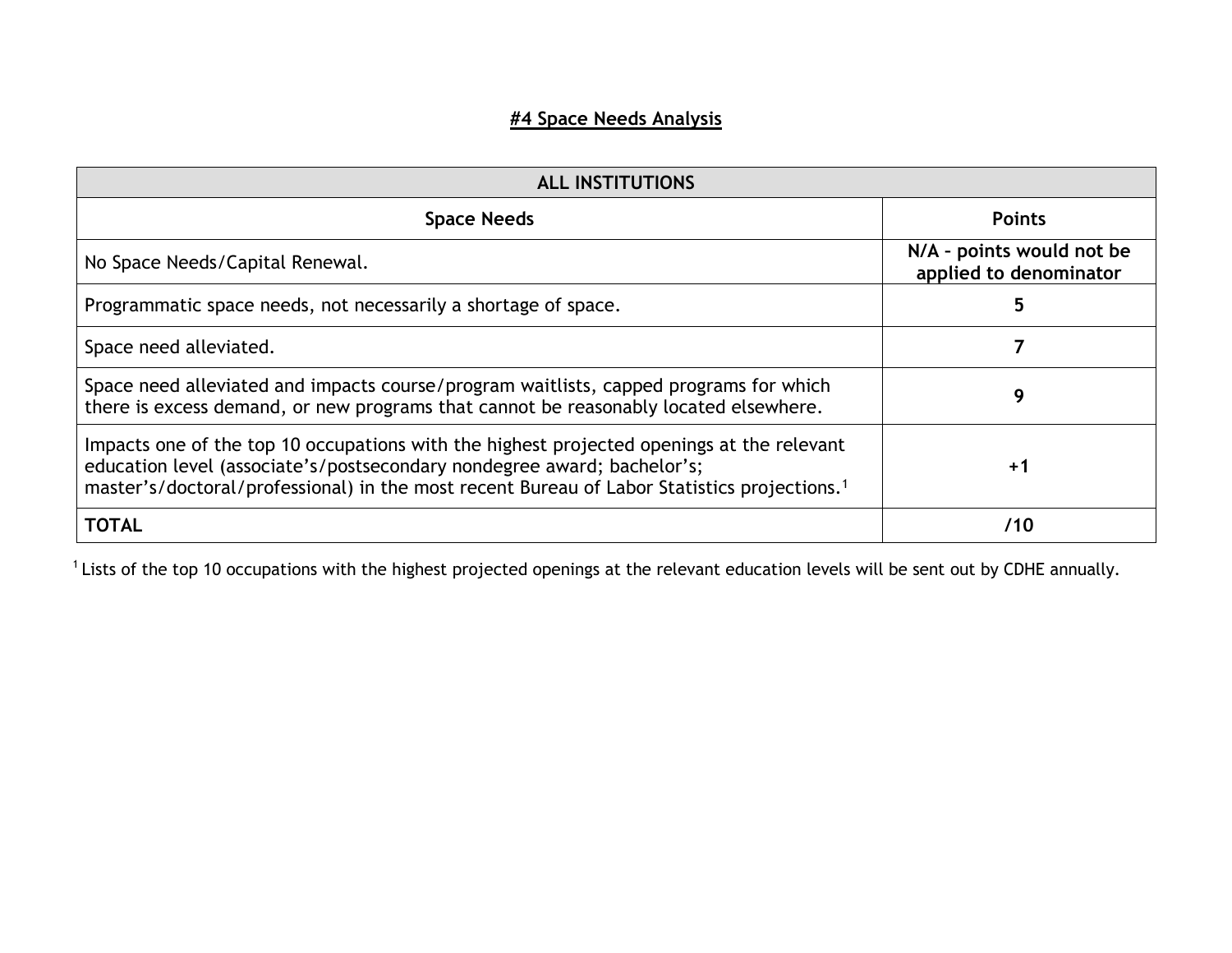## **#5 Achieves Strategic Plan Goals**

| <b>ALL INSTITUTIONS</b>                                                                                                                                  |               |
|----------------------------------------------------------------------------------------------------------------------------------------------------------|---------------|
| <b>Achieves Goals</b>                                                                                                                                    | <b>Points</b> |
| Articulates request's alignment with one or more of the strategic goals in the Colorado<br>Higher Education Strategic Plan, Colorado Rises. <sup>1</sup> |               |
| <b>TOTAL</b>                                                                                                                                             | 75            |

1 <http://masterplan.highered.colorado.gov/read-colorado-rises/>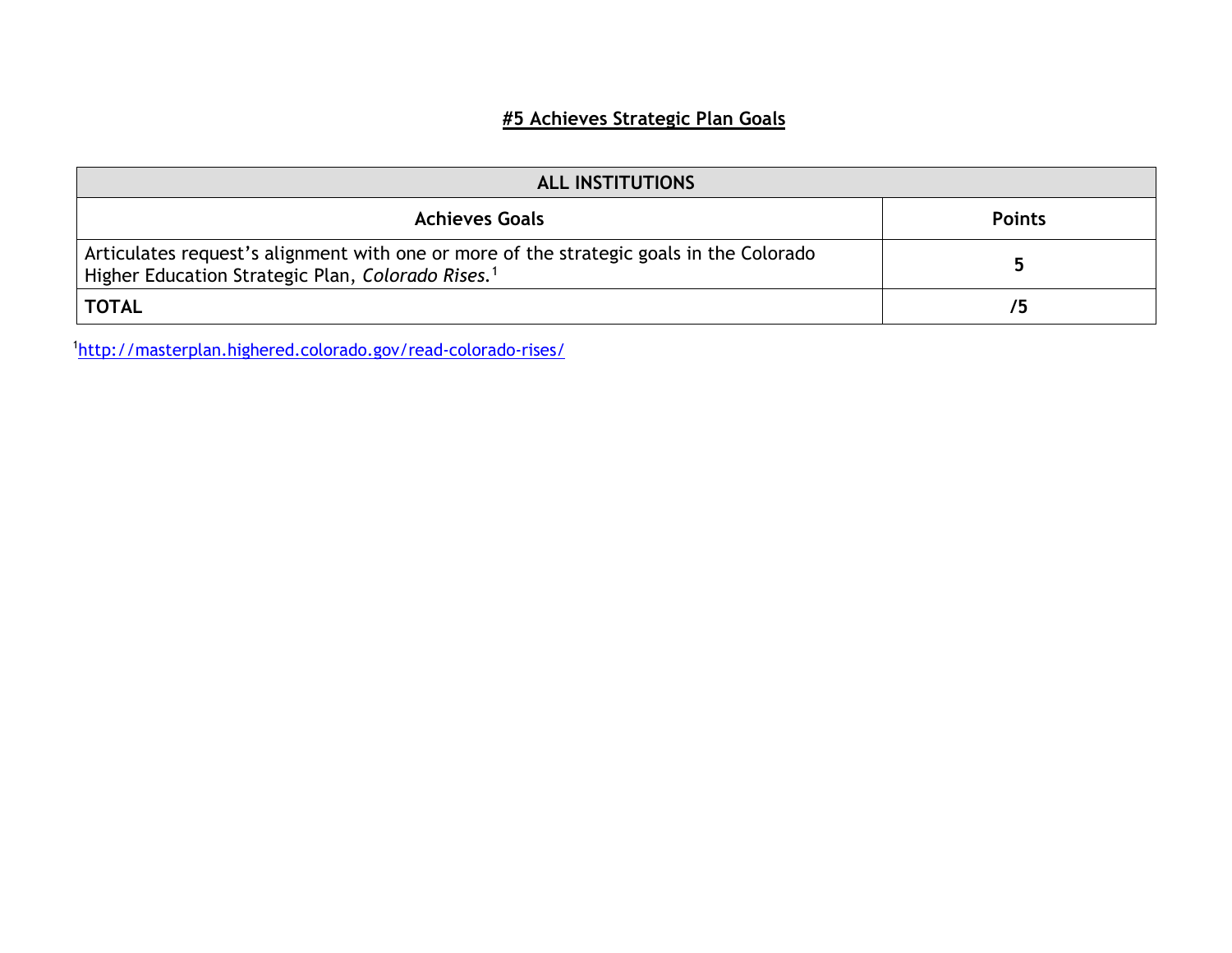### **#6 Governing Board Priority**<sup>1</sup>

| INDIVIDUAL INSTITUTIONS NOT IN A SYSTEM & AHEC                                           |               |  |
|------------------------------------------------------------------------------------------|---------------|--|
|                                                                                          | <b>Points</b> |  |
| 37 points to distribute across all projects, with a maximum of<br>20 points per project. | $0 - 20$      |  |
| <b>COLORADO STATE UNIVERSITY SYSTEM</b>                                                  |               |  |
| 52 points to distribute across all projects, with a maximum of 20<br>points per project. | $0 - 20$      |  |
| UNIVERSITY OF COLORADO SYSTEM                                                            |               |  |
| 64 points to distribute across all projects, with a maximum of 20<br>points per project. | $0 - 20$      |  |
| <b>COLORADO COMMUNITY COLLEGE SYSTEM</b>                                                 |               |  |
| 96 points to distribute across all projects, with a maximum of 20<br>points per project. | $0 - 20$      |  |
| <b>Other Fund Sources Total</b>                                                          | /20           |  |

<sup>1</sup>Governing board priority order may not be changed after initial submission, except for when a project is withdrawn from consideration. If a governing board withdraws a project from consideration, any projects prioritized below the withdrawn project will move up one rank in priority level and be rescored accordingly. In order to have projects rescored, the CDHE and CCHE Finance Performance and Audit Committee (FPA) must be informed of the withdrawal at least one day prior to the August FPA meeting.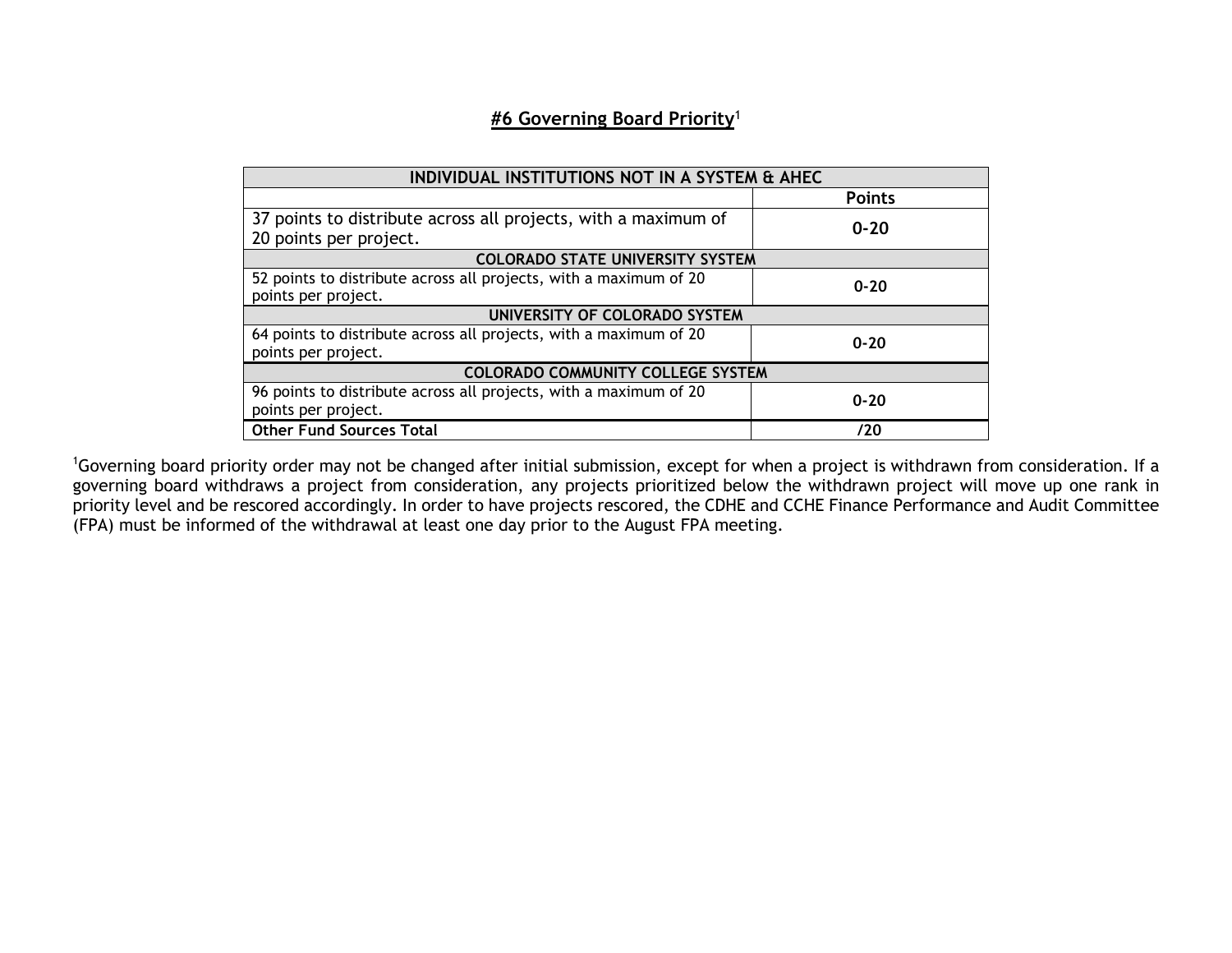# **Appendix D: CCHE Capital IT Scoring Criteria**

### **#1 IT Health, Security and Industry Standards**

| <b>ALL INSTITUTIONS</b>                                                                                                                                                                |               |
|----------------------------------------------------------------------------------------------------------------------------------------------------------------------------------------|---------------|
| IT Health, Security and Industry Standards                                                                                                                                             | <b>Points</b> |
| IT systems associated with proposed project are fully supported by developer <sup>1</sup>                                                                                              |               |
| Cybersecurity of IT systems/devices associated with project is up to industry standards (e.g.<br>two-factor authentication, does not compromise FERPA compliance, etc.)                | 72            |
| Articulates how project fits in with current disaster recovery system                                                                                                                  | /2            |
| Project mitigates urgent/serious IT risk (e.g. imminent risk of system failure or serious<br>security IT risk (e.g. imminent risk of system failure or serious security vulnerability) | /2            |
| Project has life safety function <sup>2</sup>                                                                                                                                          | /2            |
| <b>TOTAL</b>                                                                                                                                                                           | /10           |

### **Clarifications:**

<sup>1</sup> "Fully supported" means that the developer of the software actively provides updates, addresses security concerns, and provides full IT support for the version of the software utilized. For hardware, full support and replacement parts must be available from manufacturer.

 $2$  Examples of a life safety function would be security cameras, emergency alert systems, etc.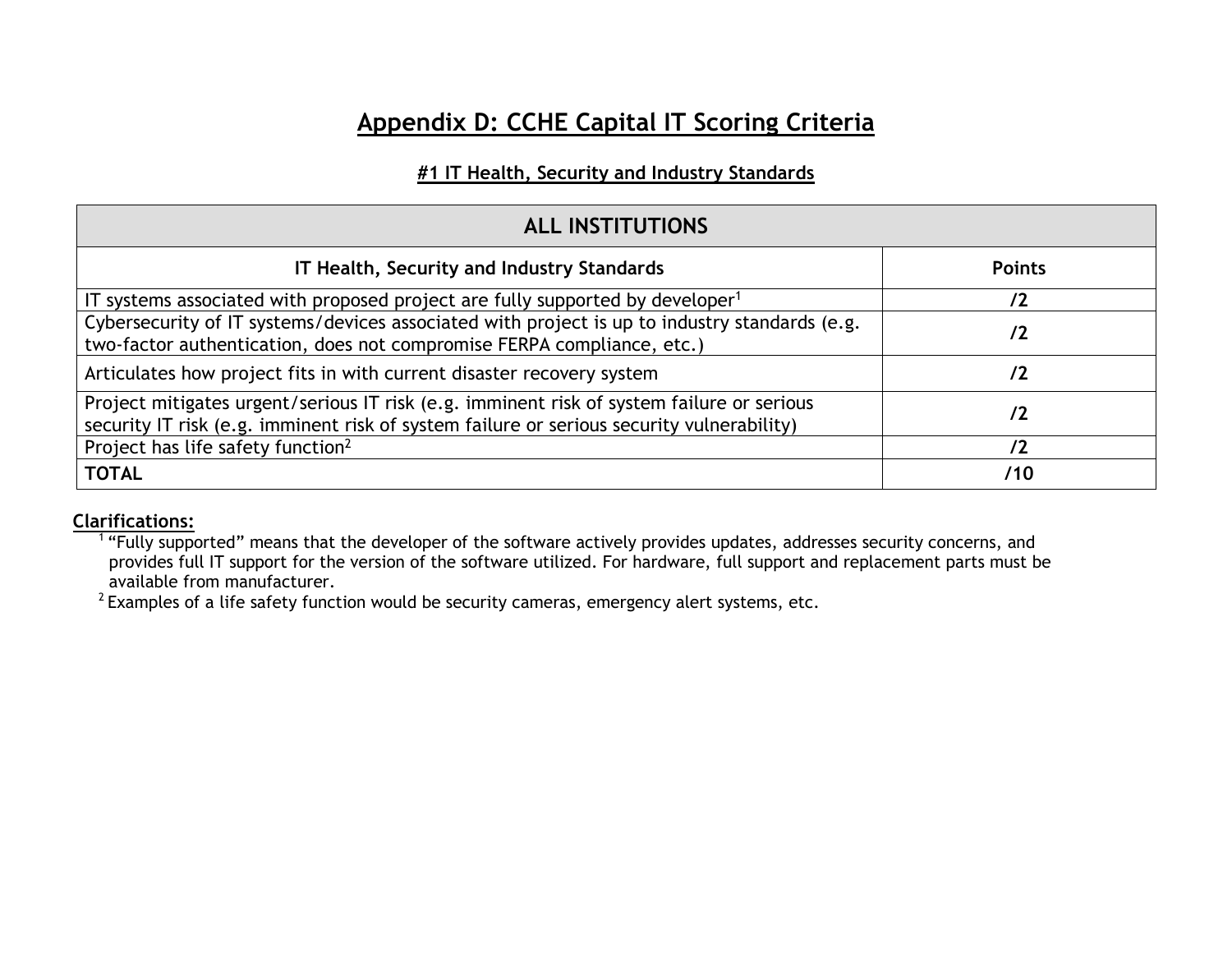| GROUP 1: ASU, CSU-P, FLC, UNC, WCU                 |                         |
|----------------------------------------------------|-------------------------|
| <b>Cash Contribution of Total Funds Requested</b>  | <b>Points</b>           |
| $1 - 2%$                                           | 2                       |
| $2 - 3%$                                           | $\overline{\mathbf{4}}$ |
| $3 - 4%$                                           | 6                       |
| Over 4%                                            | 8                       |
| GROUP 2: CCCS Urban/Suburban Campuses <sup>2</sup> |                         |
| $1 - 3%$                                           | $\mathbf{2}$            |
| $3 - 6%$                                           | 4                       |
| $6 - 8%$                                           | 6                       |
| Over 8%                                            | 8                       |
| <b>GROUP 3: CMU, MSU</b>                           |                         |
| $1 - 4%$                                           | $\overline{2}$          |
| $4 - 7%$                                           | 4                       |
| $8 - 10%$                                          | 6                       |
| <b>Over 10%</b>                                    | 8                       |
| GROUP 4: CSM, CSU-FC, CU                           |                         |
| $1 - 8%$                                           | 2                       |
| $8 - 16%$                                          | 4                       |
| 17-25%                                             | 6                       |
| <b>Over 25%</b>                                    | 8                       |
| <b>Other Fund Sources Total</b>                    | /8                      |

### **#2 Other Fund Sources1,3,4,5**

1 AHEC, CCCS-Lowry, and CCCS Rural Campuses (CNCC, LCC, MCC, NJC, OJC, PCC, and TSJC) are exempt.

<sup>2</sup>CCCS Urban/Suburban Campuses are ACC, CCA, CCD, FRCC, PPCC, and RRCC.

<sup>3</sup>Pledged cash contributions may not be changed after initial submission for scoring purposes, unless there is documented proof of a late gift or award that was not final at the time of initial submittal but became available prior to the final CCHE Finance Performance and Audit Committee (FPA) prioritization vote. Supporting materials must be submitted to the CDHE and FPA at least one day prior to the August FPA meeting. If non-gift additional funds become available, an increase in cash spending authority may be requested without scoring impact.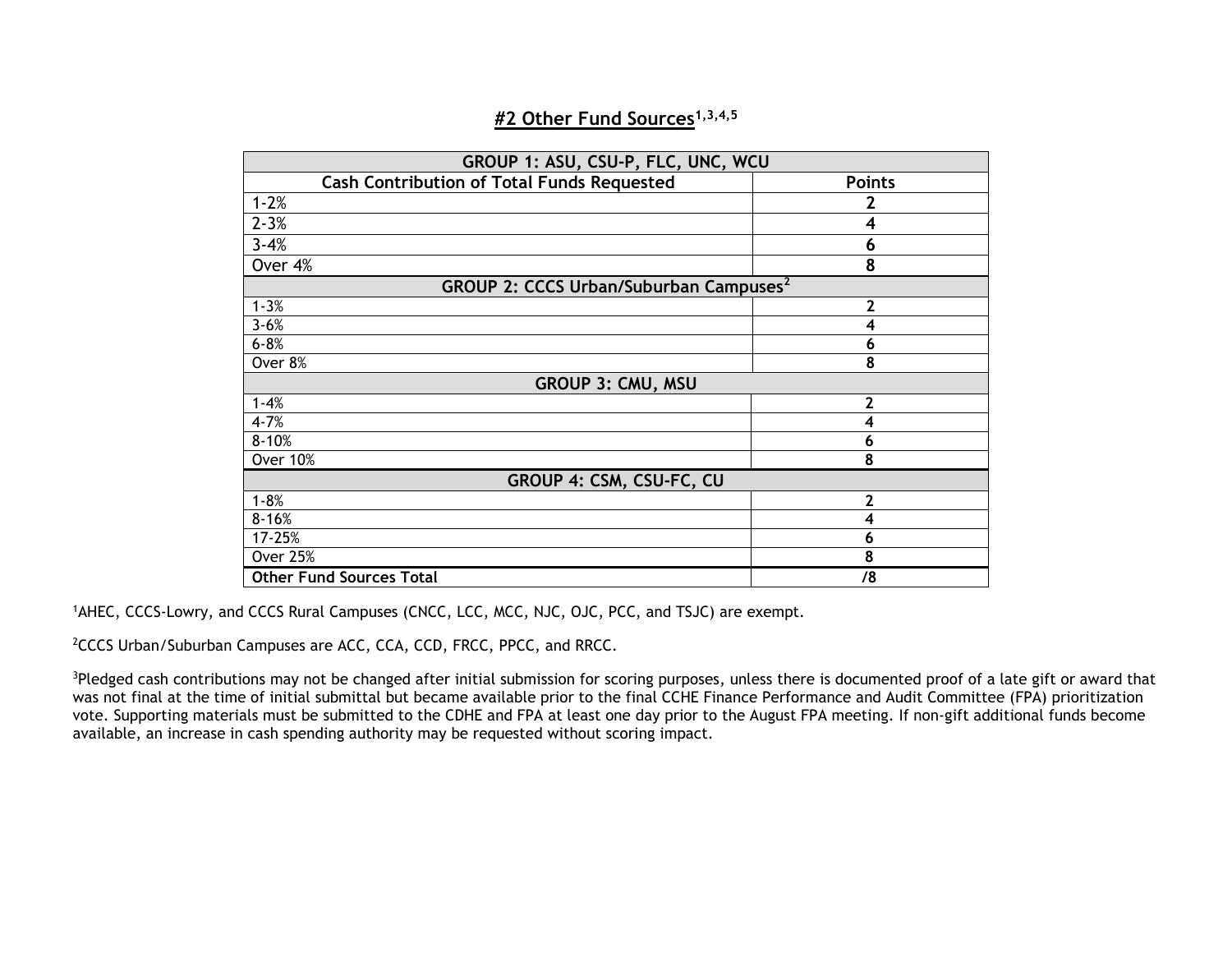## **#3 Quality of Planning/Proposal**

| <b>ALL INSTITUTIONS</b>                                                               |               |
|---------------------------------------------------------------------------------------|---------------|
| <b>Quality of Planning/Proposal</b>                                                   | <b>Points</b> |
| Cost-benefit analysis performed with positive outcome                                 | 72            |
| Proposal articulates how the project fits in the with institution's strategic IT plan | /2            |
| Alternatives analyzed                                                                 | 72            |
| Proper measures in place to prevent time and cost overruns                            | /2            |
| Proposed project is cohesive and is not a combination of smaller, unrelated projects  | /2            |
| ΤΟΤΑL                                                                                 | /10           |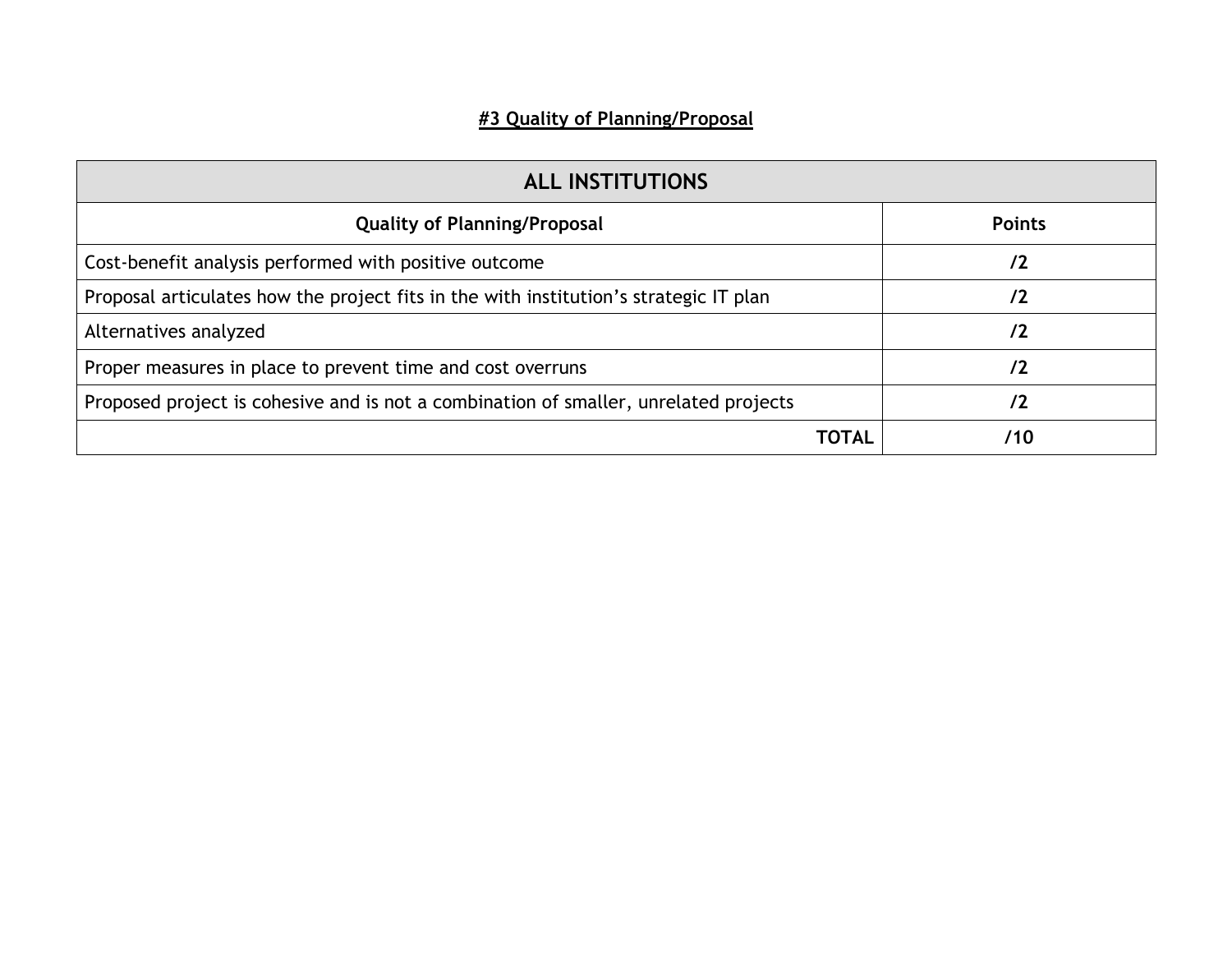## **#4 Achieves Strategic Plan Goals**

| <b>ALL INSTITUTIONS</b>                                                                                                                                  |               |
|----------------------------------------------------------------------------------------------------------------------------------------------------------|---------------|
| <b>Achieves Goals</b>                                                                                                                                    | <b>Points</b> |
| Articulates request's alignment with one or more of the strategic goals in the Colorado<br>Higher Education Strategic Plan, Colorado Rises. <sup>1</sup> |               |
| <b>TOTAL</b>                                                                                                                                             | 75            |

1 <http://masterplan.highered.colorado.gov/read-colorado-rises/>